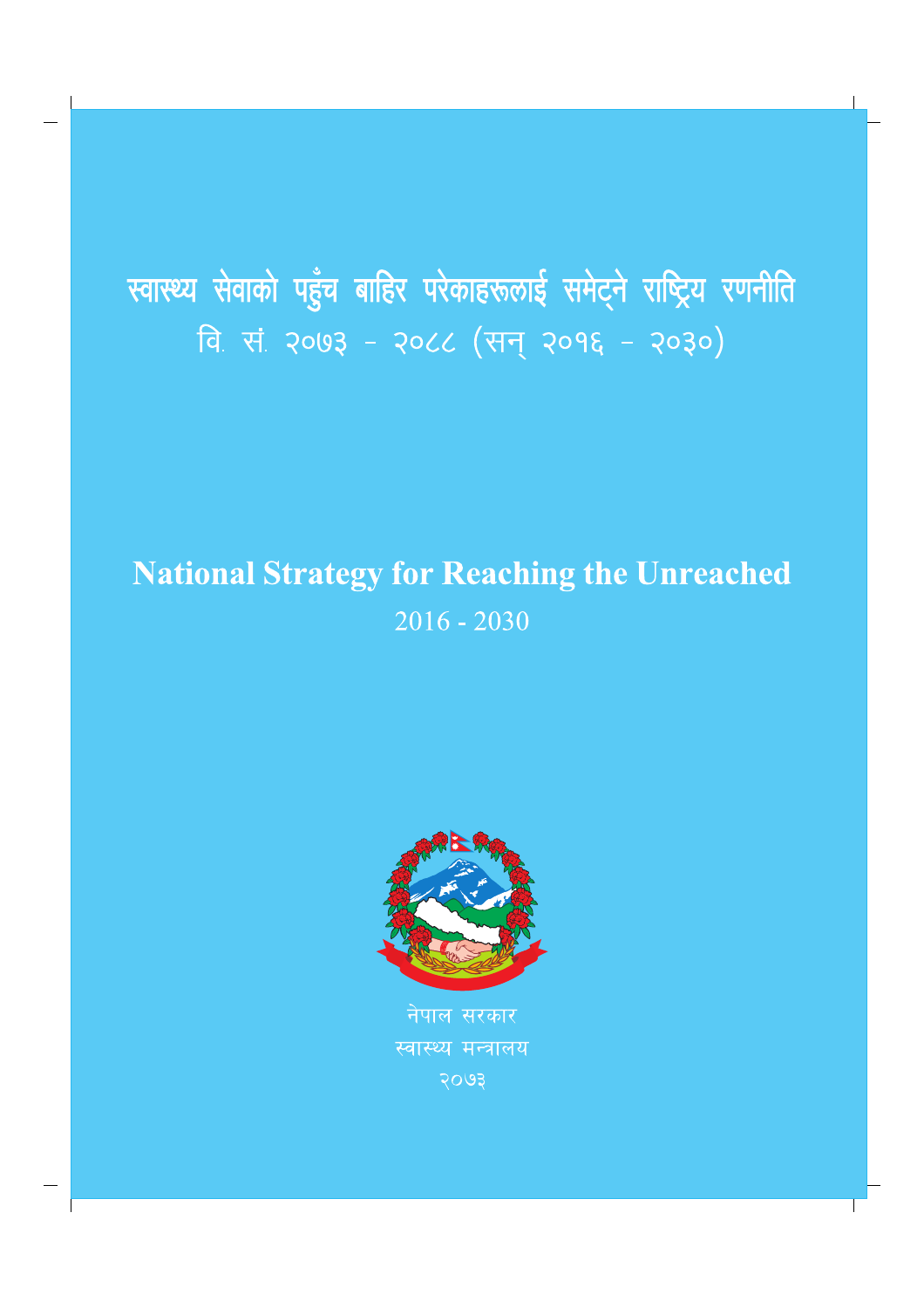

 $\mathbf{I}$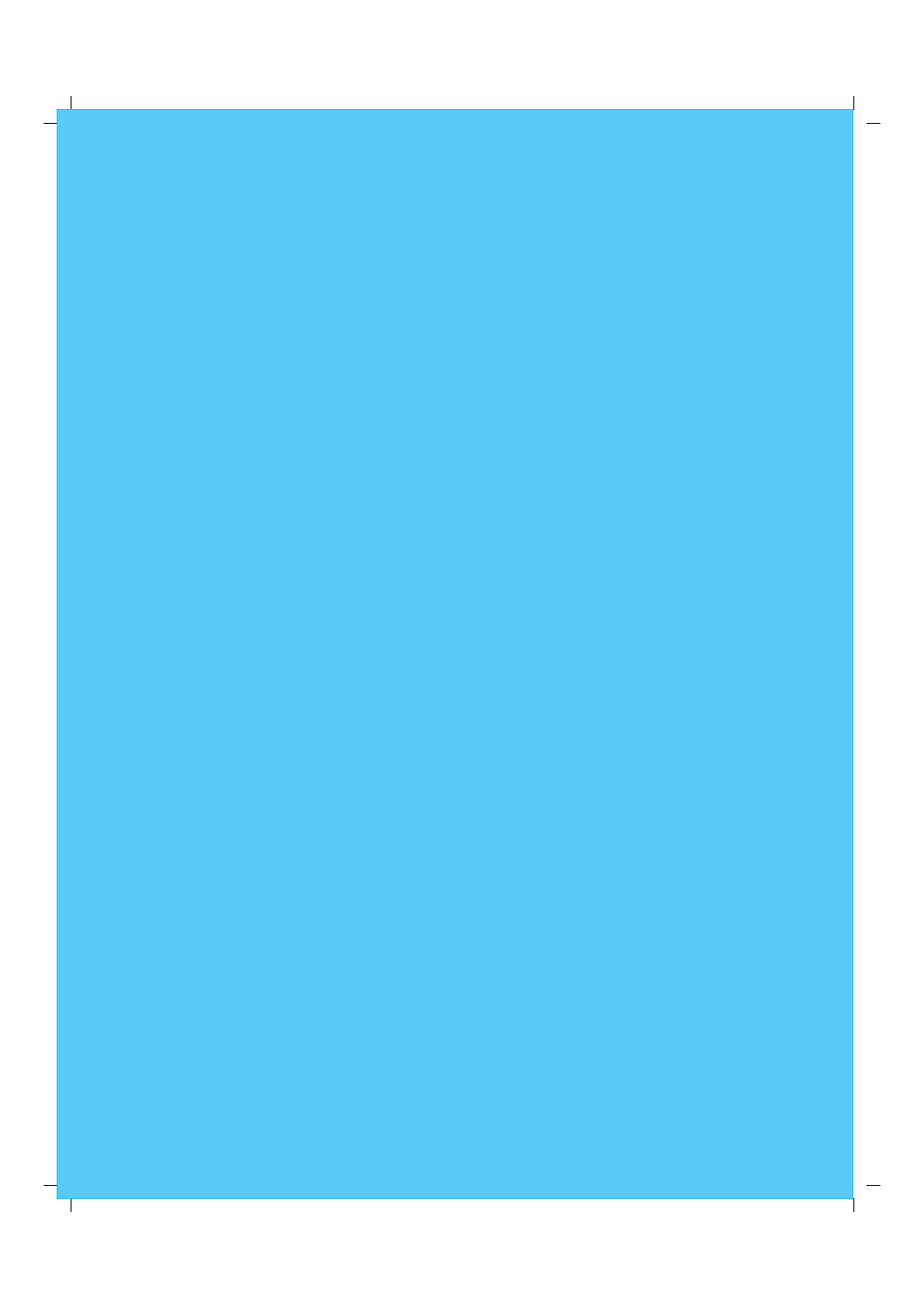## स्वास्थ्य सेवाको पहुँच बाहिर परेकाहरूलाई समेट्ने राष्ट्रिय रणनीति

 $\overline{\phantom{a}}$ 

 $\overline{\phantom{a}}$ 

(नेपालमा स्वास्थ्य र पोषण असमानता न्यूनीकरणकालागि र सर्वव्यापक स्वास्थ्य उपलब्धतामा योगदान गर्नकोलागि पहुँच बाहिर परेकाहरूलाई समेट्ने राष्ट्रिय रणनीति)

वि. सं. २०७३ - २०८८ (सन् २०१६ - २०३०)

## **National Strategy for Reaching the Unreached**

(A Strategy for Reducing Health & Nutrition Inequalities and Contributing towards Universal Health Coverage in Nepal)

 $2016 - 2030$ 



नेपाल सरकार स्वास्थ्य मन्त्रालय २०७३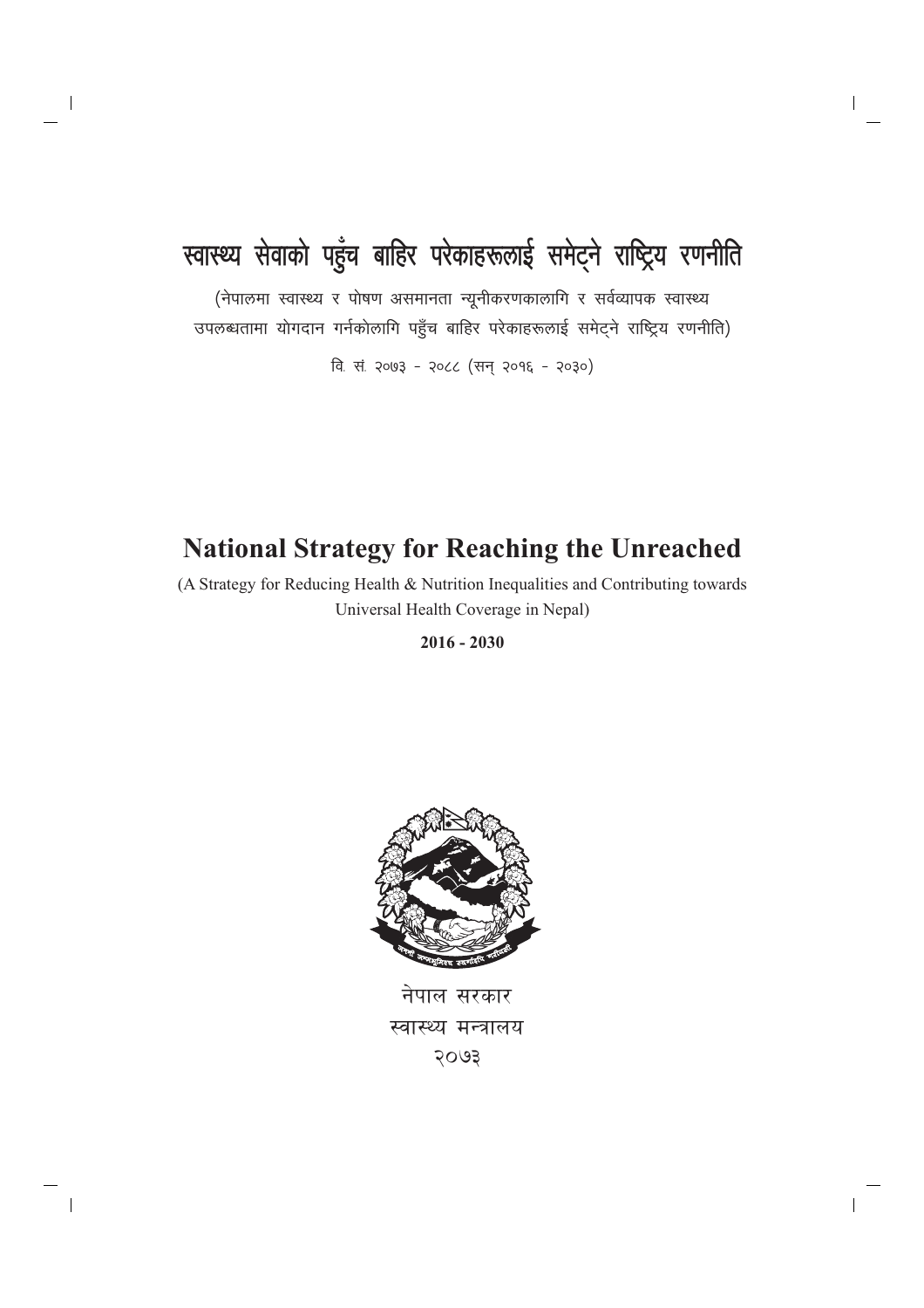$\frac{1}{2}$  $\frac{1}{\sqrt{2}}$ 

 $\begin{array}{c} - \ \end{array}$ 

 $\frac{1}{\sqrt{2}}$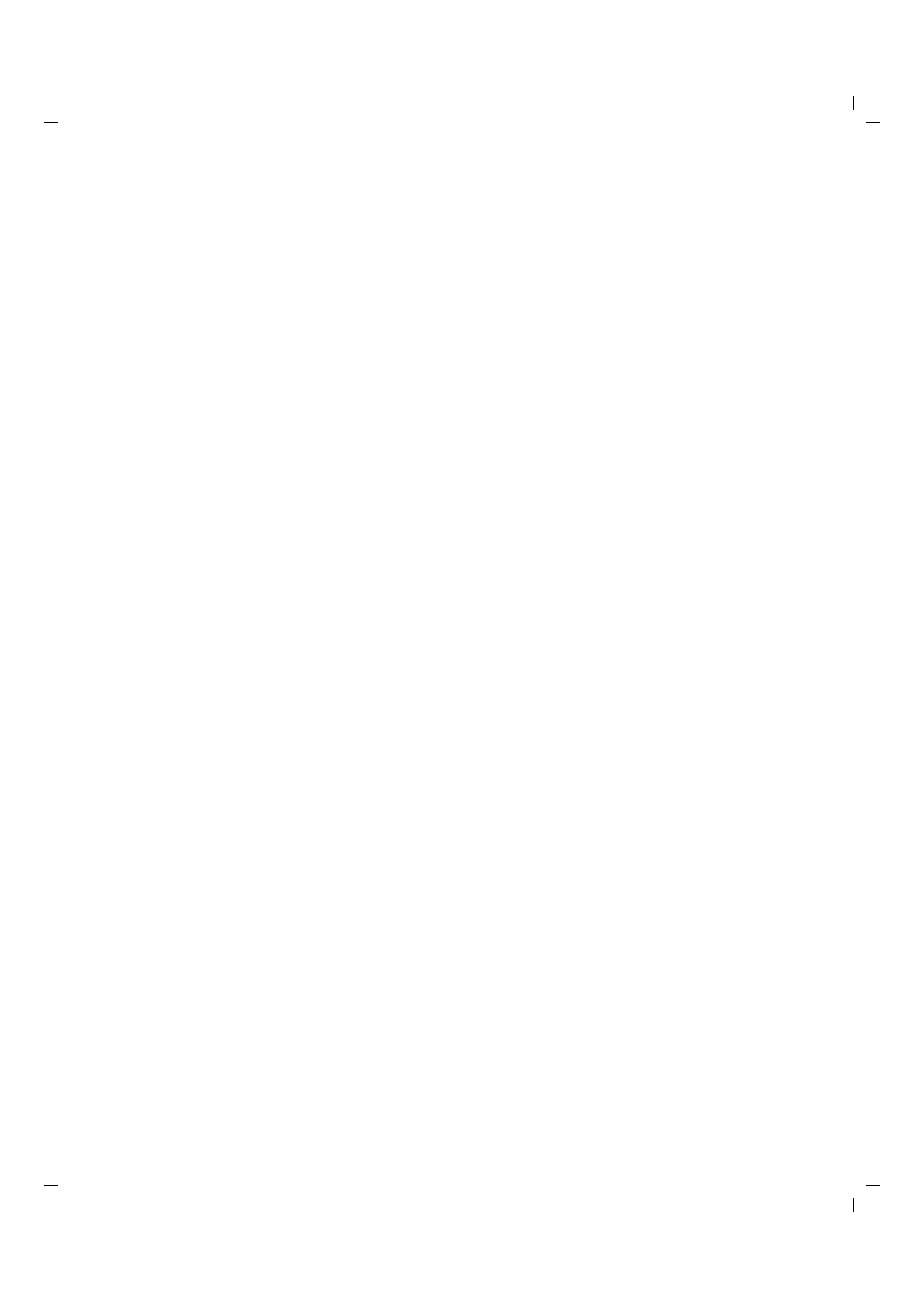मा. गगन कमार थापा स्वास्थ्य मन्त्री

明. 2063/68  $77.129$ 

 $\overline{\phantom{a}}$ 



स्वास्थ्य मन्त्रीज्यको निजी सचिवालय फोन नं.: ०१-४२६२५३४ फयाक्स: ०१-४२६२५६५

 $\overline{\phantom{a}}$ 

मिति :- २०७३/०६/२०

#### मन्तव्य

नेपालले विगत दुई दशकमा स्वास्थ्य क्षेत्रमा उल्लेख्य रुपमा आशातित सफलता हाँसिल गरेको छ । यो समग्र स्वास्थ्य क्षेत्रमा गरिएका सुधारका कार्यहरुको प्रतिफलको रुपमा मैले लिएको छु। यति हुँदाहुँदै पनि अहिले पनि नेपाल स्वास्थ्य क्षेत्रमा उच्च सुधार गर्नुपर्ने देशको सुचीमै समाविष्ट छ । हामीकहाँ नवजातशिशु र ५ वर्षमुनिका वालवालिकाको मृत्यु अत्यन्त धेरै छ भलै हामीले सहस्राब्दी लक्ष्य केहि हॉसिल गरेको र केहीमा हॉसिल गर्ने प्रक्रियामा छौ । एउटी महिला जाने में पत्र<br>जो आमा बन्ने सौभाग्य प्राप्त गर्छिन दुर्भाग्यवस तीमध्ये केहि महिलाले गर्भवती अवस्थामै, सुत्केरी हुँदै गर्दा वा सुत्केरी सेवाको दायरा पनि सबै समुदाय र भुगोलमा उहि रुपमा पुरुयाउन सकिएको छैन । अफ विडम्बना त के छ भने धनी र गरिवका वीचमा, सहर र दुर्गममा वस्ने समुदायका विचमा स्वास्थ्यका सुचकहरुमा ठुलो अन्तर रहेको छ । साथै, असाध्य, दिर्घ तथा नसर्ने रोगको कारण विपन्न परिवारहरु नै पुनःगरिवीको चकमा फरदै गईरहेको छ । नेपालको संविधान २०७२ ले प्रत्येक नागरिकका लागि अत्यावश्यक स्वास्थ्य सेवा निःशुल्क रुपमा प्रदान गर्ने कुराको प्रत्याभुत गरेको छ । संविधानले प्रदत्त गरेको यस अधिकारको सुनिश्चित गर्नका लागी स्वास्थ्य मन्त्रालयले विद्यमान असमानताहरुलाई न्युनीकरण गर्दै स्वास्थ्य सेवामा सबैको समान पहुँच पुऱ्याउन अफ धेरै कार्यहरु ससक्त रुपमा सञ्चालन गर्न जरुरी छ ।

सेवाको दायरा भित्र पर्न नसकेका वा पहुँचभन्दा वाहिर रहेका विपन्न, शारिरीक र मानशिक रुपमा अशक्त /अपांड़, पिछडिएका समुदाय, सिमान्तकृत समुहहरु, महिला, वालबालिका, वृद्ध बृद्धा, दुर्गम क्षेत्रका बासिन्दा, आन्तरिक रुपमा विस्थापित, मजदूर, लगायत अल्पसंख्यक समुह समुदाय एवं जोखिममा परेका समुदायहरुलाई लक्षित समुहको रुपमा बान्छनिय छ । त्यस्ता समुदाय समुहहरुलाई सेवा पुऱ्याउन देशका विद्यमान नीतिनियम अपुग भए सो सम्बन्धि वस्तुगत रुपमा आवश्यक नीति नियमहरु, रणनीतिहरु बनाई सेवाको सुनिश्चितता गर्नु आवश्यक रहेको छ ।

सो करालाई हृदयङ्गम गरी नेपालमा स्वास्थ्य र पोषण असमानता न्यूनकिरणका लागि र सर्वव्यापक स्वास्थ्य उपलब्धतामा योगदान गर्नको लागि स्वास्थ्य सेवाको पहुँचवाहिर परेकाहरुलाई समेटने राष्ट्रिय रणनीति (२०१६-२०३०) .<br>स्वास्थ्य मन्त्रालयले तयार पारेको छ । स्वास्थ्य सेवाको पहुँचवाहिर परेकाहरुलाई समेट्ने राष्ट्रिय रणनीतिले सेवाको दायरा फराकिलो पारी सबैलाई सर्व सुलभ स्वास्थ्य सेवा पुऱ्याउने दायित्व अग्रणी रुपमा निर्वाह गर्न सक्नेछ जसले समग्र देशको स्वास्थ्य सुचकाङ्गहरुको व्यापक रुपमा सुधार भई देश स्वस्थ जनशक्ति निर्माणको अभियानमा सफलतापुर्वक अगाडी बढ्ने छ भन्ने दृढ विश्वास लिएको छ।

A A CA (CAIN)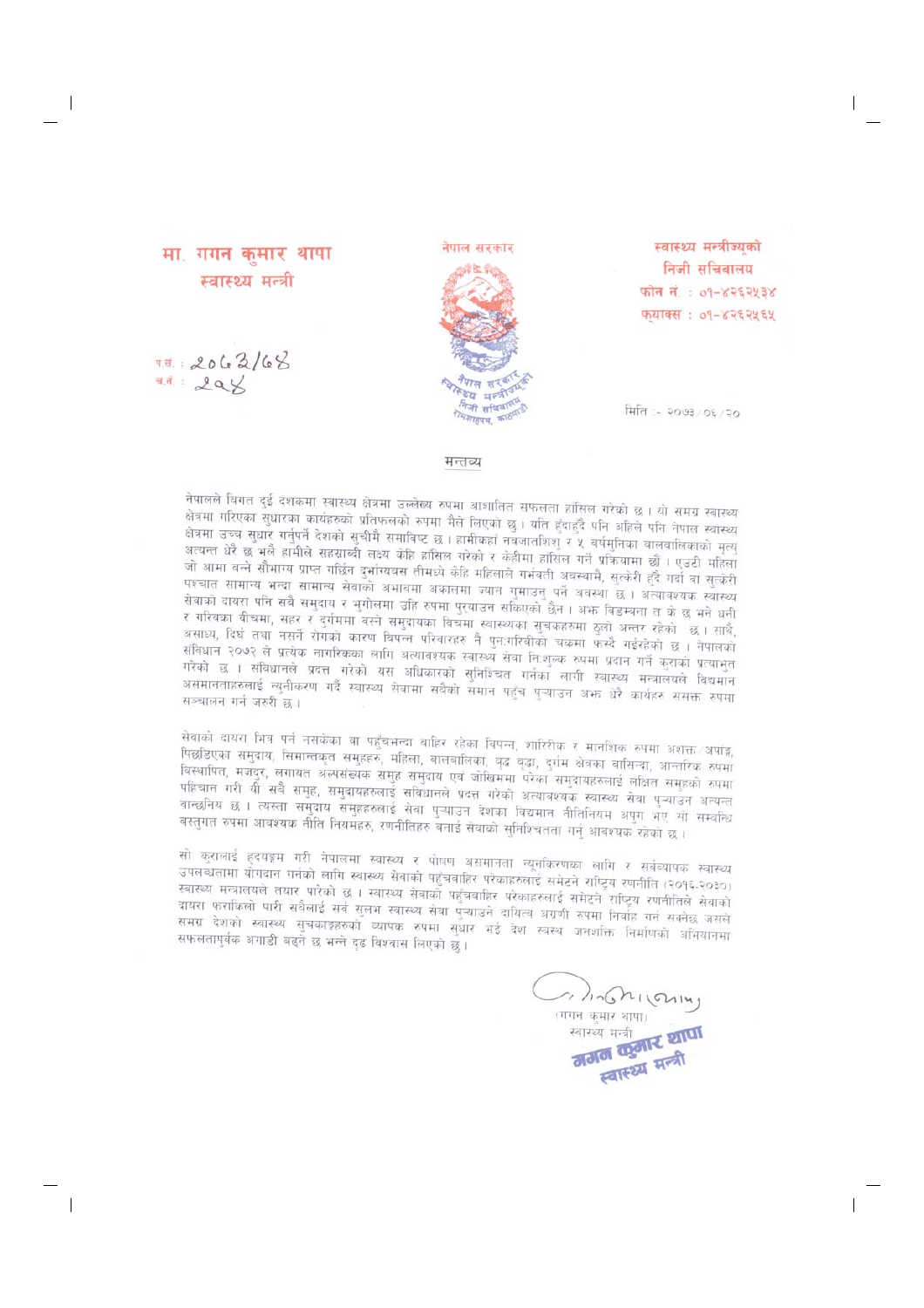$\frac{1}{2}$  $\frac{1}{\sqrt{2}}$ 

 $\begin{array}{c} - \ \end{array}$ 

 $\frac{1}{\sqrt{2}}$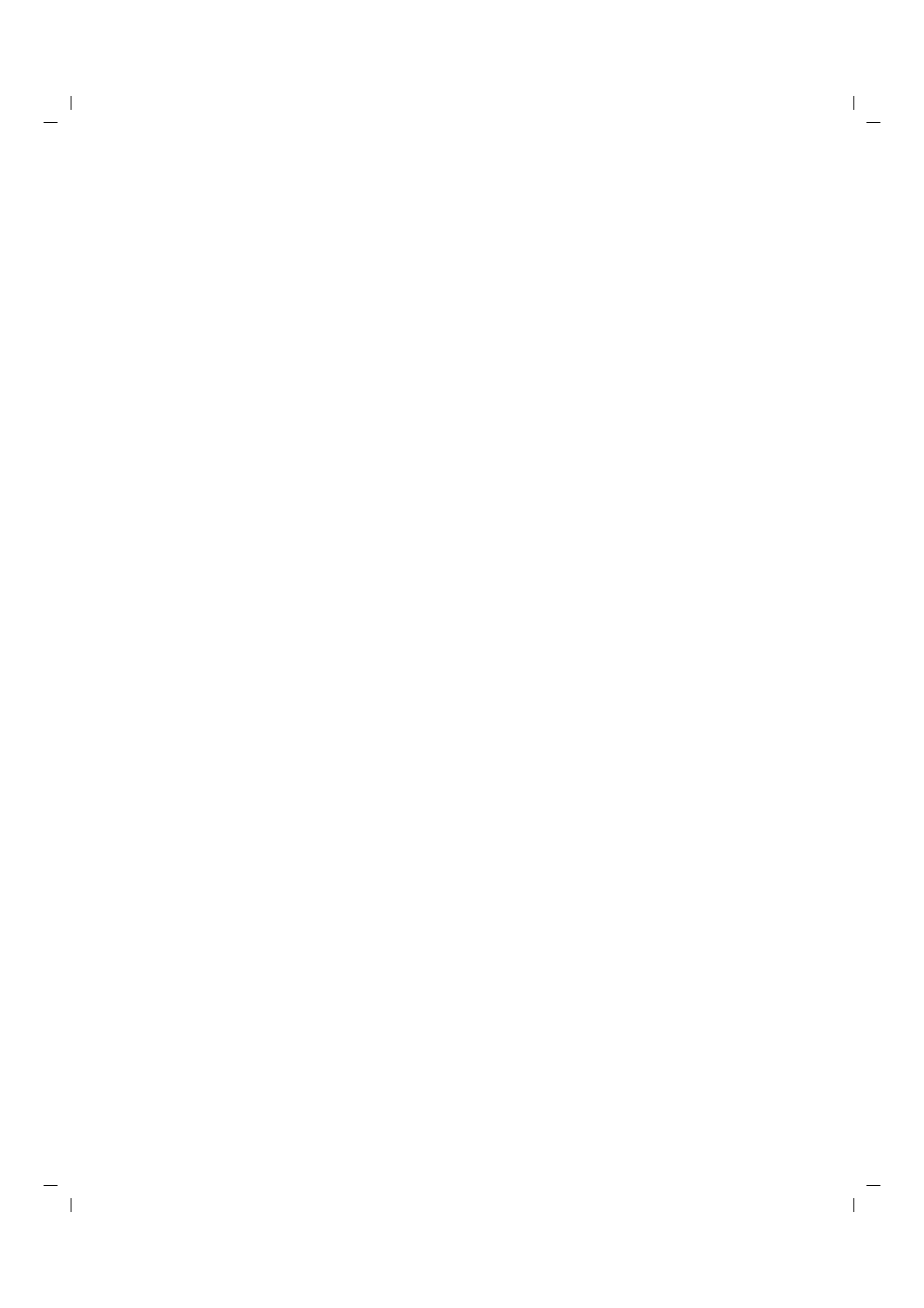

#### मन्तव्य

स्वास्थ्य र पोषणका सूचकाङ्कहरुमा नेपालले करिव दुई दशकको अथक प्रयास स्वरुप आशातित सफलता हाँसिल गरेको छ। तर अफ्नै पनि कतिपय सुचकाइहरु जस्तै नवजात शिशु मृत्यु दर, बाल मृत्युदर,मातृ मृत्यु दर, बालबालिकाको कपोषण र रक्तअल्पता उच्च हुने देशहरु मध्ये नेपाल पर्दछ । अभा कहाली लाग्दो अवस्था के छ भने सुगममा बस्ने र .<br>आर्थिक रुपमा सबल समुदायको तुलनामा दुर्गम र विपन्न समुदायका विचको असन्तुलन भयावह रुपमा फरक रहेको तथ्य हाम्रा मार्फ प्रष्टै छ । आधुनिक संघिय गणराज्य नेपालको संविधान २०७२ ले प्रत्येक नागरिककालागि नि:शल्क रुपमा अत्यावश्यक स्वास्थ्य सेवाको प्रत्याभुत गरेको छ । संविधानले प्रदत्त गरेको यस अधिकारको सुनिश्चित गर्नका लागि स्वास्थ्य मन्त्रालय र अन्य तालुकदार निकायहरु विद्यमान असमानताहरुलाई न्यनीकरण गर्दै स्वास्थ्य सेवामा सबैको समान पहुँच पुरुयाउन साथै अत्यावश्यक स्वास्थ्य सेवाको उपभोग सबैले गर्न सक्ने वातावरणको विकास गर्ने दिशामा थप क्याशिल र प्रतिबद्ध हन जरुरी छ।

अति विपन्न, शहरी विपन्न, शारिरीक र मानसिक रुपमा अशक्त/अपांङ्ग, पिछडिएका समुदाय, सिमान्तकृत जाती जनजाती समुहहरु, महिला, बालबालिका, वृद्ध वृद्धा, दुर्गम क्षेत्रका वासिन्दा, आन्तरिक रुपले बिस्थापित, मजदुर, लगायत अल्पसँख्यक समह समदाय एवं जोखिममा परेका समुदायहरुलाई लक्ष्ति समुहको रुपमा पहिचान गरी यी सबै विशिष्ट समूह समुदायहरुलाई आवश्यकता अनुसारका उपयक्त सेवा परयाउन अत्यन्त वान्छनिय छ । अफ अगाडी बढेर त्यस्ता समुदाय समुहहरुलाई सेवा पुरुयाउन देशका विद्यमान नीतिनियम वाधक भए वा अपुग भए सो सम्बन्धि बस्तगत रुपमा आवश्यक नीति नियमहरु, रणनीतिहरु बनाई सेवाको सुनिश्चितता गर्नु आवश्यक रहेको छ । सो करालाई हदयङ्गम गरी स्वास्थ्य मन्त्रालयले स्वास्थ्य सेवाको पहुँच वाहिर परेकाहरुलाई समेट्ने राष्ट्रिय रणनीति (२०१६ - २०३०) तयार पारेको छ । यस राष्ट्रिय रणनीतिले सेवाको दायरा फराकिलो पारी सबैलाई सुलभ स्वास्थ्य सेवा पुरुयाउने दायित्व अग्रणी रुपमा निर्वाह गर्न सक्नेछ । फलस्वरुप समग्र देशको स्वास्थ्य सुचकाङ्गहरुको व्यापक रुपमा उ्<br>सधार भई देश स्वस्थ जनशक्ति निर्माणको अभियानमा सफलतापुर्वक अगाडी वढ्ने छ भन्ने दृढ विश्वास लिएको छु।

देशभरि व्याप्त स्वास्थ्य र पोषण असमानताको विषम समस्यालाई नेपाल सरकार र अन्य सम्पूर्ण सरोकारवालाहरुको राष्ट्रिय मुद्धाको रुपमा स्थापित गराई यस राष्ट्रिय रणनीति विकास प्रकुयामा सहजीकरण गर्ने सेभ नजरमा ल्याई द चिल्ड्रेनका कार्यक्रम व्यवस्थापक (स्वास्थ्य र पोषण) श्री राजकुमार महतोलाई विशेष धन्यवाद दिन चाहन्छ । साथै यस प्रक्रमामा मद्दत प्ऱ्याउन् हुने परामर्शदाता विशेषज्ञ टोलीका डा. मधु दीक्षित देवकोटा, डा. भरतमणि देवकोटा र डा. देवी प्रसाईलाई धन्यवाद दिन चाहन्छ।

महत्वपूर्ण भूमिका निर्वाह गर्ने स्वास्थ्य मन्त्रालय विषेश वधाई र प्रसंशाका पात्र हुन जसले आफनो नेतत्वदाई भूमिका मार्फत स्वास्थ्य र पोषण असमानता न्यूनीकरण गर्न यो राष्ट्रिय रणनीति तयार पारी यसको प्रभावकारी कार्यान्वयनको प्रतिबद्धता सहित अनुमोदन गरेकोछ । यस राष्ट्रिय रणनीतिको प्रभावकारी कार्यान्वयनले नेपालमा व्याप्त स्वास्थ्य र पोषणको असमानता कम गर्दै नेपाललाई सन २०३० सम्ममा दिगो विकास लक्ष्य प्राप्तिमा योगदान गर्नेछ भन्ने आशा लिएको छ।

(माननीय श्री रन्ज् कुमारी फा)

सभापति

सम्पर्क ठेगाना : व्यवस्थापिका-संसद सचिवालय, सिंहदरवार, काठमाडौं, नेपाल मोबाइल नम्बर: ९८०३०४९८०६, ०१-५५५२६१० ( निवास)

Email: ranju\_lr@yahoo.com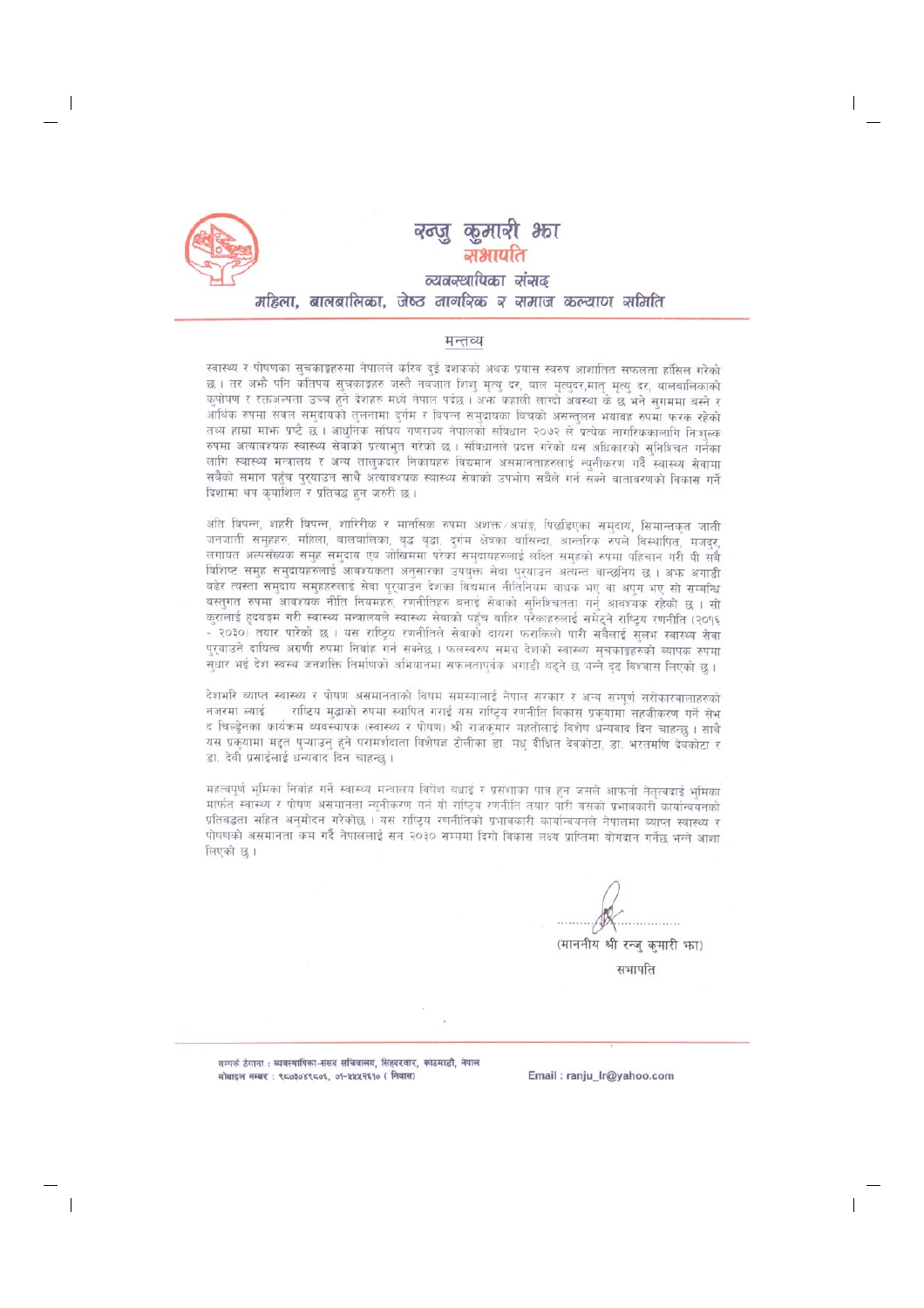$\frac{1}{2}$  $\frac{1}{\sqrt{2}}$ 

 $\begin{array}{c} - \ \end{array}$ 

 $\frac{1}{\sqrt{2}}$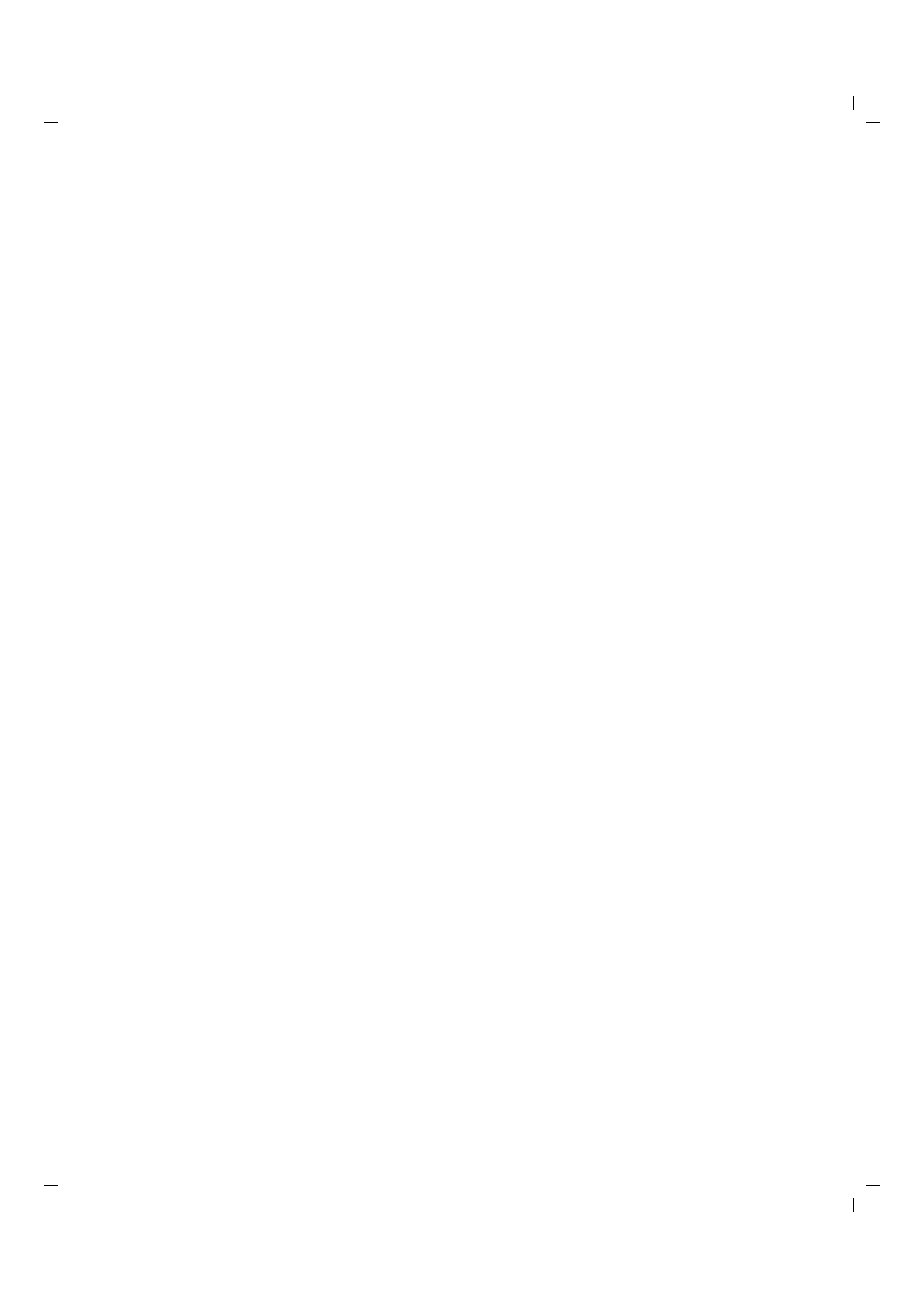

विषय :-प्राक्कथन

विगत दुई दशकमा नेपालले स्वास्थ्य सूचकांकहरु उपर समष्टिमा हेर्दा उल्लेख्य प्रगति गरेको देखिन्छ । उक्त अवधिमा मुलुकमा स्वास्थ्य र पोषणका विविध सूचांकहरुमा राम्रो प्रगतिको वाबजुद, विभिन्न समूहका जनसङ्ख्यावीच असन्तुलनको बृद्धि भने जारी नै छ । यसका अलावा, वालमृत्युदर र मातृ मृत्युदर घटनाले, समष्टि रुपमा हेर्दा खेरी एकिकृत तहमा देखिने सुधारले विभिन्न समुदायबीच हुने असमान प्रगतिलाई ओफोलमा पारेको छ । नेपालमा स्वास्थ्य र पोषणलाई लिएर व्यापक परिमाणमा विषमता रहेका छन्, जसलाई सामाजिक, सांस्कृतिक, शैक्षिक, आर्थिक, जातिगत र भौगोलिक विविधताको आयामबाट पनि हेर्न सकिन्छ । नेपाल सरकारका विद्यमाननीति, रणनीति र कार्यक्रमहरुमा समाविष्ट केहीविषयहरुले स्वास्थ्य क्षेत्रमा व्याप्त असमानता कम गर्न सहयोग नगरेका होइनन् तर ती पर्याप्त हन सकेका छैनन् ।

नेपालको संविधान २०७२ मा स्वास्थ्यलाई मौलिक अधिकारको रुपमा प्रत्याभूति, नि:शुल्क स्वास्थ्य सेवानीति, आमा सुरक्षा कार्यक्रम र नेपाल स्वास्थ्य क्षेत्र कार्यक्रम-२ आदि नेपाल सरकार, स्वास्थ्य मन्त्रालयले स्वास्थ्य सेवा पहुँचमा हुने व्यवधानहरु निराकरण गर्न अख्तियार गरेका केही महत्वपूर्ण कदमहरु हुन् । त्यसैगरी स्वास्थ्य प्रतिफलमा देखिएका असमानता सम्बोधन गर्न मुलुकमा विभिन्न निकायद्वारा प्रयास भई नै रहेका छन्। यी सबै पहल हुँदा हँदै पनि खासगरी दुर्गम स्थानका वासिन्दा, पिछडिएका जाति, जनजाति र धार्मिक समुदाय, आम गरिबहरु र सहरी बिपन्न, बृद्ध बृद्धा र त्यसैगरी कारखानाका मजदुरहरु र अन्य अल्पसंख्यक समूहहरु एवंम् शारीरिक र मानसिकरुपले चुनौतीपुर्ण अवस्था बेहोरिरहेका व्यक्तिहरु बीच विषमताहरु प्रवल रुपमा देखा पर्दछन्। यसै विषमताहरु क्म गर्दै नेपालमा स्वास्थ्य र पोषण असमानता न्यूनकिरणका लागि र सर्वव्यापक स्वास्थ्य उपलब्धतामा योगदान गर्नको लागि स्वास्थ्य सेवाको पहुँच बाहिर परेकाहरुलाई समेट्ने राष्ट्रिय रणनीति (२०१६-२०३०) तयार गरिएको छ।

तदनुरुप स्वास्थ्य मन्त्रालयले यस राष्ट्रिय रणनीतिलाई आफ्नो प्रणाली भित्रको नेपाल स्वास्थ्य क्षेत्र रणनीति (NHSS 2015 - 2020)मा समाविष्ट गरी सकेको र कार्ययोजना तर्जुमा सहित कार्यान्वयनको प्रकृयामा जाने अठोट लिएको छ । यसरी यस राष्ट्रिय रणनितीको प्रभावकारी कार्यान्वयनको लागि स्वास्थ्यमन्त्रालय प्रतिबद्ध रहेकोछ ।

अन्तमा, मन्त्रालय यस राष्ट्रिय रणनीति तर्जुमा प्रकृयामा समुदाय देखि केन्द्रीय तह सम्म संलग्न हुन् हुने सम्पूर्ण महानुभावहरुलाई धन्यवाद दिन चाहन्छ ।

(डा. सेनेन्द्र राज उप्रेती) सचिव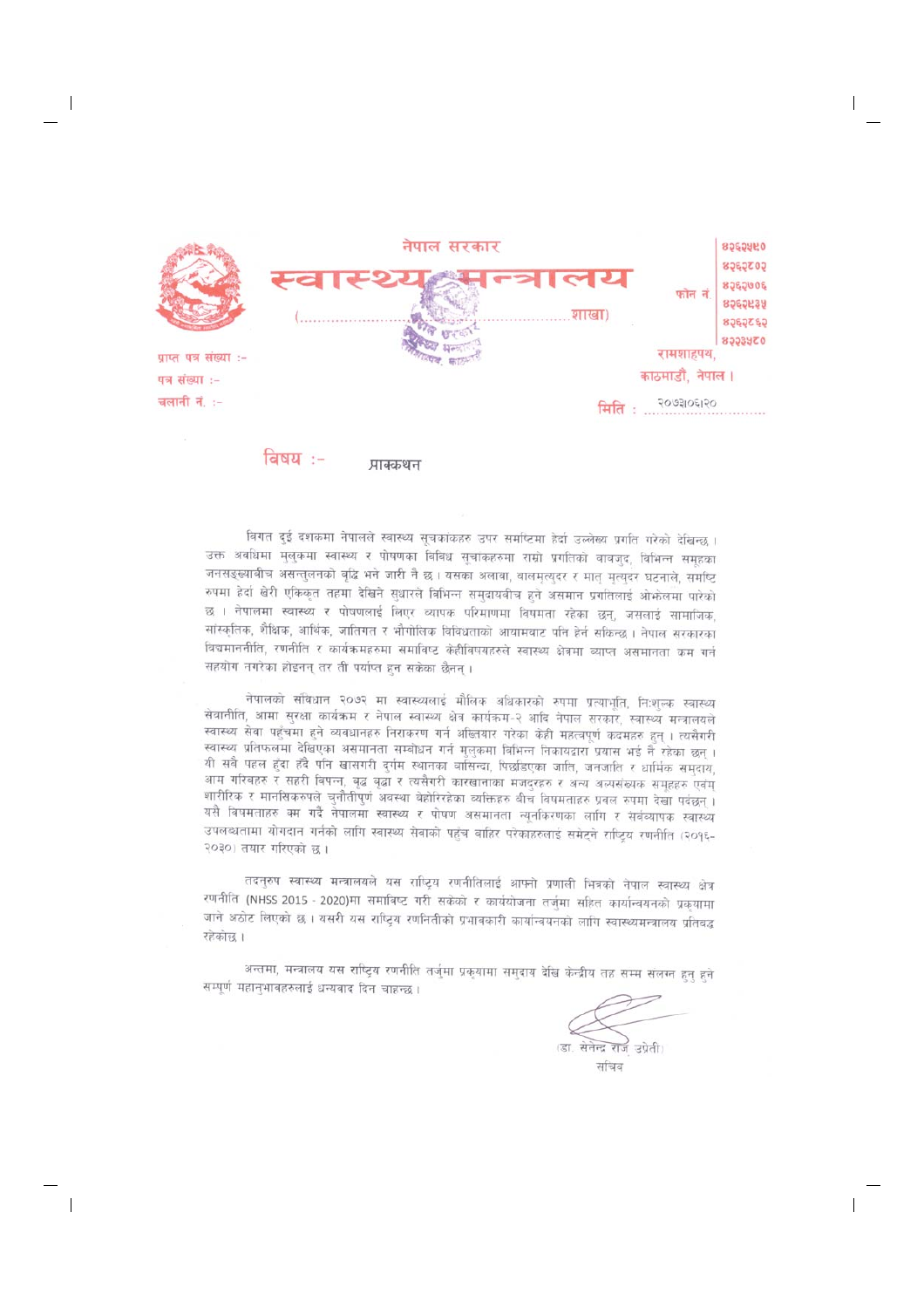## संक्षिप्त रूप

| <b>ANC</b>     | $\ddot{\cdot}$ | Antenatal Care (गर्भावस्थाको जाँच)                                                                                       |  |  |
|----------------|----------------|--------------------------------------------------------------------------------------------------------------------------|--|--|
| <b>ANM</b>     |                | Auxiliary Nurse Midwife (प्रसुतिकर्मी सहायक नर्स - अनमी)                                                                 |  |  |
| <b>BCC</b>     |                | Behaviour Change Communication (व्यवहार परिवर्तन सञ्चार)                                                                 |  |  |
| <b>CBOs</b>    |                | Community Based Organizations (समुदायमा आधारित संघ,<br>सस्था)                                                            |  |  |
| <b>CBS</b>     | ÷              | Central Bureau of Statistics (केन्द्रीय तथ्याङ्क विभाग)                                                                  |  |  |
| <b>CHU</b>     |                | Community Health Unit (सामुदायिक स्वास्थ्य इकाई)                                                                         |  |  |
| <b>CLHIV</b>   |                | Children Living with HIV (एच.आई.भि. संक्रमित बालबालिकाहरु)                                                               |  |  |
| <b>CSW</b>     |                | Commercial Sex Worker (व्यावसायिक यौनकर्मी)                                                                              |  |  |
| <b>DAG</b>     |                | Dis Advantaged Group (बन्चितीकरणमा परेको समूह / पछाडि<br>परेको समूह)                                                     |  |  |
| <b>DAO</b>     |                | District Agriculture Office/Officer (जिल्ला कृषि कार्यालय<br>अधिकृत)                                                     |  |  |
| <b>DDC</b>     |                | District Development Committee (जिल्ला विकास समिति)                                                                      |  |  |
| <b>DEO</b>     |                | District Education Office/Officer (जिल्ला शिक्षा कार्यालय<br>अधिकारी)                                                    |  |  |
| <b>DOLIDAR</b> | t              | Department of Local Infrastructure Development and<br>Agricultural Roads (स्थानीय पूर्वाधार विकास तथा कृषि सडक<br>विभाग) |  |  |
| <b>DPHO</b>    | ÷              | District Public Health Office/Officer (जिल्ला जन स्वास्थ्य<br>कार्यालय ⁄ अधिकृत)                                         |  |  |
| <b>DoHS</b>    | ÷              | Department of Health Service (स्वास्थ्य सेवा विभाग)                                                                      |  |  |
| <b>DRC</b>     |                | Development Resource Centre (स्रोत विकास केन्द्र)                                                                        |  |  |
| <b>DUDBC</b>   |                | Department of Urban Development and Building<br>Construction<br>(शहरी विकास तथा भवन विभाग)                               |  |  |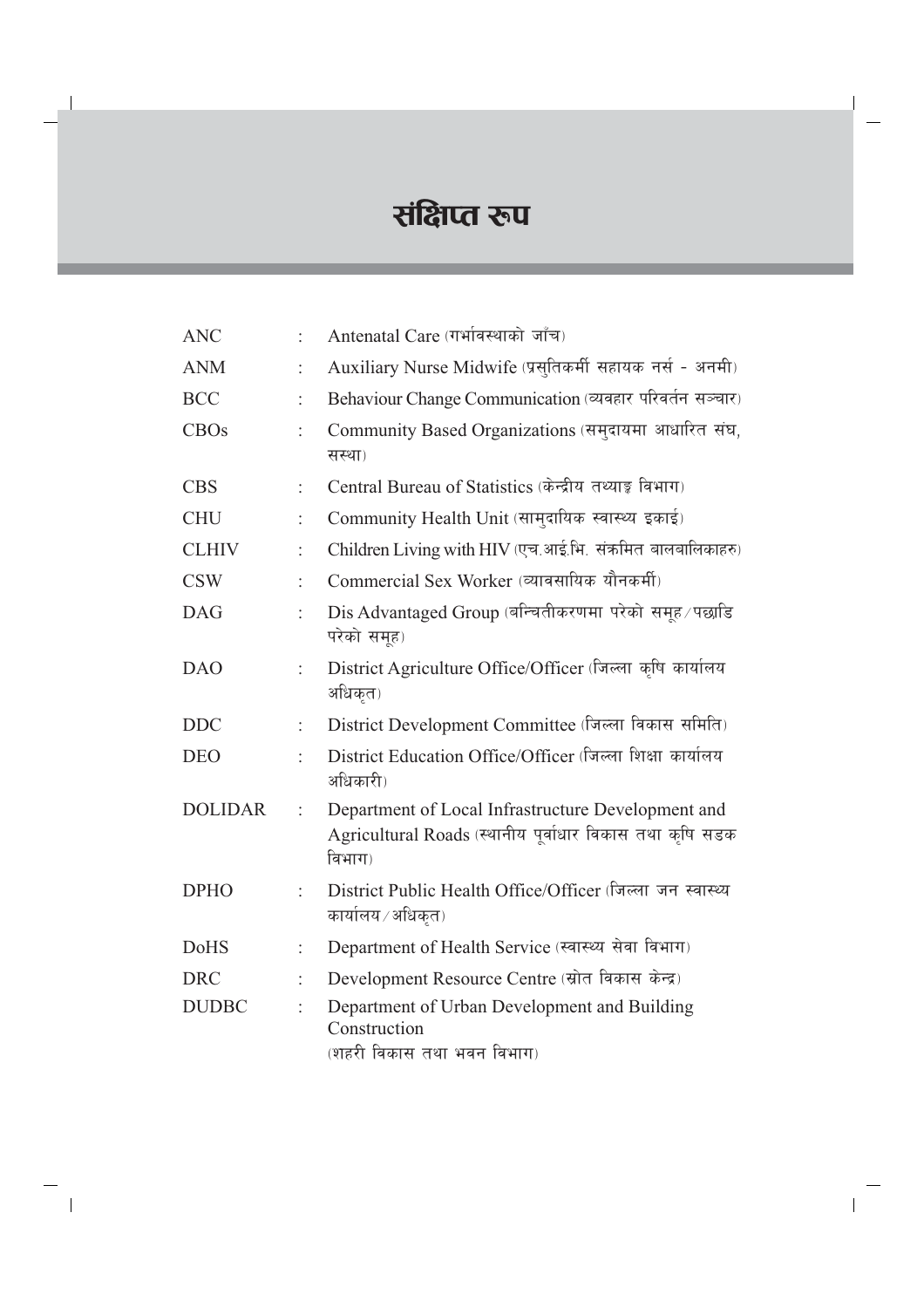| EPI          | ÷                    | Expanded Program on Immunization (विस्तारित खोप कार्यक्रम)                          |
|--------------|----------------------|-------------------------------------------------------------------------------------|
| <b>FCHV</b>  |                      | Female Community Health Volunteer (महिला स्वास्थ्य<br>स्वयंसेविका)                  |
| <b>FM</b>    | $\ddot{\cdot}$       | Frequency Modulation (आवृत्ति परिवर्तन)                                             |
| <b>FSW</b>   |                      | Female Sex Worker (महिला यौनकर्मी)                                                  |
| <b>GESI</b>  |                      | Gender, Equity and Social Inclusion (लैङ्गिक समानता तथा<br>सामाजिक समावेशीकरण)      |
| GoN          | $\ddot{\cdot}$       | Government of Nepal (नेपाल सरकार)                                                   |
| <b>GBV</b>   |                      | Gender Based Violence (लैङ्गिक हिंसा)                                               |
| <b>HA</b>    |                      | Health Assistant (स्वास्थ्य सहायक)                                                  |
| <b>HDI</b>   |                      | Human Development Index (मानव विकास सूचाङ्क)                                        |
| <b>HDC</b>   | $\ddot{\cdot}$       | Hospital Development Committee (अस्पताल विकास समिति)                                |
| HF           |                      | Health Facility (स्वास्थ्य संस्था)                                                  |
| <b>HFOMC</b> | ÷                    | Health Facility Operation and Management Committee                                  |
|              |                      | (स्वास्थ्य संस्था सञ्चालन तथा व्यवस्थापन समिति)                                     |
| <b>HIV</b>   | ÷                    | Human Immunodeficiency Virus (मानवमा प्रतिरक्षा प्रणाली<br>कमजोर गराउने विषाण्)     |
| <b>HMIS</b>  | $\ddot{\phantom{a}}$ | Health Management Information System (स्वास्थ्य व्यवस्थापन<br>सूचना प्रणाली)        |
| HP           | ÷                    | Health Post (स्वास्थ्य चौकी)                                                        |
| <b>HR</b>    |                      | Human Resource (मानव श्रोत)                                                         |
| <b>HW</b>    |                      | Health Worker (स्वास्थ्यकर्मी)                                                      |
| ID           |                      | Identification (पहिचान / परिचय पत्र)                                                |
| <b>IEC</b>   |                      | Information, Education and Communication (सूचना, शिक्षा<br>तथा सञ्चार)              |
| <b>INGOs</b> | ÷                    | International Non Governmental Organizations (अन्तर्राष्ट्रिय<br>गैर सरकारी संस्था) |

 $\begin{array}{c} \hline \end{array}$ 

 $\overline{1}$ 

 $\bar{\mathcal{A}}$ 

 $\begin{array}{c} - \\ \hline \end{array}$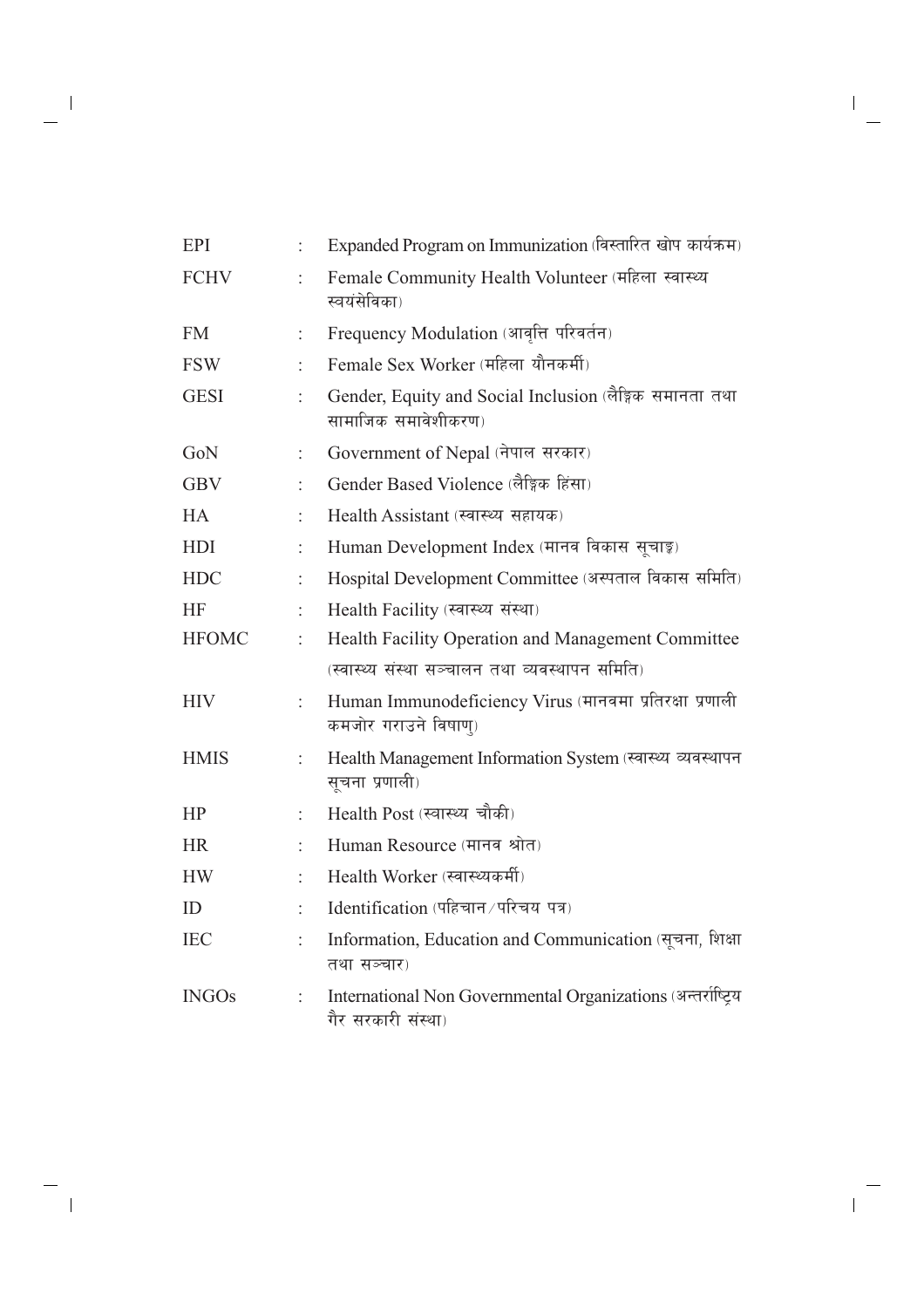| <b>LGBTI</b>  |                | Lesbian, Gay, Bisexual, Transgender, and Intersexual<br>(समलिङ्गी महिला, समलिङ्गी पुरुष, उभयलिङ्गी, पहिचान भन्दा भिन्न<br>लैङ्गिक रुची र व्यवहार हुनेहरु र अपूर्ण वा द्वैत लिङ्गी) |
|---------------|----------------|------------------------------------------------------------------------------------------------------------------------------------------------------------------------------------|
| <b>LGCDP</b>  | ÷              | Local Governance and Community Development<br>Programme                                                                                                                            |
|               |                | (स्थानीय शासन तथा सामुदायिक विकास कार्यक्रम)                                                                                                                                       |
| <b>MDGP</b>   | ÷              | <b>MD</b> in General Practice                                                                                                                                                      |
| MoF           |                | Ministry of Finance (अर्थ मन्त्रालय)                                                                                                                                               |
| <b>MoFALD</b> |                | Ministry of Federal Affairs and Local Development                                                                                                                                  |
|               |                | (संघीय मामिला तथा स्थानीय विकास मन्त्रालय)                                                                                                                                         |
| MoH           | ÷              | Ministry of Health (स्वास्थ्य मन्त्रालय)                                                                                                                                           |
| <b>MOAD</b>   | t              | Ministry of Agriculture Development (कृषि विकास मन्त्रालय)                                                                                                                         |
| MoUD          |                | Ministry of Urban Development (शहरी विकास मन्त्रालय)                                                                                                                               |
| <b>MoWCSW</b> |                | Ministry of Women, Children and Social Welfare<br>(महिला बालबालिका तथा समाज कल्याण मन्त्रालय)                                                                                      |
| <b>NDHR</b>   |                | Nepal Human Development Report (नेपाल मानव विकास<br>प्रतिवेदन)                                                                                                                     |
| <b>NDHS</b>   | ÷.             | Nepal Demographic Health Survey (नेपाल) जनसाँख्यिक स्वास्थ्य<br>सर्वेक्षण)                                                                                                         |
| <b>NGOs</b>   | t              | Non-Governmental Organization (गैर सरकारी संस्था)                                                                                                                                  |
| <b>NHSP</b>   |                | Nepal Health Sector Programme (नेपाल स्वास्थ्य क्षेत्र कार्यक्रम)                                                                                                                  |
| <b>NLSS</b>   |                | Nepal Living Standard Survey (नेपाल जीवनस्तर सर्वेक्षण)                                                                                                                            |
| <b>NPC</b>    | $\ddot{\cdot}$ | National Planning Commission (राष्ट्रिय योजना आयोग)                                                                                                                                |
| <b>OBC</b>    |                | Other Backward Classes (अन्य पिछडिएका समुदाय, पिछडा<br>वग)                                                                                                                         |
| <b>OCMC</b>   |                | One-Stop Crisis Management Centre (एकद्वार सङ्कट व्यवस्थापन<br>केन्द्र)                                                                                                            |
| <b>ORC</b>    |                | Out Reach Clinic (गाउँघर क्लिनिक)                                                                                                                                                  |
| PAF           |                | Poverty Alleviation Fund (गरिवी निवारण कोष)                                                                                                                                        |
|               |                |                                                                                                                                                                                    |

 $\frac{1}{2} \int_{-\infty}^{\infty} \frac{1}{2} \, dx$ 

 $\frac{1}{\sqrt{2}}$ 

 $\sim 1$ 

 $\begin{array}{c} - \\ 1 \end{array}$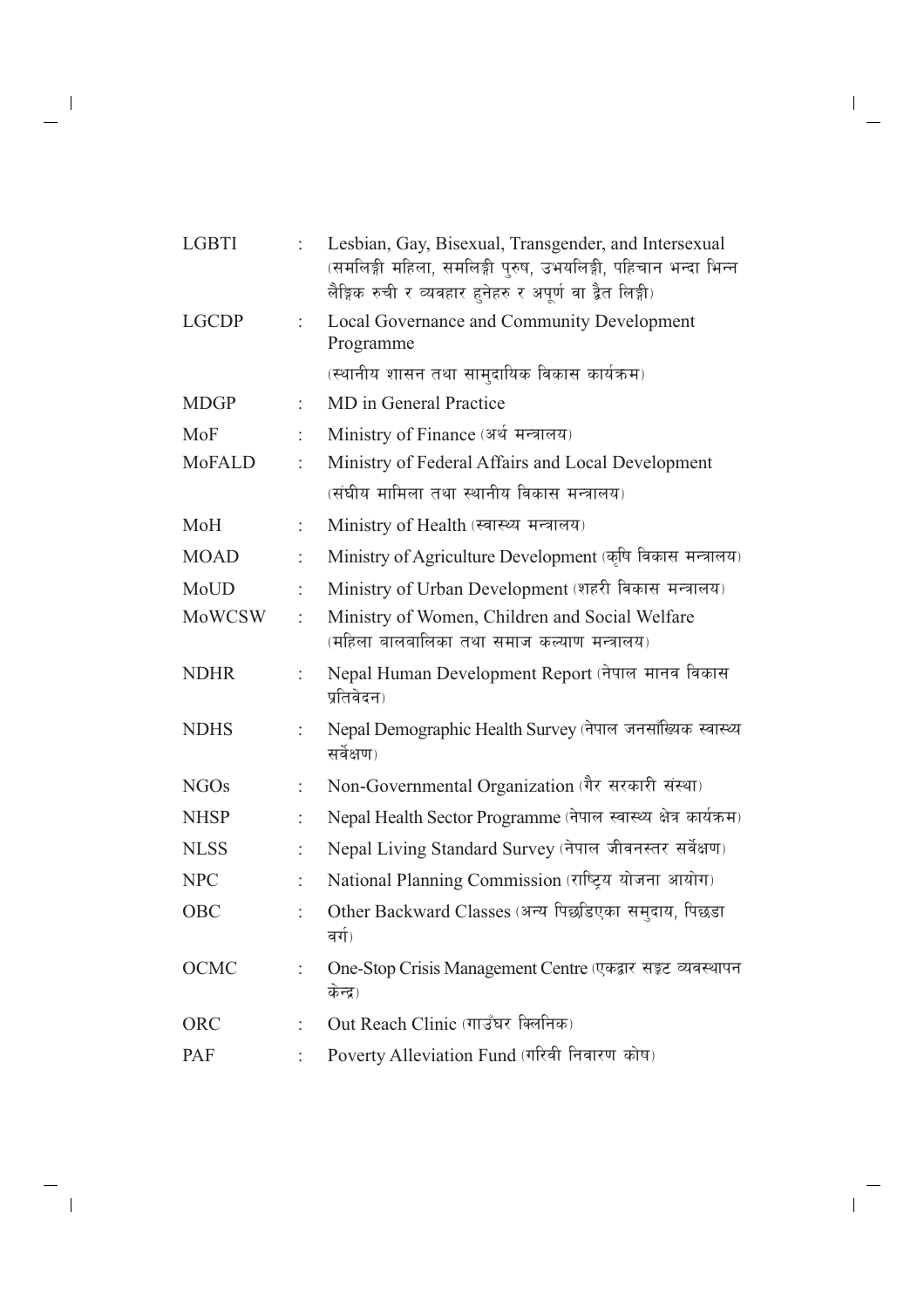| <b>PHCC</b>  | ÷. | Primary Health Care Center (प्राथमिक स्वास्थ्य केन्द्र)                                                   |
|--------------|----|-----------------------------------------------------------------------------------------------------------|
| <b>PHCRD</b> | ۰  | Primary Health Care Revitalisation Division<br>(प्राथमिक स्वास्थ्य सेवा पुर्नजागरण महाशाखा)               |
| <b>PLHIV</b> |    | People Living with HIV (एच.आई.भि. संक्रमित व्यक्तिहरु)                                                    |
| <b>PNC</b>   |    | Postnatal Care (सुत्केरी सेवा)                                                                            |
| <b>PPCID</b> |    | Policy, Planning and International Cooperation Division<br>(नीति, योजना तथा अन्तर्राष्ट्यि सहयोग महाशाखा) |
| QoC          |    | Quality of Care (गुणस्तरीय सेवा)                                                                          |
| <b>STD</b>   |    | Sexually Transmitted Disease (यौनजन्य सरुवा रोग)                                                          |
| <b>UHC</b>   |    | Universal Health Coverage (सर्वव्यापक स्वास्थ्य उपलब्धता)                                                 |
| <b>UHV</b>   |    | Urban Health Volunteer (शहरी स्वास्थ्य स्वयंसेवक)                                                         |
| <b>VDC</b>   |    | Village Development Committee (गाउँ विकास समिति)                                                          |
| <b>VCT</b>   | t  | Voluntary Counselling and Testing (स्वैच्छिक परामर्श तथा<br>परीक्षण)                                      |
| <b>WASH</b>  |    | Water Sanitation and Hygiene (खानेपानी, स्वास्थ्य तथा<br>सरसफाई)                                          |
| <b>WHO</b>   |    | World Health Organization (विश्व स्वास्थ्य संगठन)                                                         |

 $\frac{1}{\sqrt{2}}$ 

 $\begin{array}{c} - \ \end{array}$ 

 $\frac{1}{2}$ 

 $\frac{1}{\sqrt{2}}$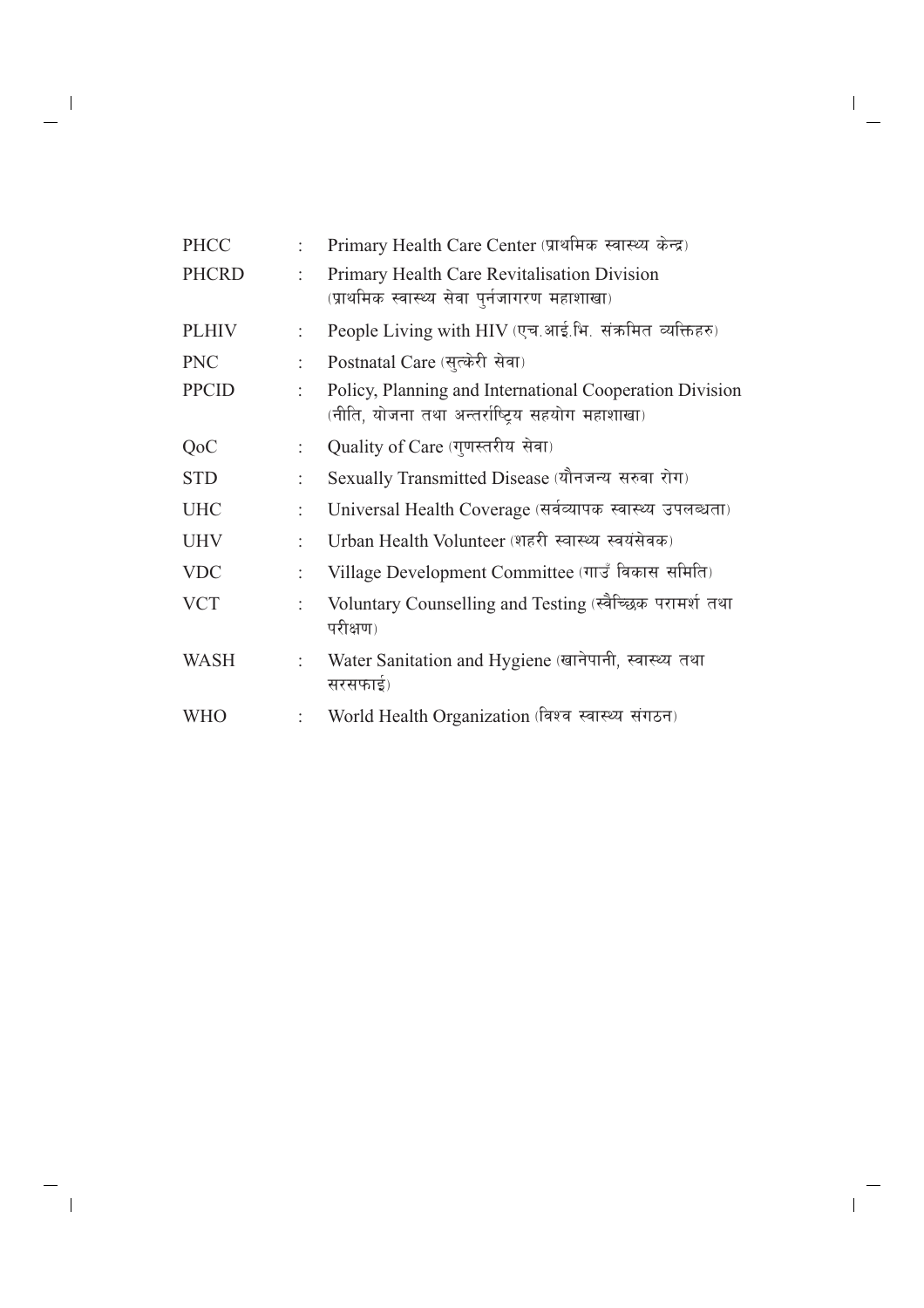# विषय सूची

| सन्देश    |                                                                    |   |  |  |
|-----------|--------------------------------------------------------------------|---|--|--|
| मन्तव्य   |                                                                    |   |  |  |
| प्राक्कथन |                                                                    |   |  |  |
|           | संक्षिप्त रुप                                                      |   |  |  |
| 9.        | परिचय                                                              | ۹ |  |  |
|           |                                                                    |   |  |  |
|           |                                                                    |   |  |  |
| २.        |                                                                    |   |  |  |
|           |                                                                    |   |  |  |
|           |                                                                    |   |  |  |
| ३.        |                                                                    |   |  |  |
| $\chi$    |                                                                    |   |  |  |
| अनुसुची   |                                                                    |   |  |  |
|           | अनुसूची १ : स्वास्थ्य सेवाको पहुंच बाहिर परेकाहरुका परिभाषाहरु  ४५ |   |  |  |
|           |                                                                    |   |  |  |
|           | अनुसुची ३ : रणनीति तयारीको लागि गठित उच्च स्तरीय कार्य समिती  ५०   |   |  |  |
|           |                                                                    |   |  |  |

 $\overline{1}$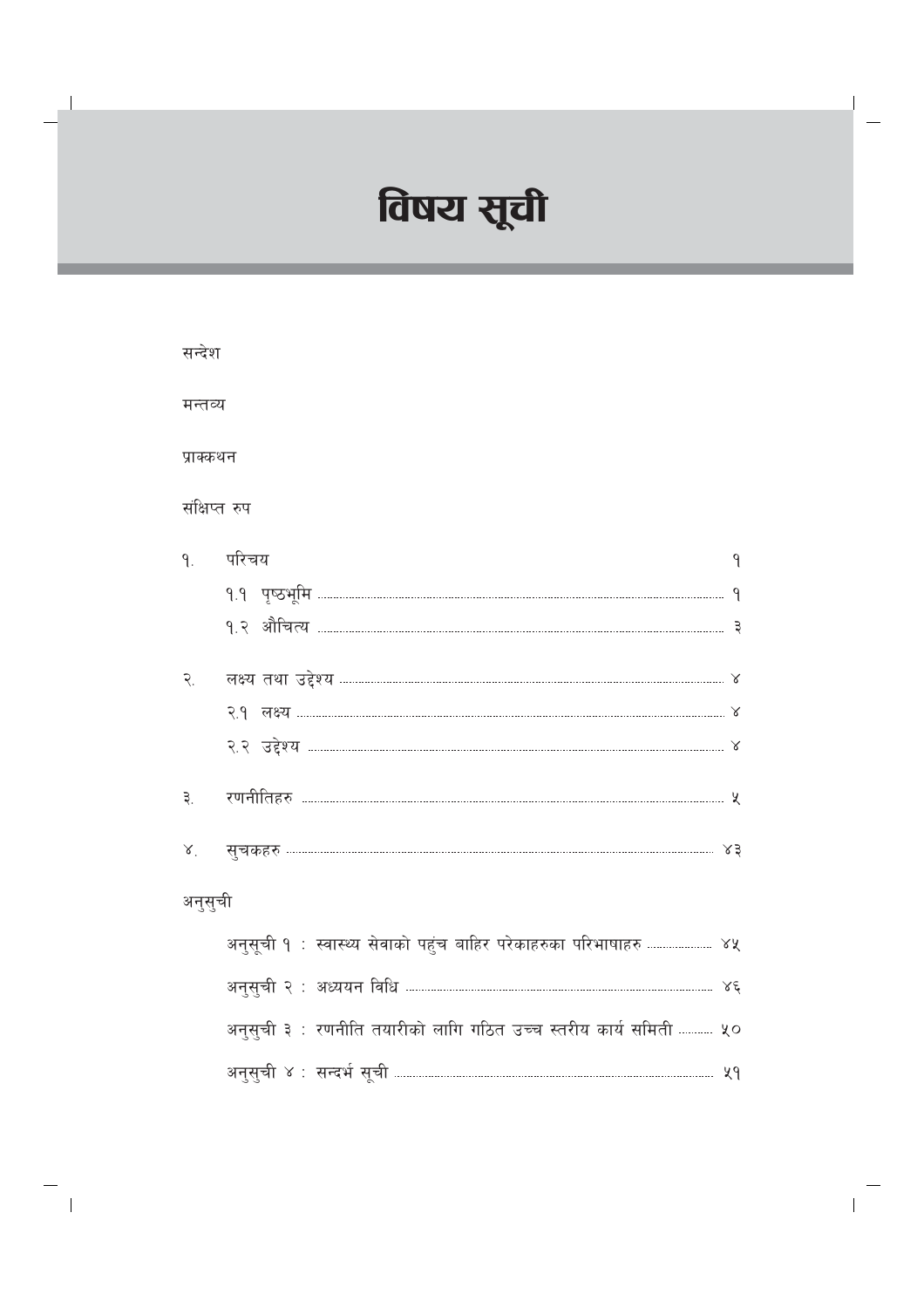## १. परिचय

### १.१ पुष्ठभूमि

नेपालको संविधान २०७२ ले आधारभूत स्वास्थ्य सेवाको अधिकारलाई नागरिकको मौलिक हकको रुपमा प्रत्याभूत गरेको छ । निःशुल्क आधारभूत स्वास्थ्य सेवा सहित सर्वव्यापक स्वास्थ्य उपलब्धताको लक्ष्य हासिल गर्न प्रतिबद्ध रहेकोले स्वास्थ्य सेवा कार्यक्रमहरु तर्जुमा गर्दा स्वाभाविक रुपले सामाजिक न्याय र समताको मान्यतालाइ स्वीकार गरेर स्वास्थ्य मन्त्रालयको योजनाहरु निर्माण हन पर्छ। यसैगरी "राष्टिय स्वास्थ्य नीति २०७१" ले गरिब, सीमान्तकत र उच्च जोखिममा रहेका समुदायको आधारभुत स्वास्थ्य सेवामा सहज पहुँच हनुपर्ने कुरालाई अंगिकार गर्दै आधारभूत स्वास्थ्य सेवामा उनीहरुको पहुँचलाई वृद्धि गर्ने र प्रत्येक वडामा एउटा सामदायिक प्रसुतिकर्मी नर्सको परिकल्पना गरेको छ । नेपाल स्वास्थ्य क्षेत्र कार्यक्रम दोश्रो (NHSP II) ले स्वास्थ्य उपचार सेवाको उपभोगमा देखिने सांस्कृतिक र आर्थिक व्यवधानहरुलाई न्यून गर्ने कुरालाई आफ्ना विशिष्ट उद्देश्यमै उल्लेख गरेको छ । स्वास्थ्य क्षेत्रको लैंङ्गिक समानता र सामाजिक समावेशिता रणनीति (GESI) ले लिङ्ग, जाति, जनजाति र धार्मिक अल्पसङ्ख्यक, गरिबी, भौगोलिक क्षेत्र गरी व्यवधान र वहिस्करणका आयामहरुलाई पहिचान गरेको छ । तर रणनीति अन्तर्गत नै लक्षित वर्ग केन्द्रित तथा मलधारमा ल्याउने कराहरुको उल्लेख भए पनि वस्तुतः पहुंचलाई नै अभिवृद्धि गर्ने गरी कुनै लक्षित कार्यक्रम भने विकास हन सकेको पाइंदैन।

बिगतका अवधिमा स्वास्थ्य र पोषणको सुचांकमा उल्लेखनीय सुधार भएतापनि नेपालका विभिन्न जातजातिहरुको बीचको असमानताको खाडल विद्यमान रहिरहेको छ । मानव विकास प्रतिवेदन (NHDR) २००९ अनुसार मधेशी ब्राहमण र क्षेत्री समुदायको मानव विकास सुचकाङ्क (HDI) (०.६२५) सबै जात जाति मध्ये सर्वाधिक र मधेशी दलित (०.३८३) को भन्दा भाण्डै दोब्बर देखाएको छ । त्यसैगरी पहाड र हिमाली क्षेत्रको मानव विकास सचकांक (0.५३१) तराई (0.४४८) को भन्दा उल्लेख्य ढंगले बढि देखिन्छ । स्वास्थ्य सुचकाङ्गको हकमा शिक्षा एउटा बलियो निर्णायक पक्ष ठानिन्छ: जस्तै अशिक्षित महिलाहरुमा बाल मत्यदर १२ प्रति हजार जिवित जन्म भएको पाइन्छ जबकि प्राथमिक तहको शिक्षा पाएका महिला र माध्यमिक तह सम्मको शिक्षा भएका महिलाहरुमा यो दर कमश: ९ प्रति हजार जिवित जन्म

स्वास्थ्य सेवाको पहुँच बाहिर परेकाहरूलाई समेट्ने राष्ट्रिय रणनीति | १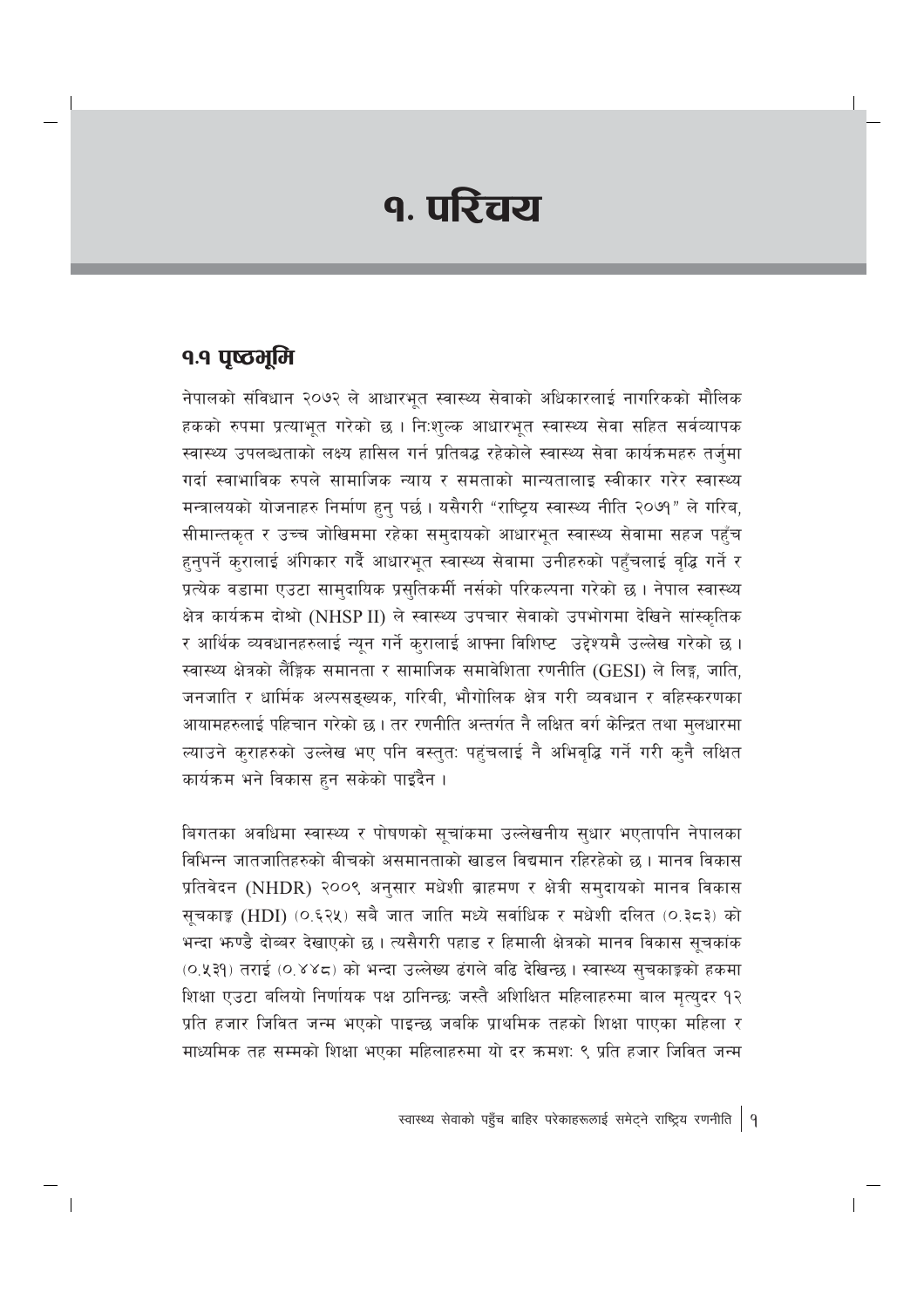र ४ प्रति हजार जिवित जन्ममा सीमित देखिन्छ । नेपाल मातृ मृत्यु र रुग्णता अध्ययन २००८ /९ ले विभिन्न जात जाति र समूह बीच मातृ मृत्युदरमा समेत ठूलो अन्तर देखाउँछ । समग्र राष्ट्रिय आँकडामा प्रति एक लाख जिवित जन्ममध्ये २२९ मातृ मृत्युदरको तुलनामा मुसलमान (३१८ सहित) हरुमा सबैभन्दा माथि र अनि क्रमशः तराई ⁄ मधेशी (३०८) दलित (२७३) र नेवार (१०५) मा मात मत्यदर रहेको देखिन्छ ।

स्वास्थ्य सेवा ऐन २०५३ र निजामती सेवा ऐन २०४९ ले देशको भौगोलिक अवस्थितिलाई सुगम, दुर्गम र विकट भनेर ३ समूहमा वर्गीकृत गरेको छ। दुर्गम इलाकामा बसोबास गर्नेहरुले जिल्ला सदरमुकाममा बस्नेहरुको दाँजोमा कमै मात्र स्वास्थ्य सुबिधा उपभोग गर्ने गरेको पाइन्छ । जति जति भौगोलिक दरी बढ्दै जान्छ त्यही अनुपातमा स्वास्थ्य सेवामा पहुँच र उपभोग घटदै जाने तथ्य समेत उक्त अध्ययनले थप स्पष्ट गरेको छ। यसका अतिरिक्त नीति निर्माता र कार्यक्रम प्रबन्धकको तहमा समेत दर्गम क्षेत्रका लागि कम मात्रै ध्यानाकर्षण भए जस्तो देखिन्छ । यसै कारण दर्गम भेगका बासिन्दाहरुले उनीहरुको माग तथा आपुर्तिको पाटोसंग अपथक्करणीय रुपले जेलिएका प्रशस्त व्यवधानहरु भोल्न परेको हुन्छ जस्ले उनीहरुको स्वास्थ्य सेवा प्राप्त गर्ने चाहानालाई सिमित वा बिलम्ब गरिरहेको हुन्छ।

यथार्थमा स्वास्थ्य सेवाको पहुँच बाहिर रहेको समूहलाई परिभाषित गर्न कठिन छ। मोफेटले यसलाई जनसङ्ख्याको त्यस्तो तप्का भनेर परिभाषित गरेका छन् जो समयाभावले गर्दा वा भाषा, उमेर, लिङ्ग, भौगोलिक अवस्थिति, आयस्तर, जातियता, शिक्षा, बसोबासको अवस्था, स्वास्थ्य र धर्मको कारणले प्रकृया प्रति नै सशङ्कित बनेर सहभागिताकोलागि अनिच्छुक हन्छन् । फ्लानागन् र टोलीले जोखिममा परेका, अस्थिर र सिमान्तकत भन्ने यसको भावार्थको पारिभाषिक वर्णनमा पुग्न अपाङ्ग वा घुमफिरमा अशक्त, बुढुयौली लागेका वा कम उमेरका बच्चा, सांस्कतिक र भाषिक तवरले भिन्न समदायका र सकम्वासी जस्ता शब्दावली प्रयोग गरेका छन ।

वोनिभ्स्की र टोलीले पहुँच बाहिर भन्ने शब्द भित्र लुकेको वा ध्यान नपुगेको जनसङ्ख्या, उपेक्षित, विशेष र पिछडिएको समदायलाई समाविष्ट गरेका छन।

नेपालको संबिधान, २०७२, नेपाल सरकारको तीन वर्षे अन्तरिम योजना (२००७-२०१०) तथा त्रि-वर्षिय योजना (२०१०-२०१३) ले महिला, दलित, आदिबासी-जनजाति, मधेशी, मुस्लिम, अपाङ्गता भएका व्यक्तिहरु, लैंगिक र यौन अल्पसंख्यक तथा भौगोलिक रुपले दुर्गम इलाकाका बासिन्दाहरुलाई बहिस्करण खेपिरहेका समहको रुपमा पहिचान गरेको छ ।

२ | स्वास्थ्य सेवाको पहुँच बाहिर परेकाहरूलाई समेट्ने राष्ट्रिय रणनीति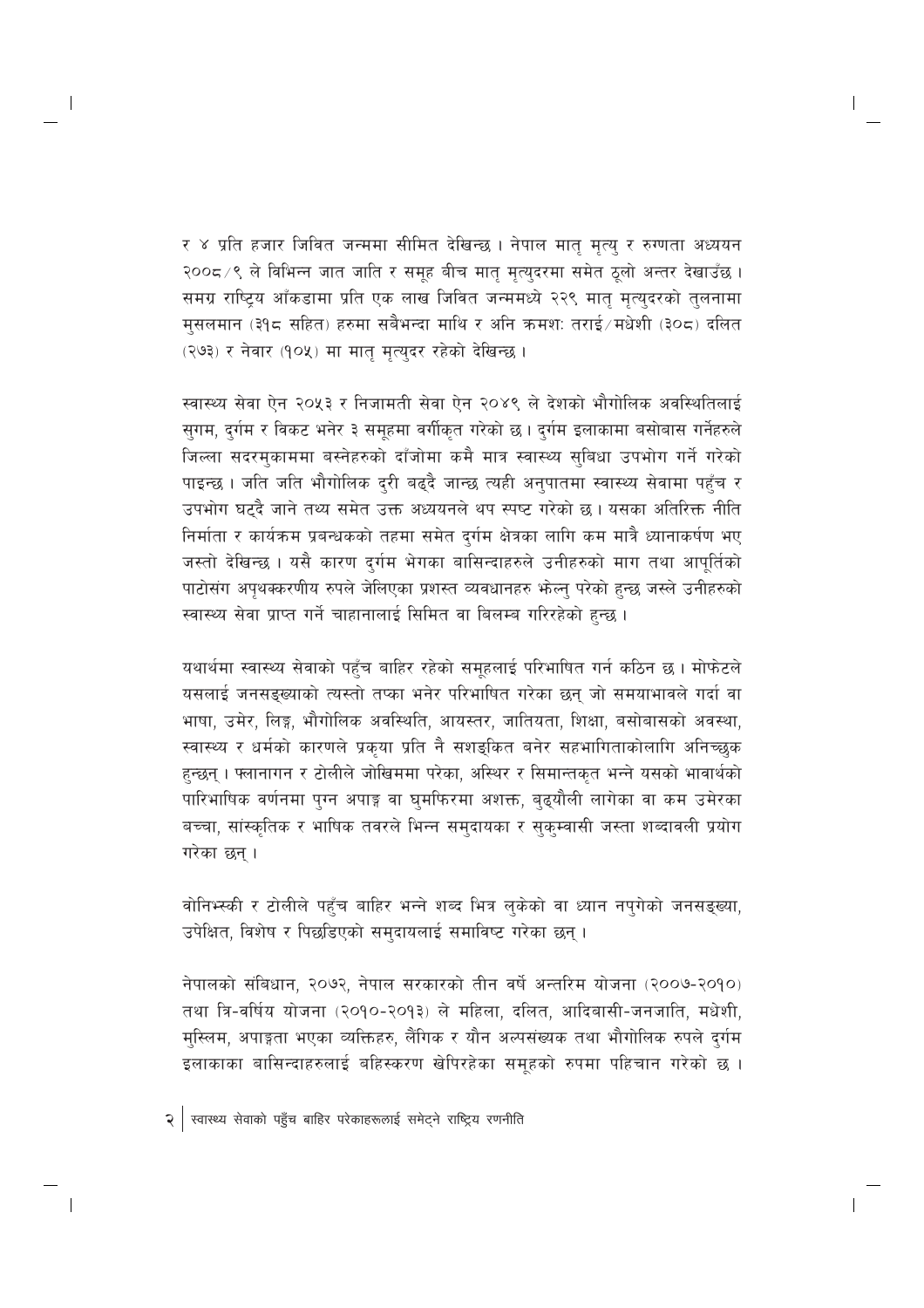### १.२ औचित्य

राष्ट्रिय स्वास्थ्य नीति २०७१ ले सर्वव्यापक स्वास्थ्य उपलब्धता (UHC) लाई विद्यमान असमानतालाई न्युन गर्नका लागि मुख्य नीतिगत साधनको रुपमा अपनाएको छ । यस सर्न्दभमा आम जनसमुदायमा सेवाको पहुँच र आर्थिक प्रबन्धबाट सबैले स्वास्थ्य उपभोगको अवस्था हासिल गर्न सहयोग पुऱ्याउने महत्वपुर्ण पक्षहरु हुन्। नेपाल सरकारको मौजुदा नीति, रणनीति र कार्यक्रमहरुमा पनि समावेशी र समता मुखी स्वास्थ्य सेवा प्रबर्द्धन गर्नमा मद्दत प्ऱ्याउने केही विषयवस्त् समावेश भएका छन् । माग र आपूर्ति पक्षका व्यवधानहरुलाई निराकरण गर्न ल्याइएका आमा सुरक्षा कार्यक्रम, सार्वभौम निःशुल्क स्वास्थ्य सेवा नीति, लैंगिक समता तथा सामाजिक समावेशीता रणनीति (GESI) लगायत नेपाल स्वास्थ्य क्षेत्र कार्यक्रम आदिलाई यसकालागि केही उदाहरणको रुपमा लिन सकिन्छ ।

पहुँच बाहिर रहेको समूहभित्र दुर्गम क्षेत्रमा बसोबास गर्ने, पिछडिएको जाति, जनजाति समूह र धार्मिक अल्पसंख्यक र त्यसैगरी उपभोगको स्वरुप हेरी निर्धन, शहरी विपन्न र निरीह वद्घ-वद्धा लगायत फरक क्षमता भएका समूह, यौन तथा लैंगिक अल्पसंख्यक, कैदीबन्दी र शरणार्थी एवं अनौपचारिक क्षेत्रमा संलग्न श्रमिकहरुलाई समावेश गर्न सकिन्छ । अर्को शब्दमा पहुँच बाहिर रहेको समह भन्नाले त्यस्तो जनसङ्ख्याको समहलाई बभ्जाउँछ जसको आर्थिक, सामाजिक, साँस्कृतिक, कानृनी र संरचनात्मक बाधाका कारणले स्वास्थ्य सेवामा पहुँच सङ्कृचित बन्न पुगेको छ ।

स्वास्थ्य क्षेत्रका यी कदमहरुको परिणाम स्वरुप केही सकारात्मक प्रवृत्तिहरु दृष्टिगोचर हुँदा हुँदै पनि स्वास्थ्य सेवामा पहुँच र उपभोगको सन्दर्भमा ठुलो असमानता रहेको कुरा पनि त्यत्तिकै स्पष्ट छ । त्यसैले स्वास्थ्य सेवा आपुर्ति तथा मागको पक्ष (वित्तिय, सामाजिक र सांस्कतिक, भौगोलिक, नीतिगत तथा संरचनागत व्यवधानहरु) जस्ता असमानता निम्त्याउन सक्ने हामीकहाँ जरो गाडेका सबै साँघुरोपन र रोकावटहरुलाई राम्रोसंग पहिचान गरेर यसलाई एकीकत रुपले र समग्रतामा सम्बोधन गर्ने साथै नेपालमा स्वास्थ्य र पोषणको क्षेत्रमा व्यापक विषमता देखा परेको हँदा यस्तो सेवाको उपयोग गर्ने वातावरण तयार गर्न र सो को पहँचमा सबै वर्ग र समुदायलाई समेटने गरी सेवा प्रवाहको वातावरण तयार गर्ने उद्देश्यले यो रणनीति तर्जमाको पहल लिइएको हो।

स्वास्थ्य सेवाको पहुँच बाहिर परेकाहरूलाई समेट्ने राष्ट्रिय रणनीति | ३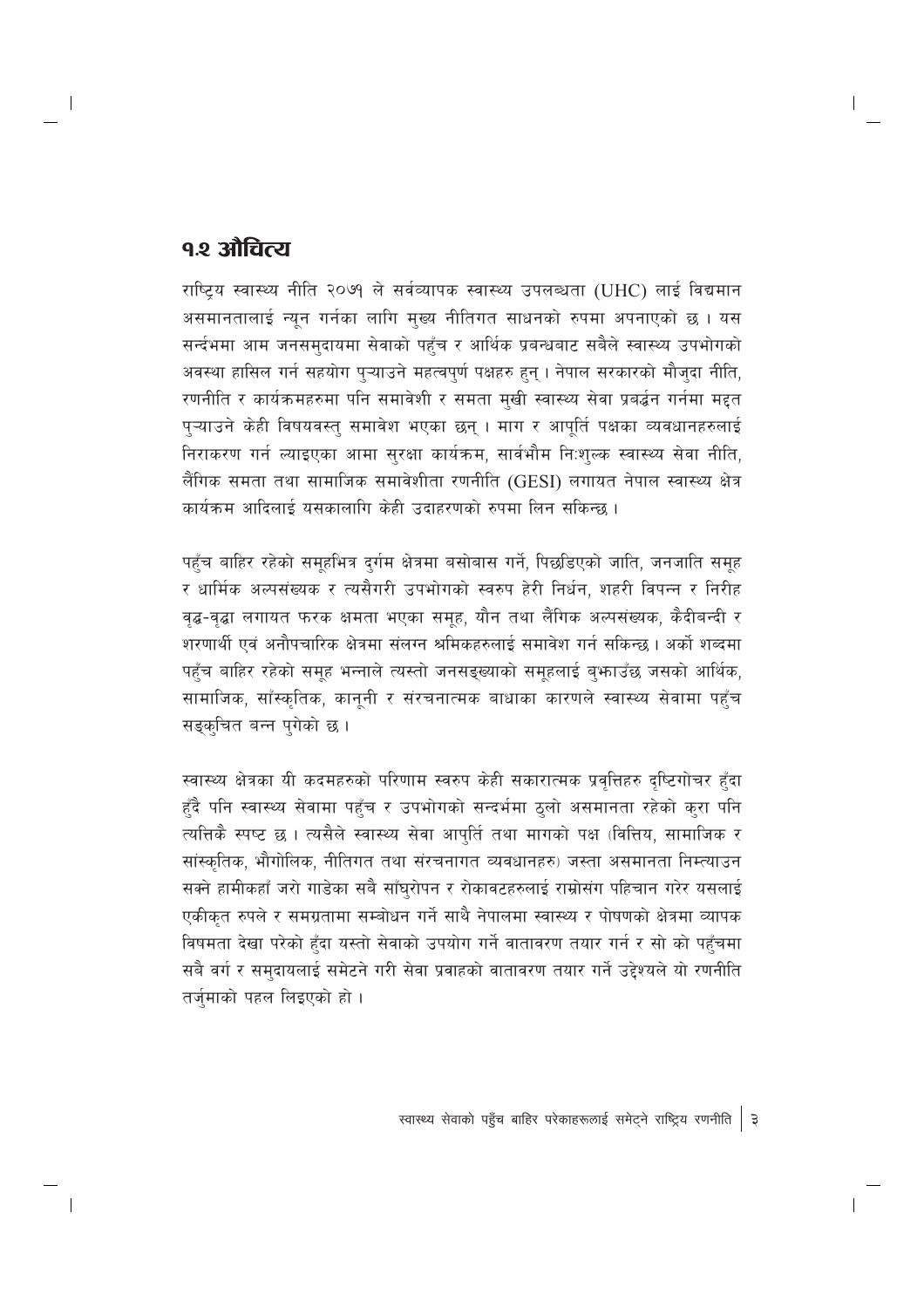## २. लक्ष्य तथा उद्देश्यहरू

### २.१ लक्ष्य

हाल सम्म पहुँच बाहिर परेका समूहमा स्वास्थ्य सेवा सहित पुग्न् र सर्वव्यापक स्वास्थ्य उपलब्धतामा योगदान पुऱ्याउन् यस रणनीतिको लक्ष्य हो।

### २.२ उद्देश्यहरू

- पहुँच बाहिर रहेका वर्ग र समुदाय सम्म स्वास्थ्य सेवाको पहुँच र उपभोगमा वृद्धि 9. गर्ने ।
- पिछडिएका जातजाति ⁄धार्मिक समूहको आधारभूत स्वास्थ्य सेवामा पहुँच र उपभोग २ बढाउने ।
- विपन्नहरुको आधारभूत स्वास्थ्य सेवामा पहुँच र उपभोग अभिवृद्धि गर्ने ।  $\mathcal{R}$ .
- $X_{1}$ दुर्गम क्षेत्रमा आधारभूत स्वास्थ्य सेवाको पहुँच र उपभोग वृद्धि गर्ने ।
- विपन्न, सुकुम्वासी र सडक बालबालिका, आप्रवासी कामदारहरुको आर्थिक पक्षलाई  $x_{1}$ दृष्टिगत गरि आधारभूत स्वास्थ्य सेवामा पहुँच र उपभोग वृद्धि गर्ने ।
- फरक क्षमता भएकाहरुका लागि आधारभूत स्वास्थ्य सेवामा पहुँच र उपभोग ६. बढाउने ।
- एच.आई.भि. संक्रमित, एल.जि.वि.टि.आई, महिला यौनकर्मी र कैदी बन्दी जस्ता  $\mathcal{O}_1$ अल्पसंख्यक समूहहरुको आधारभूत स्वास्थ्य सेवामा पँहच र उपभोग वृद्धि गर्ने।
- स्वास्थ्य सेवाको पहुँच बाहिर परेकाहरुलाई आधारभुत गुणस्तरीय स्वास्थ्य सेवामा पहुच  $5<sup>1</sup>$ र उपभोग वृद्धिकोलागि स्वास्थ्य प्रणालीलाई सुदृढ पार्ने एवम् आधारभुत पूर्वाधार र लगानीको उपलब्धतामा सुधार ल्याउने ।

४ | स्वास्थ्य सेवाको पहुँच बाहिर परेकाहरूलाई समेट्ने राष्ट्रिय रणनीति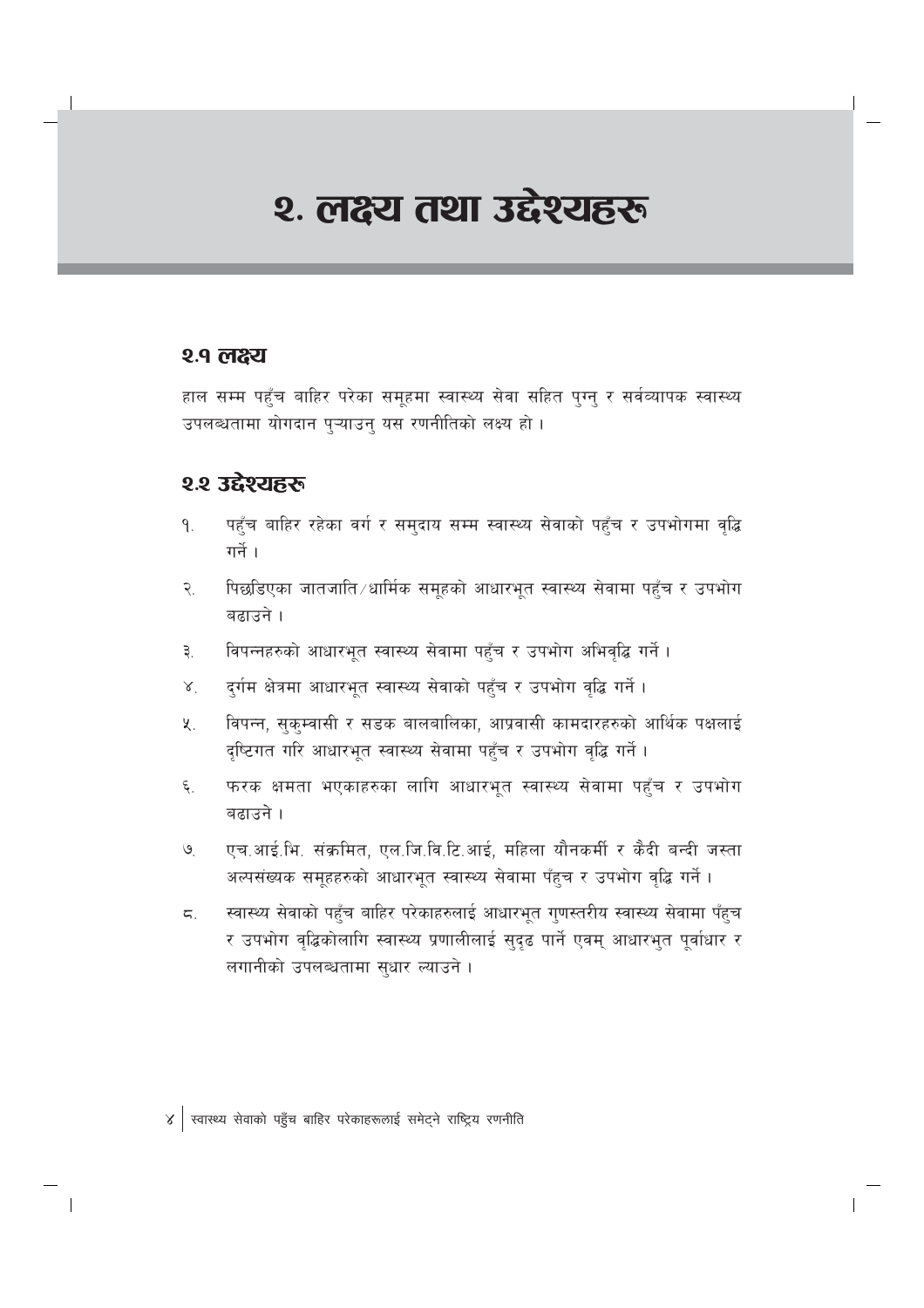## ३. रणनीतिहरू

## उद्देश्य-१

"पहुँच बाहिर रहेका वर्ग र समुदाय सम्म स्वास्थ्य सेवाको पहुँच र उपभोगमा वद्धि गर्ने" सम्बन्धमा निम्न रणनीतिहरु लिइनेछ ।

### रणनीति १.१ लक्षित वर्ग केन्द्रित कार्यऋमका लागि संस्थागत ढाँचाको विकास गर्ने ।

- लैङ्गिक समानता तथा सामाजिक समावेशिताको संस्थागत ढाँचालाई लक्षित वर्ग केन्द्रित कार्यक्रमहरु समन्वय र सहकार्यका लागि समायोजन गरिनेछ ।
- लक्षित वर्गलाई केन्द्रित गरी कार्यक्रमलाई समन्वय गर्न राष्ट्यि तहमा एउटा स्रोत केन्द्र (Focal Point) स्थापना गरिनेछ।
- जिल्ला तहमा लक्षित कार्यक्रमको लागि लैङ्गिक समानता तथा सामाजिक समावेशिता सँग सम्बन्धित एउटा स्रोतकेन्द्र खडा गर्ने।
- जि.वि.स.को स्वास्थ्य र जनसङख्या समिति मार्फत नसमेटिएका  $\bullet$ समहहरुसँग सामञ्जस्यपर्ण तरिकाले कार्य गर्न मन्त्रालयहरु बीचमा समन्वयात्मक संयन्त्रको विकास र प्रवर्द्धन गरिनेछ ।

### रणनीति १.२ जिल्ला स्वास्थ्य प्रणालीबाट अगुवाइ हुने समता र पहुँच केन्द्रित स्वास्थ्य कार्यजनमहरूलाई अभिवृद्धि गर्ने ।

- गाउँ विकास समिति, नगरपालिका र समुदायको समन्वयमा सेवा प्रवाह गरिनेछ ।
- उपेक्षित समुदायसम्म स्वास्थ्य सेवा प्रदान गर्न आमा समूह, महिला स्वास्थ्य स्वयंसेविका (FCHV) कार्यक्रम र शिविरका कार्यक्रम लगायतका समदायमा आधारित सेवा प्रवाह संरचनाहरुलाई सशक्त र सबल बनाउने ।

रवास्थ्य सेवाको पहुँच बाहिर परेकाहरूलाई समेट्ने राष्ट्रिय रणनीति | ५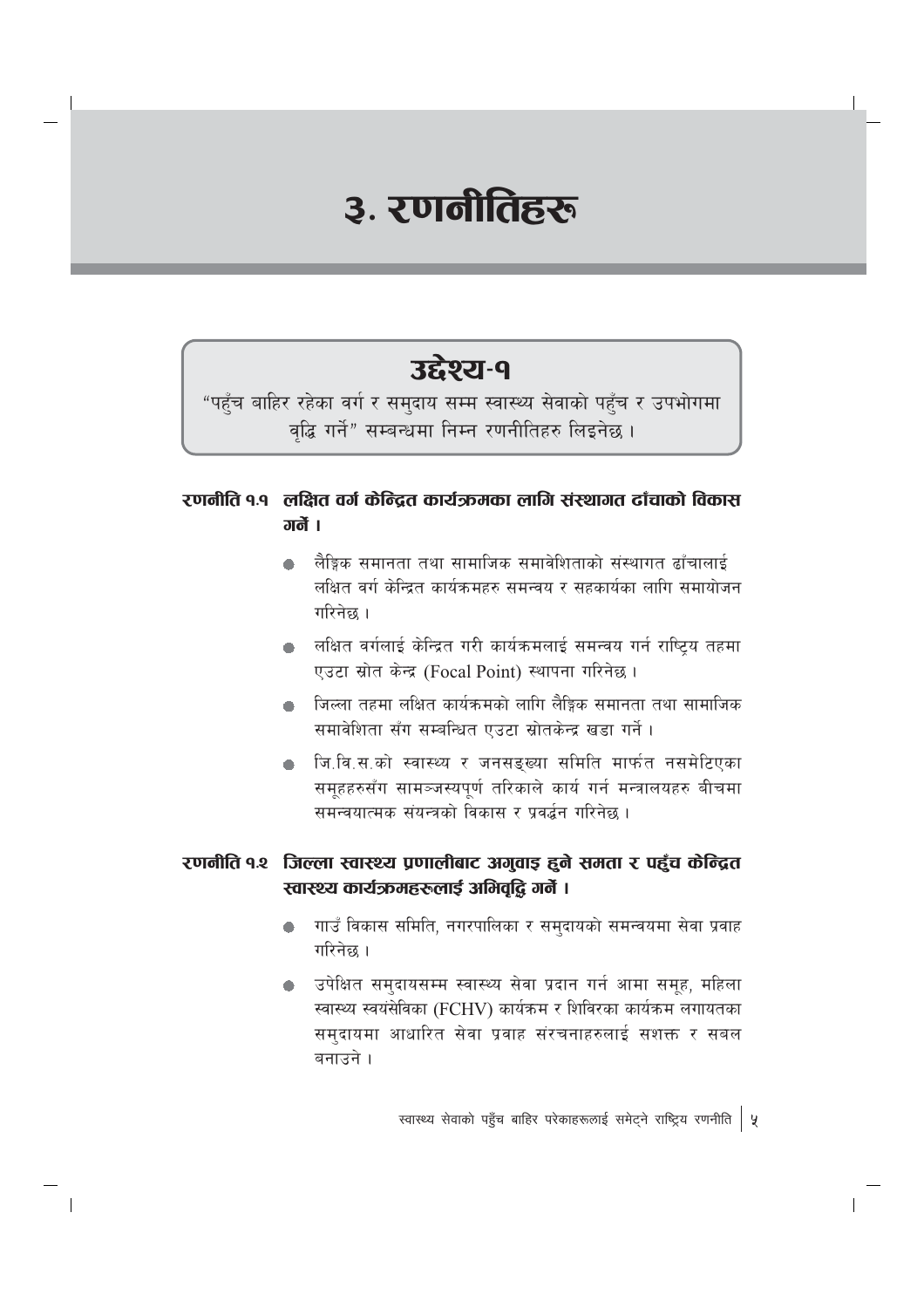- जनसङ्ख्याको घनत्व हेरी मुस्लिम, दलित र पिछडिएका जनजाती र मधेशीहरुका आवश्यकता अनुरुप महिला स्वास्थ्य स्वयंसेविकाहरु थप गर्ने ।
- सेवाको पहुँच बाहिर रहेका भनि परिभाषित गरिएका वर्गहरुमा स्वास्थ्य सेवाहरु निःशल्क गर्ने कार्यक्रमहरु विस्तार गर्ने।

### रणनीति १.३ स्वास्थ्य संस्थामा सेवाको गुणस्तरमा सुधार ।

 $\overline{\phantom{a}}$ 

 $\overline{\phantom{a}}$ 

- दुर्गम क्षेत्र र गरिब तथा पहुँच बाहिर रहेका जनसङ्ख्या बसोबास गर्ने ठाँउका स्वास्थ्य संस्थाहरुको उपयुक्त प्रविधि सहित पूर्वाधार विकास, मर्मत र सुधार गर्ने।
- सबै स्वीकृत दरबन्दीमा पदपुर्ति गरी तालिम प्राप्त कर्मचारीको उपलब्धता  $\bullet$ सुनिश्चित गर्न स्वास्थ्यकर्मीका लागि प्रोत्साहनको व्यवस्था ल्याउने ।
- उपचार मापदण्डको प्रयोगलाई अभिवृद्धि, गुणस्तरीय सामाग्रीहरुको उपलब्धता. सामाजिक परीक्षण र कियाशील प्रेषण प्रणालीको सम्वर्द्धन गणस्तरीय व्यवस्थापन गर्ने।
- स्वास्थ्य संस्थाहरुमा सेवालाई सेवाग्राही मैत्री तल्याउन उपचार व्यवस्थापनलाई पुनरावलोकन र परिमार्जन गर्ने ।
- आवश्यकताको आधारमा महिला स्वास्थ्यकर्मी नियुक्त गरी स्वास्थ्य सेवालाई महिला मैत्री बनाउने ।
- पहँचबाट टाढा रहेका समूह र विशेषगरी मुस्लिम र दलित जस्ता नसमेटिएका समुहका परिपुर्ति नभएका माग सम्बोधन गर्न परिवार नियोजन सेवा सहित स्वास्थ्य सेवा उपभोगलाई प्रवर्द्धन गर्ने।
- गरिब र पाखा परेका जनसङ्ख्या बसोबास गरीरहेका दुर्गम क्षेत्रहरुका समदायको हितमा स्वास्थ्य उपचार केन्द्रमा स्वास्थ्य शिक्षा र परामर्श सेवालाई प्रभावकारी बनाउने पार्ने।
- स्वास्थ्य शिक्षालाई सुदृढ गर्ने हिसाबले मानव संसाधनको क्षमता अभिवृद्धि गर्ने ।

६ स्वास्थ्य सेवाको पहुँच बाहिर परेकाहरूलाई समेट्ने राष्ट्रिय रणनीति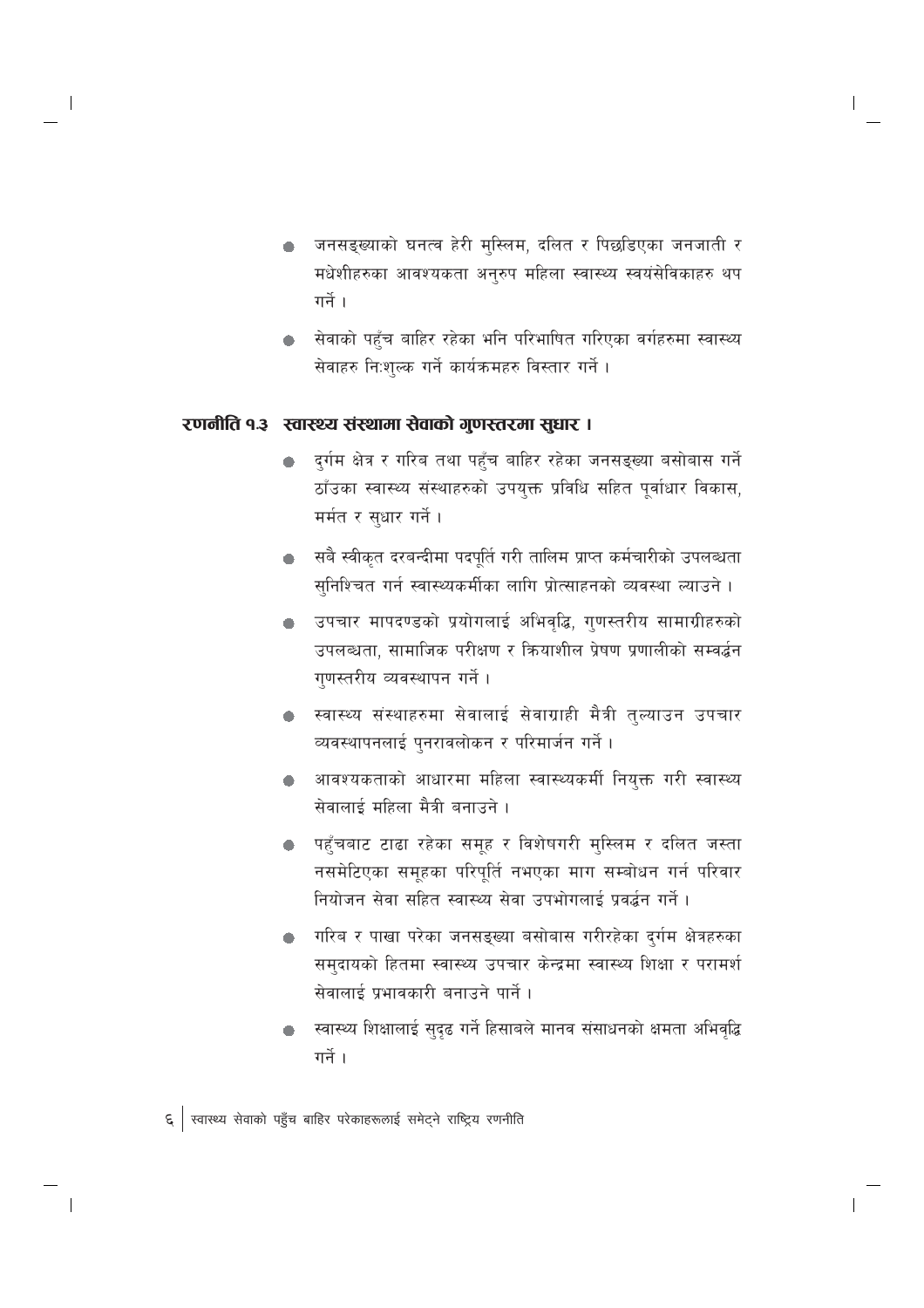- आधारभूत स्वास्थ्य सेवाका लागि गुणस्तर सुनिश्चित गर्ने स्वास्थ्य संस्था सदृढीकरण गर्न विस्तृत औजार (comprehensive tools) को विकास गर्ने ।
- स्वास्थ्य संस्था तहमा गणस्तर कायम गर्ने समितिलाई सक्रिय पार्ने ।

#### रणनीति १.८ पहुँच बाहिर रहेका समुदायहरू प्रति स्वास्थ्य संस्थाहरूमा शुसासन र जवाफदेहितामा सुधार गर्ने ।

- लक्षित समुदायमा स्थानीय स्वास्थ्य सुशासनका लागि राष्ट्रिय सहभागितात्मक ढाँचा लागू गर्ने।
- स्वास्थ्य संस्था सञ्चालन तथा व्यवस्थापन समिति (HFOMC) तथा अस्पताल विकास समिति (HDC) निर्देशिकामा महिला, दलित, विपन्न, फरक क्षमता र पिछडिएका समूहको प्रतिनिधित्वलाई समाहित गर्न संशोधन गर्ने ।
- गुणस्तरीय सेवा प्रवाह भएको कुरामा ढ्क्क हुन स्वास्थ्य सुशासन,  $\bullet$ कर्मचारी सुपरीवेक्षण र प्रभावकारी अनुगमनका लागि स्वास्थ्य संस्था सञ्चालन तथा व्यस्थापन समितिको क्षमता अभिवृद्धि गर्ने ।
- पहुँच बाहिर रहेका समुदायसम्म पहिचानको आधारमा योजना बनाउन  $\bullet$ गा वि.स. र स्वास्थ्य संस्थाहरुलाई आवश्यकताको आधारमा स्थानिय निकायको समन्वयमा अनुदान उपलब्ध गराउने।
- सहभागितात्मक निर्णय पद्धति अपनाउँदै स्वास्थ्य संस्था सञ्चालन तथा व्यवस्थापन समितिको स्वामित्व विकास गर्ने।
- गाउँघरमा पटक पटक गरिने शिविरको स्थान, समयावधि चयन र  $\bullet$ यसको व्यवस्थापनमा स्वास्थ्य संस्था सञ्चालन तथा व्यवस्थापन समितिलाई संलग्न गर्ने ।
- स्वास्थ्य संस्था सञ्चालन तथा व्यवस्थापन समितिका निर्णय, आर्थिक विवरण र स्वास्थ्यकर्मीहरुको गैर हाजिरीलाई सार्वजनिक गर्ने ।
- स्थानीय स्वास्थ्य सुशासन निर्देशिका बमोजिमनै स्वास्थ्य संस्था प्रमुखलाई स्वास्थ्य संस्था सञ्चालन तथा व्यवस्थापन समिति प्रति उत्तरदायी बनाउने पद्धतिको विकास र सनिश्चितता गर्ने।

 $\overline{\phantom{a}}$ 

रवास्थ्य सेवाको पहुँच बाहिर परेकाहरूलाई समेट्ने राष्ट्रिय रणनीति | ७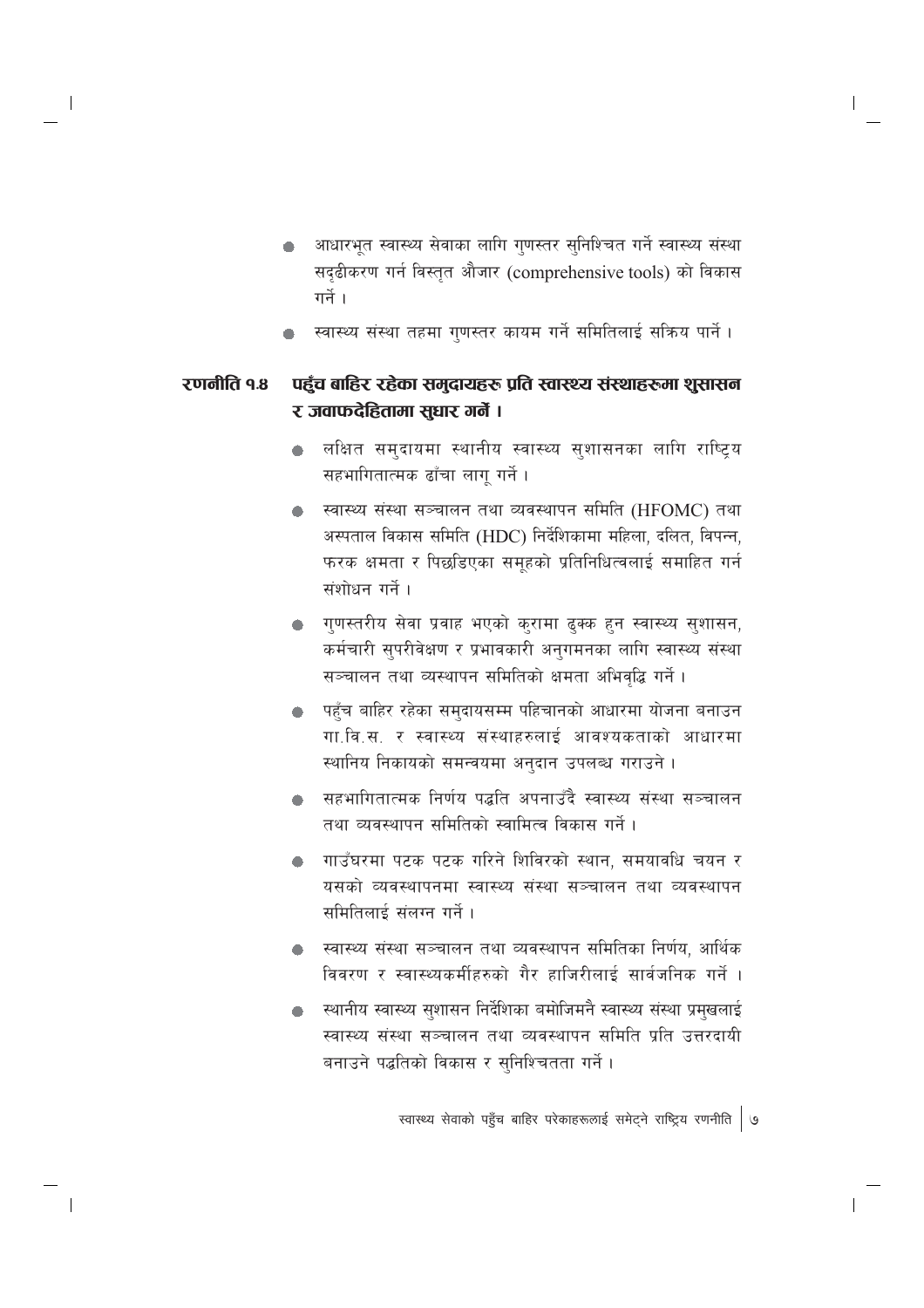- अधिकार युक्त मागको पक्षमा काम गर्ने खानेपानी, वन उपभोक्ता समूह, वडा नागरिक मञ्च लगायतका नागरिक समाजका संगठनहरुको सञ्जाललाई स्थापना गर्ने, सुधार गर्ने र सवल पार्ने ।
- प्राथमिक स्वास्थ्य सेवा पुर्नजागरण महाशाखाको सहायताको माध्यमबाट स्वास्थ्य संस्थाको सामाजिक लेखा परीक्षणलाई देशका सबै ओफेलमा परेका क्षेत्रलाई समेटने गरी बिस्तार गर्ने र अत्यावश्यक औषधीहरुको चुहावटको विषयलाई समेत यसमा संलग्न गर्ने ।
- लक्षित कार्यक्रमहरु सञ्चालन भएका सबै सम्बद्ध क्षेत्रहरुमा सामाजिक  $\bullet$ परीक्षण सञ्चालन गर्ने ।
- उपभोक्ता (बिरामी) हरुको सेवा लिने कमलाई बढाउन स्वास्थ्य संस्था र महिला स्वास्थ्य स्वयंसेविका आमा समूहको बीच सामिप्यताको सम्बन्ध विकास गर्ने।
- स्वास्थ्य संस्थामा सेवा दिनुपर्ने समयमा निजी क्लिनिक⁄औषधी पसलहरु  $\bullet$ संचालनलाई बन्देज गर्ने गरी सार्वजनिक क्षेत्रका स्वास्थ्य कार्यकर्ताहरुले इजाजत पत्र लिनुपर्ने व्यवस्था नियमित गर्ने।
- आमाहरुको सहभागितामा नीतिले निर्देशित गरे अनुरुप बालबालिकाका लागि प्राप्त अनुदानको प्रभावकारी उपयोगलाई सुनिश्चित गर्ने।
- स्वास्थ्य संस्थाहरुमा नागरिक बडापत्रलाई अद्यावधिक गर्ने ।
- स्वास्थ्य प्रणालीको जवाफदेहिता सुधारका निम्ति उजुरी गर्न निःशुल्क टेलिफोन नम्बर सहितको गुनासो सुन्ने संयन्त्र स्थापना गर्ने र यसलाई अनुगमनको खाकासँग जोडने ।
- केन्द्र, महाशाखा, जिल्ला जन स्वास्थ्य कार्यालय र स्वास्थ्य संस्था समेत सबै तहमा अङ्कपाटी (Score board) को व्यवस्था सहित गुनासो सुन्ने संयन्त्र बनाउने ।

 $\mathsf{c}$  | स्वास्थ्य सेवाको पहुँच बाहिर परेकाहरूलाई समेट्ने राष्ट्रिय रणनीति

 $\overline{\phantom{a}}$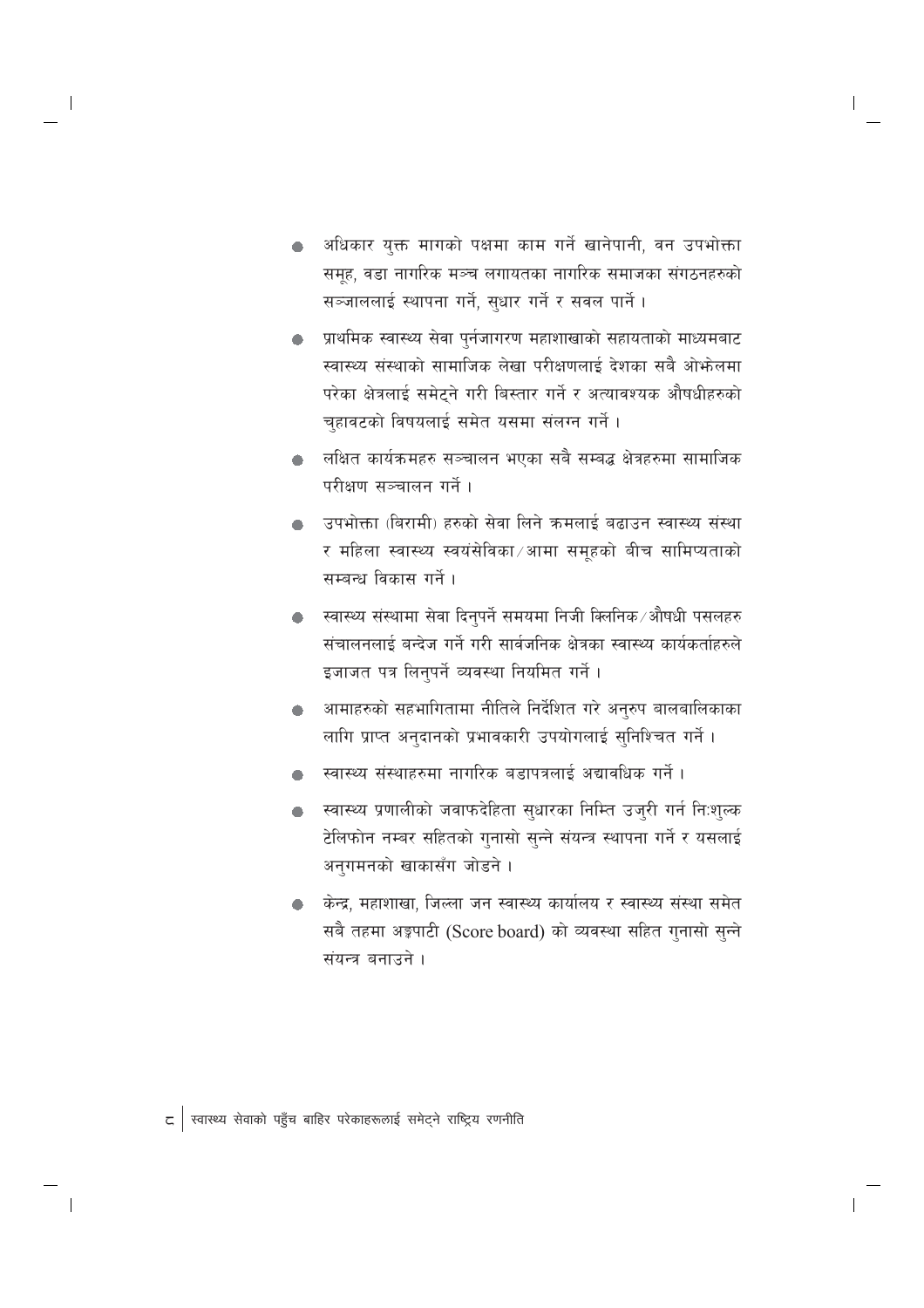#### रणनीति १.५ आवश्यकता अनुरूपका सामाजिक र व्यवहार परिवर्तनका सञ्चार तौरतरिकाको प्रारूप बनाइ कार्यान्वयन गर्ने ।

 $\overline{\phantom{a}}$ 

 $\overline{\phantom{a}}$ 

- पहुँच बाहिर परेका समूहहरुका लागि कार्यक्रम तर्जुमा गर्न राष्ट्रिय तथा स्थानीयस्तरमा वकालत (Lobbying) गर्ने र सहमति जुटाउने।
- भाषाको अवरोधलाई निराकरण गर्न श्रव्य दृश्य सामग्री सहित स्थानीय  $\bullet$ सन्दर्भलाई ख्याल गर्दै र स्थानीय भाषामा सचना, शिक्षा र सञ्चार सामग्री विकास गर्ने ।
- मुख्य मुख्य स्वास्थ्य समस्याहरु सम्बोधन गर्न आवश्यकता अनुसारको  $\bullet$ सन्देश उल्लेख गरिएका स्वास्थ्य शिक्षा र सूचना सहित पछाडि परेका समुदायसम्म पुग्न जिल्ला तहमा सूचना शिक्षा र संचार व्यवहार परिवर्तन सञ्चार (BCC) कार्य योजना बनाउने ।
- स्थानीय तवरमा उपलब्ध पौष्टिक खाद्य वस्त् उपभोगमा जोड दिई पोषण परामर्श कार्यमा स्वास्थ्यकर्मीको क्षमता विकास गर्ने ।
- आधारभूत स्वास्थ्य सेवा उपभोगलाई प्रवर्द्धन गर्न परम्परागत उपचार गर्ने (धामी / फाकी) र धार्मिक अगवाहरुलाई अभिमुख र परिचालित गर्ने ।
- राष्ट्रिय र स्थानीय सञ्चार माध्यमलाई जनचेतना निर्माणका लागि परिचालन गर्ने ।
- विशेष दिवस ∕ अवसरमा समारोह आयोजना गर्ने, साँस्कृतिक कार्यक्रम र सडक नाटकलाई प्रोत्साहित गर्ने र स्थानीय चाडपर्वको माध्यमबाट जनजागरण ल्याउने ।

#### रणनीति १.६ एम्बुलेन्स र अरू सार्वजनिक यातायातका साधनहरूलाई नियमन गरी प्रेषण प्रणालीलाई सुदुट गर्ने ।

- सेवा उपभोग गर्ने क्रममा आउने आर्थिक बाधाहरुलाई न्यून गर्न एम्बुलेन्स सेवा सञ्चालन नियमन गर्ने।
- पहँचबाट टाढा रहेका जनसमुदायलाई यातायातमा सहयोग पुऱ्याउन आवश्यक आर्थिक व्यवस्थापनको प्रबन्ध गर्ने ।

रवास्थ्य सेवाको पहुँच बाहिर परेकाहरूलाई समेट्ने राष्ट्रिय रणनीति | ९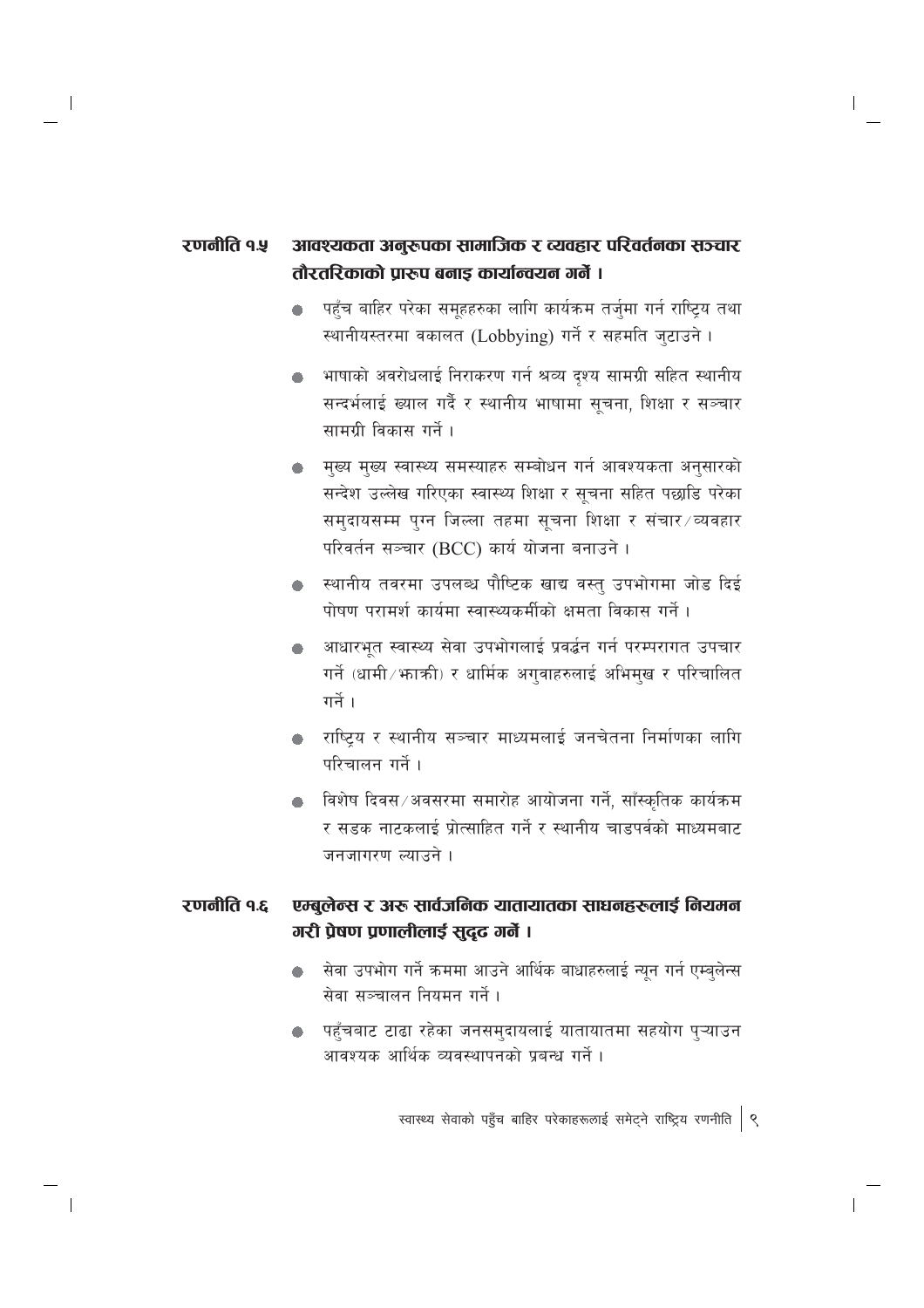- एम्ब्लेन्स सेवाहरुको बीचमा सञ्जाल स्थापना गर्ने र उनीहरुको समुदायसँगको सञ्चारलाई सुधार गर्ने।
- पहँचबाट टाढा रहेका समुदायमा बिरामी बोक्ने रुपान्तरित खट, स्ट्रेचर र साइकल एम्बुलेन्स जस्ता आकस्मिक यातायातका साधन मार्फत समदायमा आधारित प्रेषण प्रणालीलाई सबल पार्ने।
- ्प्रेषण हने संस्थाहरु बीच परस्पर सञ्जाल र समन्वय सुदृढ गर्ने ।
- माथिल्लो तहका संस्थाहरुको क्षमता सुदृढ गर्ने र प्रेषण भई आएका बिरामीहरुको व्यवस्थापनमा सुधार ल्याउने।
- आपत्कालिन अवस्थामा प्रयोग गर्नका निम्ति स्वास्थ्य आमा समूहमा र स्थानीय स्वास्थ्य संस्थामा आकस्मिक कोष खड़ा गर्ने ।

#### रणनीति १.७ नसमेटिएको जनसङ्ख्याको बसोबास रहेको इलाकामा सामुदायिक स्वास्थ्य एकाईको स्थापना र सुदृढ गर्ने ।

- दुर्गमता र पिछडिएका एवं विपन्न समुदायको समूह र उनीहरुको आवश्यकतालाई आधार मानेर सामुदायिक स्वास्थ्य एकाइलाई साधन सम्पन्न बनाउने ।
- हरेक सामदायिक स्वास्थ्य एकाइमा न्युनतम एकजना सामुदायिक महिला स्वास्थ्यकर्मी खटाउन आवश्यक समन्वय गर्ने।
- स्थानीय आवश्यकता हेरी गाँउ-घर क्लिनिकको स्थान, पटक र समयावधि निश्चित गर्ने ।
- सामान्य बिमारी जाँच, घाउ चोटपटक र बिसञ्चोमा गरिने प्राथमिक उपचारात्मक सेवालाई थप गरी सेवाको श्रुडखला वृद्धि गर्ने।

#### रणनीति १.८ स्वास्थ्य जनशक्तिलाई समावेशी बनाउने ।

- स्थानीय भाषा बोल्न सक्ने कर्मचारीहरु प्रचलित ऐन नियमको आधारमा करार सेवामा भर्ना गर्ने।
- महिला र बालबालिकालाई सेवा दिन पछाडि परेकै समुदायका महिला कर्मचारीलाई अधिकतम भर्ना गर्ने।

90 स्वास्थ्य सेवाको पहुँच बाहिर परेकाहरूलाई समेट्ने राष्ट्रिय रणनीति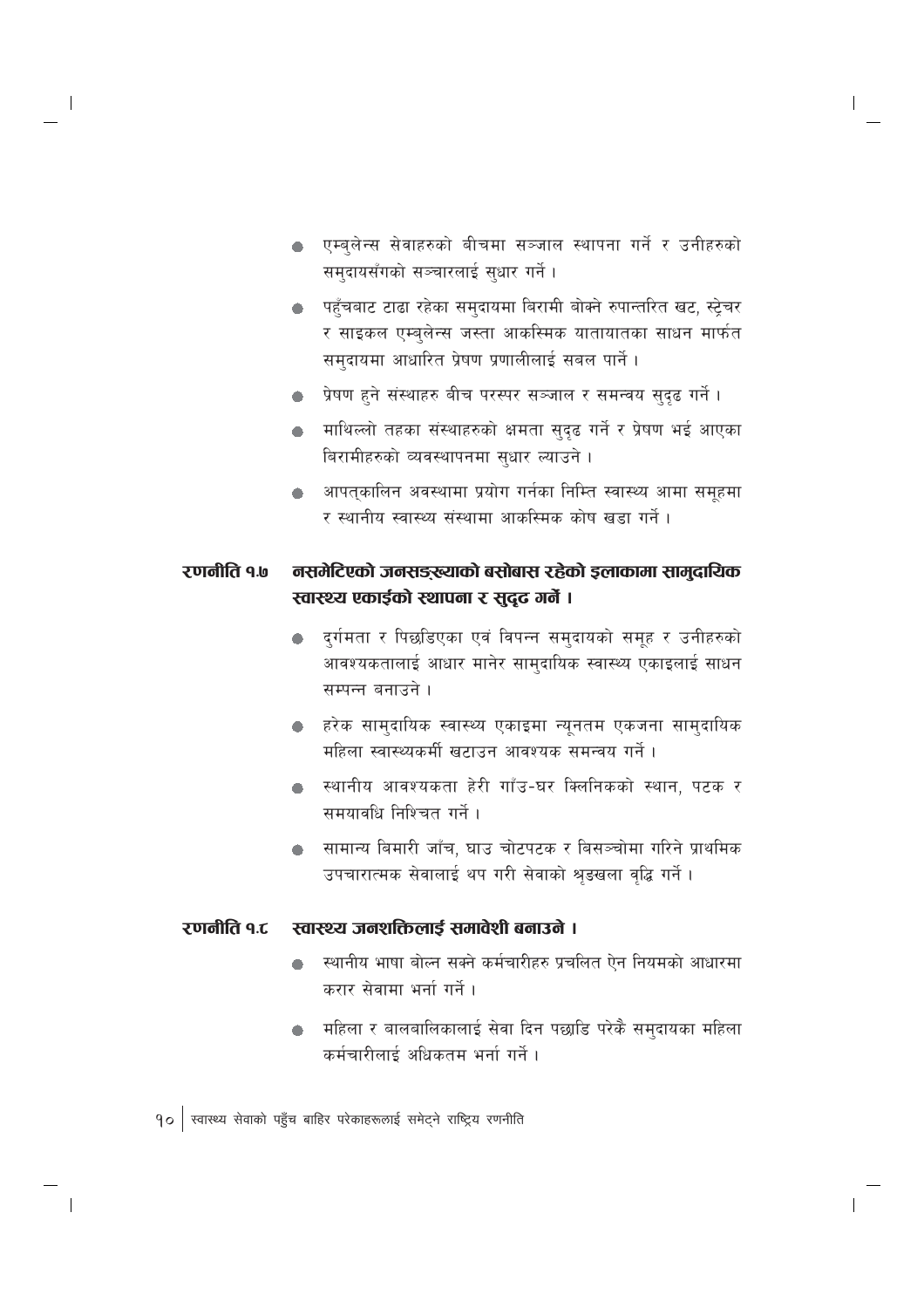- सेवा प्रदान गर्नेहरुलाई साँस्कृतिक सम्वेदनशीलताबारे अभिमुखिकरण वा तालिम दिने ।
- करार सेवामा कर्मचारी नियक्ति गर्न स्वास्थ्य संस्था सञ्चालन तथा व्यवस्थापन समितिसंग समन्वय गरी कार्य गर्ने।
- समावेशिता सम्बन्धी तथ्याइहरुलाई परिमार्जन र अद्यावधिक गर्ने ।
- स्थानिय आवश्यकतालाई मध्यनजर गरी योग्यताको आधारमा कर्मचारी ज्यालादारी वा अन्य स्रोतबाट राख्न अन्य निकायसंग समन्वय गर्ने।

#### रणनीति १.९ स्वास्थ्य सेवामा पहुँच र उपभोगको स्थितिमा सुधार ल्याउनका लागि स्वास्थ्य बाहेकका अन्य क्षेत्रलाई प्रेरित र संलग्न गर्ने ।

 $\overline{\phantom{a}}$ 

 $\overline{\phantom{a}}$ 

- बहुपक्षीय स्वास्थ्य तथा पोषण समन्वय संयन्त्रको सुदुढीकरण गर्ने ।
- जिल्ला विकास समिति, जिल्ला शिक्षा कार्यालय, जिल्ला कृषि कार्यालय  $\bullet$ त्यसैगरी नागरिक समाजका संघ⁄संगठनहरु, महिला तथा बालबालिका कार्यालय एवं जिल्ला खानेपानी कार्यालयसँग दर्गम एवं बढी विपन्न र पिछडिएका समुदाय बस्ने गरेका क्षेत्रमा स्वास्थ्य र पोषण सम्बन्धी कियाकलापको सहभागितामुलक ढङ्गले योजना तर्जुमा र कार्यान्वयनको लागि समन्वय गर्ने ।
- सचेतना अभिवद्धि र आर्थिक तथा गैर आर्थिक बाधा व्यवधान निराकरण  $\bullet$ गर्ने उद्देश्यले शिक्षा, कृषि, स्वास्थ्य, पोषण, स्थानीय विकास र खानेपानी समेतको एकीकृत बहुपक्षीय कार्यसंयोजनलाई प्रवर्द्धन गर्ने ।
- स्वास्थ्य र पोषण सेवामा अधिकारयुक्त मागको सिर्जना गर्न शिक्षा क्षेत्र  $\bullet$ र अफ्र खासगरी अनौपचारिक शिक्षासँग साफ़ेदारी बनाउने ।
- स्वास्थ्य संस्था, समुदायहरु र विद्यालयको निकटवर्ती क्षेत्रमा सडक र भोलुङ्गे पुल निर्माणको निम्ति सडक विभाग र स्थानीय पुर्वाधार विकास तथा कृषि सडक विभाग सँग समन्वय राख्ने।
- भौतिक व्यवधानलाई कम गर्न सडक सञ्जालको संभार, मर्मत सुधार र स्तरोन्नतिका लागि समन्वय गर्ने ।
- खाद्य अभाव हने क्षेत्रमा खाद्यवस्तुमा यथेस्ट पहुँच बढाउन प्रोत्साहित

स्वास्थ्य सेवाको पहुँच बाहिर परेकाहरूलाई समेट्ने राष्ट्रिय रणनीति | 99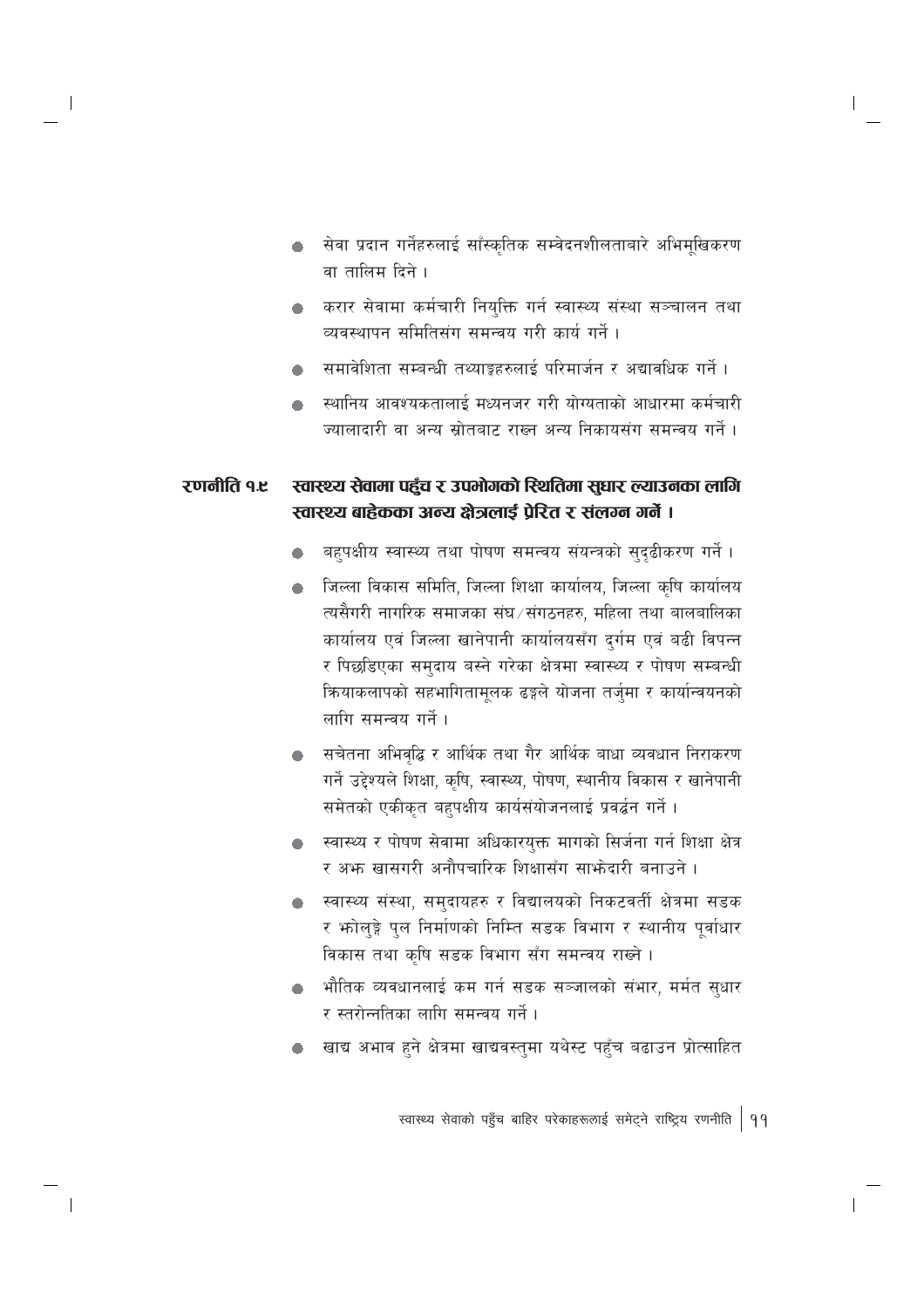गर्ने र विशेष गरी गर्भवती महिला र दुई वर्ष मुनिका बच्चाहरुको स्थानीय रुपमा उत्पादित पौष्टिक खाद्य वस्तुमा पहुँच र उपभोग बढाउन सम्बद्ध निकायसँग सामञ्जस्य कायम गर्ने ।

- शहरी विकास मन्त्रालयसँगको निकट समन्वयमा पानीको गुणस्तरको आवधिक अनुगमन ∕ मूल्याङ्कन र उपचार गर्ने ।
- पहँचबाट टाढा रहेको जनसङ्ख्यालाई लक्षित गरी विपन्न नागरिक परिचय पत्र लागू गर्ने र उनीहरुलाई सहलियत मूल्यमा पौष्टिक खाद्य उपलब्ध गराउन विभिन्न तहसँग निकट समन्वय मिलाउने ।
- गा.वि.स. तहमा स्वास्थ्य, पोषण र खानेपानी तथा सरसफाइ (WASH) को लागि पर्याप्त श्रोत - साधनको बाँडफाँड सनिश्चित गर्ने ।
- पिछडिएका बस्तीहरुमा संघीय मामला तथा स्थानीय विकास मन्त्रालय र स्वास्थ्य मन्त्रालयको समन्वयमा स्वास्थ्य सुशासनको सहभागितात्मक ढाँचा लाग गर्ने।
- दर्गम तथा पिछडिएका र विपन्न मानिसहरुको बसोबास भएका ठाँउमा उचित साधन श्रोत विनियोजन गर्न जिल्ला र गा.वि.स. दुवै तहमा बहपक्षीय समन्वय संयन्त्र विकास गर्ने।
- पहुँचबाट टाढा रहेको तप्कामा पहुँच प्ऱ्याउन जि.वि.स. अर्न्तगतको सामाजिक विकास समिति (सा.वि.स.) लाई सहकार्य सम्बर्द्धन गर्न स्वास्थ्य. शिक्षा. महिला. बाल बालिका विकास. खाने पानी तथा सरसफाइ हेर्ने लगायतका विविध मन्त्रालयका बीच समन्वयका लागि क्याशील बनाउने ।
- स्वास्थ्य र पोषणसँग सरोकार राख्ने प्रजनन स्वास्थ्य समन्वय समिति (RHCC), जिल्ला एड्स समन्वय समिति (DACC), जिल्ला खानेपानी तथा सरसफाइ समन्वयन समिति (D-WASH-CC) र जिल्ला खाद्य सुरक्षा र पोषण समिति लगायतका जिल्ला स्तरीय समितिहरुलाई कियाशील पार्ने ।
- पिछडिएका समूहका बालबालिकालाई भर्नाको लागि नयाँ विद्यालय स्थापना वा पुर्ननिर्धारण गर्न संयोजन गर्ने र पछाडि परेको समूहबाट विद्यालय छाड्ने दर न्यूनतम गर्ने । स्वास्थ्य लगायतका सामाजिक सेवासँग यसलाई आवद्व गर्ने ।

9२ स्वास्थ्य सेवाको पहुँच बाहिर परेकाहरूलाई समेट्ने राष्ट्रिय रणनीति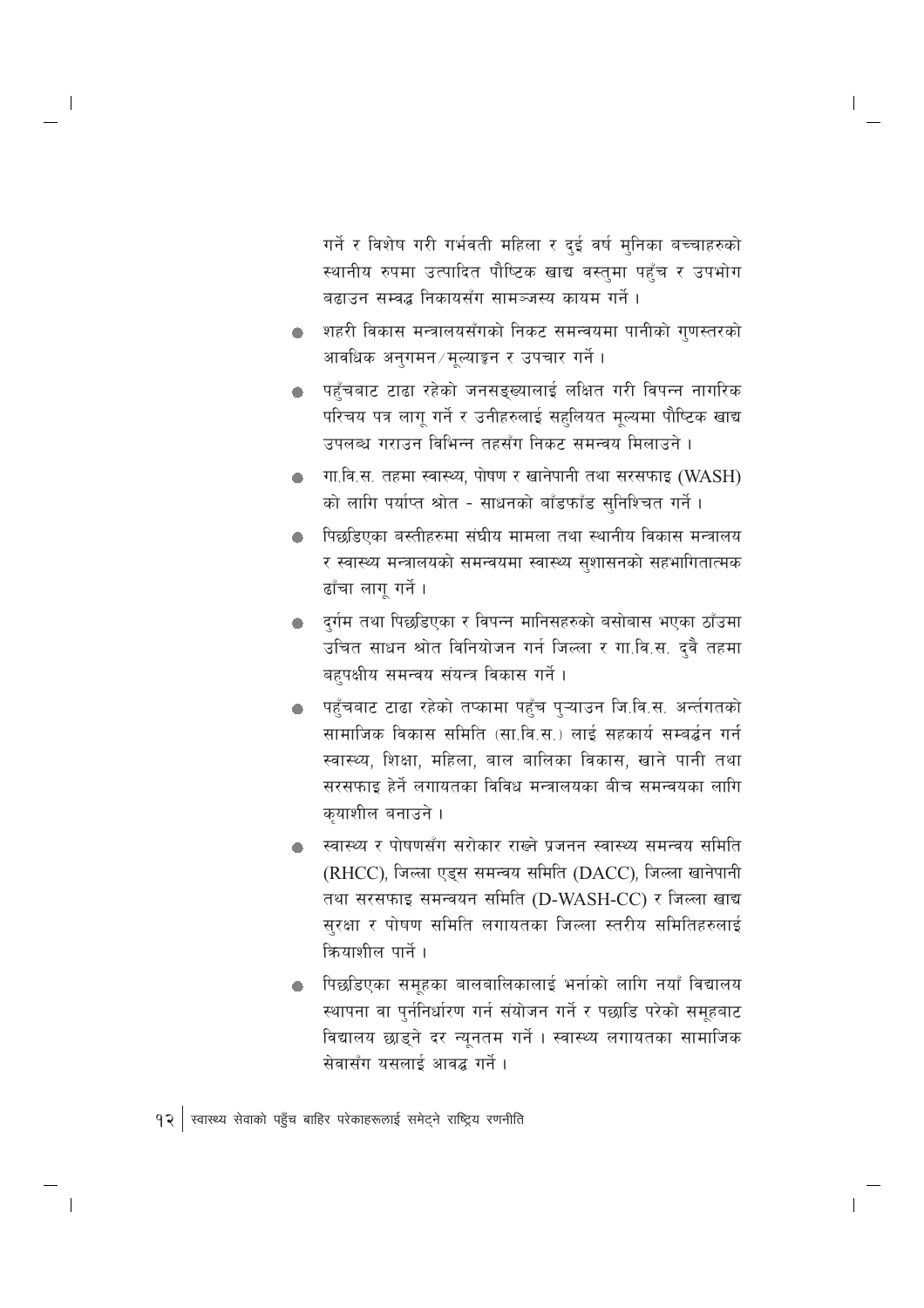पैरवी र बहसलाई बह क्षेत्रीय पोषण योजना (MSNP) सँग आबद्ध गर्ने ।

 $\overline{\phantom{a}}$ 

 $\overline{\phantom{a}}$ 

- विद्यालय, स्वास्थ्य संस्था र समुदायका स्वास्थ्य र पोषण सम्बन्धी  $\bullet$ स्रोतव्यक्तिको क्षमता अभिवद्धि गर्ने ।
- जिल्ला आपतकालीन पूर्वतयारीले पछाडि परेको समूहलाई समेटीएको सुनिश्चित गर्ने ।
- जिल्ला देखि गा.वि.स.तह सम्म बहपक्षीय योजना सहित बहपक्षीय  $\bullet$ समन्वय संयन्त्र विकास गरी पछाडि परेको समूहलाई समट्ने बहुपक्षीय योजना तैयार गर्ने र कार्यान्वयन गर्ने ।
- जि.वि.स., गा.वि.स., अन्य निकाय र व्यक्तिबाट स्वस्थ्य क्षेत्रका लागि प्राप्त विनियोजित बजेटको उच्चतम प्रयोग गर्ने ।

### रणनीति १.१० स्वास्थ्य सेवाहरूमा पहुँच विस्तार गर्न नीजि क्षेत्र र नागरिक समाजलार्ड संलग्न गर्ने ।

- पछाडि परेका समूहलाई सेवा पुऱ्याउन सम्बन्धित पेशागत संघ⁄परिषदहरुको सहयोगमा बौद्धिक व्यक्तित्वहरुलाई परिचालन गर्ने ।
- रणनीतिक साभ्रेदारीको माध्यमबाट नागरिक समाज र नीजि क्षेत्रसँग  $\bullet$ साभ्रेदारी प्रवर्द्धन गर्ने (गैरसरकारी संस्था, समुदायमा आधारित संघसंस्था र उपभोक्ताद्वारा अधिकार युक्त मागको सिर्जना गराउने र नेपाल सरकार र नीजि क्षेत्रबाट सेवा प्रवाह गर्ने)।
- अन्तर्राष्ट्रिय गैर सरकारी संस्था र गैरसरकारी संस्थाहरुका लागि दुर्गम क्षेत्र एवं विपन्न र पिछडिएका समूहका अत्यधिक बसाइ भएका क्षेत्रमा काम गर्न नियमनकारी ढाँचा विकास गर्ने ।
- दर्गम क्षेत्र, विपन्न र पिछडिएका समूहको बाक्लो बस्ती भएका  $\bullet$ इलाकालाई समेटनका लागि सरकारी संस्था र गैरसरकारी संस्थाद्वारा संयुक्त योजना तर्जुमा र अनुगमन सञ्चालन गर्ने ।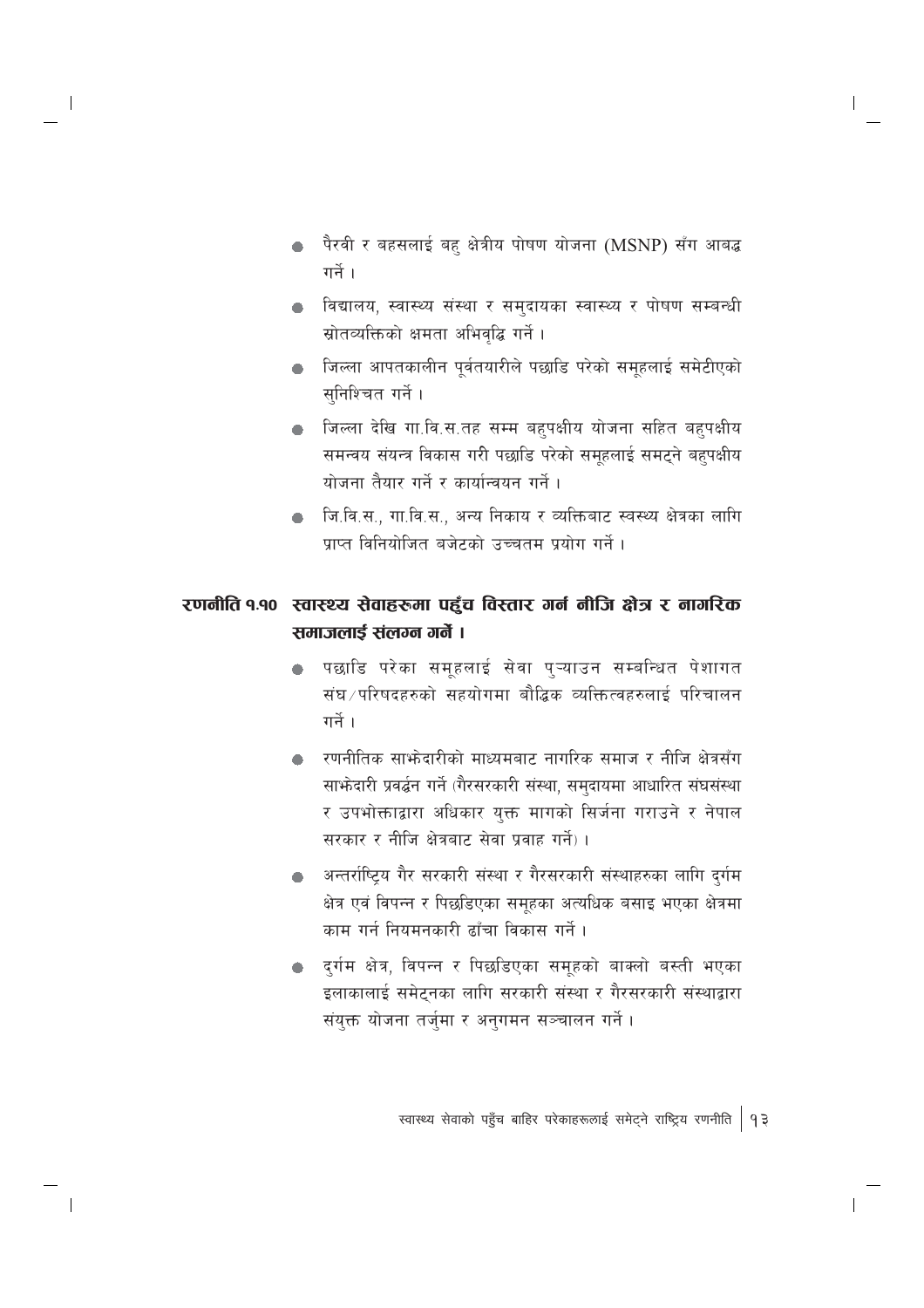- दुर्गम क्षेत्रमा औषधिजन्य वस्तुहरुको ढुवानी र आपूर्तिका लागि नीजि क्षेत्रको भूमिकालाई बढाउने ।
- स्वास्थ्य मन्त्रालयमा सार्वजनिक-निजि साभ्रेदारी (PPP) का लागि जिम्मेवारी तोक्ने, जिल्ला, क्षेत्रीय र केन्द्रीय तहका अस्पताल तथा अन्य संस्थाहरुमा साभ्रुदारीको लागि निर्देशिका तयार गर्ने ।
- नीजि क्षेत्रका स्वास्थ्य सेवा प्रदायकलाई पनि दर्गम र विपन्न एवम् पिछडिएका समूहको घना बस्ती भएका क्षेत्रमा काम गर्न सहयोग र नियमन गर्ने ।
- नीजि क्षेत्रलाई पनि सामाजिक उत्तरदायित्व बहन गर्न लगाउँदै पूर्वाधार स्तरोन्नतिमा सहभागी गराउने ।
- नीजि औषधालयहरुलाई पनि खल्ने समय, वस्त, मल्य र औषधी वितरण जस्ता करामा नियमको दायरामा ल्याउने।
- नेपाल सरकारकको नीति बमोजिम नियमित संयुक्त अनुगमनको प्रक्रियाबाट गरिब तथा पिछडिएको समुहको निम्ति पनि नीजि स्वास्थ्य संस्थामा सेवा प्राप्त हुने कुराको प्रत्याभूति दिने।
- नीजि अस्पतालका तालिमे (सिकारु) चिकित्सकहरुलाई दर्गम तथा सेवाको पहुँच नपुगेको क्षेत्रमा खटाउने कार्यविधी/प्रकृया तय गर्ने ।
- दुर्गम तथा सेवाको पहुँच नपुगेको समुदायमा स्वास्थ्य सन्देश र अन्य सामाजिक जागरण ल्याउन स्थानीय एफ.एम.(रेडियो) स्टेशन, छापा र अन्य लोक माध्यम (Folk Media) हरुलाई समेत उपयोगमा <u>ल्याउने।</u>
- सूचना तथा सञ्चार मन्त्रालय मार्फत विद्युतीय सञ्चार माध्यमलाई  $\bullet$ उनीहरुको सामाजिक उत्तरदायित्व (CSR) अन्तर्गत सेवाको पहँच नपुगेका समुदायहरुमा सूचना र सन्देश प्ऱ्याउन कार्यक्रम प्रसारण गर्न नियमन गर्ने ।
- औपचारिक क्षेत्रका कामदारहरुलाई उनीहरुकै सम्बद्ध कार्यालय हातामा  $\blacksquare$ निःशल्क आधारभत स्वास्थ्यसेवा दिलाउने व्यवस्थाको निम्ति नेपाल उद्योग वाणिज्य महासंघ सँग समन्वय गर्ने । साथै आवश्यकता हेरी

 $\overline{\phantom{a}}$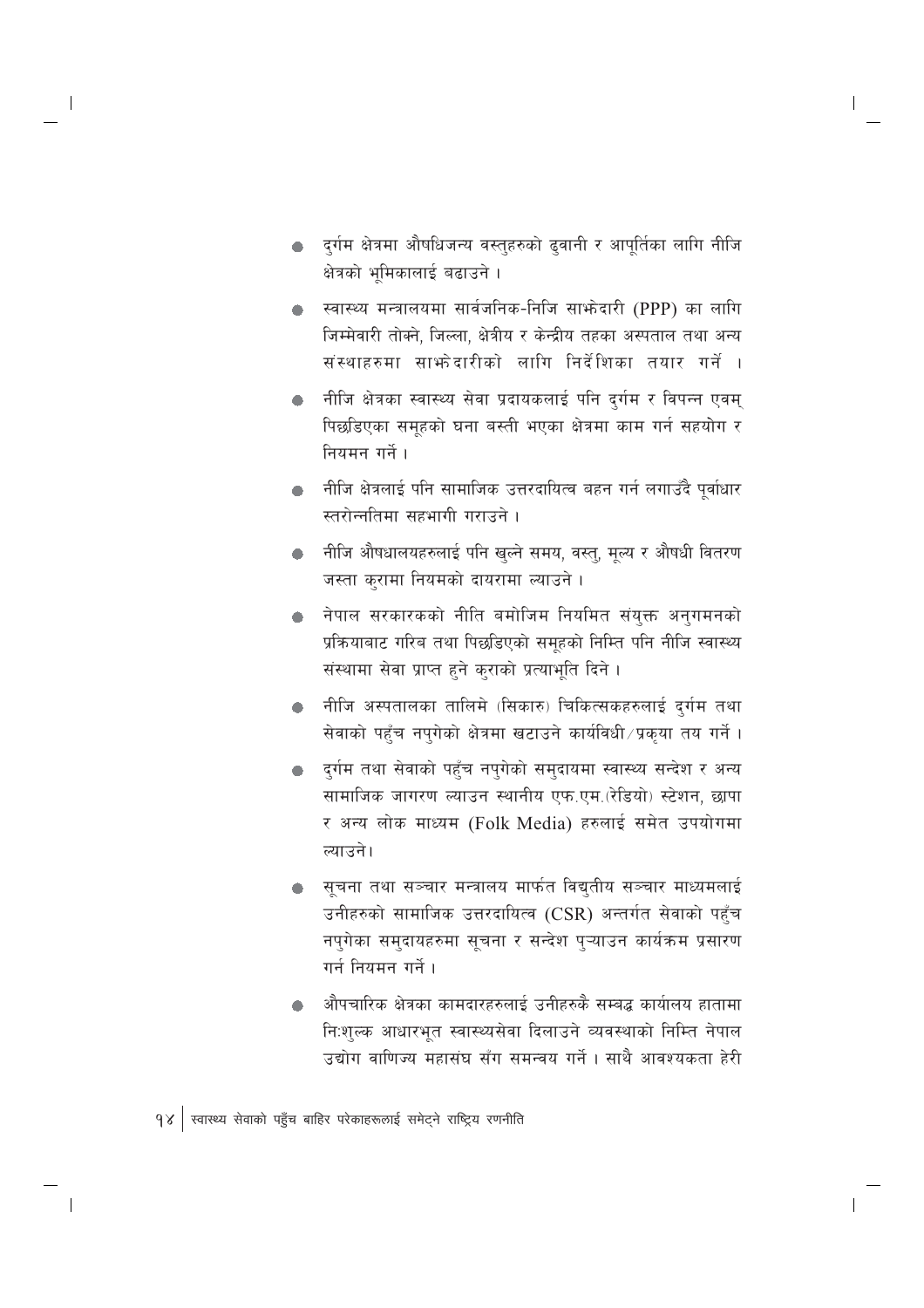प्राथमिक स्वास्थ्य केन्द्र र जिल्ला अस्पतालमा प्रेषण गरी पठाउने परिपाटी मिलाउने ।

संगठित संस्थाहरुको सामाजिक उत्तरदायित्व कोषलाई मजद्रहरु जस्ता लक्षित वर्गमा प्रयोग गर्ने ।

### रणनीति १.११ सेवाको पहुँच नपुगेकालाई समेटने दिशामा भएको प्रगतिलाई मापन र अनुगमन गर्ने संयन्त्र विकास र यसको कार्यान्वयन ।

 $\overline{\phantom{a}}$ 

- स्वास्थ्य सेवाको सुपरिवेक्षण र अनुगमन प्रणालीलाई मजबुत पार्नुका साथै लक्षित कार्यक्रम र सुविधा विहिनका लागि अनुगमन ढाँचा विकास गर्ने ।
- सेवाको पहुँच नपुगेकाहरुमा पहुँच प्ऱ्याउन भएको प्रगतिलाई मापन गर्ने प्रयोजनका साथ अनुगमन र मूल्याङ्कन कार्यलाई समेत एकीकृत गर्दै विद्यमान स्वास्थ्य व्यवस्थापन सूचना प्रणालीलाई सुदृढ गर्ने ।
- स्वास्थ्य सेवामा पहुँच र उपभोगलाई लिङ्ग, जात-जाति, दुर्गम स्थान, सार्वजनिक र नीजि संस्थाहरु जस्ता आधारमा अनुगमन गर्ने।
- पिछडिएका समूहका लागि लक्षित कार्यक्रमका लागि एउटा छुट्टै  $\bullet$ अनुगमन ढाँचा तयार गर्ने ।
- पछौटे समूह नक्साङ्गनको तथ्याङ्ग बैंक (Database) मा पहुँच र उपभोगलाई वृद्धि गर्ने ।
- माथिको तथ्याङ्कलाई स्थानीय सन्दर्भगत योजना निर्माणमा उपयोग गर्ने ।
- उपलब्धी परिमाण विश्लेषण सञ्चालन गर्ने ।
- स्वास्थ्य सेवाको अनुगमनलाई पछौटे समूह अनुगमन प्रणाली (LGCDP)  $\bullet$ सँग आवद्व गर्ने ।
- पहुँच नपुगेका समुदाय केन्द्रित पुनरावलोकन पद्धति समावेश गर्ने ।
- पहँच नपुगेका समूहले उपलब्ध सेवा उपभोग नगर्नुका अन्तर्निहित कारणहरु पहिचान गर्न कार्यमुलक अनुसन्धान सञ्चालन गर्ने ।
- खाद्य अभाव हुने ठाँउमा आमाहरुलाई शिश् तथा बालबालिकाहरुका लागि पोषण (MIYCN) अभ्यासमा सक्षम बनाउन उपयुक्त विधि ⁄ तरिका निर्धारण गर्ने।

रवास्थ्य सेवाको पहुँच बाहिर परेकाहरूलाई समेट्ने राष्ट्रिय रणनीति | १५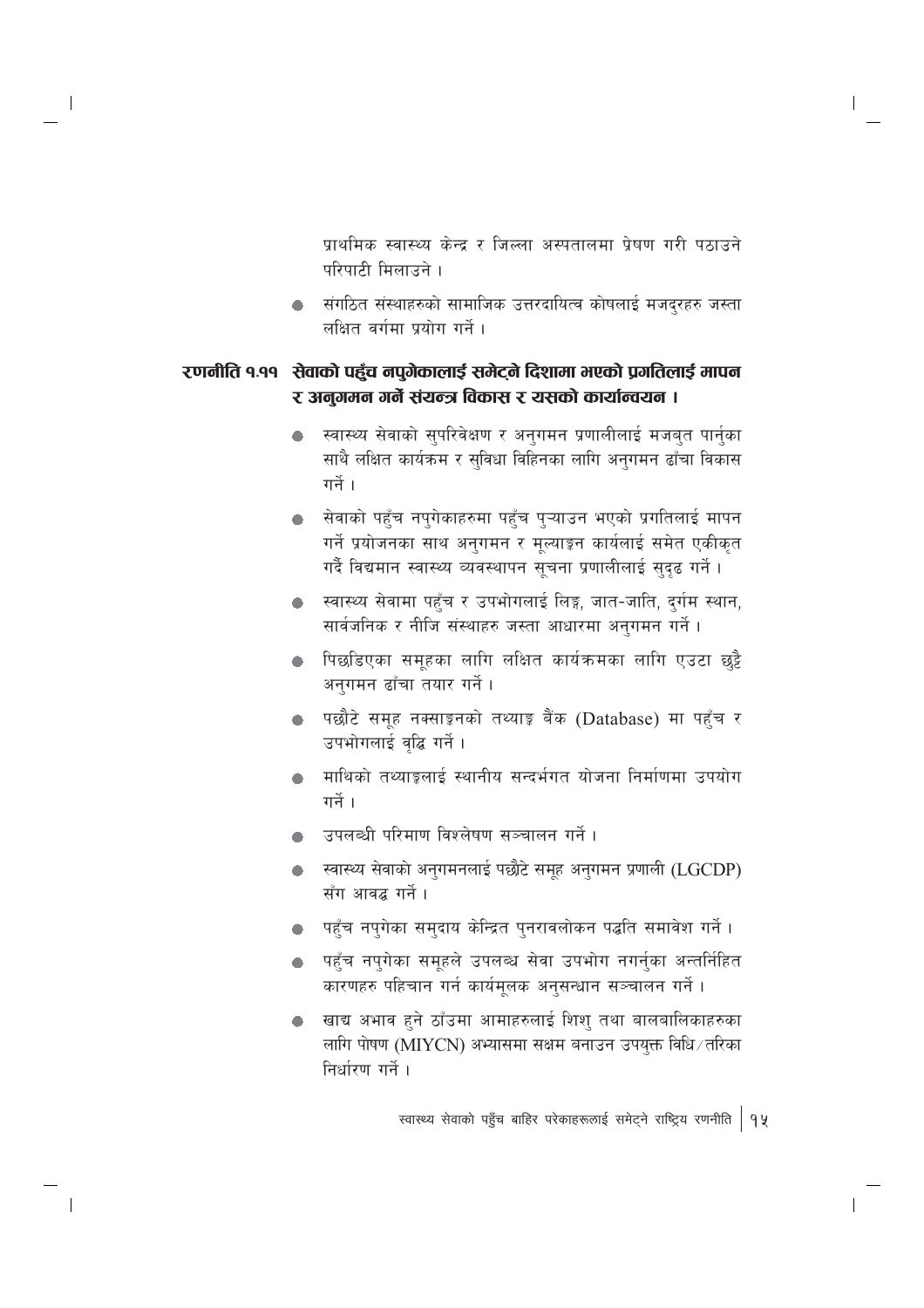## उद्देश्य-२

"पिछडिएका जातजाति ⁄धार्मिक समूहको आधारभूत स्वास्थ्य सेवामा पहुँच र उपभोग बढाउने" सम्बन्धमा निम्न रणनीतिहरु लिइनेछ ।

#### रणनीति २.१ लक्षित कार्यऊमको लागि संस्थागत ढाँचाको विकास ।

 $\overline{\phantom{a}}$ 

 $\overline{\phantom{a}}$ 

- लक्षित समह केन्द्रित कार्यक्रम सञ्चालनका लागि बञ्चितीकरणमा परेका समूहको नक्साङ्कनलाई अद्यावधिक गर्ने।
- लक्षित समुह केन्द्रित कार्यक्रम सञ्चालनका लागि वञ्चितीकरणमा परेका समुहहरु भएका जिल्ला, गा.वि.स., घरधुरी र समुदाय पहिचान गर्ने ।
- वञ्चितीकरणमा परेका समूह सम्बन्धी तथ्याङ्ग बैंक सम्म पहुँच र उपयोग वृद्धि गर्ने ।
- पहुँच नपुगेको समुहसँग काम गरिरहेका तालुकवाला मन्त्रालयहरु बीचमा समन्वयात्मक संयन्त्र विकास गर्ने।
- संघीइ मामिला तथा स्थानीय विकास मन्त्रालय र स्वास्थ्य मन्त्रालय  $\bullet$ बीचमा कियाशील समन्वय संयन्त्र विकास गर्ने र दुबैको बीचमा समफदारी पत्र (MoU) बनाई लाग गर्ने।
- बहुक्षेत्रीय पोषण योजना (MSNP) को कार्यान्वयन गर्नको निमित्त सम्बद्ध समितिलाई थप सुदृढ पार्ने।
- यस राष्टिय रणनीतिको उद्देश्य १ को रणनीति १ ले उद्देश्य २ को  $\bullet$ रणनीति १ मा पनि उल्लेखनिय योगदान गर्नेछ ।

9६ | स्वास्थ्य सेवाको पहुँच बाहिर परेकाहरूलाई समेट्ने राष्ट्रिय रणनीति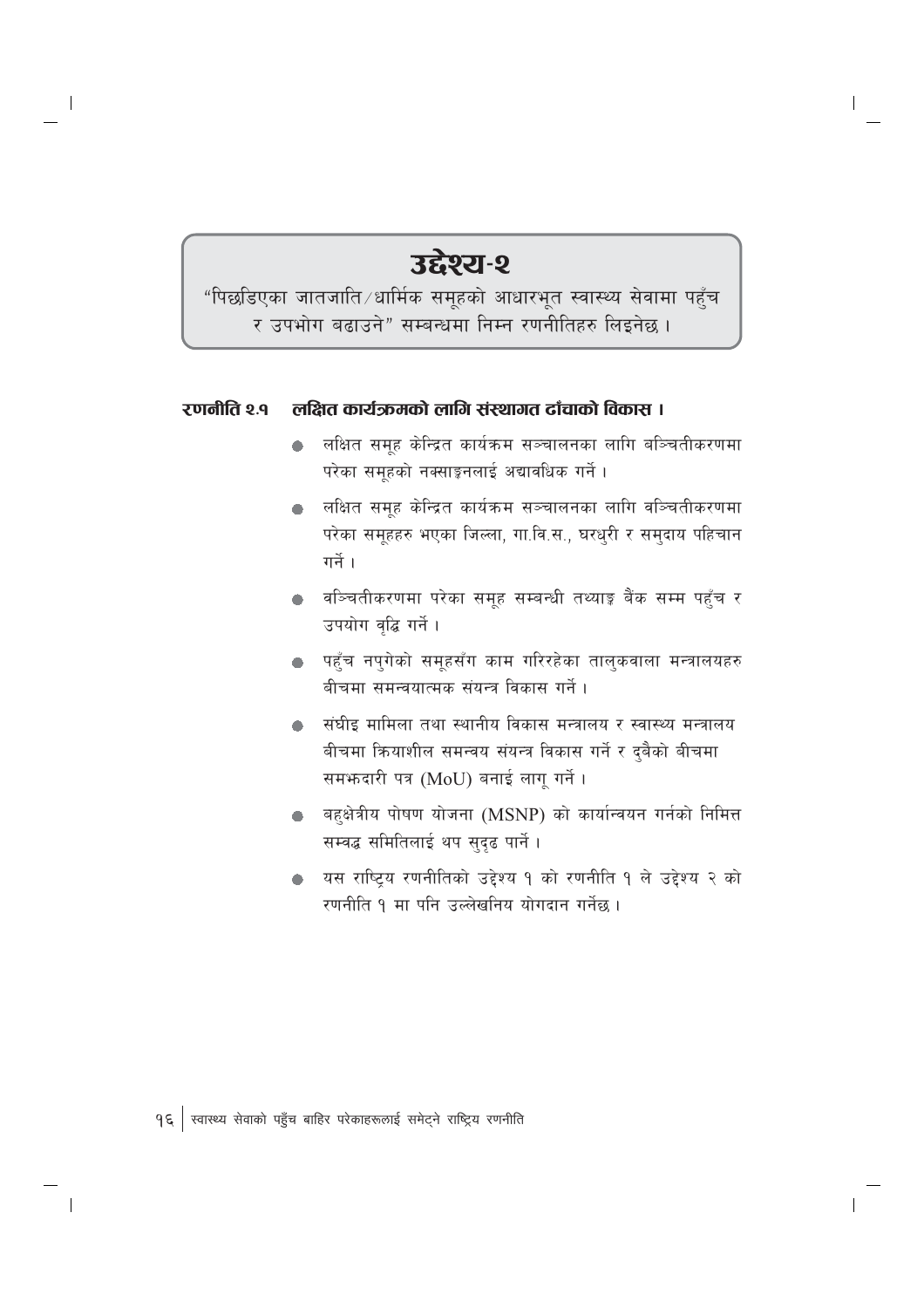रणनीति १.२ बन्चितीकरणमा परेका समूहलाई लक्षित गरी जिल्ला स्वास्थ्य प्रणाली मार्फत समता र पहुँच केन्द्रित स्वास्थ्य कार्यक्रमहरुलाई अभिवुद्धि गर्ने।

 $\overline{\phantom{a}}$ 

 $\overline{\phantom{a}}$ 

- नमूना कार्यक्रमको अनुभवको आधारमा विस्तार गर्न जरुरी देखिएका  $\bullet$ सेवाहरुलाई समावेश गरी सदरमुकाम बाहिरका स्वास्थ्य संस्थाहरुबाट समेत लैंगिक हिंसा (GBV) का मामिलालाई पहिचान, व्यवस्थापन गर्ने र एक द्वार संकट व्यवस्थापन केन्द्रमा सिफारिस गरी पठाउन संयन्त्र निर्माण गर्ने ।
- दर्गम र पिछडिएका समुदायका क्षेत्रमा एक द्वार संकट व्यवस्थापन  $\bullet$ केन्द्र लगायत लैंगिक हिंसा समेत समेटने गरी कार्यक्रम विस्तार गर्ने ।
- लैंगिक हिंसा न्यून गर्न किशोरकिशोरीहरुमा सचेतना, संवेदनशीलता  $\bullet$ र संलग्नता वृद्धि गर्न कार्यक्रम विकास गर्ने र सशक्तिकरणका माध्यमबाट पिछडिएका समुदायका महिलामा उपचार खोज्ने प्रवृत्तिको वद्धि गर्ने ।
- स्वास्थ्य सेवा हासिल गर्न विपन्न तथा पिछडिएका समुदायलाई  $\bullet$ प्रोत्साहित गर्न भौचर परिपाटीको शुरुवात गर्ने।
- स्वास्थ्य संस्थाहरुले पिछडिएका समुदायका अशक्त बृद्ध-बृद्धाको समूहलाई प्राथमिकताको केन्द्रमा राखी पिछडिएका समुदाय मैत्री स्वास्थ्य सेवाको संबर्द्धन गर्ने ।
- यस राष्ट्रिय रणनीतिको उदेश्य १ को रणनीति १ ले उद्देश्य २ को  $\bullet$ रणनीति २ मा पनि उल्लेखनिय योगदान गर्नेछ ।

#### रणनीति २.३ आवश्यकता अनुरूपको सामाजिक र व्यवहार परिवर्तन सञ्चारका योजना तयार गरी लाग गर्ने ।

लोपोन्मुख लगायत सबै पिछडिएका समूह सम्म पुग्न समुदायमा  $\bullet$ आधारित संगठनहरु, गैर सरकारी संस्था, वडा नागरिक मञ्च, नागरिक सचेतना केन्द्र र बाल क्लबहरुलाई उपयोग गर्ने ।

रवास्थ्य सेवाको पहुँच बाहिर परेकाहरूलाई समेट्ने राष्ट्रिय रणनीति | १७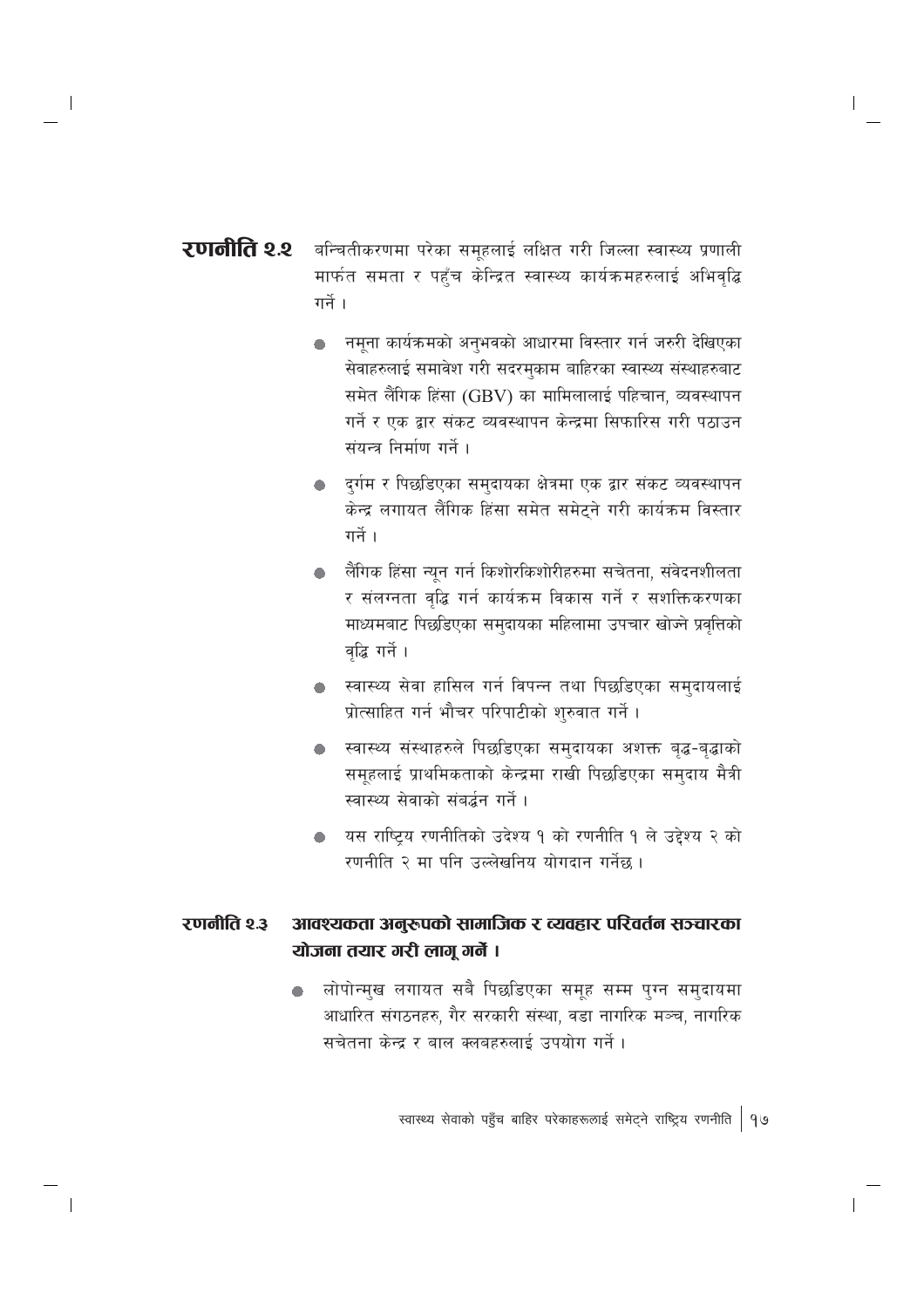- समुदायमा परिवर्तनका सम्वाहकको रुपमा कार्य गर्न स्थानीय पछाडि परेका समुदायबाटै प्रतिवद्ध पुरुष तथा महिलाहरुको प्रयोग गर्ने ।
- यस राष्ट्रिय रणनीतिको उद्देश्य १ को रणनीति ५ ले उद्देश्य २ को रणनीति ३ मा पनि उल्लेखनिय योगदान गर्नेछ ।

#### रणनीति २.८ एम्बुलेन्स र अन्य सार्वजनिक सवारी साधनको नियमिततामा विशेष जोड सहित सिफारिस पढुतिलाई सबल पार्ने ।

 $\overline{\phantom{a}}$ 

 $\overline{\phantom{a}}$ 

- सेवा लिनमा आई पर्ने आर्थिक कठिनाइलाई न्यून गर्न एम्बुलेन्स भाडा नियमित गर्ने ।
- पछाडि परेका समुदायका लागि यातायात सहयोग कोषको प्रावधान ल्याउने ।
- एम्बुलेन्स सेवा र समुदायका बीचमा राम्रो सञ्चार- सम्पर्क हुने गरी एम्बलेन्स सञ्जाल बनाउने।
- पिछडिएका समदायका लागि विशिष्ट भ-बनोटको आधारमा (खट,  $\bullet$ साइकल, एम्ब्लेन्स, डोको र भोला जस्ता) आकस्मिक यातायातको प्रबन्ध मार्फत समुदायमा आधारित प्रेषण कार्यलाई सबल गर्ने ।
- आकस्मिक परिस्थितिमा प्रयोग गर्न आमा स्वास्थ्य समूह र स्थानीय  $\bullet$ स्वास्थ्य संस्थामा आवश्यक वित्तिय व्यवस्थापन गर्ने ।

#### रणनीति २.५ दूरदराजको सेवालाई सुधार गर्न पछाडि परेका समुदाय बसोबास गर्ने वडा को गाउँघर क्लिनिकलाई सुदुढ गर्ने ।

- पिछडिएका समदायमा अख्तियारी सहितको साधन सम्पन्न सामदायिक स्वास्थ्य इकाई (प्रा.स्वा.से. ⁄गा.घ.क्लि.) स्थापना गर्ने ।
- पिछडिएका समदायलाई प्राथमिकता दिंदै सामदायिक स्वास्थ्य इकाइ /गाउँघर क्लिनिकको स्थान, पटक र समयावधी बढाउने ।
- सेवालाई पिछडिएका समुदाय मैत्री पार्न गोपनियतामा सुधार त्याउने ।

9८ | स्वास्थ्य सेवाको पहुँच बाहिर परेकाहरूलाई समेट्ने राष्ट्रिय रणनीति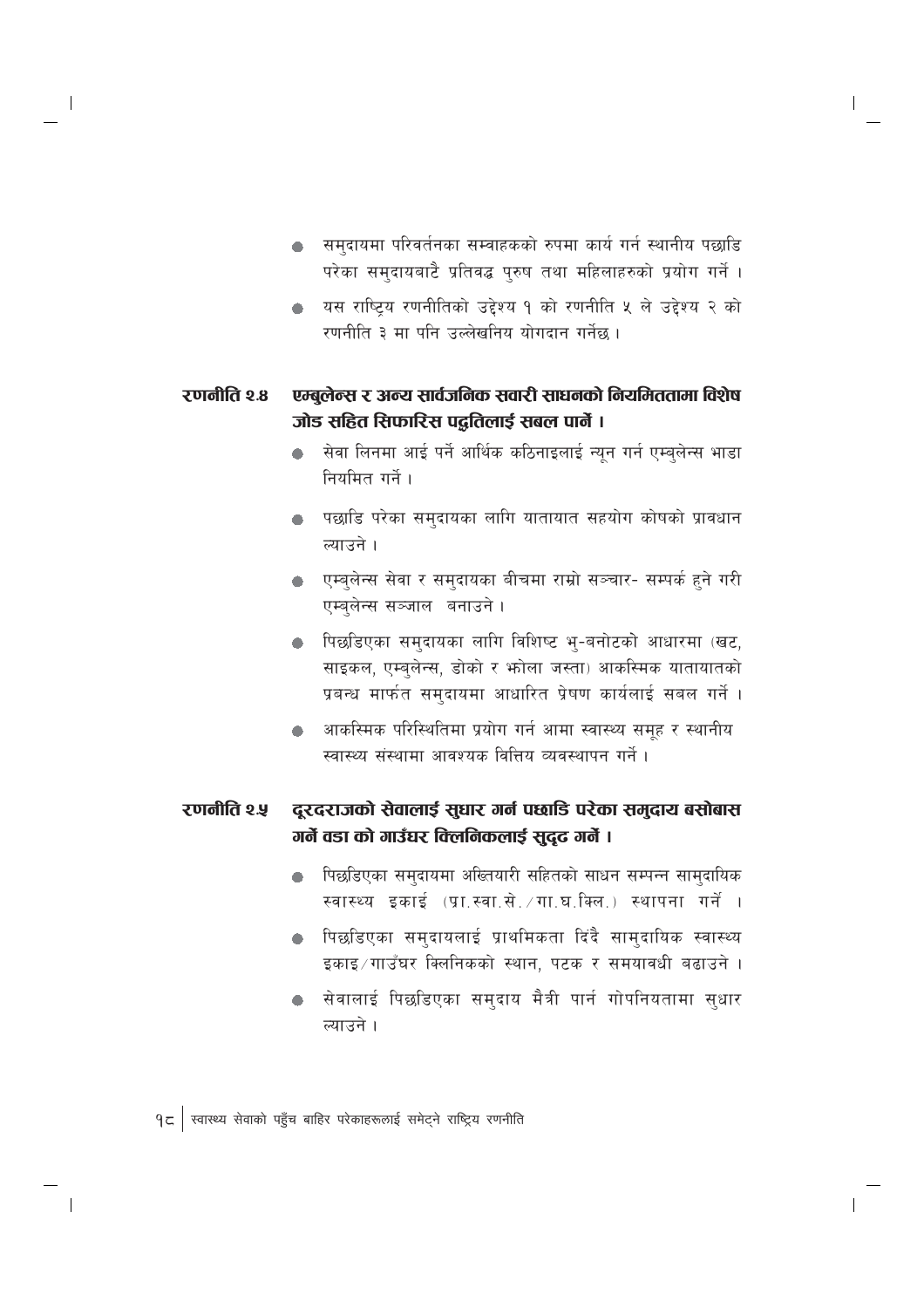प्राथमिक स्वास्थ्य सेवा⁄गाउँघर क्लिनिकबाट प्रदान हुने सेवा उपभोगका  $\bullet$ लागि मध्यस्थताको काम गर्न पिछडीएकै समुदायबाट सामुदायिक ∕सामाजिक परिचालक संलग्न गराउने ।

#### रणनीति २.६ पिछडिएका समुदायको अनुसन्धान र अनुगमन तथा मूल्याङ्गन संयन्त्र लागू गर्ने ।

 $\overline{\phantom{a}}$ 

 $\overline{\phantom{a}}$ 

- पिछडिएका लक्षित कार्यक्रमका लागि अनुगमन र मूल्याङ्कनको ढाँचा विकास गर्ने।
- पिछडिएका समुदायको नक्साङ्गन तथ्याङ्गमा पहुँच र उपयोग वृद्धि गर्ने ।
- अन्य पिछडिएका जाति सहित जातजाति तथा लिङ्ग अनुसारको स्वास्थ्य  $\bullet$ सेवामा पहुँच र उपभोगको अनुगमन गर्ने ।
- पिछडिएका समुदायको स्वास्थ्य सेवा उपभोगको स्थिति अनुगमन गर्ने ।
- माथिको तथ्याङ्लाई स्थानीय सन्दर्भगत योजनामा उपयोग गर्ने ।
- उपलब्धि र अवस्थाबारे विश्लेषण गर्ने ।  $\blacksquare$
- स्वास्थ्य सेवाको अनुगमनलाई स्थानीय शासन तथा सामुदायिक विकास  $\bullet$ कार्यक्रमको पिछडिएका समुदाय अनुगमन गर्ने पद्धतिसँग आवद्ध गर्ने ।
- अन्य पिछडिएका र कठिनाइमा रहेका समूह सम्म पुग्नको लागि आवश्यकता तथ्यहरुको आधार तयार गर्ने।

स्वास्थ्य सेवाको पहुँच बाहिर परेकाहरूलाई समेट्ने राष्ट्रिय रणनीति | १९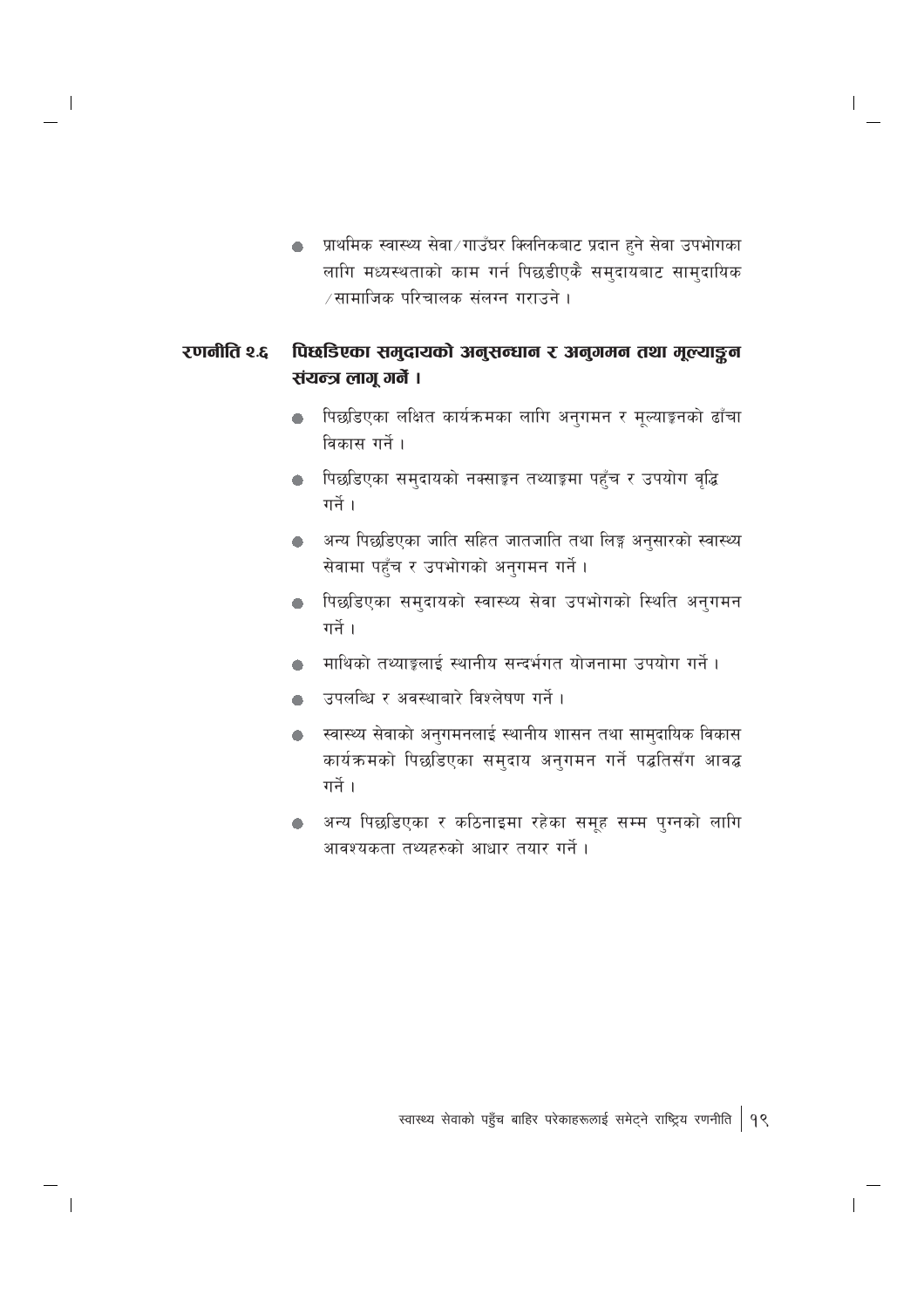## उद्देश्य-३

"विपन्नहरुको आधारभूत स्वास्थ्य सेवामा पहुँच र उपभोग अभिवद्धि गर्ने" सम्बन्धमा निम्न रणनीतिहरु लिइनेछ ।

#### रणनीति ३.१ लक्षित कार्यज्ञमका लागि संस्थागत ढाँचाको विकास/परिभाषित गर्ने ।

● यस राष्ट्रिय रणनीतिको उद्देश्य २ को रणनीति १ ले उद्देश्य ३ को रणनीति १ मा पनि उल्लेखनिय योगदान गर्नेछ ।

#### रणनीति ३.२ आवश्यकता हेरी तयार गरिएका सामाजिक र व्यवहार परिवर्तन सञ्चारको खाका बनाई लाग गर्ने ।

● यस राष्ट्रिय रणनीतिको उद्देश्य २ को रणनीति २ ले उद्देश्य ३ को रणनीति २ मा पनि उल्लेखनिय योगदान गर्नेछ ।

#### रणनीति ३.३ एम्बुलेन्स र अन्य सार्वजनिक यातायातका साधनको नियमिततामा जोड दिंदै प्रेषण पद्धतिलाई सुदृढ गर्ने ।

- सेवा लिनमा देखिने आर्थिक बाधा व्यवधानलाई न्यून गर्न एम्ब्लेन्स भाडा दरलाई नियमित गर्ने।
- विपन्न समुदायमा निःशुल्क यातायातका लागि भौचर कार्यक्रम लाग  $\bullet$ गर्ने वा त्यस्ता विपन्न समुदायमा यातायात सहायताको लागि प्रबन्ध गर्ने।
- विपन्न समुदायमा उन्नत खट, साइकल एम्बुलेन्स जस्ता आकस्मिक यातायातका प्रबन्ध मार्फत समुदायमा आधारित प्रेषण पद्धतीलाई सबल तुल्याउने ।
- ् आपतकालिन अवस्थामा चलाउनको लागि आमा स्वास्थ्य समूह र स्थानीय स्वास्थ्य संस्थामा आवश्यक बजेटको व्यवस्था गर्ने ।

२० स्वास्थ्य सेवाको पहुँच बाहिर परेकाहरूलाई समेट्ने राष्ट्रिय रणनीति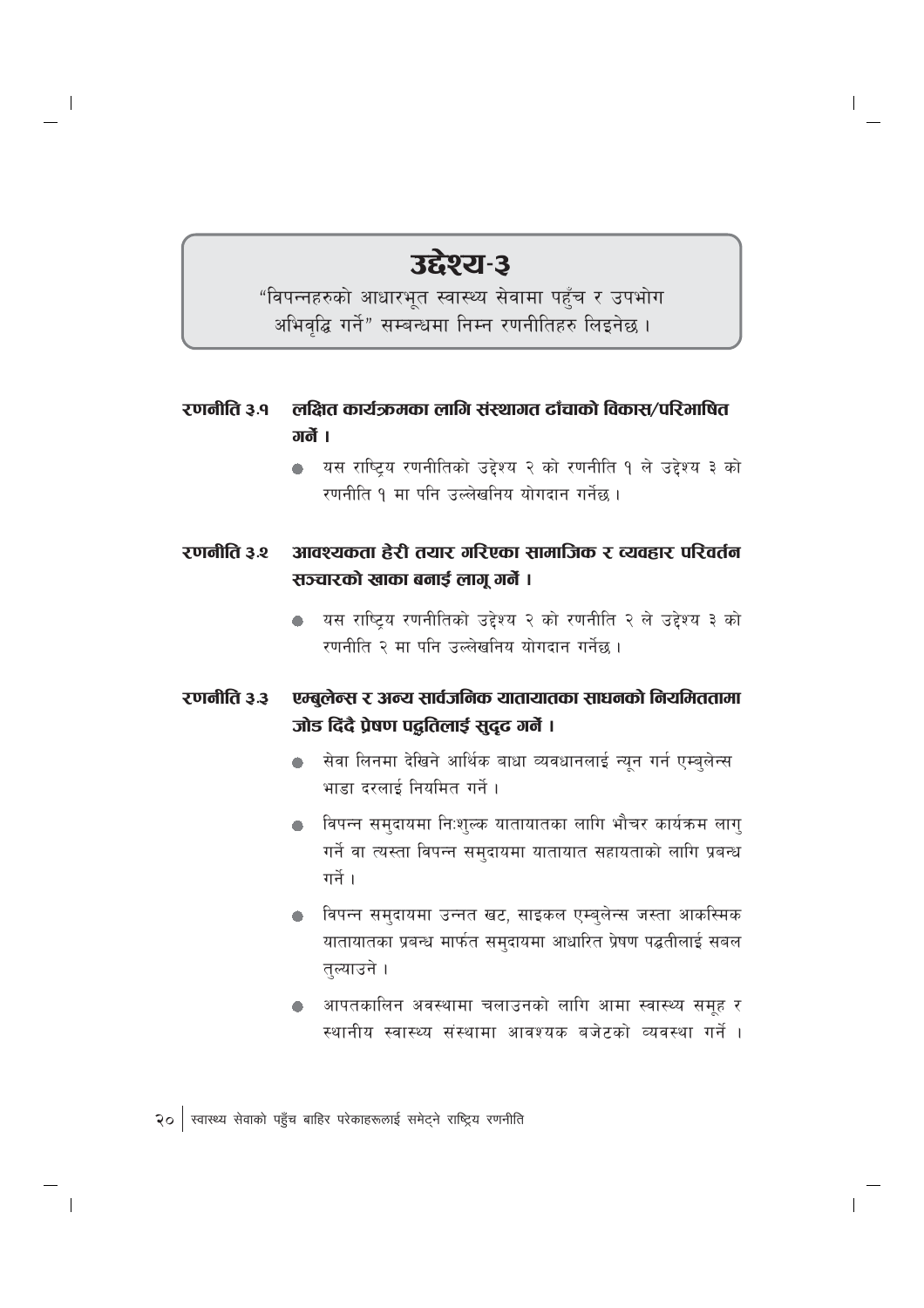#### रणनीति ३.८ विपन्न परिवार पहिचानको लागि अन्य निकायसंग समन्वय गरी कार्य गर्ने ।

 $\overline{\phantom{a}}$ 

 $\overline{\phantom{a}}$ 

- स्वास्थ्य सेवाहरुको योजना र अनुगमनका लागि गरिबी नक्साङून संयन्त्र विकास गर्ने ।
- गरिबहरुलाई निःशुल्क वा सहलियत दरमा स्वास्थ्य उपचार तथा अत्यावश्यक औषधी एवं सक्षमहरुका निम्ति पूर्ण शुल्क लिने सकारात्मक विभेदको प्रयोजनले परिचय पत्र जारी गर्ने ।
- परिभाषित गरिएको प्रतिकारात्मक, उपचारात्मक, प्रवर्द्धनात्मक, र  $\bullet$ पुनर्स्थापनामुलक स्वास्थ्य सेवामा पहुँच पुऱ्याउन विपन्नहरुलाई परिचय पत्र वितरण गर्ने ।
- गरिबी नक्साङ्कन तथ्याङ्कमा पहँच वृद्धि गरी यसको सघन प्रयोगलाई प्रबर्द्धन गर्ने ।
- विपन्नसम्म पहुँच बनाउन सहकारी संस्थाहरुसँग सम्बन्ध बनाउने ।
- विपन्न समुदायमा प्रायः जसो फैलिने गरेका सरुवा रोगहरुलाई विशेषरुपले परिभाषित गर्ने ।

#### रणनीति ३.५ आर्थिक जोखिम संरक्षण संयन्त्र स्थापना गर्ने ।

- केन्द्र र जिल्ला तहमा साधन श्रोत बाँडफाँडमा विपन्न मुखी (मैत्री) सूत्र अपनाउने ∕विकास गर्ने ।
- गरिबीको रेखामुनी रहेका व्यक्तिहरुको लागि सामाजिक स्वास्थ्य बिमा  $\bullet$ संयन्त्र विकास गरी यस योजनामा विपन्नहरुको सहभागिता अभिवृद्धिका साथ सरकारी कोषबाटै त्यस्ता परिवारको किस्ता भुक्तानी गरिदिने प्रबन्ध मिलाउने ।
- किस्ता रकममा भारी छट सहित स्वास्थ्य बिमा (पोलिसी) उपलब्ध गराउने ।
- विपन्नहरुलाई लक्षित गरी यातायात सहलियत कोष अथवा आपतकालीन परिस्थितिको लागि भौचर योजना ल्याउने ।

स्वास्थ्य सेवाको पहुँच बाहिर परेकाहरूलाई समेट्ने राष्ट्रिय रणनीति | २१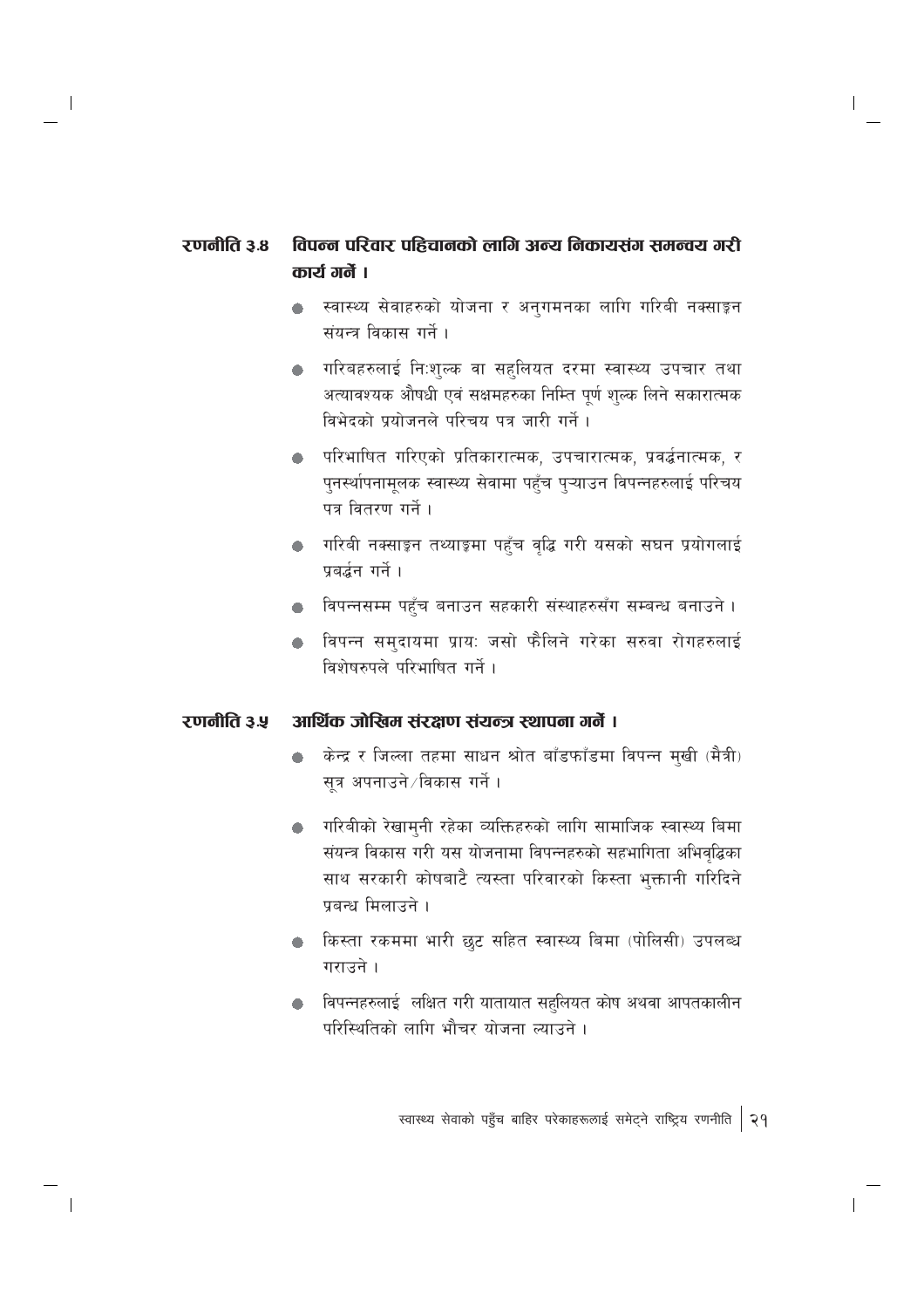- विपन्नको बाहल्यता रहेको क्षेत्रमा स्थायी स्वास्थ्य संस्था वा गाँउघर  $\bullet$ क्लिनिक जस्ता सेवाको श्रृंखला वृद्धि गर्ने।
- नीजि स्वास्थ्य संस्थाहरुमा विपन्नहरुका लागि छुट्याइने निःशुल्क १०% बेड र अन्य प्रावधानहरु तदारुकताका साथ लागु गर्न निर्देशिका जारी गर्ने ।
- नीजि औषधि पसलबाट औषधि खरिदका लागि पूर्जा दिई पठाउने कार्य  $\bullet$ निरुत्साहित गर्ने ।
- प्रेषण कोषको आकार ⁄आयतन बढाउने ।

 $\overline{\phantom{a}}$ 

 $\overline{\phantom{a}}$ 

- प्रेषण गरी पठाइएका स्वास्थ्य संस्था र केन्द्रिय तहका सबै अस्पतालमा  $\bullet$ विपन्नहरुका लागि विशेषगरि खर्चिलो रोगको उपचार शल्कमा छटको प्रावधान लागु गर्ने ।
- सिफारिस कोषको रकम खर्च गर्न जिल्ला विपन्न उपचार सहयोग समितिलाई अख्तियारी प्रदान गर्ने ।
- छनौट भएका केही जिल्लाहरुमा विपन्नहरुका लागि यर्थाथमा आधारित योजनामा पनि लचक्ता हुनेगरी एकमुष्ट अनुदान रकम उपलब्ध गराउने ।
- विपन्नहरुलाई आय आर्जनका उपाय ∕योजनासँग जोड्न समन्वय गर्ने ।
- ्विपन्न बद्ध-बद्धालाई सेवा प्रवाह गर्न बद्धाश्रम र बढयौली उपचार  $\bullet$ केन्द्रसँग सम्बन्ध बनाउने ।
- बृद्धाश्रमहरु र बृद्ध-बृद्धा उपचार केन्द्र बीच सञ्जाल विकास गर्ने ।
- बृद्ध-बृद्धा उपचार सेवालाई निःशुल्क गर्ने।

#### रणनीति ३.६ विपन्नहरूको वडामा सामुदायिक स्वास्थ्य एकाई स्थापना गर्ने वा भएका गाउँघर क्लिनिकमा सधार ल्याउने ।

- यस राष्टिय रणनीतिको उद्देश्य २ को रणनीति ४ ले उद्देश्य ३ को  $\bullet$ रणनीति ६ मा पनि उल्लेखनिय योगदान गर्नेछ ।
- सामुदायिक स्वास्थ्य एकाई मार्फत भौगोलिक बाधा व्यवधान न्यूनीकरण गर्ने ।

२२ स्वास्थ्य सेवाको पहुँच बाहिर परेकाहरूलाई समेट्ने राष्ट्रिय रणनीति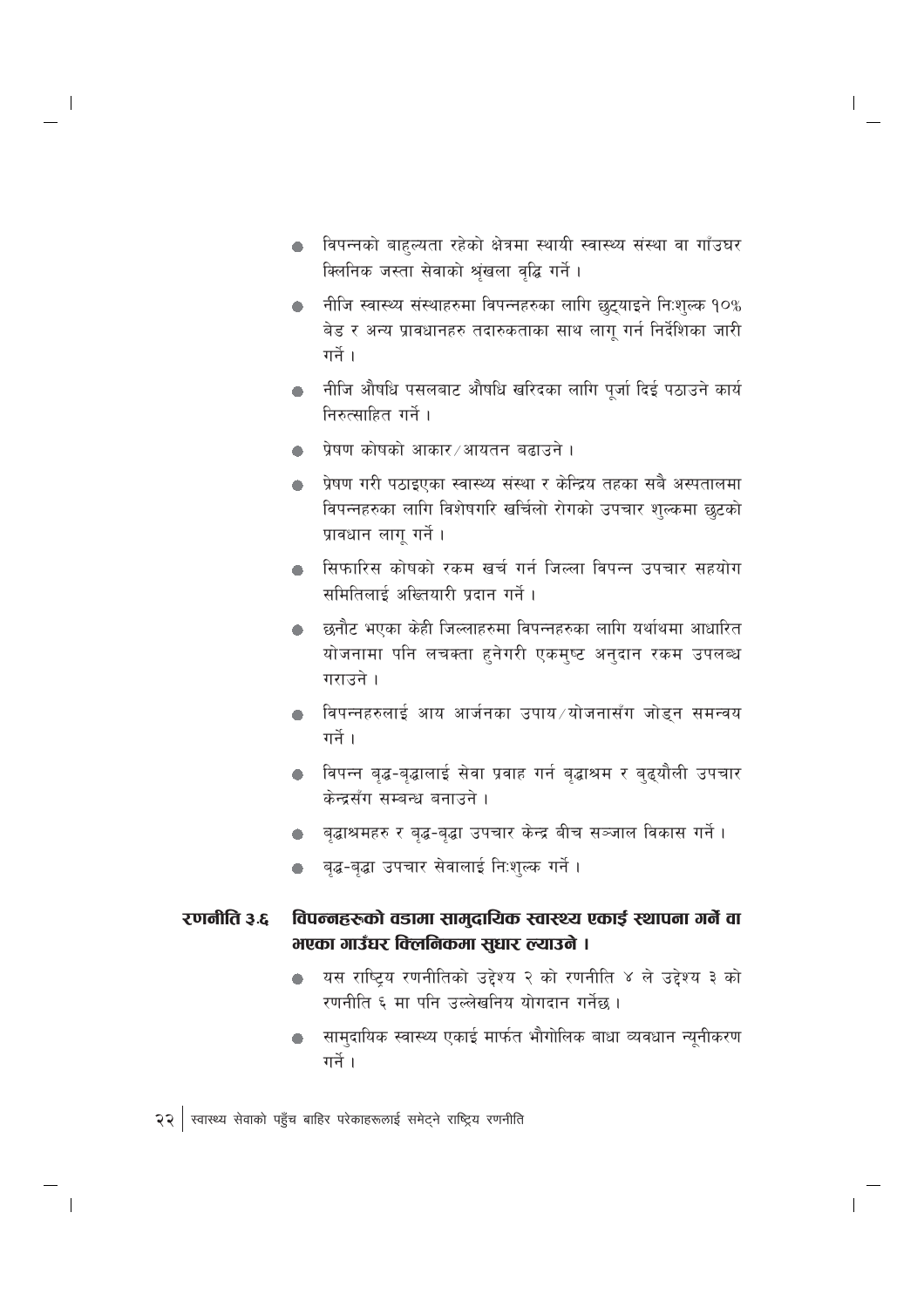#### विपन्न मुखी अनुगमन/मूल्याङ्कन संयन्त्र लागू गर्ने । रणनीति ३.७

 $\overline{\phantom{a}}$ 

 $\overline{\phantom{a}}$ 

- लक्षित कार्यक्रमको लागि अनुगमन ढाँचा विकास गर्ने साथै गरिबीको  $\bullet$ रेखा माथि जाने र तल भन्नें सबैको यथाशिघ्र पृष्ठपोषण लिने र प्रतिक्रिया दिने पद्धति अपनाउने ।
- गरिबी नक्साङ्गन तथ्याङ्ग बैंकमा सहज पहुँच र प्रयोग बढाउने ।  $\bullet$
- आर्थिक सामर्थ्य समुहको आधारमा स्वास्थ्य सेवा उपभोगको अनुगमन गर्ने ।
- लक्षित समुदायद्वारा भएको स्वास्थ्य सेवा उपभोगको पुनरावलोकन  $\bullet$ गर्ने ।
- विपन्नहरुका लागि १०% निःशुल्क स्वास्थ्य सेवा दिने प्रावधानको  $\bullet$ सन्दर्भमा नीजि स्वास्थ्य संस्थालाई नियमन र अनुगमन गर्ने।
- स्वास्थ्य व्यवस्थापन सूचना प्रणालीलाई गरिबी अनुगमन पद्बतिसँग  $\bullet$ सम्बद्ध गर्ने ।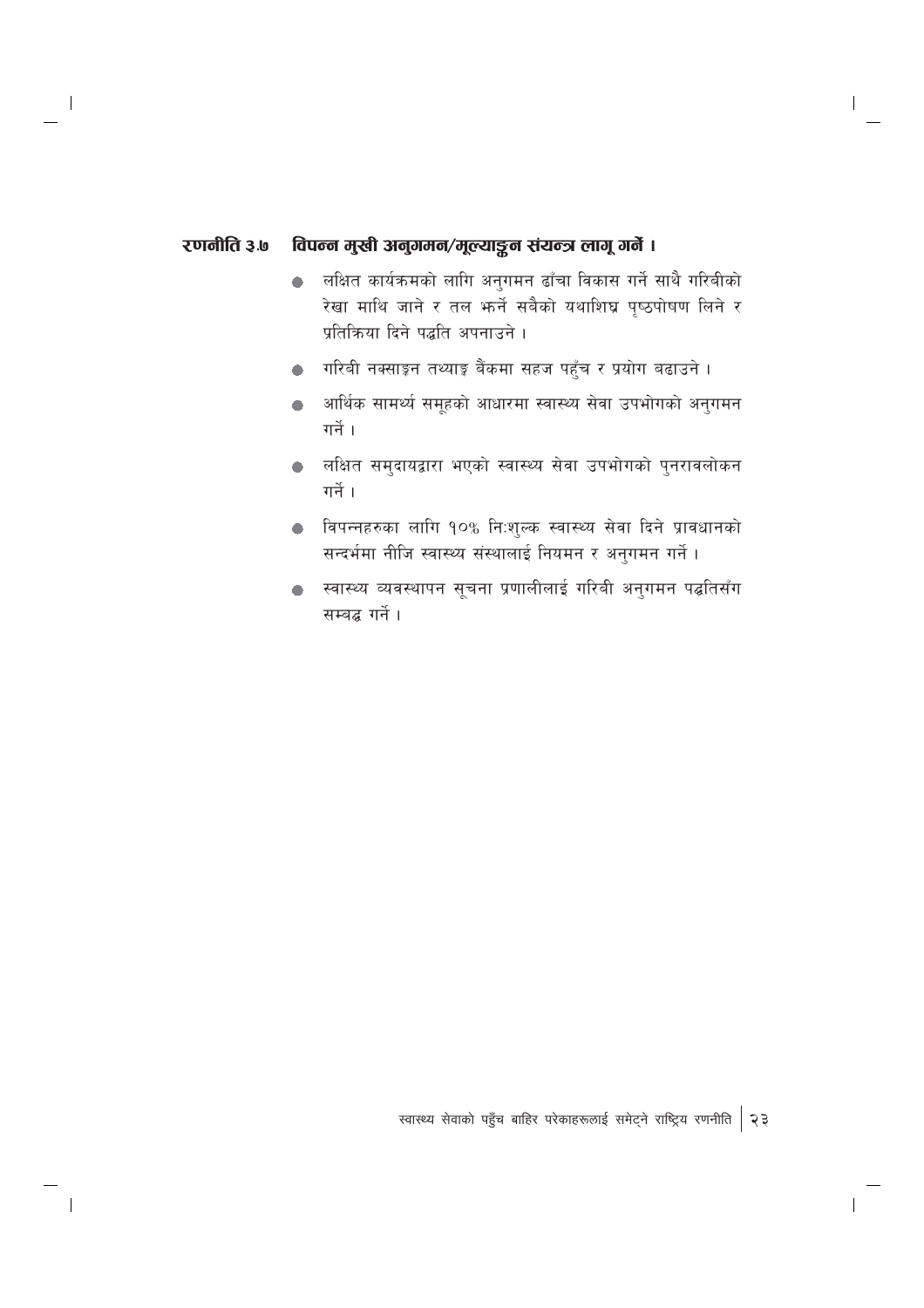# उद्देश्य-8

"दुर्गम क्षेत्रमा आधारभूत स्वास्थ्य सेवाको पहुँच र उपभोग वृद्धि गर्ने" सम्बन्धमा निम्न रणनीतिहरु लिइनेछ ।

#### रणनीति ८.१ लक्षित कार्यजनका लागि संस्थागत ढाँचाको विकास गर्ने ।

- स्वास्थ्य संस्था स्थापनामा भौगोलिक क्षेत्र, भू-बनोट र जनसङ्ख्या जस्ता पक्षमा विचार प्ऱ्याउने ।
- स्वास्थ्य सेवा विभाग र स्वास्थ्य मन्त्रालय मातहत दुर्गम क्षेत्रका लागि  $\bullet$ ध्यान दिन अलग्गै संस्थागत ढाँचा (डेस्क / महाशाखा) खडा गर्ने ।
- पोषण र खाद्य सरक्षा परिचालन समितिसँग समन्वय कायम गर्ने  $\bullet$ (बहुपक्षीय पोषण योजना सँग आबद्ध हुँदै)
- दुर्गम क्षेत्रमा काम गर्ने अन्य मन्त्रालयका डेस्क⁄महाशाखासँग सामञ्जस्य बनाउने ।
- स्थानीय आवश्यकता सम्बोधन गर्न दर्गम क्षेत्रका लागि अलग्गै प्राथमिकता प्राप्त कार्यक्रमको तर्जुमा गर्ने ।

## रणनीति ८.२ आवश्यकता सहाउँदो सामाजिक र व्यवहार परिवर्तन सञ्चारको प्रारूप तयार र कार्यान्वयन गर्ने ।

- खाद्य सुरक्षा स्थितिलाई ध्यानमा राख्दै आमाहरुलाई स्थानीय रुपमा उपलब्ध उत्पादन र अन्नबालीको अधिकतम उपयोग गर्न सक्षम तल्याउन आवश्यकतामा आधारित पोषण परामर्श दिने ।
- बहपक्षिय सहभागितालाई प्रयोगमा ल्याउने ।
- यस राष्ट्रिय रणनीतिको उद्देश्य २ को रणनीति २ ले उद्देश्य ४ को रणनीति २ मा पनि उल्लेखनिय योगदान गर्नेछ ।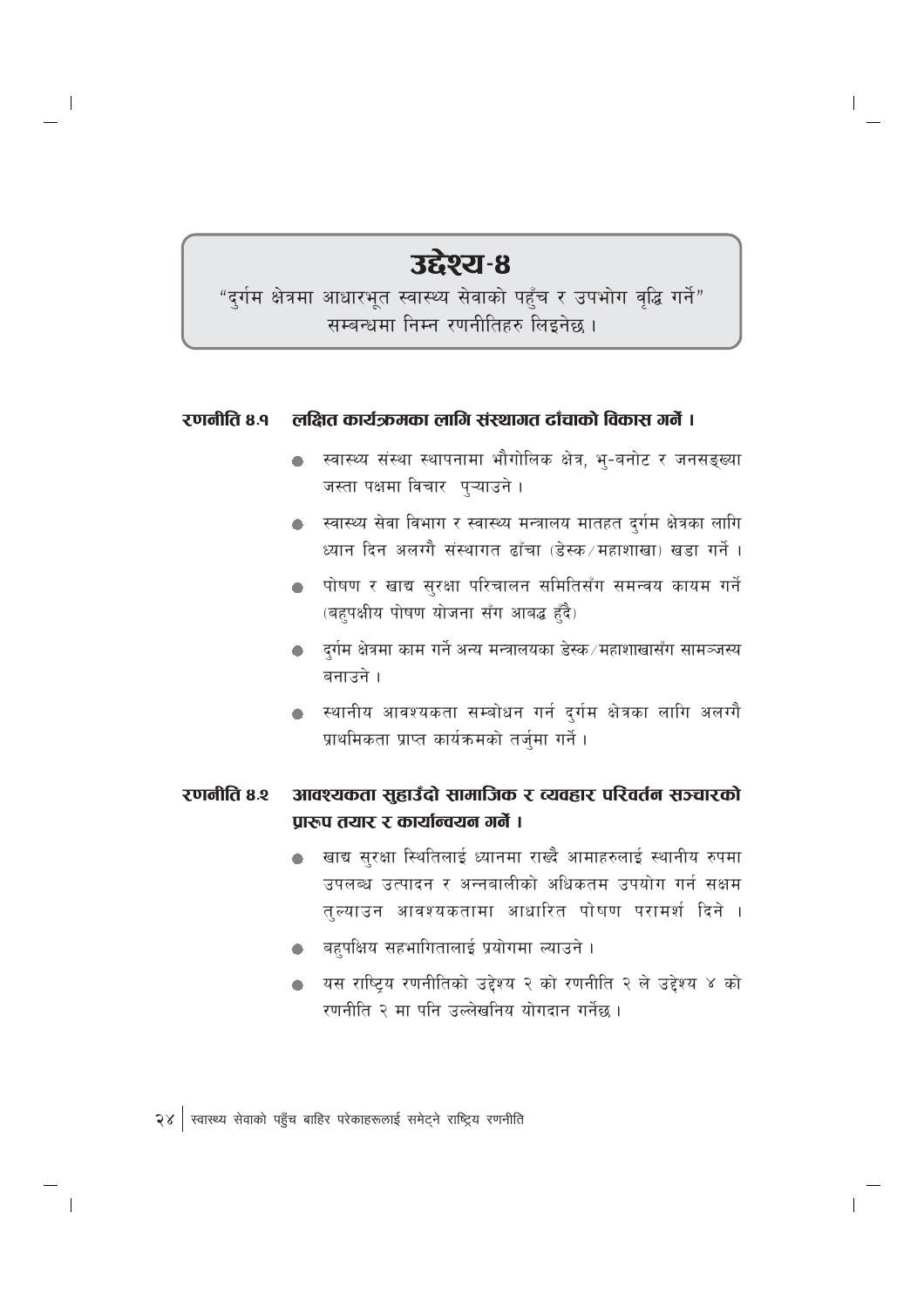## एम्बुलेन्स र अन्य सार्वजनिक यातायातका साधनको प्रयोगलाई रणनीति ८.३ नियमन र प्रवर्द्वन गर्ने ।

- दुर्गम क्षेत्रमा आपतकालीन अवस्थामा हवाइ यातायातको प्रबन्ध गर्ने ।
- दुर्गम क्षेत्रमा यातायात सहायता कोषको प्रावधान ल्याउने ।
- सेवा लिनमा आउन सक्ने आर्थिक अवरोधलाई न्यन गर्न एम्बलेन्स भाडा निर्धारण गर्ने र नियमित अनुगमन गर्ने।
- दुर्गम क्षेत्रका सबै वडामा सुधारिएको स्ट्रेचर उपलब्ध गराउने ।
- हिमाली जिल्लाहरुमा स्वास्थ्य संस्थाबाट सुत्केरी गराउने अभिप्रायले आउने महिलाहरुका लागि यातायात प्रोत्साहन (भत्ता) मा वृद्धि गर्न आवश्यक पहल गर्ने ।

#### रणनीति ८.८ प्रेषण प्रणालीलाई सम्बर्द्धन गर्ने ।

 $\overline{\phantom{a}}$ 

 $\overline{\phantom{a}}$ 

- प्रेषण कोषको रकम परिचालन गर्न जिल्ला विपन्न उपचार सहयोग समितिलाई अख्तियारी प्रदान गर्ने
- सिफारिस कोषको आकार वृद्धि गरी सेवाका लागि सिफारिस निर्देशिकाको परिपालना गर्ने ।
- ओभोलमा परेको वर्ग र समुदायलाई सेवा र सुविधाको उपलब्धताबारे सुसुचित गर्न अभियान र प्रचार - प्रसार गर्ने।

## रणनीति ८.५ दुर्गम वडामा सामुदायिक स्वास्थ्य एकाइ लगायत अन्य स्वास्थ्य संस्था स्थापना गर्ने ।

- दुर्गम बस्तीका क्षेत्रमा साधन सम्पन्न सामुदायिक स्वास्थ्य एकाइ स्थापना गर्ने ।
- सामुदायिक स्वास्थ्य एकाइमा एकजना अ.न.मी. ⁄ महिला स्वास्थ्यकर्मी खटाउने ।
- निर्धारित स्थान विशेषकालागि सन्दर्भ पहिचानका योजना गर्ने ।  $\blacksquare$
- दुर्गम क्षेत्रमा धेरै प्रसुति केन्द्र निर्माण गर्ने कार्यलाई प्राथमिकतामा  $\bullet$ राख्ने ।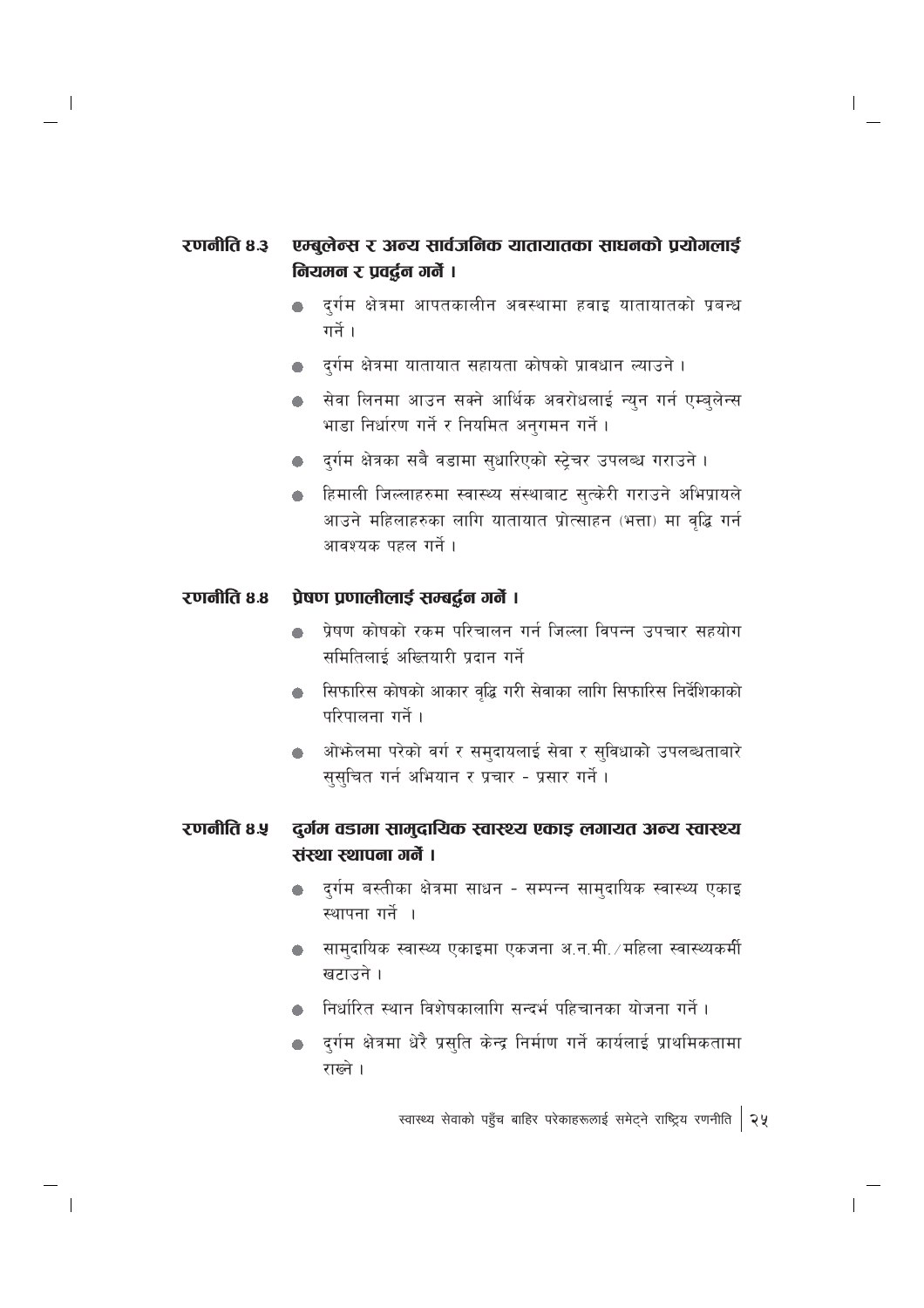- त्यस्ता क्षेत्रमा कुरुवा घर निर्माण र सञ्चालन गर्ने ।
- दर्गम भौगोलिक क्षेत्रमा यथार्थ परिस्थितीमा आधारित हँदै गाउँघर  $\bullet$ क्लिनिक तथा शिविरका पटक, स्थान र अवधिमा पनि वृद्धि गर्ने ।

#### रणनीति ८.६ स्वास्थ्यकर्मीलाई दुर्गम क्षेत्रमा आकर्षित गर्ने र टिकाउने

 $\overline{\phantom{a}}$ 

 $\overline{\phantom{a}}$ 

- नीतिअनुरुप नै दुर्गम जिल्ला अस्पतालामा विशेषज्ञ चिकित्सकहरुको दरबन्दी कायम गर्ने ।
- दुर्गम क्षेत्रका रिक्त दरबन्दीहरु पदपूर्ति गर्ने ।
- दुर्गम र सुगम क्षेत्रमा स्वास्थ्य कर्मचारीहरुको सेवामा चक्रीय प्रणाली लाग गर्ने ।
- दुर्गम क्षेत्रमा सेवा प्रदायकहरुका लागि प्रोत्साहन योजना तयार गर्ने  $\bullet$ र कार्यान्वयन गर्ने ।
- छात्रवृत्तिमा अध्ययन गरेका एम्.डि.जि.पी., मेडिकल अधिकृत, स्टाफ नर्स र स्वास्थ्य सहायक (HAs) हरुको हकमा कबुलियतनामा अनुसारको व्यवस्था कडाईका साथ लागु गर्ने।
- स्वास्थ्य कर्मीलाई दुर्गममा निरन्तर बसाइ राख्न पेशागत सहयोग प्ऱ्याउने ।
- स्वास्थ्य सेवा प्रदायकलाई प्रशंसात्मक (सकारात्मक) सोधपूछ वा यस्तै अन्य तालिम उपलब्ध गराउने ।

### रणनीति ८.७ दुर्गम क्षेत्रमा स्वास्थ्य सेवामा पहुँच विस्तार गर्न सूचना प्रविधिको उपयोगलाई प्रवर्द्धन गर्ने ।

- दुर्गम क्षेत्र यकिन गर्न भू-सूचना प्रणाली (GIS) को प्रयोगलाई बढाउने ।
- मोवाइल सञ्चार (संक्षिप्त सन्देश सेवा SMS) मार्फत दुर्गम क्षेत्रमा सूचना प्रसारणको निम्ति मो - स्वास्थ्य (m-health) पद्धतिको विकास र कार्यान्वयन गर्ने ।
- दुर्गम क्षेत्रमा दूर-उपचार सेवा (Tele medicine) को पहुँच विस्तार  $\bullet$ गर्ने ।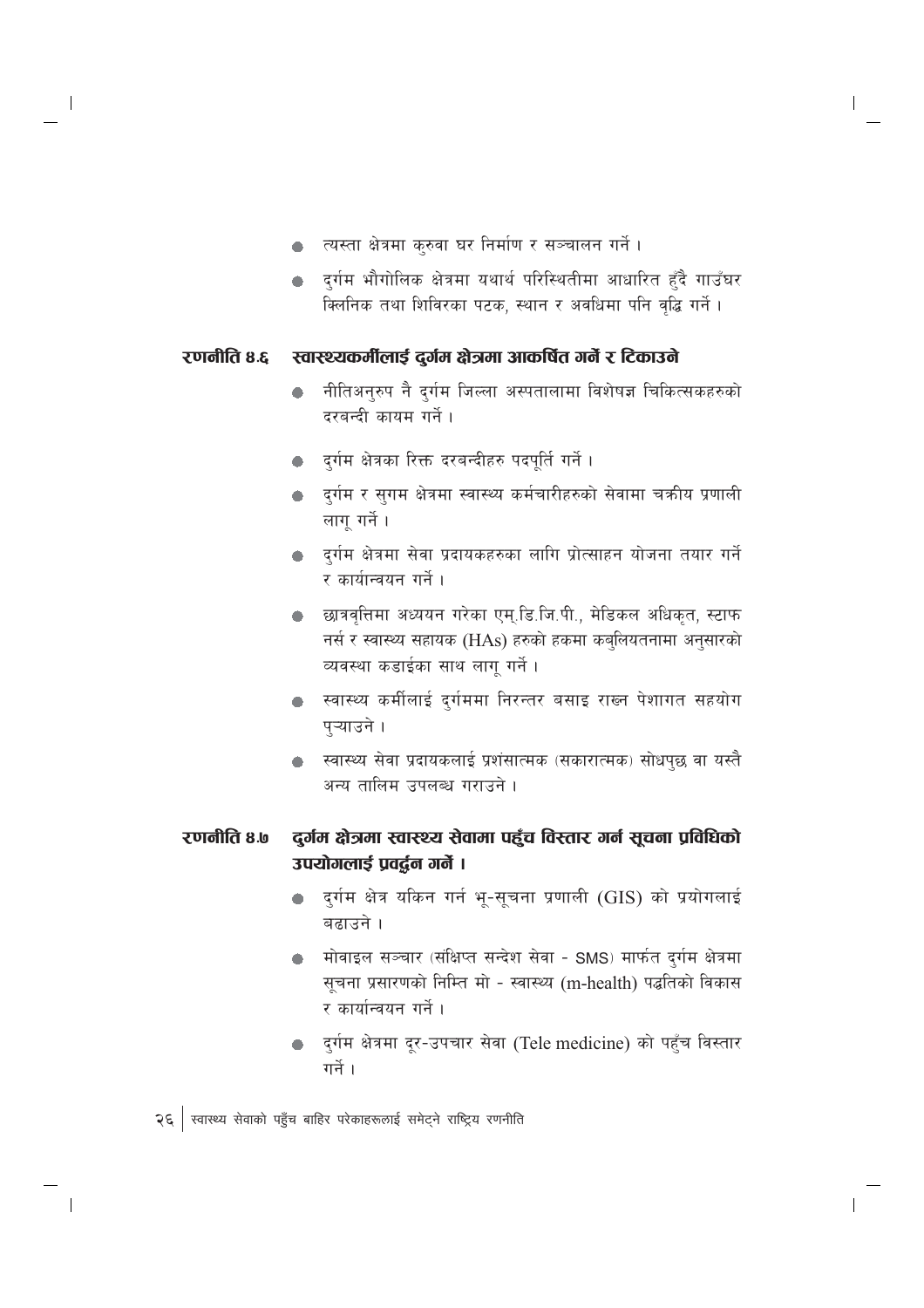स्थानीय रेडियो / एफ.एम.लाई अधिकतम स्वास्थ्य सन्देश प्रसारणमा  $\bullet$ प्रयोगमा ल्याउने ।

 $\overline{\phantom{a}}$ 

#### अनुगमन तथा मूल्याङ्गन संयन्त्र लागू गर्ने । रणनीति 8.ट

 $\overline{\phantom{a}}$ 

 $\overline{\phantom{a}}$ 

- दुर्गम र सुगम क्षेत्र दुबैको स्वास्थ्य सेवा उपभोगलाई अनुगमन गर्ने ।  $\bullet$
- योग्यताका आधारमा कर्मचारी करार सेवामा नियुक्त गर्ने।  $\bullet$
- स्वास्थ्यकर्मीलाई दुर्गम समुदायमा खटाउनु अघि अभिमुखीकरण गर्ने ।
- प्रसंशात्मक सोधपुछका लागि स्वास्थ्यकर्मीलाई तालिम दिने ।

स्वास्थ्य सेवाको पहुँच बाहिर परेकाहरूलाई समेट्ने राष्ट्रिय रणनीति <mark>| २</mark>७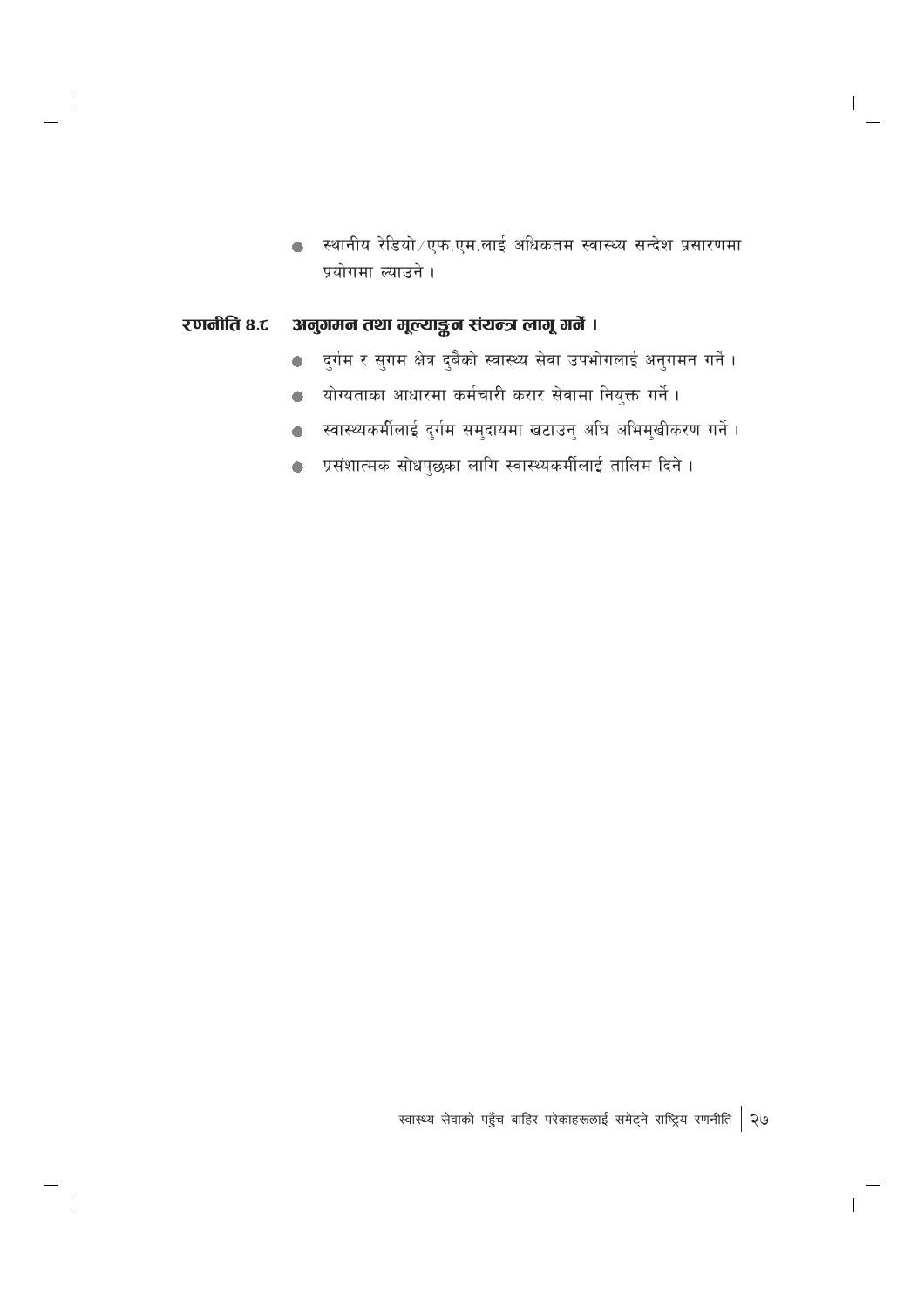# उद्देश्य-५

"विपन्न, सुकुम्वासी र सडक बालबालिका, आप्रवासी कामदारहरुको आर्थिक पक्षलाई दृष्टिगत गरी आधारभूत स्वास्थ्य सेवामा पहुँच र उपभोग वृद्धि गर्ने" सम्बन्धमा निम्न रणनीति लिइनेछ ।

#### रणनीति ५.१ सहरी विपन्नहरूको लागि संस्थागत ढाँचाको प्रवर्द्वन गर्ने ।

- नगरपालिकाहरुमा नगर स्वास्थ्य क्लिनिक स्थापना गर्ने।
- प्राथमिक स्वास्थ्य सेवा पुनर्जागरण महाशाखासंगको समन्वयमा आर्थिक श्रोत थप गर्दै सवल तल्याउने ।
- सहरी स्वास्थ्य कार्यक्रमका लागि जिल्ला तहमा जिम्मेवारी तोक्ने ।  $\blacksquare$
- सहरी स्वास्थ्य समन्वय समितिलाई पुनः कृयाशिल गर्ने।
- सहरी विपन्नहरुलाई पायक पर्ने गरी स्थायी नगर स्वास्थ्य क्लिनिक र टोल छिमेकी क्लिनिक स्थापना गर्ने।
- सम्बन्धित स्वास्थ्य संस्थामा सामाजिक लेखा परीक्षण गर्ने ।
- सडक बालबालिकाको स्वास्थ्य र कल्याणको लागि संयन्त्र निर्माण गर्ने ।
- योजना गरिएका कृयाकलापको उचित कार्यान्वयनलाई सुनिश्चित गर्न प्रभावकारी अनुगमन निकाय र संयन्त्रको रुपरेखा बनाउने ।

#### रणनीति ५.२ वितीय संकट संरक्षणका लागि संयन्त्र स्थापना गर्ने

- नगर सर्भेक्षणको माध्यमबाट जोखिममा परेका विपन्न सहरी जनसङ्ख्या पहिचान गर्ने र निःशुल्क उपचारको लागि परिचयपत्र उपलब्ध गराउने ।
- सहरी गरिबहरुलाई ध्यानमा राख्दै गरिबमुखी साधन श्रोत विनियोजन शत्रको विकास र प्रयोग गर्ने ।
- गरिबीको रेखा मुनि रहेका व्यक्तिहरुलाई लक्षित गरी सामाजिक स्वास्थ्य विमाको संयन्त्र विकास गरी सहरी विपन्न परिवारहरुको उपचारको व्यवस्था प्रभावकारी बनाउने ।

२८ | स्वास्थ्य सेवाको पहुँच बाहिर परेकाहरूलाई समेट्ने राष्ट्रिय रणनीति

 $\overline{\phantom{a}}$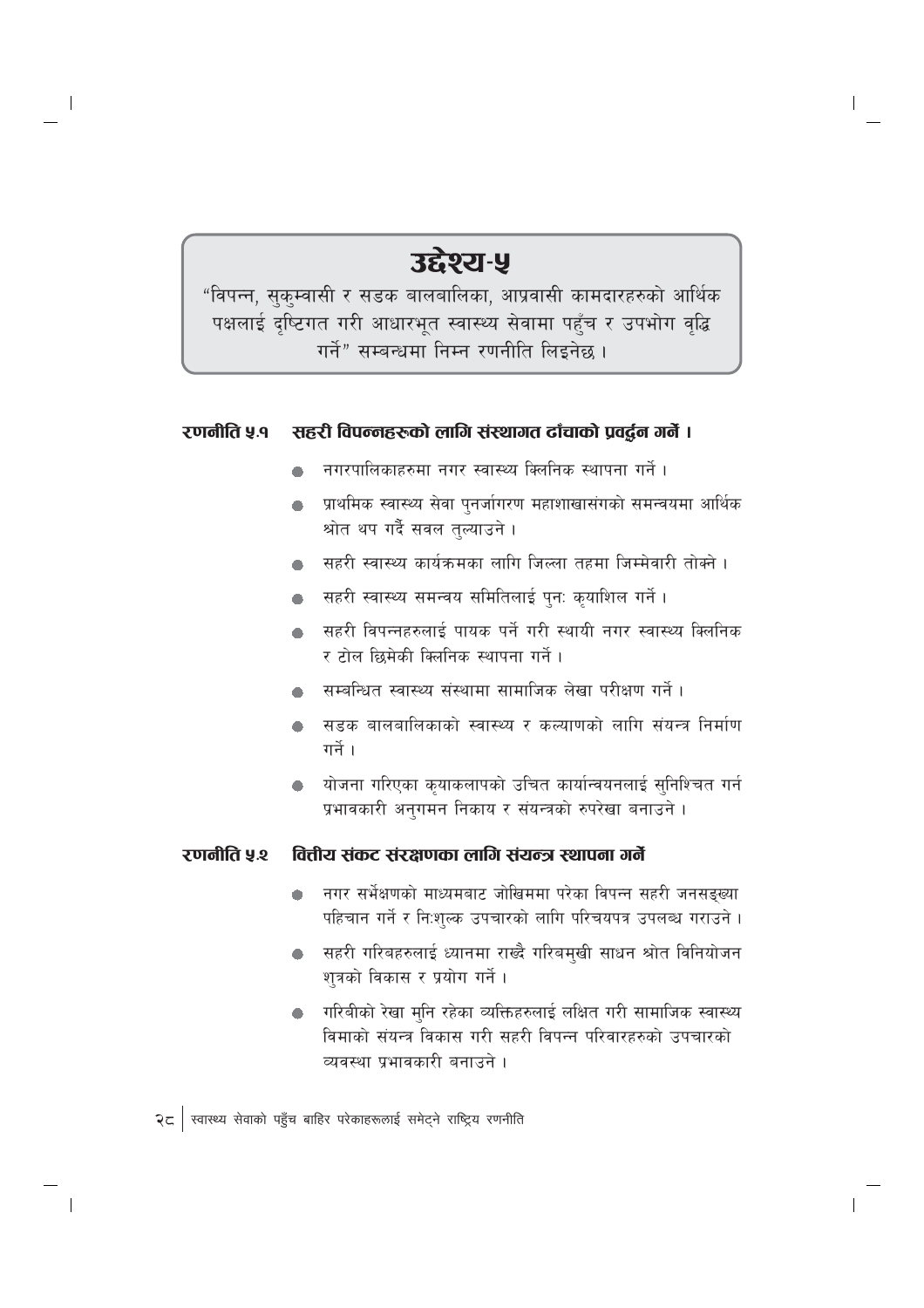- नीजि स्वास्थ्य संस्थामा विपन्नहरुका लागि 90 प्रतिशत वेड र अन्य प्रावधानहरु तदारुकताका साथ पालना गराउन निर्देशिका जारी गर्ने ।
- नीजि क्लिनिक भन्दा सरकारी स्वास्थ्य संस्था मै जचाँउन र औषधी लिन शहरी विपन्नहरुलाई जागरुक गर्ने ।
- नीजि औषधी पसलबाट औषधी खरिदका लागि पूर्जा दिई पठाउने कार्यलाई निरुत्साहित गर्ने।
- रेफर गरी पठाइने स्वास्थ्य संस्था र सबै केन्द्रिय अस्पतालहरुमा विपन्नहरुका लागि शुल्कमा छुटको प्रावधान लागू गर्ने ।

## रणनीति ५.३ सहरी विपन्नहरूको सन्निकट सहरी स्वास्थ्य क्लिनिक र सामदायिक स्वास्थ्य एकाइ स्थापना गर्ने ।

 $\overline{\phantom{a}}$ 

 $\overline{\phantom{a}}$ 

- सहरी विपन्नहरुको निकटवर्ती ठाउँमा सामुदायिक स्वास्थ्य एकाइ स्थापना गर्ने ।
- सामुदायिक स्वास्थ्य एकाईमा कमसेकम एकजना अ.न.मि. ∕महिला स्वास्थ्य कर्मी खटाउने ।
- सेवा प्रदान गर्नका लागि ठाउँ अनुसारको भौतिक व्यवस्थापन निर्धारण गर्ने ।
- गाउँघर क्लिनिकहरु संचालन हुने स्थान, पटक र समयावधी बढाउने।  $\bullet$
- परामर्श सेवालाई सवल र उपचारात्मक सेवालाई थप गर्दै सेवाको श्रृंखला वृद्धि गर्ने ।
- विपन्नहरुको घना आवादी भएका ठाउँका स्थायी, गाँउघर क्लिनिकमा सेवाको श्रृङ्खला बढाउने ।
- सामुदायिक स्वास्थ्य एकाइ र सहरी सामुदायिक ⁄नीजि स्वास्थ्य संस्था बीच राम्रो समन्वय संयन्त्र विकास गर्ने
- कार्यालयहरुमा बालकक्ष र रोजगारीमा भएका आमाहरुलाई स्तनपानमा मद्दत प्ऱ्याउन स्तनपान कुना तथा यस्तै अन्य व्यवस्था गर्ने ।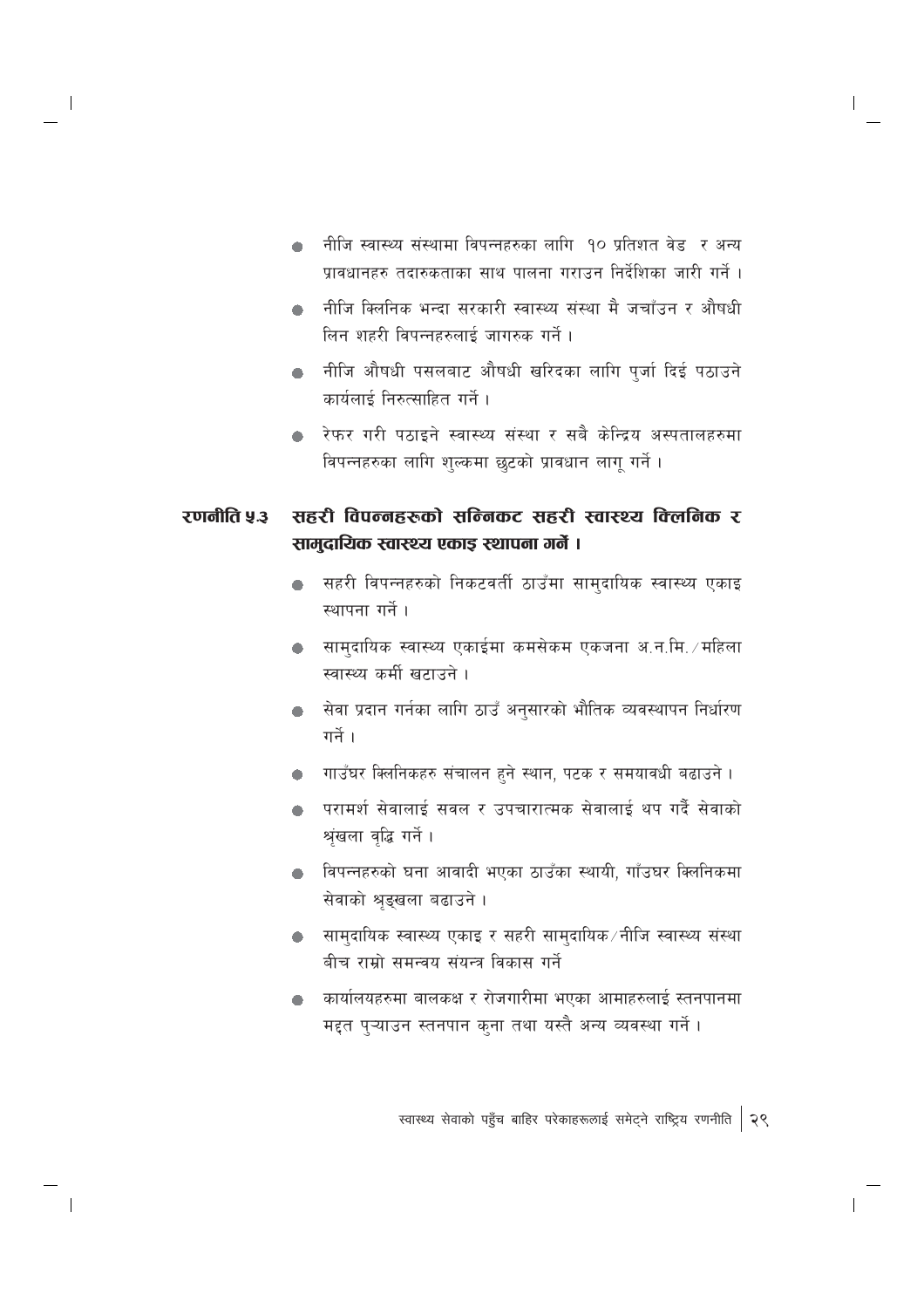## सडक बालबालिका र आश्रित बृद्धबृद्धा सहित सबै प्रकारका रणनीति ५.८ दीनहीनलाई मद्दत र आश्रय दिने कार्यमा संलग्न संघसंस्थासंग सहकार्य गर्ने ।

 $\overline{\phantom{a}}$ 

 $\overline{\phantom{a}}$ 

- सडक बालबालिका र आश्रित बृद्धबृद्धा समूहसम्म स्वास्थ्य सेवा प्ऱ्याउने ।
- शिविर मार्फत सेवा प्रदान गर्न सडक बालबालिका र आश्रित बृद्धबृद्धा संघ, संस्थासँग सम्बन्ध बनाउने।
- स्थानीय विद्यालय, युवा क्लव र गै.स.स.सँगको समन्वयमा सहरी स्वास्थ्य स्वयंसेवकहरु मध्ये उत्प्रेरित युवाहरुलाई परिचालन गर्ने ।
- सडक बालबालिकाको लागि पौष्टिक खाद्यको परिपूर्ति गर्ने निकाय  $\bullet$ बीच समन्वय गर्ने।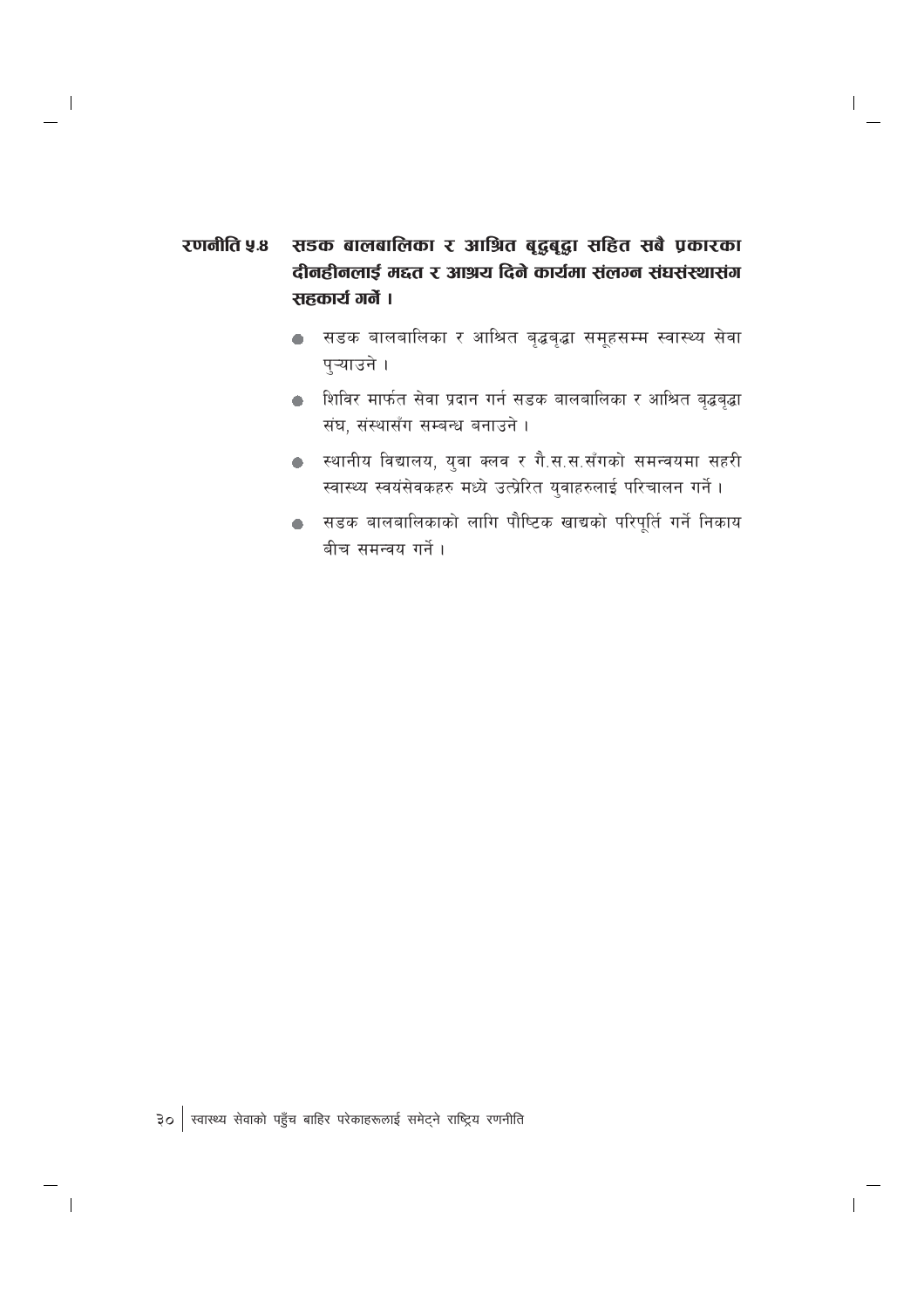# उद्देश्य-६

 $\overline{\phantom{a}}$ 

 $\overline{\phantom{a}}$ 

"फरक क्षमता भएकाहरुका लागि आधारभूत स्वास्थ्य सेवामा पहुँच र उपभोग बढाउने" सम्बन्धमा निम्न रणनीतिहरु लिइनेछ ।

#### रणनीति ६.१ भिन्न रूपले सक्षमहरूका लागि संस्थागत दाँचा प्रबर्द्धन गर्ने ।

- फरक क्षमता भएका व्यक्तिका मामिला हेर्न स्वास्थ्य मन्त्रालय र स्वास्थ्य सेवा विभाग मातहत जिम्मेवार शाखा / महाशाखा स्थापना गर्ने ।
- केन्द्रिय, क्षेत्रीय र अञ्चल अस्पतालमा तत्काल प्रभाबकारी सेवा दिने कार्यमा ध्यान दिने वातावरण तय गर्ने।
- ीजल्ला तहमा जिल्ला स्वास्थ्य ∕ जन स्वास्थ्य कार्यालय र महिला तथा बालबालिका कार्यालयमा फरक क्षमता भएकाहरुका लागि स्रोत केन्द्र तोक्ने ।
- फरक क्षमता भएका बालबालिकाका लागि कान्ति बाल अस्पताल र अन्य अपाङ्ग सम्बन्धी कार्य गर्ने निकायका बीच समन्वय गर्ने ।
- अपाइताको अवस्थिति हेरी आवश्यक बजेट व्यवस्था गर्ने ।

## रणनीति ६.२ फरक क्षमता भएकाहरूको अधिकारको लागि वकालत गर्ने र सचेतना जगाउने ।

- नीति निर्माणमा फरक क्षमता भएकाहरु प्रतिनिधित्वको लागि अभियान सञ्चालन ।
- परिवार, समाज र स्वास्थ्य संस्था भित्र हने विभेद अन्त्य गर्न अपाङ्गता र अपाङ्गता अधिकार बारे (परिचय पत्र र सेवा सहित) चेतना अभिवृद्धि गर्ने ।
- सचेतना मार्फत लिङ्ग र अपाङ्गता मिश्रित दोहोरो वा तेहरो तहको अड्चन / बाधाहरुलाई न्यूनीकरण गर्ने ।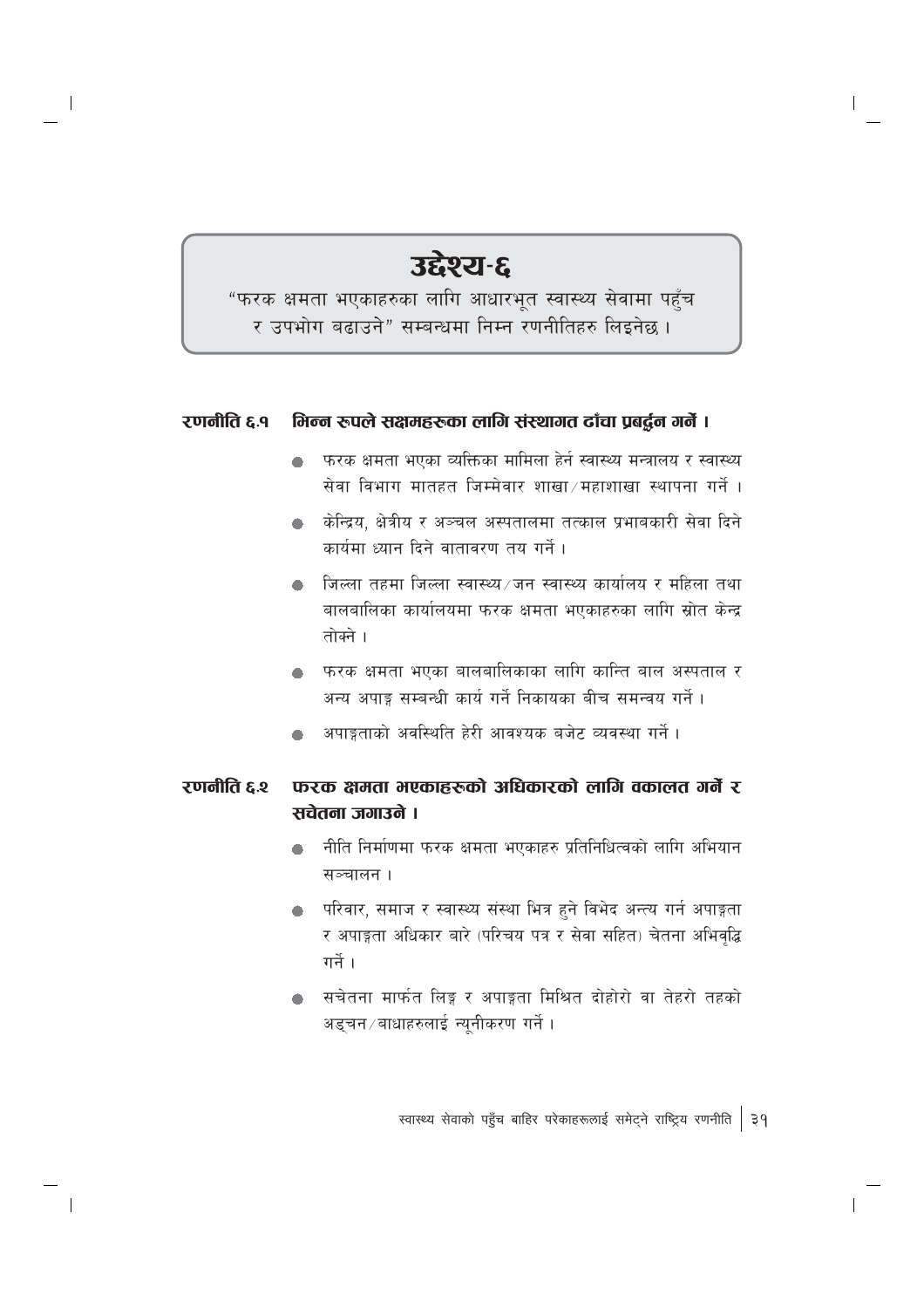- अपाङ्गता रोकथामका लागि रणनीति विकास गर्ने र प्रवर्द्धनात्मक र  $\bullet$ पूनर्स्थापना क्रियाकलाप लागू गर्ने ।
- अपाङ्गता भएका व्यक्तिमाथि हुने विभिन्न स्वरुपका विभेद र दुर्व्यवहार विरुद्ध संरक्षणका लागि सचेतना जगाउने कियाकलापलाई सम्बर्धन गर्ने
- बाल स्याहार केन्द्र ∕शिश् स्याहार केन्द्रसँग सम्बन्ध बनाउने ।
- गर्भावस्था हुनुपूर्व अपाङ्ग रोकथाम सम्बन्धी सजगता विकास गर्ने ।
- बाल अपाङ्गता सेवा कार्य योजनालाई राष्ट्यि अपाङ्गता कार्ययोजना (संशोधन हुन् पर्ने) भित्र समावेश गर्ने ।

#### रणनीति ६.३ फरक क्षमता भएका व्यक्तिहरूको पहिचान गर्ने ।

- अपाङ्गताको सही श्रेणी निर्धारण सहित परिचय पत्र अद्यावधिक /वितरण गर्ने ।
- फरक क्षमता भएका व्यक्ति भएका परिवारको नक्साइन गर्ने ।

#### अपाङ्ग मैत्री पूर्वाधार निर्माण गर्ने । रणनीति ६.८

 $\overline{\phantom{a}}$ 

 $\overline{\phantom{a}}$ 

- स्वास्थ्य संस्थामा अपाङ्गता मैत्री पुर्वाधार र वातावरण बनाउने ।
- स्वास्थ्य संस्थाका पूर्वाधारहरुमा सिँढीका अतिरिक्त तेर्सो बाटो तथा लिफटको समेत व्यवस्था गर्ने।

## अपाङ्गता रोकथाम र व्यवस्थापनका लागि कार्यजनम विकास र रणनीति ६.५ बजेट तर्जुमा गर्ने ।

- अपाङ्गताको रोकथाम व्यवस्थापन र भिन्न रुपले सक्षमहरुको पुनर्स्थापनाका  $\blacksquare$ लागि बार्षिक कार्य योजना विकास र बजेट व्यवस्था गर्ने।
- सरकारी संस्था अन्तर्राष्ट्रिय राष्ट्रिय गैर सरकारी संस्था तथा समुदायमा आधारिक संघ, संस्था बीचको समन्वयमा कार्यक्रम निर्माण गर्ने ।
- गुणस्तरीय स्वास्थ्य सेवा सम्बन्धी कार्यक्रम गर्न अन्य निकाय बीच समन्वय गरी कार्यक्रम तय गर्ने।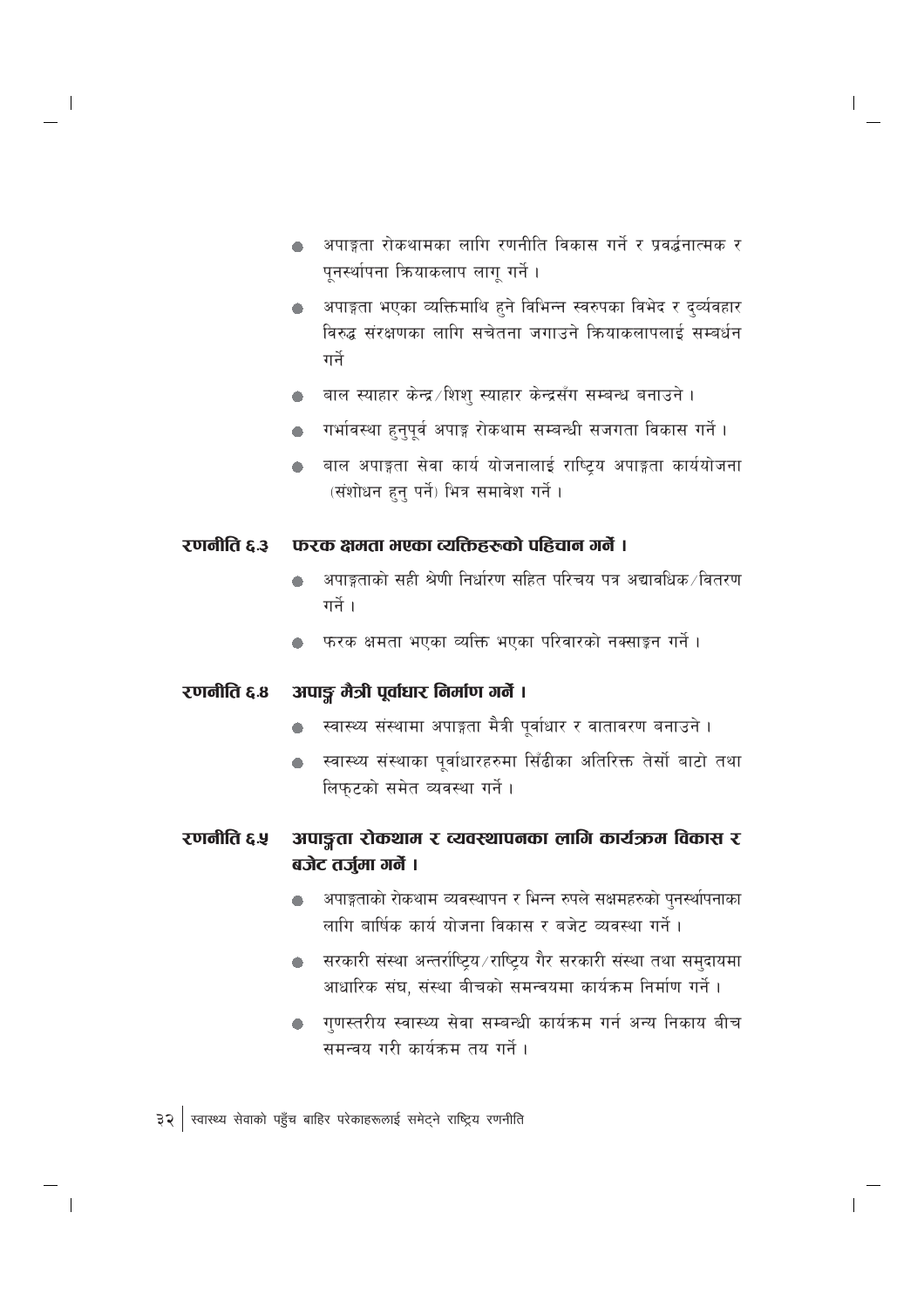## रणनीति ६.६ फरक क्षमता भएकाहरूका लागि (सही अवस्था अनुसारको) आर्थिक सङ्कटको अवस्थालाई संरक्षण गर्न संयन्त्र स्थापना गर्ने ।

 $\overline{\phantom{a}}$ 

 $\overline{\phantom{a}}$ 

- फरक क्षमता भएकाहरुका लागि सामाजिक सुरक्षा प्रणाली विकसित गर्ने वा उनीहरुको निम्ति आवश्यक रकम /किस्ता भक्तानी गर्नको लागि समन्वय गर्ने ।
- स्वास्थ्य सेवामा शारीरिक र मानसिक सबै प्रकारका अपाङ्गतालाई समावेश गर्ने ।
- फरक क्षमता भएका व्यक्तिका परिवारका लागि सामाजिक सुरक्षाको प्रावधान ल्याउने ।

#### रणनीति ६.७ स्वास्थ्य संस्थामा सेवाको गुणस्तरमा सुधार ल्याउने ।

- गुणस्तरीय स्वास्थ्य सेवा पुऱ्याउन सक्ने खालका उपकरणको प्रबन्ध ।
- सेवाको गुणस्तर सुधार (QoC) का लागि स्वास्थ्यकर्मीलाई अपाङ्गता-संवेदनशील तालिम र अभिमुखीकरण ।
- अस्पतालमा फरक क्षमता भएका व्यक्तिसँग सरोकार राख्ने सेवाका लागि स्रोत व्यक्ति (Focal Person) को पहिचान /निर्धारण ।
- स्वास्थ्यकर्मीलाई अपाङ्गताको प्रारम्भिक चरणमै जाँचबभ्रु र पहिचानको निम्ति तालिम ।
- अपाङ्गता सम्बन्धी समस्याको निदानका लागि साधन ⁄ उपकरणहरुको उपलब्धता ।
- अपाङ्गका लागि उपयुक्तता हेरी नागरिक समाज लगायत बहपक्षीय संलग्नता सहितको एकिकत सेवाको योजना निर्माण र कार्यान्वयन ।
- मानसिक स्वास्थ्य सेवाको सम्वर्द्वन ।
- शिविर∕गाँउघर सेवाका बेला अपाङ्ग कँहा घर दैलो कार्यक्रम गर्ने कुरा समावेश ।
- अपाङ्गता कुन ढंगले बढ्दो छ (वा छैन) हेर्न शिघ्नजाँच, तत्काल उपचार, सिफारिस र पृष्ठपोषण प्रणालीको अवलम्वन ।
- प्राथमिक पुनर्स्थापना- उपचार तालिम र अनुगमन (Follow-up) संयन्त्रको निर्माण गर्ने ।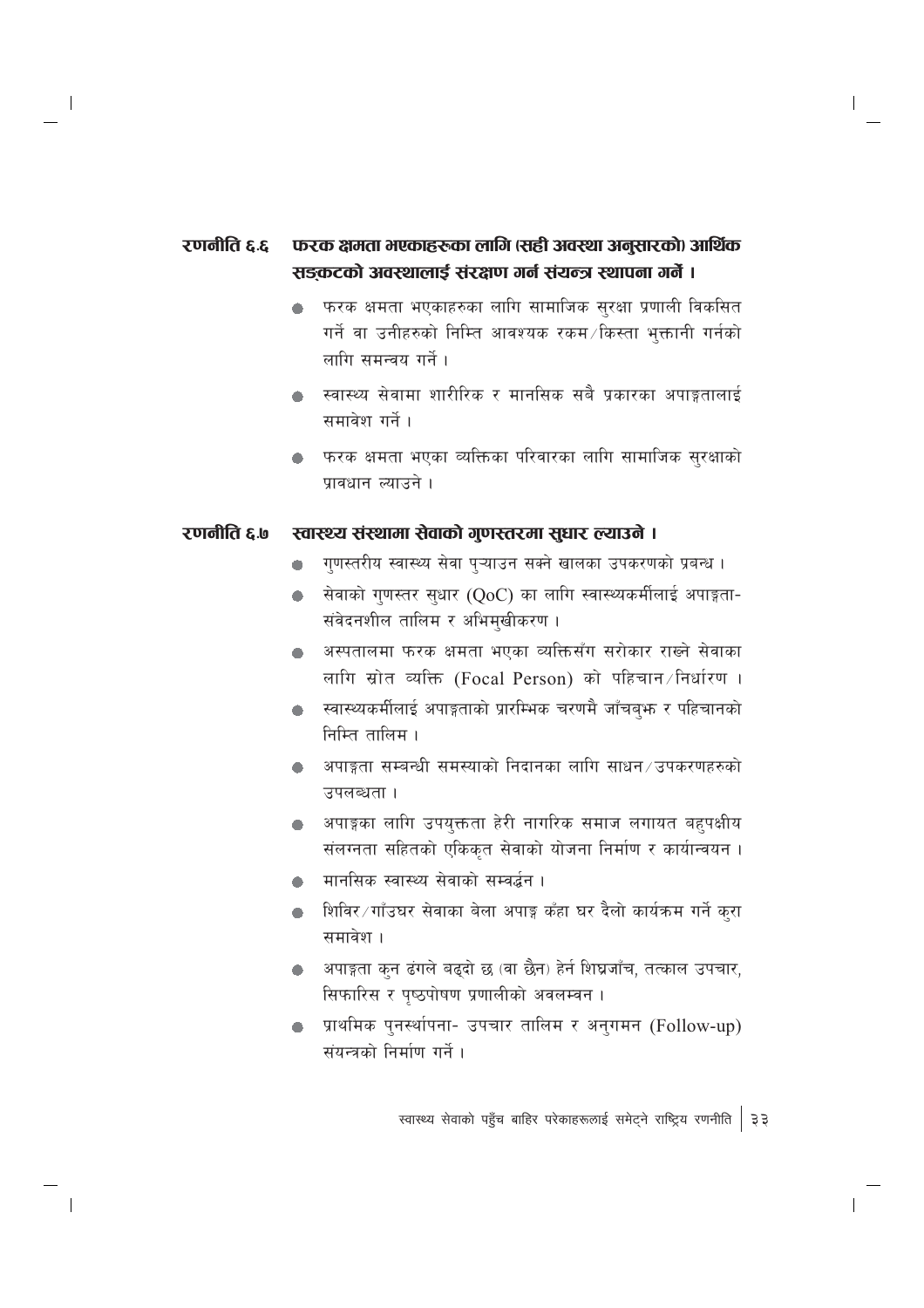परामर्श, फिजियोथेरापी (मालिस ∕ अंग संचालन) र पुनर्स्थापना  $\bullet$ (समुदायमा आधारित पुनर्स्थापना लगायत) का सेवाहरुको श्रृंखला वृद्धि गर्ने ।

#### रणनीति ६.८ प्रेषण हुने अस्पतालमा पुनर्स्थापना एकाइ स्थापना गर्ने ।

- केन्द्रीय, क्षेत्रीय र अञ्चल अस्पतालमा अपाङ्गता पुनर्स्थापना एकाइ स्थापना गर्ने।
- पहिचान भएको अपाङ्गताको व्यवस्थापनको निम्ति सिफारिस संयन्त्रको  $\bullet$ विकास गर्ने।
- सेवाको सुधारका लागि तथ्यहरु सङ्कलन गरी सो अनुरुप कार्यान्वयन संयन्त्र तयार गर्ने।

#### रणनीति ६.९ अनुगमन र मूल्याङ्गन ।

 $\overline{\phantom{a}}$ 

 $\overline{\phantom{a}}$ 

- सबै तहका स्वास्थ्य संस्थाबाट हुने अपाङ्गताको पहिचान, व्यवस्थापन  $\bullet$ र सिफारिस प्रकृयामा अपाङ्गता मैत्री सेवा लागू गरी अनुगमन गर्ने ।
- स्वास्थ्य व्यवस्थापन सूचना प्रणाली (HMIS) लाई स्थानीय निकायसँग  $\bullet$ नागरिक पञ्जिकरण र व्यक्तिगत घटना दर्ता (Vital registration) सँग सम्बन्ध जोड़ने।
- उपभोक्ता सन्तुष्टिको अनुगमन गरिरहने ।
- नीति र कार्यक्रम तर्जुमाका लागि आधिकारिक तथ्याङ्ग खडा गर्ने ।  $\bullet$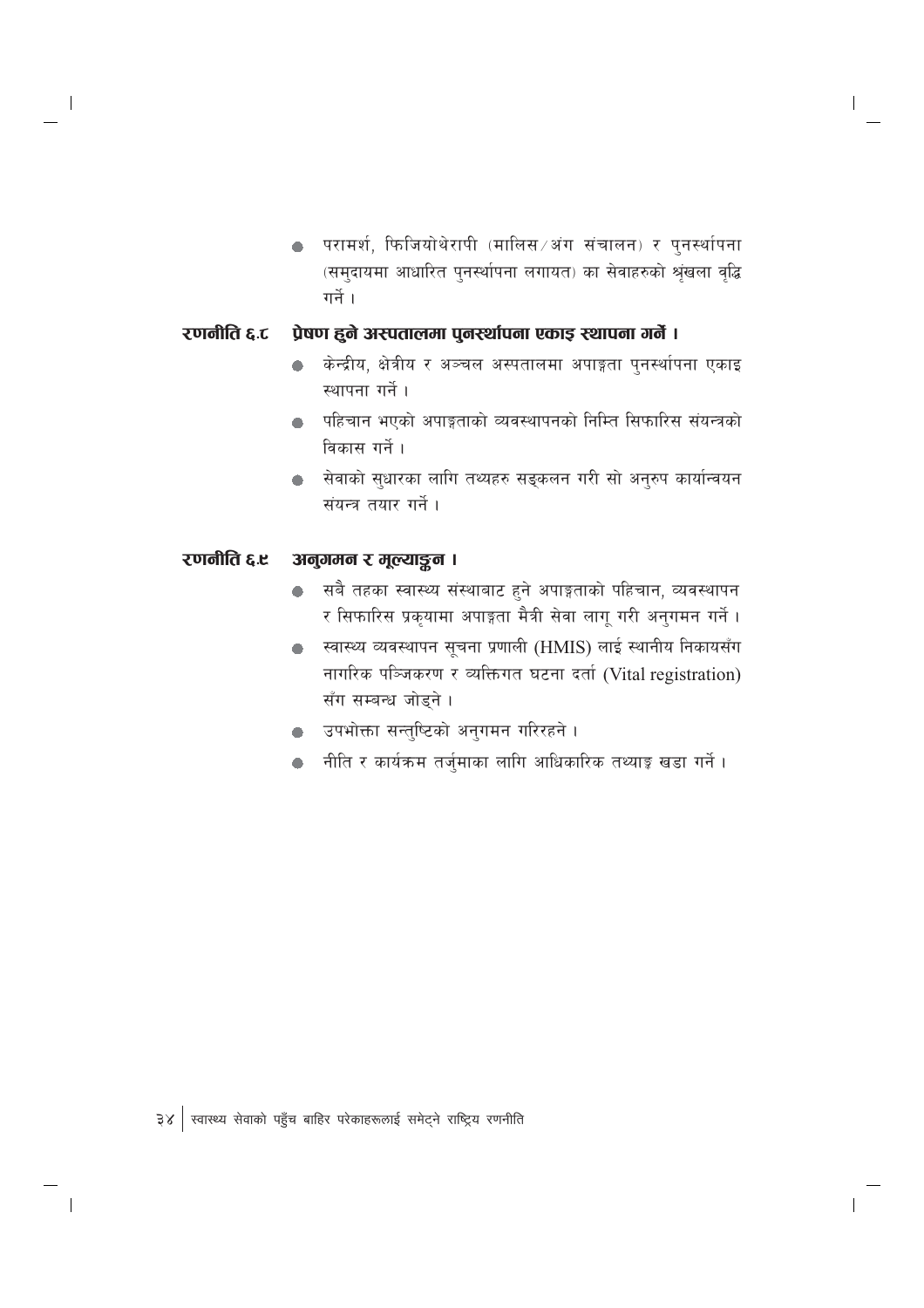## उद्देश्य-७

"एच.आई.भि. संक्रमित, एल.जि.वि.टि.आई, महिला यौनकर्मी र कैदी बन्दी जस्ता अल्पसंख्यक समूहहरुको आधारभूत स्वास्थ्य सेवामा पँहुच र उपभोग वद्धि गर्ने" सम्बन्धमा निम्न रणनीतिहरु लिइनेछ ।

### रणनीति ७.१ मूल प्रवाहमा समाहित भै सेवा लिन छुटेका समूहका लागि संस्थागत टाँचा प्रवर्द्धन गर्ने ।

- स्वास्थ्य मन्त्रालय, स्वास्थ्य सेवा विभाग मातहतमा अल्पसँख्यक समूह हेर्ने गरी जिम्मेवार शाखा /उपशाखा स्थापना गर्ने र तिनलाई जिल्ला र गा वि स नगरपालिका तह सम्म थप बिस्तार गर्ने ।
- तत्काल र प्रभावकारी सेवा दिन र खासगरी यौन जन्य सरुवा रोग  $\bullet$ (STD) र एच. आई. भि. परीक्षणको ध्येयले शहरी केन्द्रहरु र राजमार्ग छेउछाउका नयाँ शहर वस्तीहरुमा नगर अस्पताल खोल्ने ।
- एच.आई.भि.सडक्रमित (PLHIV) महिला यौनकर्मी (FSWs) प.स.यौ. (MSM) तथा लै.अ. (SGM) र घर बाहिर बस्ने मजद्रको बाक्लो उपस्थिती भएका खास खास इलाकामा घम्ति स्वैच्छिक परामर्श तथा परीक्षण (VCT) सञ्चालन गर्ने ।
- प्रत्येक स्वास्थ्य संस्थामा एच् आई. भि. को निःशुल्क परीक्षणको व्यवस्था मिलाउने ।
- अल्पसँख्यक-समूहको लागि सेवाको प्रवाह बढाउन आवश्यक मापदण्ड तयार गर्ने ।
- परामर्शका लागि स्वास्थ्य संस्थामा एकजना स्रोतव्यक्ति खटाउने ।

## रणनीति ७.२ अल्पसँख्यक समहको अधिकारका लागि पक्ष पोषण र सचेतना अभियान सञ्चालन ।

- नीति निर्माणमा अल्पसँख्यक समुहको प्रतिनिधित्वका लागि वकालत ।
- विद्यमान नीति, योजना र कार्यक्रमको प्रभावकारी कार्यान्वयनका लागि अभियान ।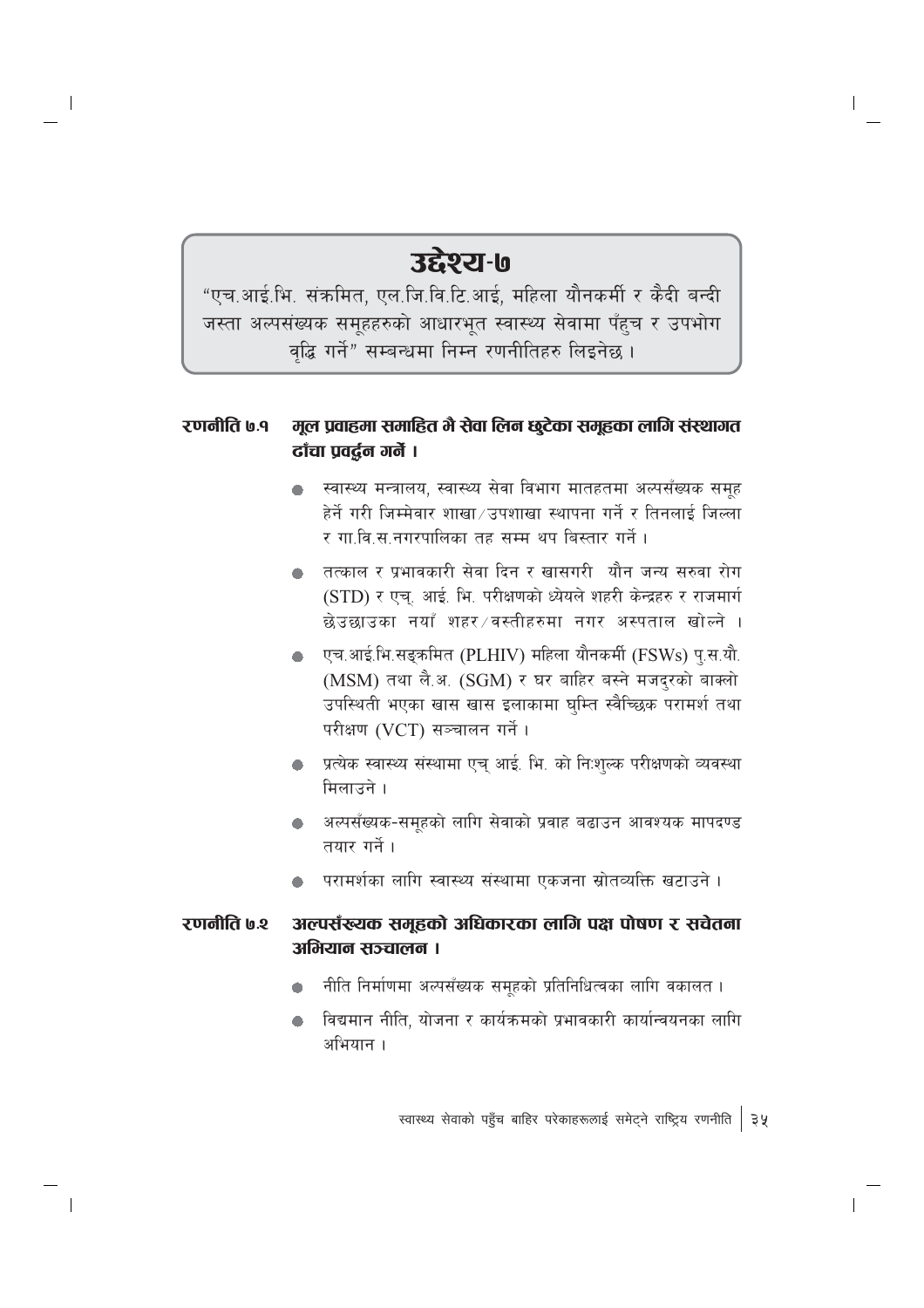- सम्पर्क केन्द्र (Drop-in centers) स्थापना (सेवादातासँग परामर्श र सम्पर्कका लागि)
- परिवार, समाज र स्वा.स. भित्र हुने विभेद अन्त्य गर्न अल्प संख्यक समहका अधिकारका विषयमा जागरण कार्यक्रम सञ्चालन ।
- सचना, शिक्षा तथा सञ्चार र व्यवहार परिवर्तनका सामग्री विकास गर्ने (चित्रमय पार्नमा जोड दिने)
- सचेतना मार्फत लैङ्गिक बाधा, अपमान र लाञ्छना सहितका दोहोरो-तेहोरो बाधा अडुचनहरु निराकरण गर्ने ।
- निन्दा तथा लान्छनासँग जोडएका समस्यामा स्वास्थ्यकर्मीलाई संवेदनशील बनाउने ।
- सचेतनाका लागि सञ्चार माध्यमलाई परिचालन गर्ने र अल्पसँख्यक माथि हुने भेदभाव न्युनीकरण गर्ने।
- अल्पसङ्ख्यक समूहका सदस्यले आफैलाई दोषी ⁄ आरोपित ठानी हेय दुष्टिले हेर्ने बाधा अडुचनहरुलाई हटाउन संवेदनशील बनाउने ।
- भेदभाव विरोधी यौन तथा लैङ्गिक अल्पसँख्यकका मुद्दाहरु समावेश गर्ने सम्बन्धी निकाय बीच समन्वय गर्ने।

#### रणनीति ७.३ अल्पसँख्यकको पहिचान गर्ने ।

 $\overline{\phantom{a}}$ 

 $\overline{\phantom{a}}$ 

- अल्पसँख्यक समुहहरुको पहिचान र अभिलेख राख्ने पद्धति विकसित र स्थापित गर्ने।
- व्यक्तिगत गोपनीयतालाई पालना गर्दै परिचय पत्र वितरण गर्ने ।
- ्एच.आई.भि. संक्रमित र LGBTI हरुको घरधुरी नक्साङ्गन बमोजिम संस्थामा उपचार सेवा प्ऱ्याउने ।

#### रणनीति ७.८ व्यवस्थापन कार्यका लागि कार्यऊम र बजेट निर्माण गर्ने ।

अल्पसँख्यक समूहहरुको व्यवस्थापनका लागि लक्षित वार्षिक कार्य  $\bullet$ योजना विकास गरी बजेट छट्याउने।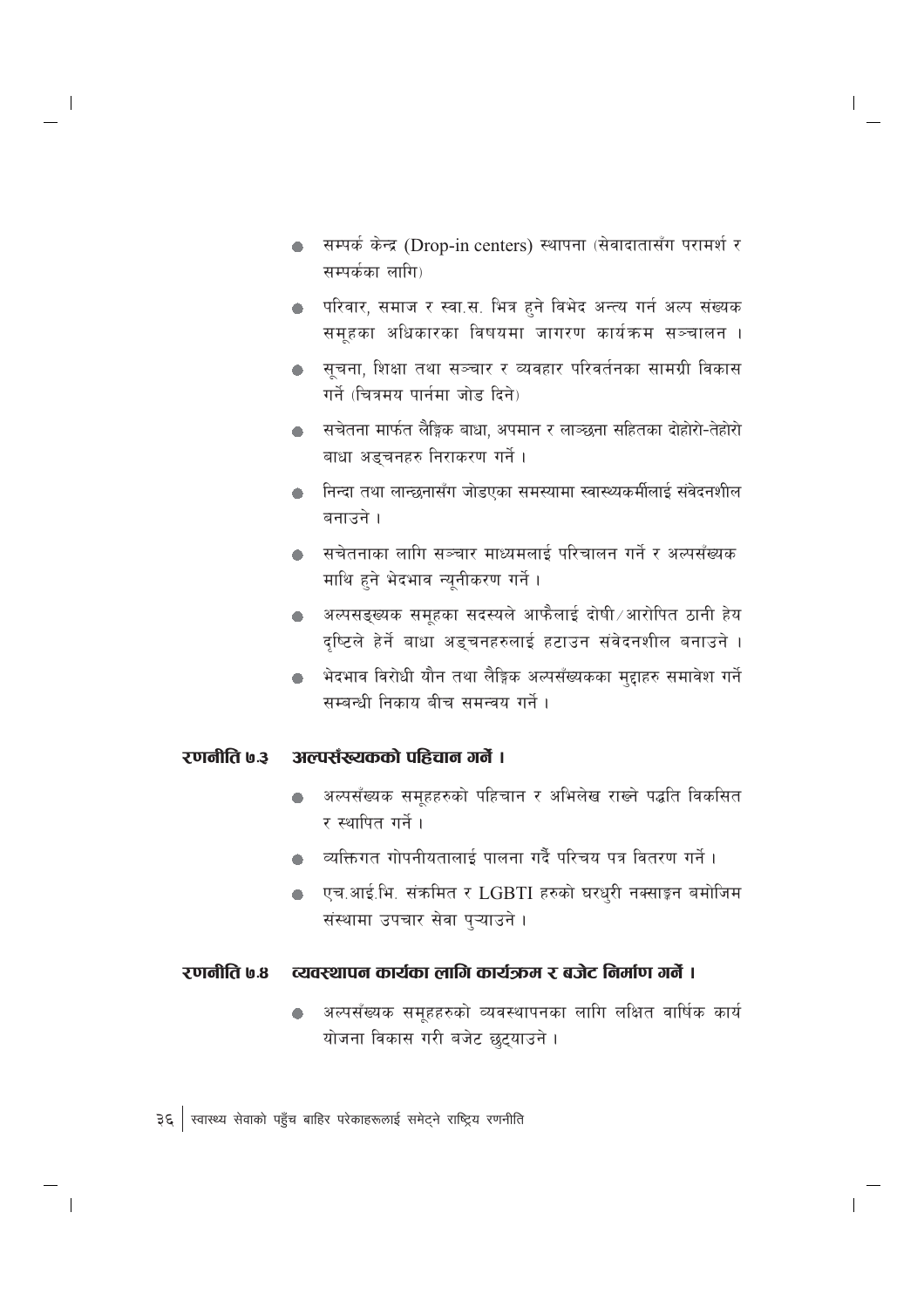- सरकारी संस्था (GOs) गै.स.स, स.आ.सं.सं (CBOs) र नीजि क्षेत्र  $\bullet$ सम्मिलित संयुक्त कार्यक्रम तर्जुमा गर्ने।
- अल्पसंख्यकका लागि विशेष स्वास्थ्य सेवा कार्यक्रम ल्याउने ।

## रणनीति ७.५ अल्पसंख्यक समूहका लागि आर्थिक जोखिमका लागि संरक्षण संयन्त्र स्थापना गर्ने ।

 $\overline{\phantom{a}}$ 

 $\overline{\phantom{a}}$ 

- सामाजिक सरक्षा प्रणाली विकास गर्ने वा अल्पसँख्यक समहको लागि किस्ता भुक्तान गरिदिने ।
- अल्पसँख्यक समूहका घर परिवारका लागि सामाजिक सुरक्षा सम्बन्धी कार्यक्रमहरु ।
- एच.आई.भि. संक्रमितका परिवारजनका लागि रोजगारी. आर्थिक र जिविका (गुजारा) का अवसर प्रदान गर्न कार्यक्रम तय गर्ने।

#### रणनीति ७.६ स्वास्थ्य संस्थामा सेवाको गुणस्तरमा सुधार ल्याउने ।

- सेवाको गणस्तर सधारका लागि स्वाथ्यकर्मीलाई अधिकारमा आधारित र अल्पसंख्यक समूह संवेदनशील तालिम र अभिमुखिकरण दिने ।
- नागरिक समाज लगायत बहपक्षीय संलग्नतामा आवश्यकताको आधारमा अल्पसंख्यक समूहका लागि एकीकृत सेवाको योजना बनाई कार्यान्वयनमा लैजाने ।
- सामूदायिक स्वास्थ्य एकाइमा अल्पसंख्यक समूहलाई केन्द्रमा राखी प्राथमिकताका साथ सेवा दिने ।
- गाउँघर सेवाको बेला अल्पसंख्यक समूहको घरदैलोमा समेत सेवा प्रवाह गर्ने कार्यक्रम समावेश गर्ने।

#### रणनीति ७.७ रेफर गरिने अस्पतालमा पुनर्स्थापना एकाइ स्थापना गर्ने ।

एच् आई. भि. सङ्क्रमित बालबालिका र घरवार बिहिनहरुका लागि  $\bullet$ अस्थायी/आकस्मिक आवास, सम्पर्क केन्द्र स्थापना गर्ने ।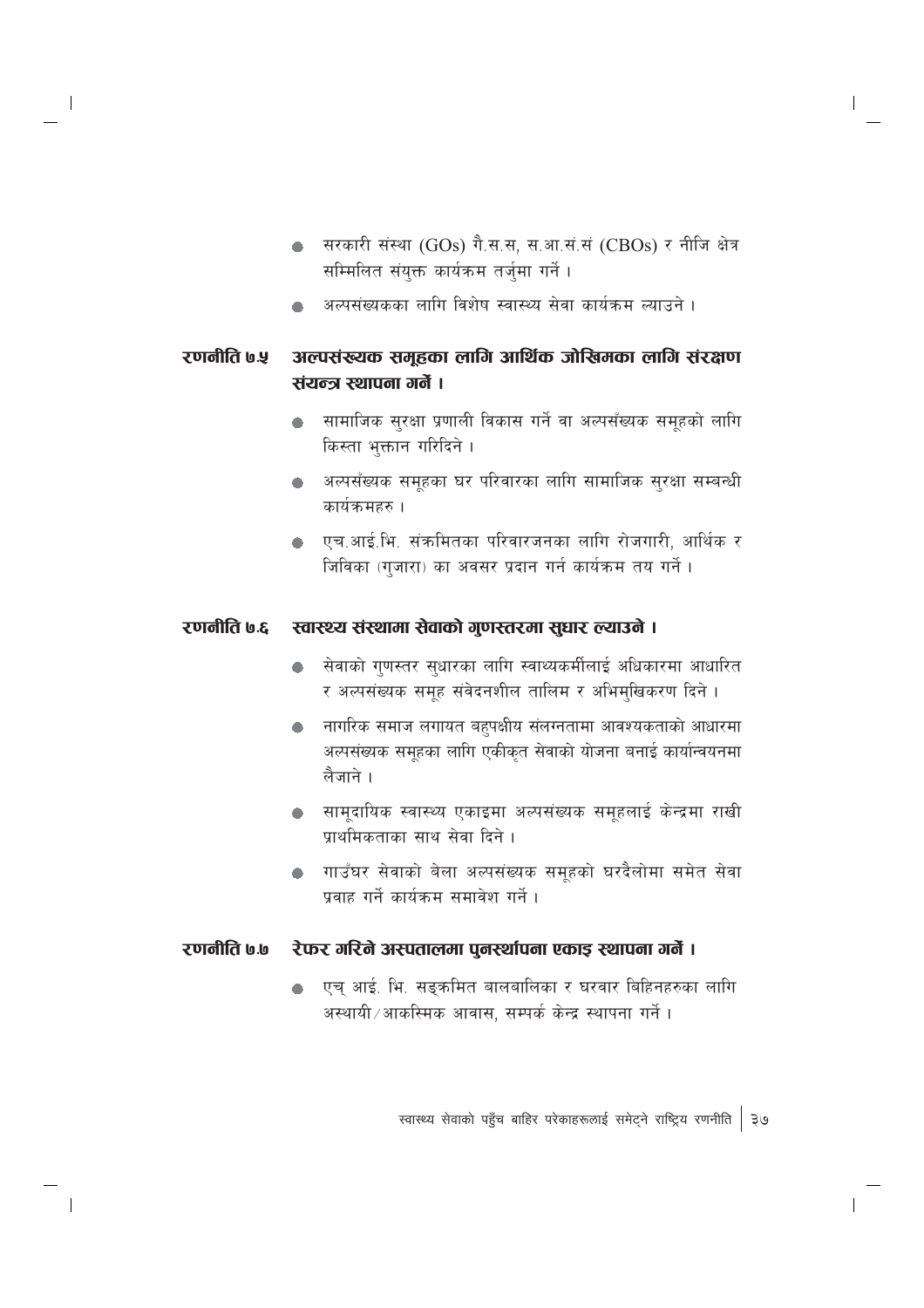#### अनुगमन र मूल्याङ्कन गर्ने संयन्त्र प्रभावकारी बनाउने । रणनीति ७.८

 $\overline{\phantom{a}}$ 

 $\overline{\phantom{a}}$ 

- सबै तहका स्वास्थ्य संस्थाले गर्ने अल्पसंख्यक समुदायको पहिचान, व्यवस्थापन र सिफारिसका लागि अनुगमन गर्ने ।
- योजना गरिएका कृयाकलापहरुको प्रगतिलाई पछयाउन र अनुगमन  $\bullet$ गर्न परिणाममा आधारित अनुगमन र मूल्याङ्कन (M&E) खाका तयार गर्ने ।
- स्वास्थ्य व्यवस्थापन सूचना प्रणालीसँग समन्वय गरी प्रतिवेदन दिने ।
- उपभोक्ता सन्तुष्टिको अनुगमन गर्ने ।  $\bullet$
- नीति र कार्यक्रम तर्जुमाका लागि आधिकारिक तथ्याङ्क तयार गर्ने ।  $\bullet$
- नीति र कार्यक्रम तर्जुमा कार्यमा सूचना र तथ्याङ्को प्रयोगलाई प्रवर्द्धन  $\bullet$ गर्ने ।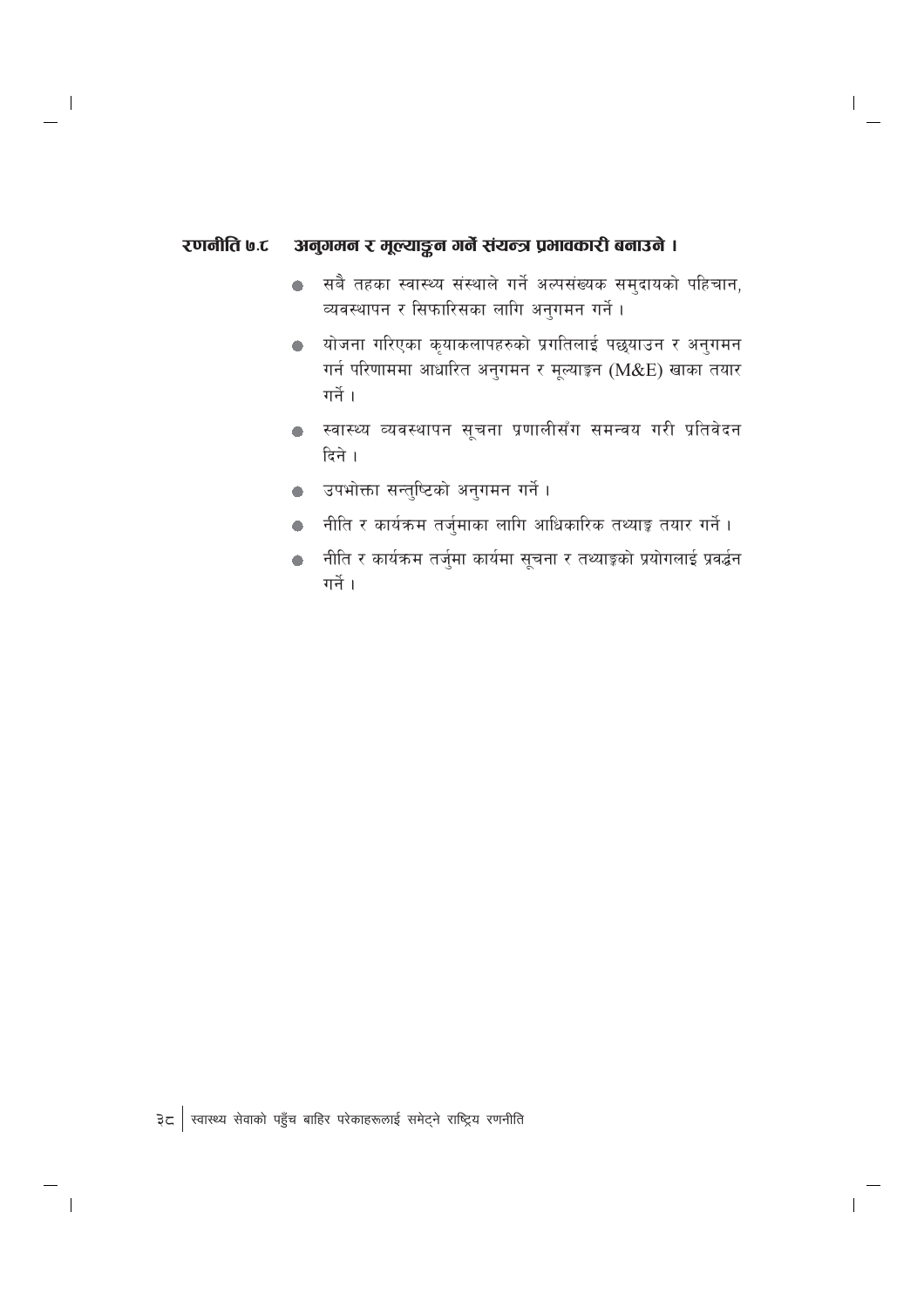# उद्देश्य-ट

स्वास्थ्य सेवाको पहुँच बाहिर परेकाहरुलाई आधारभूत गुणस्तरीय स्वास्थ्य सेवामा पहुँच र उपभोग वृद्धिको लागि स्वास्थ्य प्रणालीलाई सुदृढ पार्ने एवम् आधारभूत पूर्वाधार र लगानीको उपलब्धतामा सुधार ल्याउन निम्न रणनीतिहरु लिइनेछ ।

## रणनीति द.१ समेटन पर्ने क्षेत्र र सिफारिस हने स्वास्थ्य संस्थामा मानव संसाधनको अवस्थामा सुधार गर्ने ।

- जनसङ्ख्या, अपाङ्गता, रुग्णता र मृत्युदरका ढाँचामा आधारित भई मानव संसाधन आवश्यकताको पूनरावलोकन गर्ने।
- प्रोत्साहनका कार्यक्रम मार्फत स्वास्थ्यकर्मीका रिक्त दरबन्दी पूर्ति र टिकाउपनलाई सुनिश्चित गर्ने।
- जनशक्तिलाई समावेशी तुल्याउने ।  $\bullet$
- सिफारिस सेवालाई सुनिश्चित पार्न विशेषज्ञ जनशक्ति खटाउने ।
- उपलब्धी ∕प्रतिफलसँग जोडदै स्वास्थ्यकर्मीको कार्यसम्पादन लेखाजोखा प्रणाली विकास गर्ने ।
- बद्धिजीवी र नीजि क्षेत्रसँगको सहकार्यमा मानव संसाधन प्रबन्ध गरी सामुदायिक क्षेत्रका स्वास्थ्य सेवा दाताको क्षमता सुधार गर्ने ।
- दुर्गम र सुगम ठाउँमा कर्मचारीहरुको चक्रिय (आलोपालो) सेवाको लागि संयन्त्र बनाउने ।

#### रणनीति ८.२ स्वास्थ्य संस्थामा औषधी आपूर्तिमा सुधार ल्याउने ।

- स्वास्थ्य संस्थामा अत्यावश्यकीय औषधीहरुको श्रृंखला वृद्धि गर्ने ।
- औषधीको विवेकपूर्ण प्रयोगलाई प्रर्वद्धन गर्ने ।
- जिल्लादेखि किनाराका स्वास्थ्य संस्थासम्म औषधी आपूर्ति संयन्त्रमा सधार गर्ने।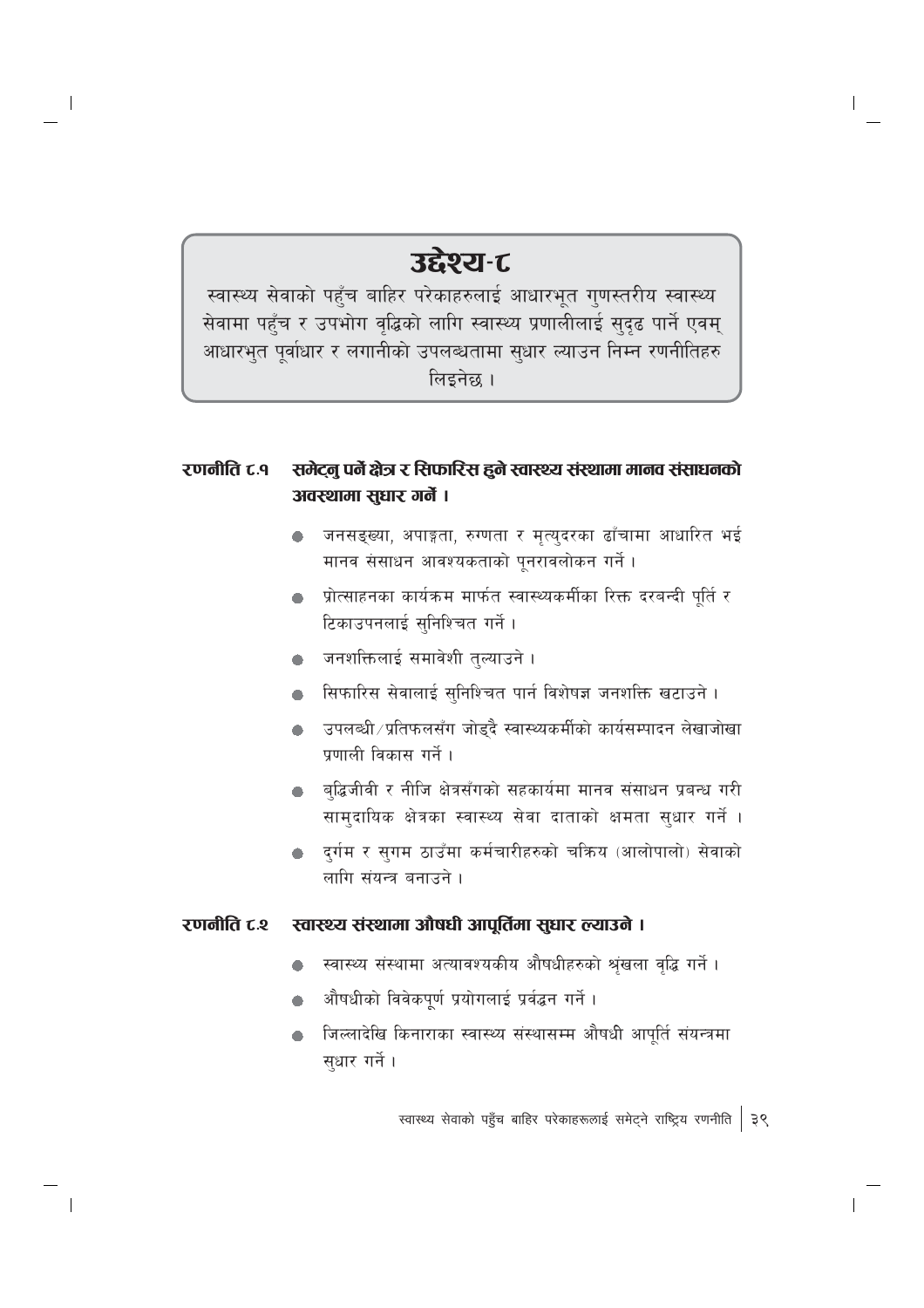- जिल्लाबाट किनाराका स्वास्थ्य संस्थासम्म औषधी ढ्वानीका लागि संयन्त्र खडा गर्ने ।
- औषधीको गुणस्तरीयता सुनिश्चित गर्ने।

 $\overline{\phantom{a}}$ 

 $\overline{\phantom{a}}$ 

## रणनीति द.३ स्थायी स्वास्थ्य संस्थाको सेवामा सधार सहित सेवाको दायरा विस्तार गर्ने ।

- सेवाको कार्यक्रम अनुरुप नै अत्यावश्यक औषधी, मानव संसाधन र प्रदान हुने सेवाहरुको गुणस्तरमा (QoC) सुधार गर्ने ।
- आवश्यक पूर्वाधारको पहिचान गर्ने र∕वा तिनीहरुको जो चाहिएको  $\bullet$ निर्माण वा जिर्णोद्वार गर्ने ।
- स्वास्थ्य सेवालाई महिला मैत्री तुल्याउन कमसेकम एक जना महिला स्वास्थ्यकर्मी नियुक्त गर्ने।
- स्वास्थ्य संस्थामा स्वास्थ्य शिक्षा र परामर्श सेवालाई सुदृढ गर्ने ।
- जिल्ला भन्दा तल्ला तहमा औषधी र बन्दोबस्तीका सामानहरुको ढुवानी प्रबन्धमा सुधार गर्ने।
- स्वास्थ्य संस्थामा आवश्यक उपकरणहरुको सुसञ्चालनको अवस्थालाई सुनिश्चित तुल्याउने ।
- सेवा प्रवाहको कार्यघण्टा बढाउने । खुल्ने समयमा आउन नसक्नेहरुको  $\bullet$ लागि अतिरिक्त समयमा छुट्टै सेवाको प्रबन्ध गर्ने ।
- स्वास्थ्य संस्थामा पिउने पानी, बिजुली ∕ बत्ती, स्वच्छताको अवस्था र  $\bullet$ प्रतिक्षा कक्ष जस्ता सुबिधाहरुको प्राप्यतालाई सुनिश्चित गर्ने।
- स्वास्थ्य चौकी तहमा प्रयोगशाला र x-ray उपकरण समेत थप गरी सेवाको प्याकेज (श्रृंखला) वृद्धि गर्ने ।
- स्वास्थ्य चौकीमा प्रसुति सेवा स्थापना र सम्वर्द्धन गर्ने ।
- त्यस्ता चौकीहरुमा दीर्घ प्रभावी जन्मान्तर विधिहरुको सेवा समेत थप गर्ने ।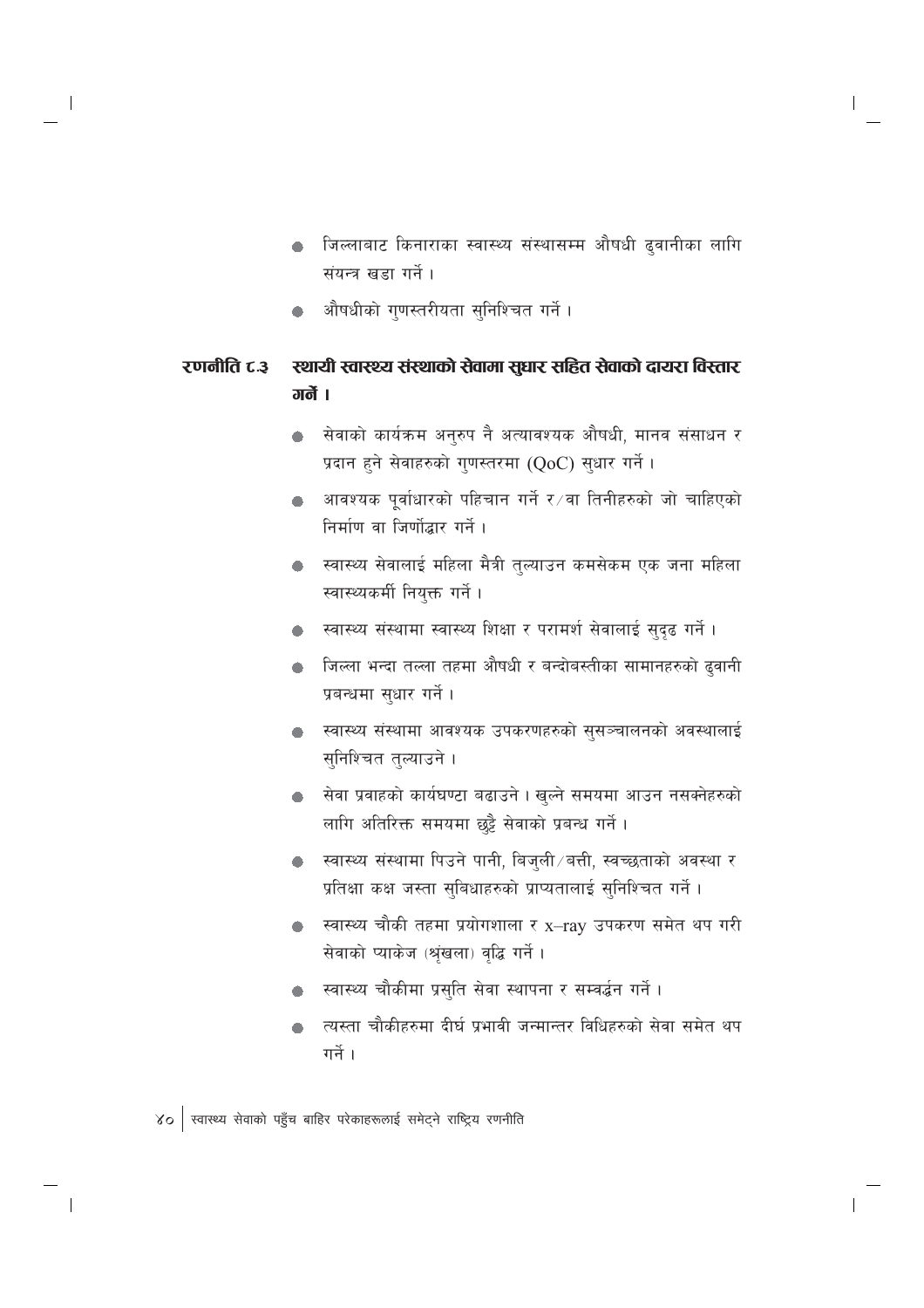सुरक्षित गर्भपतन सेवा थप गर्ने ।  $\bullet$ 

 $\overline{\phantom{a}}$ 

 $\overline{\phantom{a}}$ 

- सबै सेवा स्थलहरुमा परामर्श सेवालाई थप गर्ने ।  $\bullet$
- खाद्य अभाव हुने क्षेत्रमा खासखास लक्षित समूहका लागि खाद्य परिपूर्तिको कार्यक्रम थप गर्ने ।
- सरुवा रोग नियन्त्रण कार्यक्रमलाई सबल गर्ने।
- क्षयरोग लगायत अन्य सबै सरुवा रोगको तत्काल र प्रभावी रुपमा  $\bullet$ निदान गर्ने पद्धति सम्बर्द्धन गर्ने ।
- स्वास्थ्य संस्थामा सेवाको गणस्तर हेर्ने समिति खडा गर्ने।
- स्वास्थ्य संस्थामा गुणस्तर निर्देशिका र साधनहरु प्रयोगमा ल्याउने ।
- स्वास्थ्य संस्थाको गुणस्तरीय सेवाको लागि जगेडा कोषको व्यवस्था गर्ने ।

#### रणनीति ८.८ गाँउघर क्लिनिक सेवालाई विस्तार र सुधार गर्ने ।

- गाँउघर क्लिनिकको लागि एउटा स्थायी स्थान (निश्चित कोठा) निर्धारण गर्ने ।
- नसमेटिएकाहरुको अनुपात, जनसङ्ख्याको आकार र घनत्व तथा दरी  $\bullet$ र भू-बनोट समेतका आधारमा उपयुक्त संयन्त्र बनाएर गाँउ-घर सेवाका स्थान, आवृत्ती, र समयावधि बढाउने ।
- सामान्य विरामी, घाँउ-चोटपटक र शारीरिक गडुबडीहरुको उपचारात्मक सेवालाई थप गरी सेवाको प्याकेज /श्रृंखला वृद्धि गर्ने।
- गाँउघर सेवा दिने स्थलमा CHU/ANM/HA जस्ता स्वास्थ्यकर्मी परिचालन गर्ने ।

#### रणनीति द.प्र सिफारिस सेवालाई विस्तार र सुधार गर्ने।

छानिएका जिल्ला र सिफारिस अस्पतालहरुमा विशेषज्ञ सेवाहरु थप गर्ने ।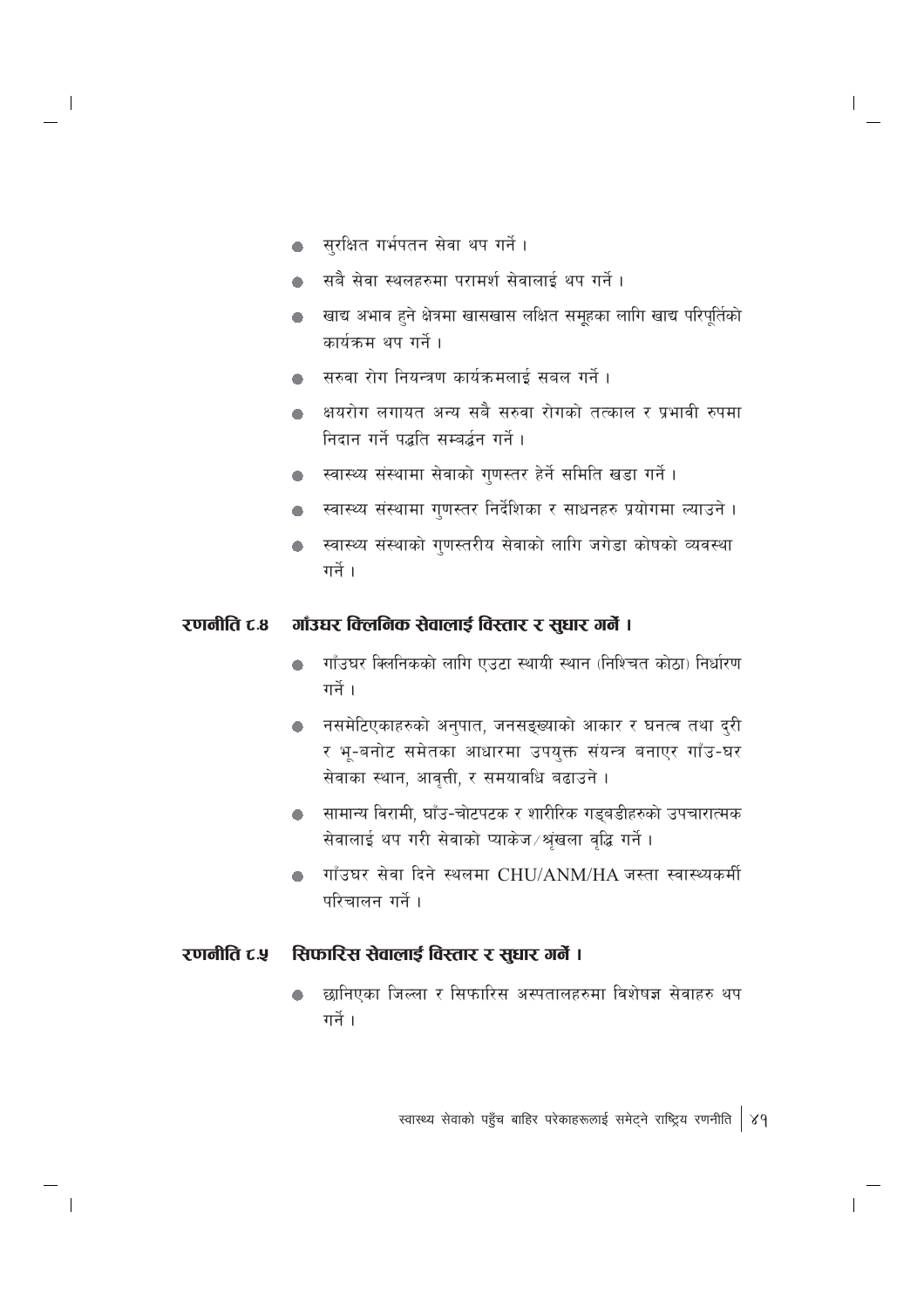- टाढाबाट आउने विरामीहरुको आश्रयको लागि सामुदायिक प्रतिक्षागृह  $\bullet$ निर्माण र सञ्चालन गर्ने ।
- एम्बुलेन्सको सहज पहुँचका लागि संयन्त्र विकास गर्ने ।  $\bullet$

 $\overline{\phantom{a}}$ 

 $\overline{\phantom{a}}$ 

- विपन्नहरुलाई उच्च प्राथमिकता सहित विपत्तिमा भैपरिआउने खर्चका  $\bullet$ लागि सहायता संयन्त्र विकास गर्ने।
- जिल्ला अस्पतालहरुमा सिफारिस कोषको रकम वृद्धि गरी निर्धनहरुलाई  $\bullet$ उपलब्ध गराउने ।
- लैंगिक हिंसा (GBV) लाई सम्बोधन गर्न कृयाकलापमा वृद्धि गर्ने ।  $\bullet$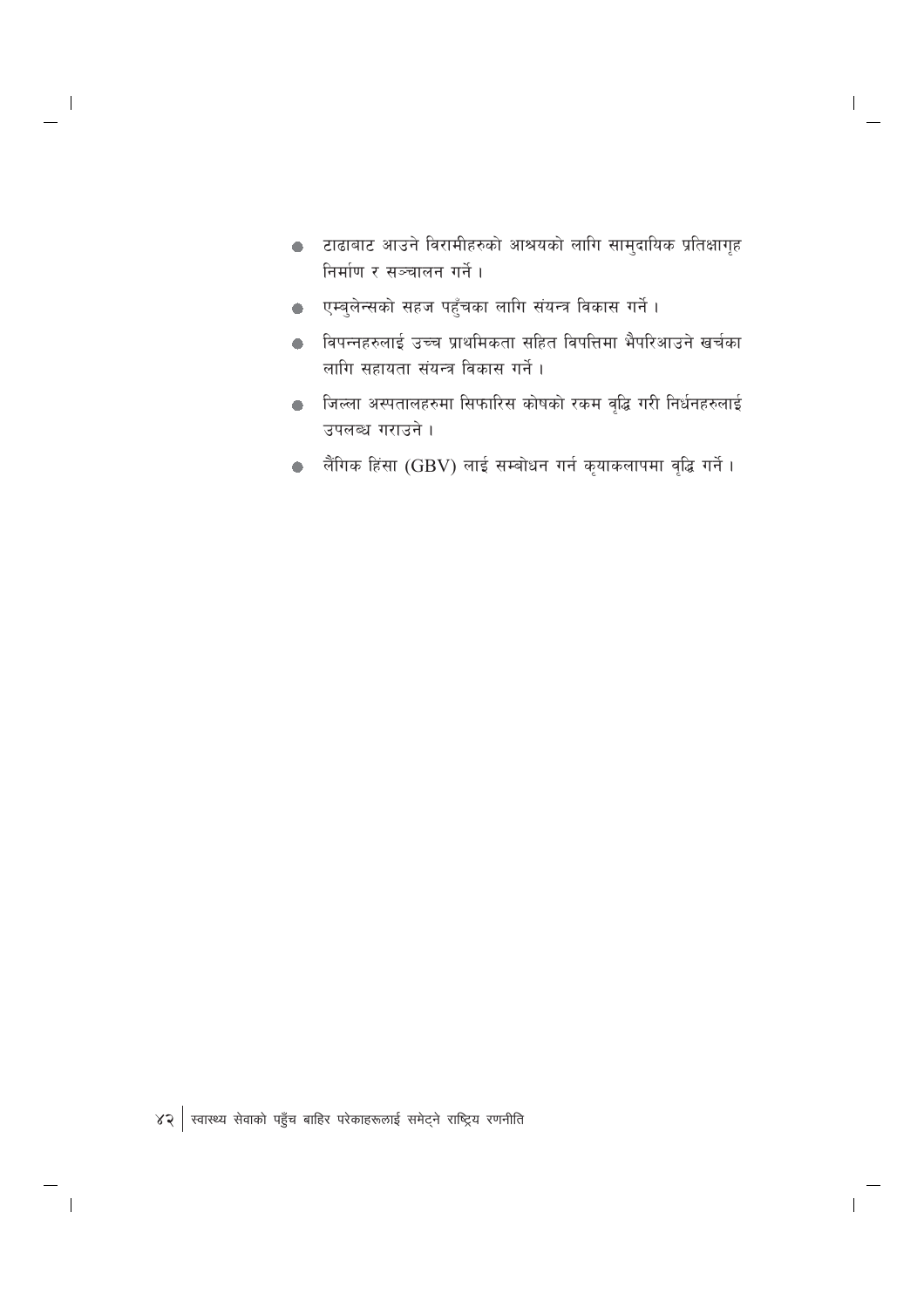# 8. सुचकहरू

- पहुँच बाहिर रहेकाहरुको लागि केन्द्रित कार्यक्रमहरुको लागि केन्द्र देखि जिल्ला तहसम्म  $9<sub>1</sub>$ एउटा संस्थागत ढाँचा विकास र संस्थापन भएको हुनेछ ।
- लैडि्गक समानता तथा सामाजिक समावेशीकरण अभिमुख कर्मचारी, लैडि्गक स्रोत २. केन्द्र लगायत लैडिगक समानता तथा सामाजिक समावेशीकरण संस्थागत गरेका जिल्ला, महाशाखा र केन्द्रको प्रतिशत निर्धारण हुनेछ ।
- जातीय, वर्गीय तथा दरीको हिसाबले प्रमुख स्वास्थ्य सेवाको उपभोगको स्वास्थ्य  $\mathcal{R}$ . सेवालाई थप प्रभावकारी बनाउन गाविसहरु वर्गीकरण भएको हुनेछ ।
- जिल्ला र गा.वि.स. तहमा विकेन्द्रित स्वास्थ्य योजना विकास गरिनेछ ।  $X^{\prime}$
- स्थानीय परिवेशमा आधारित योजना तयारी गरेको, लाग गरेको र गणस्तर सनिश्चित  $\mathbf{y}$ गर्ने एकीकत साधनहरु प्रयोगमा ल्याउने स्वास्थ्य संस्थाको प्रतिशत पहिचान गरिनेछ ।
- सामाजिक लेखा परीक्षणका पष्ठपोषणलाई योजना निर्माण गर्दा समावेश गर्ने स्वास्थ्य ६. संस्थाहरुको प्रतिशत बढनेछ ।
- गुनासो व्यवस्थापनको संयन्त्र ठीक-दुरुस्त हुने संस्थाहरुको प्रतिशत बढनेछ ।  $\mathcal{O}_1$
- स्थानीय भाषामा उत्पादन गरी वितरण भएका स्वास्थ्य शिक्षा, सूचना तथा सञ्चार  $5.$ सामाग्रीको प्रतिशत बृद्धि हुनेछ ।
- पहुँच बाहिरका जनसँख्यालाई लक्षित कार्यक्रम निर्माण गरी स्थानीय एफ.एम. (रेडियो)  $\mathcal{S}$ . मार्फत प्रसारण गरिने कार्यक्रमको सँख्या थप हनेछ।
- यातायात सहायता कोष खडा गरेका गाविस र जिल्लाको प्रतिशत वृद्धि हुनेछ ।  $90.$
- सामुदायिक स्वास्थ्य एकाइ स्थापना भएका गा.वि.स.को प्रतिशत बृद्धि हुनेछ ।  $99.$

 $\overline{\phantom{a}}$ 

- पुरुष र महिलाको अनुपात, दलित र अन्य जातका कर्मचारीको अनुपातमा बृद्धि हुनेछ ।  $92.$
- सेवाको पहुँच नपुगेको क्षेत्रका लागि सरकारी संस्था, गैरसरकारी संस्था र अन्तर्राष्ट्रिय  $93.$ गैरसरकारी संस्था समेतको संयुक्त योजना तयार र कार्यान्वयन भएका जिल्लाको प्रतिशत बद्धि ।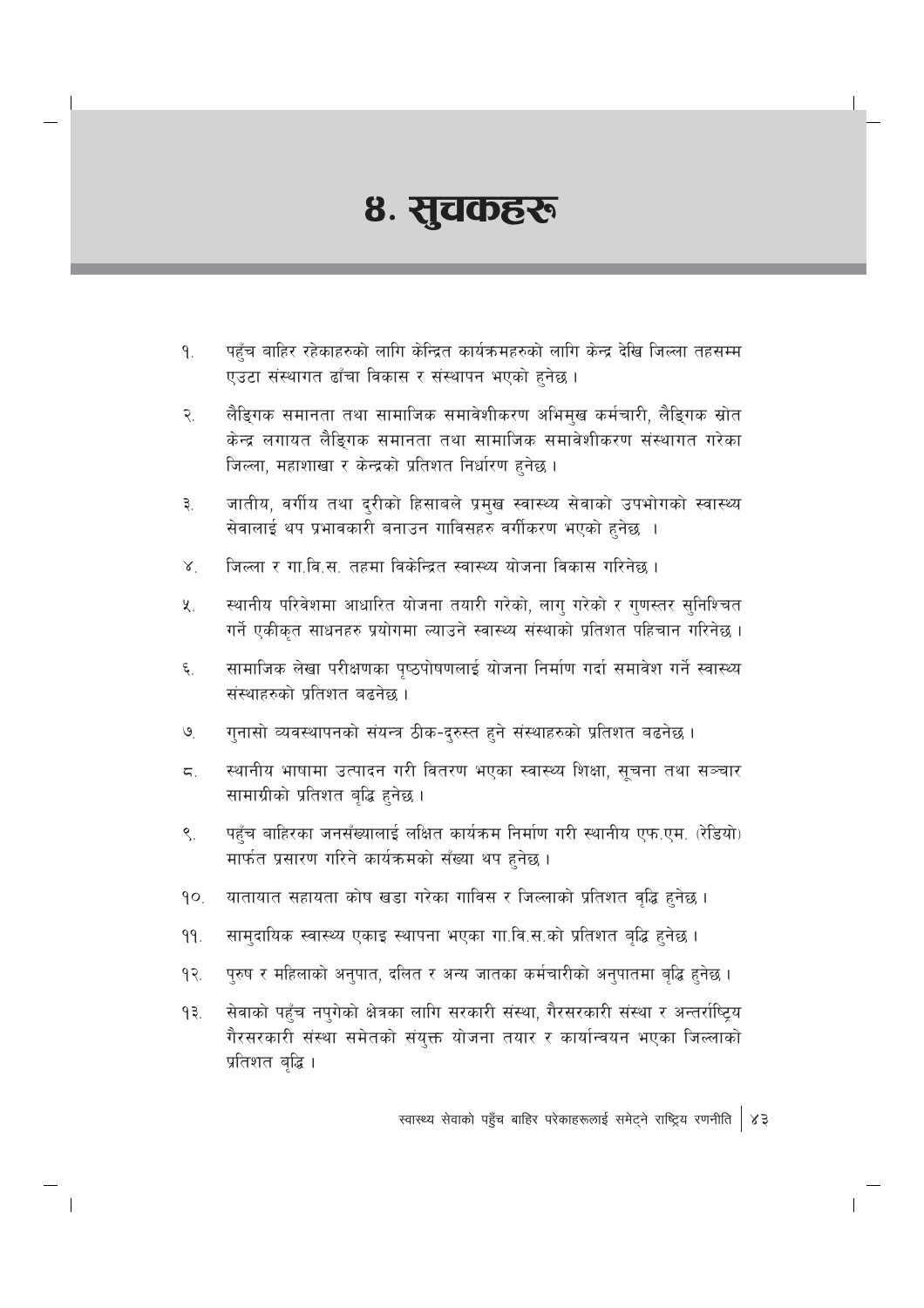- १४. सिकारु (तालिमे) चिकित्सकहरुलाई दुर्गम स्थानमा खटाउन नीजि अस्पताल र मेडिकल कलेजहरुको संख्या
- लक्षित कार्यक्रमको लागि स्वास्थ्य क्षेत्र सूचना प्रणाली (HSIS) ले तयार पारेको 92. अनुगमन ढाँचा प्रयोगमा ल्याउने जिल्लाहरुको प्रतिशत ।
- बञ्चितीकरणमा परेका समूह मैत्री स्वास्थ्य संस्थाहरुको प्रतिशतमा बढोत्तरी हुनेछ ।  $9\xi$ .
- गुणस्तरीय स्वास्थ्य सेवा उपभोग गर्ने बञ्चितीकरणमा परेका समूहको जनसँख्याको  $99$ प्रतिशत ।
- गा.वि.स.हरुमा लैङ्गिक हिंसाका घटनामा कमी ।  $95$

 $\overline{\phantom{a}}$ 

 $\overline{\phantom{a}}$ 

- गुणस्तरीय सेवा लिने (पिछडिएका समुदायका जनता जातजाति र भौगोलिकताको  $98$ आधारमा) को सँख्या ⁄ प्रतिशत ।
- पछाडि परेका समुदायको जनसङ्ख्यामा ज्ञान, धारणा र व्यवहारको तहमा भएको  $\infty$ वृद्धिको प्रतिशत ।
- अत्यावश्यक स्वास्थ्य सेवा उपभोग गर्ने पछाडि परेका समुदायको जनसङ्ख्या/प्रतिशत ।  $79.$
- यातायातका विविध साधनहरु प्रयोग गरी प्रेषण सेवा उपभोग गर्ने पछाडि परेका २२. समुदायका जनसङ्ख्या ∕ प्रतिशत ।
- राम्रोसँग सञ्चालित गाउँघर क्लिनिकको संख्या ∕ प्रतिशत । २३.
- २४. गाउँघर क्लिनिकबाट सेवा उपभोग गर्ने पिछडिएका समुदायका घर-परिवारको संख्या ⁄ प्रतिशत ।
- पिछडिएका समुदायहरुको अनुगमन तथ्याङ्गलाई योजना तर्जुमा, कार्यक्रम विकास र २५ $\cdot$ समीक्षा प्रकृयामा उपयोग गर्ने जिल्लाको प्रतिशत बृद्धि हुनेछ ।
- पिछडिएका समुदायलाई प्रदान गरिएको स्वास्थ्य सेवाको समीक्षाबाट प्राप्त पृष्ठपोषण २६. उपलब्ध गराउने जिल्लाको प्रतिशत बृद्धि हनेछ ।
- गुणस्तरीय सेवा लिने पिछडिएका समुदायको घरधुरीको प्रतिशतमा बृद्धि हुनेछ । ২७.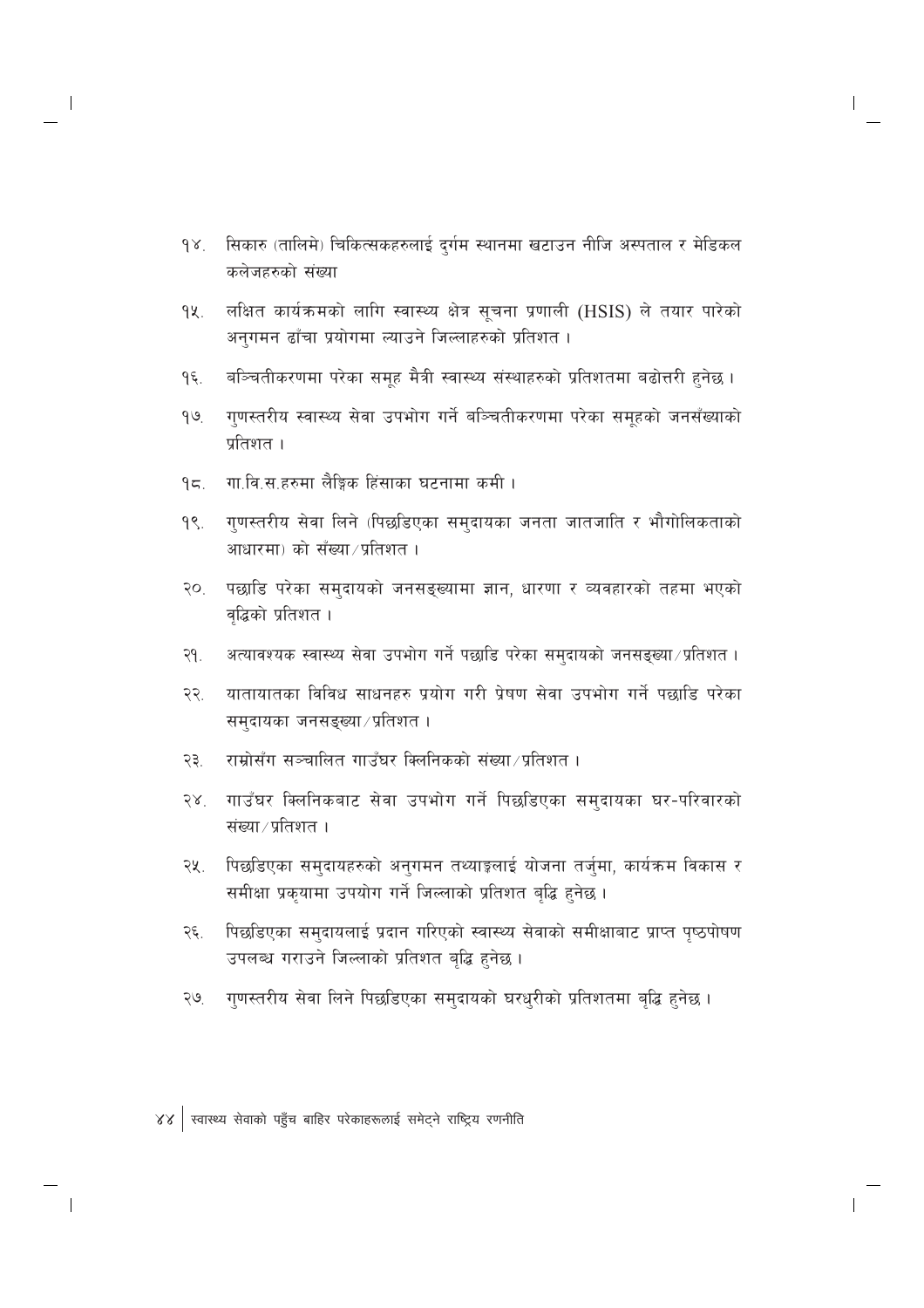# अनुसूची

स्वास्थ्य सेवाको पहुँच बाहिर परेकाहरुका परिभाषाहरु अनसची १

पहुँच बाहिर रहेको समूहलाई परिभाषित गर्न कठिन छ । मोफेटले यसलाई जनसङ्ख्याको त्यस्तो तप्का भनेर परिभाषित गरेका छन् जो समयाभावले गर्दा वा भाषा, उमेर लिङ्ग, भौगोलिक अवस्थिति, आयस्तर, जातियता, शिक्षा, बसोबासको अवस्था, स्वास्थ्य र धर्मको कारणले प्रकया प्रति नै सशड़कित बनेर सहभागिताको लागि अनिच्छक हन्छन् । (१४) फ्लानागन र टोलीले जोखिममा परेका, अस्थिर र सिमान्तकृत भन्ने यसको भावार्थको पारिभाषिक वर्णनमा पुग्न अपाङ्ग वा घुमफिरमा अशक्त, बढुयौली लागेका वा कम उमेरका बच्चा, सांस्कृतिक र भाषिक तवरले भिन्न समुदायका र सुकुम्वासी जस्ता शब्दावली प्रयोग गरेका छन्।

वोनिभ्स्की र टोलीले पहँच बाहिर भन्ने शब्द भित्र लकेको वा ध्यान नपगेको जनसङख्या, उपेक्षित, विशेष र पिछडिएको समुदायलाई समाविष्ट गरेका छन्। (१६)

नेपालको संबिधान २०७२, नेपाल सरकारको तीन वर्षे अन्तरिम योजना (२००७-२०१०) तथा त्रि-बर्षिय योजना (२०१०-२०१३) ले महिला, दलित, आदिबासी-जनजाति, मधेशी, मुस्लिम, अपाइता भएका व्यक्तिहरु, लैंगिक र यौन अल्पसंख्यक तथा भौगोलिक रुपले दर्गम इलाकाका बासिन्दाहरुलाई बहिस्करण खेपिरहेका समहको रुपमा पहिचान गरेको छ। (१, १७, १८)

माथिका परिभाषामा टेकेर यस रणनीतिको प्रयोजनका लागि पहुँच बाहिर रहेको समुहभित्र दुर्गम क्षेत्रमा बसोबास गर्ने, पिछडिएको जाति, जनजाति समूह र धार्मिक अल्पसंख्यक र त्यसैगरी उपभोगको स्वरुप हेरी निर्धन, शहरी विपन्न र निरीह वद्घ-वद्धा लगायत फरक क्षमता भएका समूह, यौन तथा लैंगिक अल्पसंख्यक, कैदीबन्दी र शरणार्थी एवं अनौपचारिक क्षेत्रमा संलग्न श्रमिकहरुलाई समावेश गर्न सकिन्छ । अर्को शब्दमा पहुँच बाहिर रहेको समह भन्नाले त्यस्तो जनसङ्ख्याको समूहलाई बुभ्फाउँछ जसको आर्थिक, सामाजिक, साँस्कृतिक, कानुनी र संरचनात्मक बाधाका कारणले स्वास्थ्य सेवामा पहुँच सङ्कुचित बन्न पुगेको छ।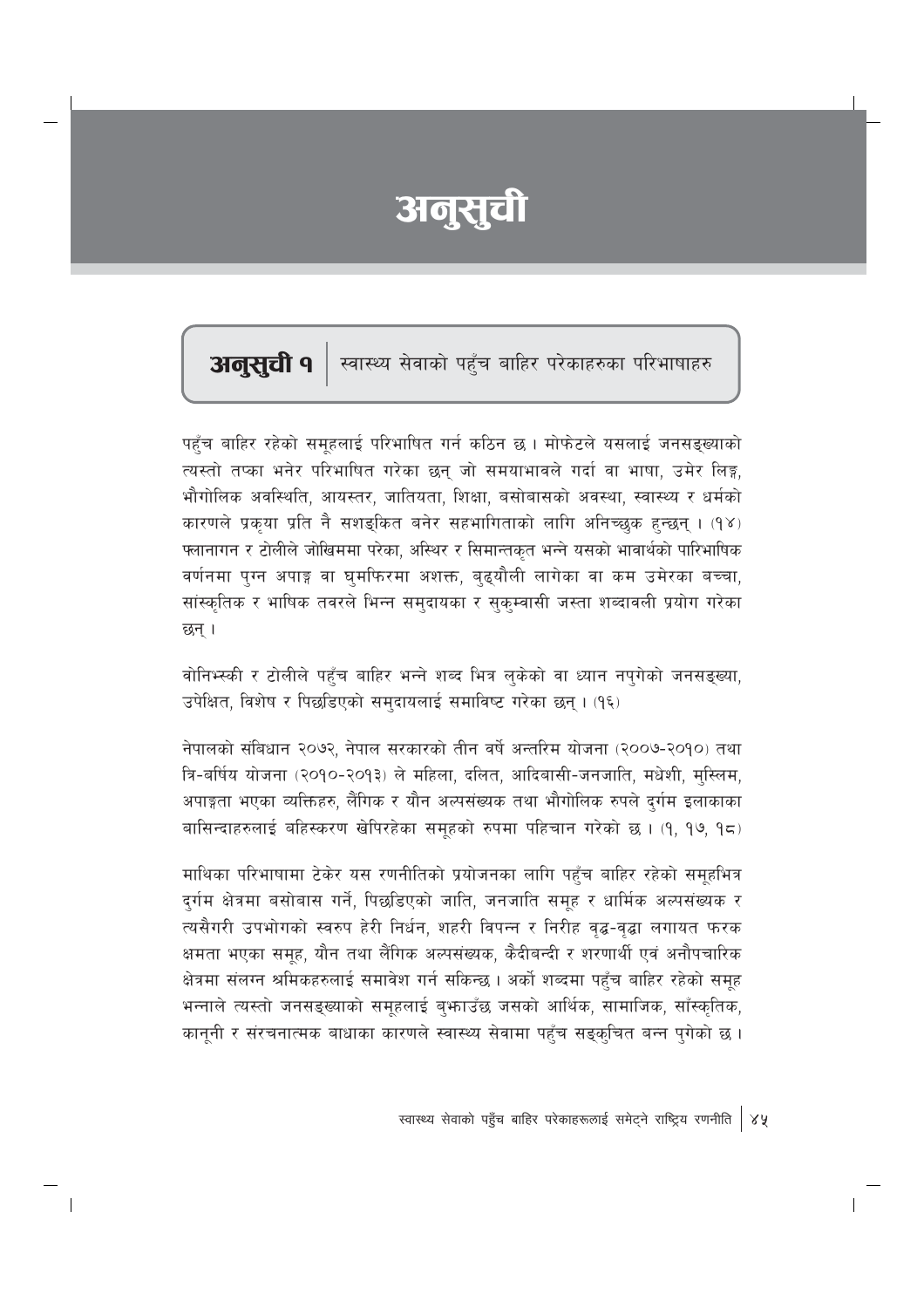अनुसुची २ अध्ययन विधि

पहुँच नभएका सम्म पहुँच बनाउने यो रणनीतिको मस्यौदा तयारीमा साभार श्रोतबाट उपलब्ध परिमाणात्मक सूचना तथा जानकारीको उपयोग गर्दै सहभागीतामूलक र परामर्शको संयुक्त प्रकृया अपनाइएको थियो । आवश्यकताको खाडलको विश्लेषण र रणनीति तर्जुमा अन्तर्गत सरोकारवालाहरुसँग राष्टिय तहमा भएका परामर्श र अफ्त महत्वपर्ण रुपले खद नसमेटिएका व्यक्तिहरुसँगकै सरसल्लाहबाट प्राप्त तथ्य, सिकिएका पाठ र असल अभ्यासहरुको पनरावलोकनका कार्यहरु समेत समावेश भएका छन।

#### तथ्यहरूको समीक्षा, सिकिएका पाठ र रामा अभ्यासहरूः  $9.9$

स्वास्थ्य क्षेत्रमा समताको प्रश्न र यसका निर्णायक तत्वहरुसँग सम्बन्धित दुबै राष्ट्रिय र अन्तराष्ट्रिय तथ्यहरुको समीक्षा गरियो । यस क्रममा वैज्ञानिक लेखहरु, अनुसन्धान प्रतिवेदन तथा मार्गदर्शनहरु, नीति-रणनीति र कार्यक्रम प्रतिवेदनहरु, राष्टिय जनसांख्यिक स्वास्थ्य सर्भेक्षण (NDHS) ले देखाएका सान्दर्भिक तथ्यहरु तथा संयुक्त राष्ट्संघीय विकास सहायता रुपरेखा दस्तावेज र त्यसैगरी नेपाल जीवनस्तर सर्वेक्षण (NLSS). सेवा अनुगामी सर्वेक्षण र घर-धुरी सर्वेक्षण समेतको समीक्षा भयो। माग तथा आपुर्ति दुबै पक्षमा यथेष्ट ध्यान दिंदै समेटन मुस्किल पर्ने जनसङ्ख्या सम्म प्रभावकारी सेवा प्रवाहको माध्यमबाट पहुँच बिस्तार गर्न सफल र नवीनतम पद्धति, असल अभ्यासहरु, अनुभवबाट सिकेका पाठहरु एवम् नौला प्रविधिहरुको समेतको अभिलेख खडा गरियो । राष्ट्रिय सुचना शिक्षा र सञ्चार ⁄व्यवहार परिवर्तन सञ्चार रणनीतिहरु लगायत माग पक्ष केन्द्रित विविध वित्तिय कार्यक्रमहरु जस्तो, आमा सुरक्षा कार्यक्रम, चार पटक गर्भ जाँच (ANC) को लागि प्रोत्साहन सुविधा, आड़ खस्ने समस्या व्यवस्थापनको लागि यातायात सुविधा, र HIV/AIDS संक्रमित व्यक्तिहरुको लागि पोषण परिपूर्ती आदि कुराहरुको समीक्षा गरियो । आपूर्तिको पाटोमा चाँही, स्वास्थ्य संस्था स्थापना र सञ्चालन निर्देशिका, प्राथमिक स्वास्थ्य केन्द्र - गाँउघर क्लिनिक (PHC-ORC) निर्देशिका, बाल स्वास्थ्य सेवाका लागि बिस्तृत बहुवर्षिय योजनामा उल्लेखित (एकीकृत बालरोग व्यवस्थापन-IMCI), पोषण र खोप) जस्ता रणनीतिहरु अनि त्यसैगरी मातृ स्वास्थ्यको लागि दुर्गम क्षेत्र निर्देशिका, स्वास्थ्य क्षेत्रको लै.स.सा.स (GESI) रणनीति तथा मात्, नवजात तथा बालबालिकाको स्वास्थ्यका लागि लै.स.सा.स (GESI) कार्यसञ्चालन निर्देशिकाहरुको पुनरावलोकन पनि गरियो ।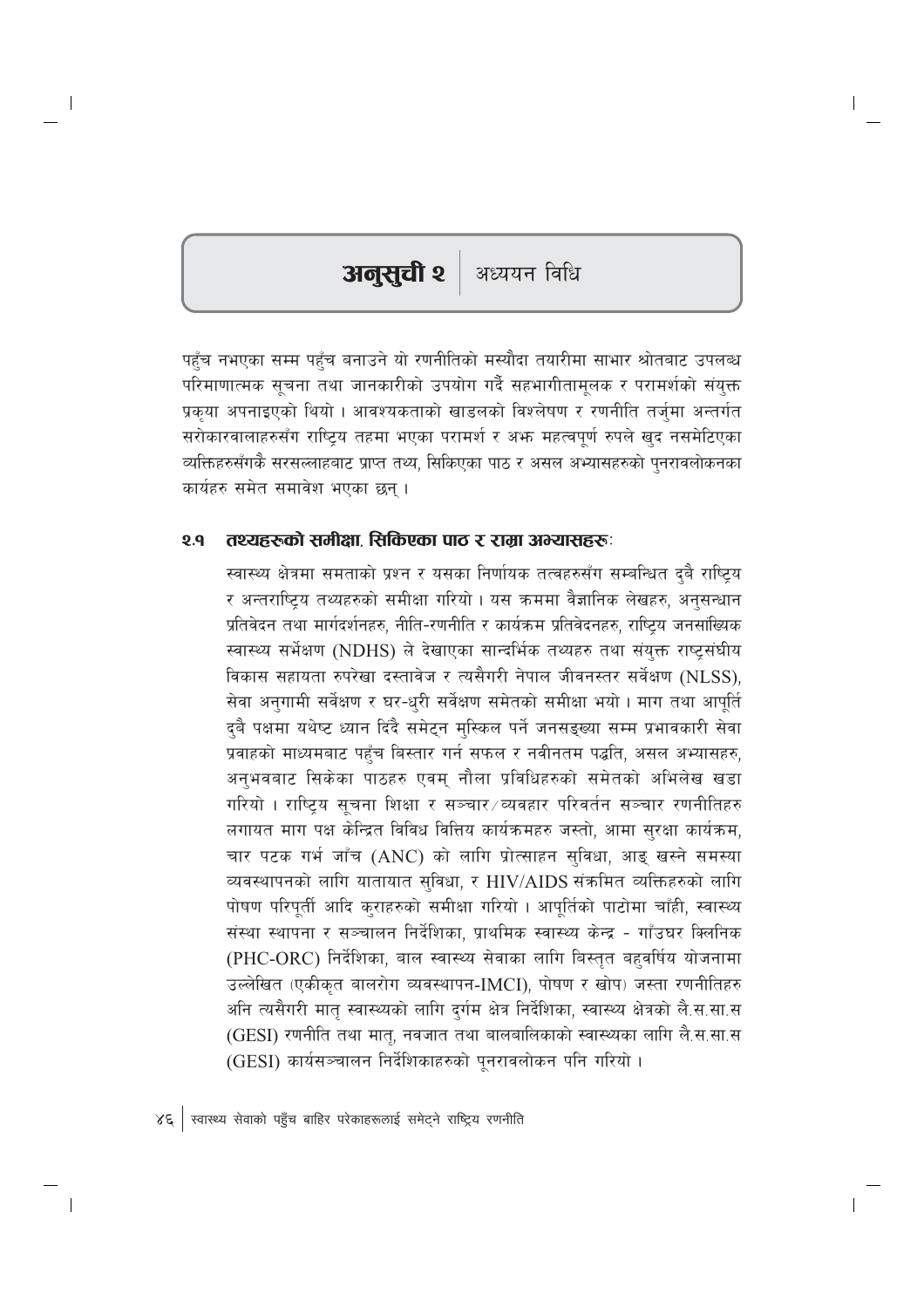#### <u> 9 9</u> अवधारणागत रूपरेखा

सोलार तथा अर्विनको अवधारणागत रुपरेखालाई नै केही परिमार्जन सहित विश्लेषणको लागि उपयोग गरिएको थियो। (१९) यसै क्रममा विविध सामाजिक, आर्थिक परिवेश, शासन व्यवस्था, शिक्षा, स्वास्थ्य, सामाजिक सुरक्षा नीति, सांस्कृतिक र सामाजिक मल्य जस्ता सामाजिक, आर्थिक र राजनैतिक सन्दर्भहरुको व्याख्या भएको छ। यिनै कराहरुले सिङ्गो जनसङ्ख्यालाई भौगोलिक अवस्थिति, आय, शिक्षा, लिङ्ग, जाति-जनजाति, धार्मिक, सांस्कतिक संस्कार, परिवेश र अन्य तत्वहरुको आधारमा समहगत गर्दछ र यिनै सामाजिक आर्थिक स्थितिहरुले नै सामाजिक ओहदा र यसले ल्याउने जोखिमको तहलाई निर्धारण गर्ने र स्वास्थ्य अवस्थाका खास खास कारक तत्वहरुलाई बढ़ावा दिने हन्छ ।

स्वास्थ्य क्षेत्रमा देखिएका विभेदहरु भौतिक परिस्थिति, मनोबैज्ञानिक परिस्थिति, व्यवहारिक र∕वा जैविक तत्व जस्ता कारणका उपज हुनु, जसले स्वयं स्वास्थ्य प्रणालीमा असर पारिरहेको हन्छ । खासगरी पहँचको सन्दर्भमा स्वास्थ्य प्रणालीको भमिका महत्वपर्ण हन आउँछ किनकि सेवा नपाउँदा जोखिमको तह अफ्न बढने सम्भावना रहन्छ ।

सेवा प्रदान गर्नुपर्ने पक्षको विश्लेषण गर्दा सेवा प्रवाह र समावेशीतामा तानाहासी प्रवृतिलाई आधारभूत अवधारणाको रुपमा अपनाइयो । (२०). सेवाका लागि उपयुक्त द्री, औषधी, सुई र अन्य आवश्यक सरसामानहरु तथा सेवा र सेवाप्रदायकहरुको उपलब्धतालाई कियाशिल स्वास्थ्य प्रणालीका लागि अत्यावश्यक ठहर गरिएको छ । त्यसैगरी पहँचलाई कहाँ, कस्तो सेवा र कति खर्चमा भन्ने तथ्यबाट पनि मापन गरिन्छ साथै सांस्कृतिक र धार्मिक स्वीकार्यता र सेवाको गुणस्तर पनि यसमा महत्वपूर्ण पक्ष बन्दछन्।

#### कार्यक्षेत्रबाट सूचनाको संकलन  $9.3$

सप्तरी, रसवा, कपिलवस्त, कालीकोट र डोटी जिल्लालाई परिभाषित मापदण्डको आधारमा ५ वटा विकास क्षेत्र र ३ वटा भौगोलिक प्रदेशहरुको प्रतिनिधित्वका लागि चयन गरियो र यसका अतिरिक्त दलित-जनजाति अनुपात, ग्रामीण र सहरी क्षेत्रको संयोजन, न्यून मानव विकास सूचांक (HDI) मा केन्द्रित भएर भौगोलिक दुर्गमता, गरिबी, सांस्कृतिक र धार्मिक संमिश्रण र जातिगत विविधता समेत माथि पर्याप्त ध्यान प्ऱ्याइयो । त्यस्तै पहिचान भइसकेका नसमेटिएका समुदायले सामना गर्नुपरेका बाधा व्यवधानहरु यकिन गरी रणनीति तैयार पार्न प्राथमिक तथ्याङ्कहरु संकलित गरिए ।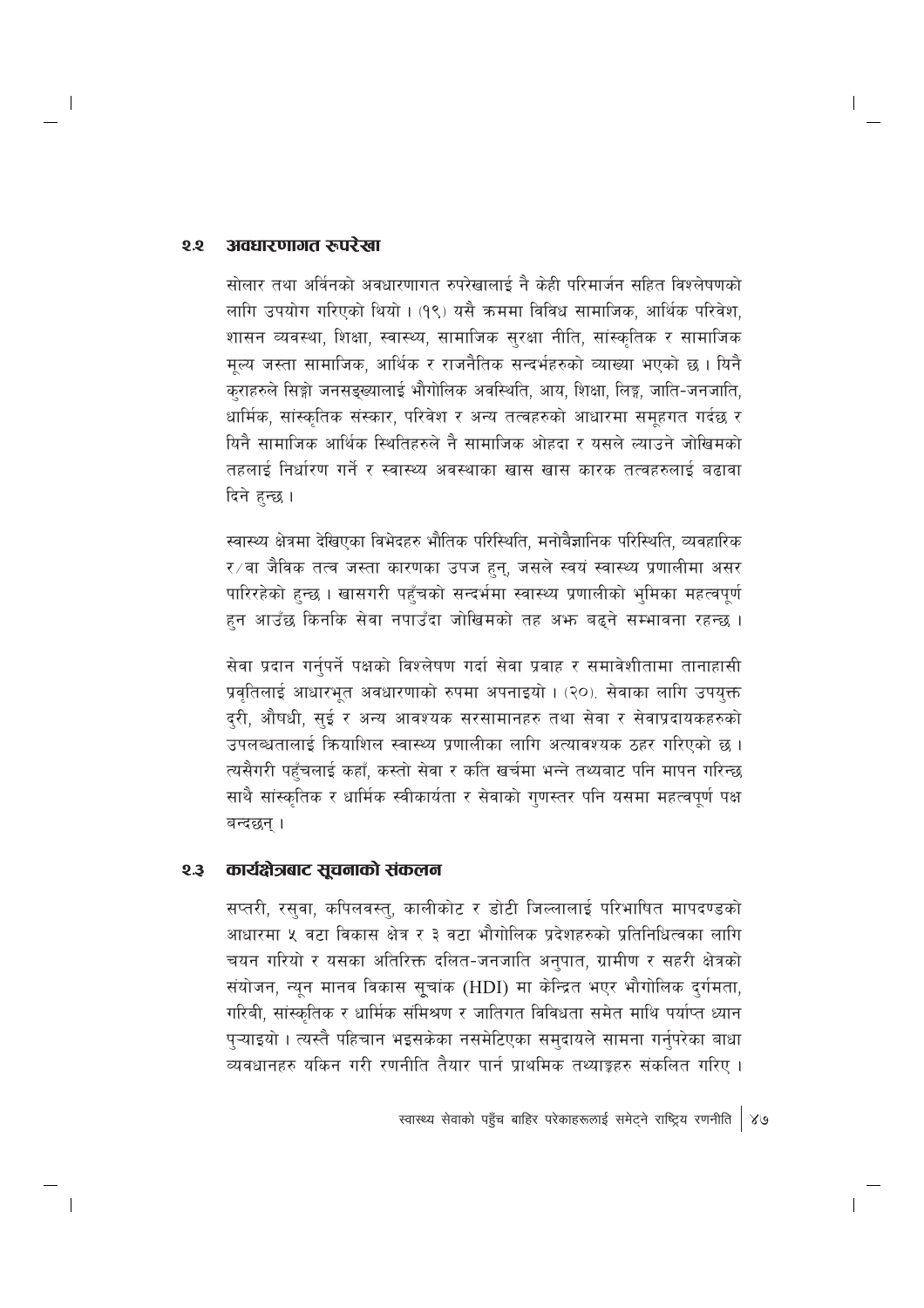छनौट भएको प्रत्येक जिल्लामा स्वास्थ्य संस्थाका प्रमुख र स्वास्थ्य संस्था सञ्चालन तथा व्यवस्थापन समिति (HFOMC) का एकजना सकय सदस्य सँगको अन्तर्वाताले सेवा प्रवाहको पाटोका अड्चनहरुलाई पहिचान गर्न सहज बनाए।

## २.८ परामर्शका प्रकूयाहरू

## जिल्ला तहका सरोकारवालाहरूका कार्यशाला

जिम्मेवारी बहन गर्ने (बह विभागीय तालुकवाला निकाय) र अधिकार राख्ने (सेवा उपभोक्ताहरु) का प्रतिनिधी सहितको जिल्लास्तरीय परामर्श कार्यशालाले कार्यक्षेत्रका आवाजहरुलाई वैद्यता प्रदान गरे र पहिचान भएका व्यवधानहरुलाई हटाउनका लागि रणनीतिक विकल्प उपलब्ध गराए।

## अधिकारधारक र जिम्मेवारी बहुनकर्ताको राष्टिय कार्यशालाः

जिल्ला तहबाट प्राप्त बाधा व्यवधान र तिनका विकल्पहरु बारे परस्पर जानकारी आदान प्रदान र पृष्ठपोषणको निम्ति सेवा प्राप्तिको हक हुने र सेवा प्रदानको दायित्व बोक्नेहरुको बीच राष्ट्रिय तहमा दुईवटा कार्यशाला आयोजना भए। उपभोक्ता समूह, सेवाको अधिकार भएका समूह, सेवा प्रदायक, स्वंयसेवकहरु, कार्यक्रम प्रबन्धकहरु, नीजिक्षेत्र र नागरिक समाजका संगठनहरुको समेत यसमा प्रतिनिधित्व निश्चित गरिएको थियो ।

## सानो समूहमा अन्तर्ज़ियाः

अरु गैरसरकारी संस्थाहरु (NGOs) र वृहत स्वास्थ्य कार्यक्रम संचालन गरी आएका अ.गै.स.स. (INGOs) का प्रतिनिधि सँग परामर्श, अन्तर्वार्ता, बैठक र कार्यशाला गोष्ठी संचालन भए र एच.आई.भि. संक्रमित (PLHIV), समलिङ्गी महिला, समलिंगी परुष, उभयलिंगी वा त्यस्तो सम्बन्ध राख्नेहरु, पहिचान भन्दा भिन्न लैंगिक रुचि र व्यवहार हनेहरु, अपूर्ण वा द्वैतलिगीं (LGBTI) र यौनकर्मी महिला (FSW) समेतले माग तथा आपति, दबै पक्षका बाधा व्यवधान ∕ अडुचन प्रति आफ्ना सोचहरु सहित सम्भाव्य रणनीतिक सुक्ष्मदृष्टि र विकल्पहरु समेतका सुभाबहरु दिए।

#### <u>अभिलेखिकरण</u>  $2.9$

 $\overline{\phantom{a}}$ 

समग्र प्रकुयालाई विस्तृत रुपमा अभिलेख गरिएको थियो । निष्कर्ष र प्रतिवेदनहरु सम्बन्धित अधिकारीहरु संग छलफल भएका थिए र कार्यरत प्राविधिक समहहरुले यस

४८ | स्वास्थ्य सेवाको पहुँच बाहिर परेकाहरूलाई समेट्ने राष्ट्रिय रणनीति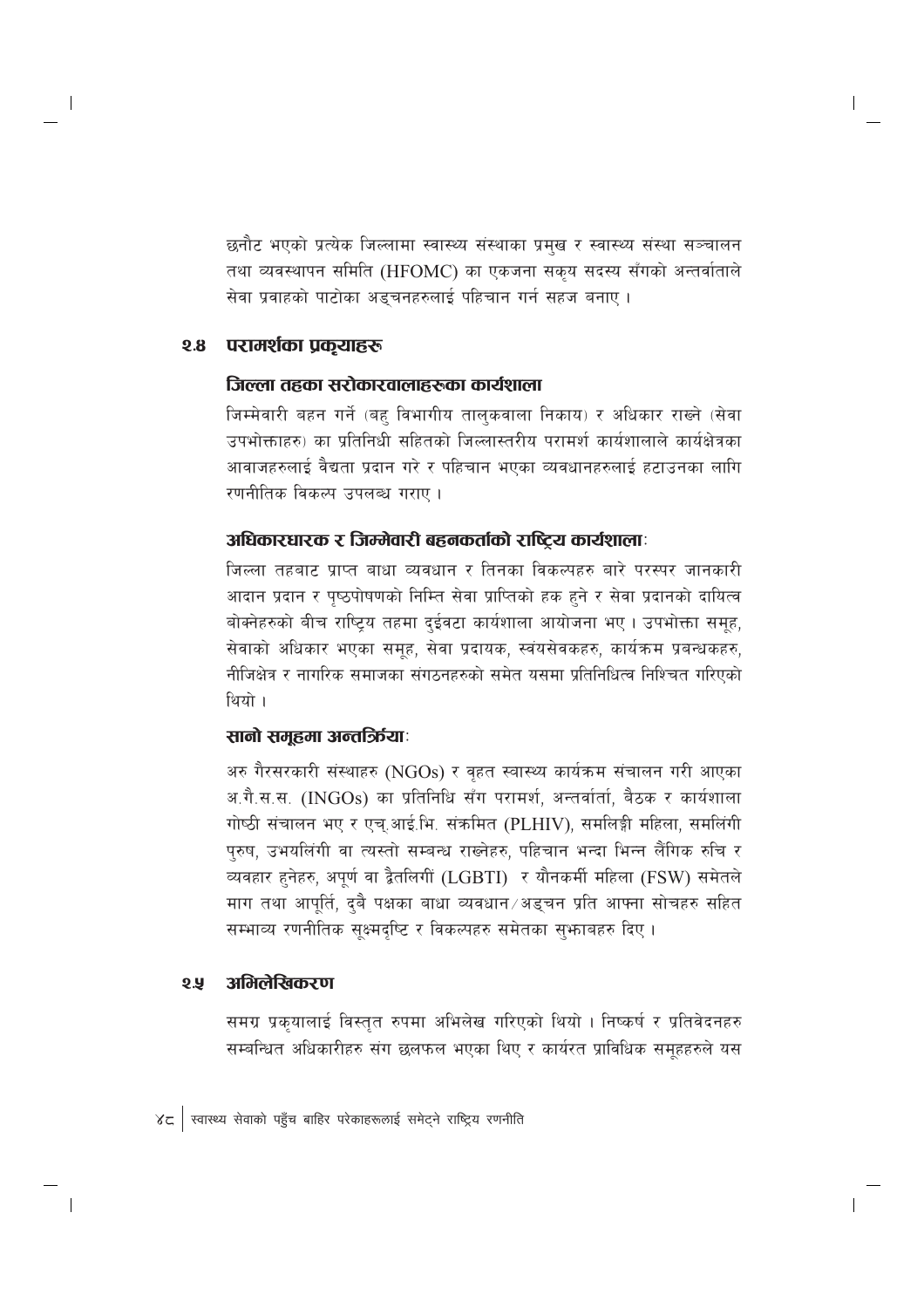प्रकृयालाई नियमित ढंगले अनुगमनका लागि अनुरोध गरेका थिए । यसै क्रममा निम्न लिखित दस्तावेजहरु समेत तयार भए, जसलाई आवश्यकता अनुसारको सन्दर्भमा उपयोग गर्न सकिने छ।

- पहुँचमा नभएकाहरुलाई समेट्नमा रहेका बाधा व्यवधान र विकल्प बारेको  $9.$ गुणात्मक अध्ययन प्रतिवेदन ।
- परिस्थिति विश्लेषण. राष्टिय र अन्तर्राष्टिय लिखतहरु र तथ्यहरुको डेस्क  $\overline{R}$ समिक्षा प्रतिवेदन ।
- जिल्ला तथा केन्द्रका सरोकारवालाहरुसंग आयोजित कार्यशाला गोष्ठीमा भएका  $\mathbf{R}$ छलफलका विवरण।
- प्रकुयाको अभिलेखीकरण ।  $\lambda^{\cdot}$

 $\overline{\phantom{a}}$ 

 $\overline{\phantom{a}}$ 

#### मस्यौदाको अन्तिम रूप, जानकारी आदान पदान र पेशी  $3.9$

प्रारम्भिक खेस्रा रणनीति लगायत माथिका सबै दस्तावेजहरु सरोकारवाला तथा समीक्षकहरुसंग छलफल गरी उनीहरुका पृष्ठपोषणहरुलाई समेत समावेश गरेर अन्तिमरुप दिइयो । निष्कर्ष एबं प्रस्तावित रणनीतिहरु नेपाल स्वास्थ्य क्षेत्र कार्यक्रम-३ का मस्यौदा टोली समक्ष प्रस्तत गरियो । अपनाइएको प्रकया, समस्या पहिचान र विश्लेषणका निष्कर्ष, जिल्लाबाट सुभाइएका विकल्पहरु र समान तहबाट पुनरावलोकन भएको खेस्रा रणनीतिबारे जानकारी गराई थप सुभावका लागि सबै प्रमुख समीक्षकहरुको संलग्नतामा एउटा राष्टिय कार्यशाला समेत आयोजना भयो। सबै सम्बद्ध सरोकारवाला लगायत सल्लाहकार समिति, उच्चस्तरीय कार्यसमिति सदस्य, सेवाको अधिकार राख्ने पक्ष र दायित्व बहन गर्नेहरुका प्रतिनिधि र अन्य सरोकारवालाहरुले पनि रणनीति मस्यौदा चरणमा सहभागिता जनाई आफ्ना उपयोगी विचार प्रस्तत गरे। कार्यशाला उपरान्तको कार्यले प्राप्त टिप्पणी र सुभावहरुलाई समावेश र संयोजन गर्ने, लेखनलाई थप परिस्कत गर्ने. राष्टिय नीति तथा ढाँचा सँग यसलाई सम्बद्ध गर्ने. माग तथा आपति पाटोका रणनीति बीच सन्तुलन मिलाउने र रणनीतिलाई अन्तिम रुप दिई यसको नेपाली अनुवाद तयार गर्न आवश्यक अतिरिक्त क्रियाकलापहरु संलग्न गर्ने जस्ता कार्यमा ध्यान केन्दित गरियो ।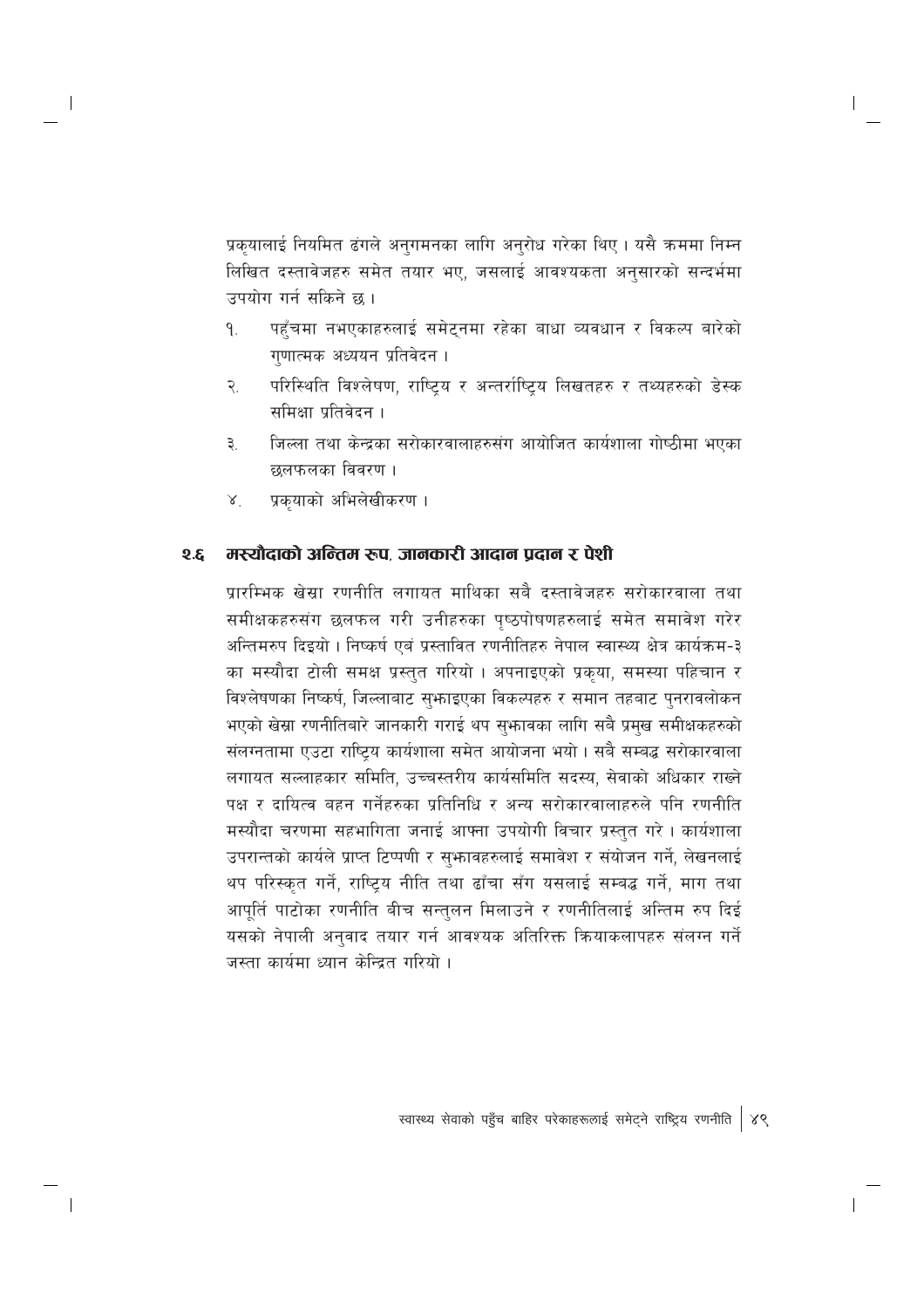## राष्ट्रिय रणनीति तयारीको लागि गठित उच्चस्तरीय कार्य समिति

#### संस्थागत प्रतिनिधी क.सं. संस्था पद प्रमुख विशेषज्ञ, नीति योजना तथा अन्तर्राष्ट्रिय स्वास्थ्य मन्त्रालय  $\mathsf{P}$ अध्यक्ष समन्वय महाशाखा (डा. पदम ब. चन्द) प्रमुख, नीति योजना तथा अन्तर्राष्ट्रिय स्वास्थ्य मन्त्रालय २ सदस्य समन्वय महाशाखा (श्री महेन्द्र प्रसाद श्रेष्ठ) ३ सदस्य निर्देशक, परिवार स्वास्थ्य महाशाखा स्वास्थ्य सेवा विभाग (डा. किरण रेग्मी, डा. पुष्पा चौधरी) स्वास्थ्य सेवा विभाग सदस्य  $\mathsf{X}$ निर्देशक, बाल स्वास्थ्य महाशाखा (डा. श्याम राज उप्रेती, डा. कृष्ण पौडेल) निर्देशक, प्राथमिक स्वास्थ्य पुनरजागरण स्वास्थ्य सेवा विभाग  $\chi$ सदस्य महाशाखा (डा. रमेश खरेल) सह सचिव, जनसंख्या महाशाखा  $\boldsymbol{\xi}$ जनसंख्या तथा वातावरण मन्त्रालय सदस्य (डा. बद्री पोखरेल) संघिय मामिला तथा स्थानीय विकास उप सचिव, संघिय मामिला तथा स्थानीय सदस्य  $\mathsf{G}$ विकास मन्त्रालय (डा. डिजन भट्राई) मन्त्रालय कार्यक्रम निर्देशक, स्वास्थ्य र पोषण राष्ट्रिय योजना आयोग सदस्य  $\overline{\varsigma}$ (श्री राधाकृष्ण प्रधान) युनिसेफ ९ सदस्य प्रतिनिधि (डा. आशा पुन) विश्व स्वास्थ्य संगठन प्रतिनिधि (डा. अतुल दाहाल)  $\circ$ सदस्य  $\eta\gamma$ प्रतिनिधि (डा. दिपक पौडेल) डि.एफ.आई.डी. सदस्य प्रतिनिधि (श्री हरि कोइराला) यू.एस.ए.आई.डी. सदस्य  $\gamma$ सेभ द चिल्ड्रेन ۹₹ प्रतिनिधि (श्री राज कुमार महतो) सदस्य वर्ल्ड बैंक  $\delta \lambda$ प्रतिनिधि (श्री प्रीति कुडेसिया) सदस्य उप सचिव, अन्तर्राष्ट्रिय समन्वय शाखा सदस्य सचिव gy स्वास्थ्य मन्त्रालय (श्री राजिव पोखरेल)

५० स्वास्थ्य सेवाको पहुँच बाहिर परेकाहरूलाई समेट्ने राष्ट्रिय रणनीति

 $\overline{\phantom{a}}$ 

 $\overline{\phantom{a}}$ 

अनुसुची ३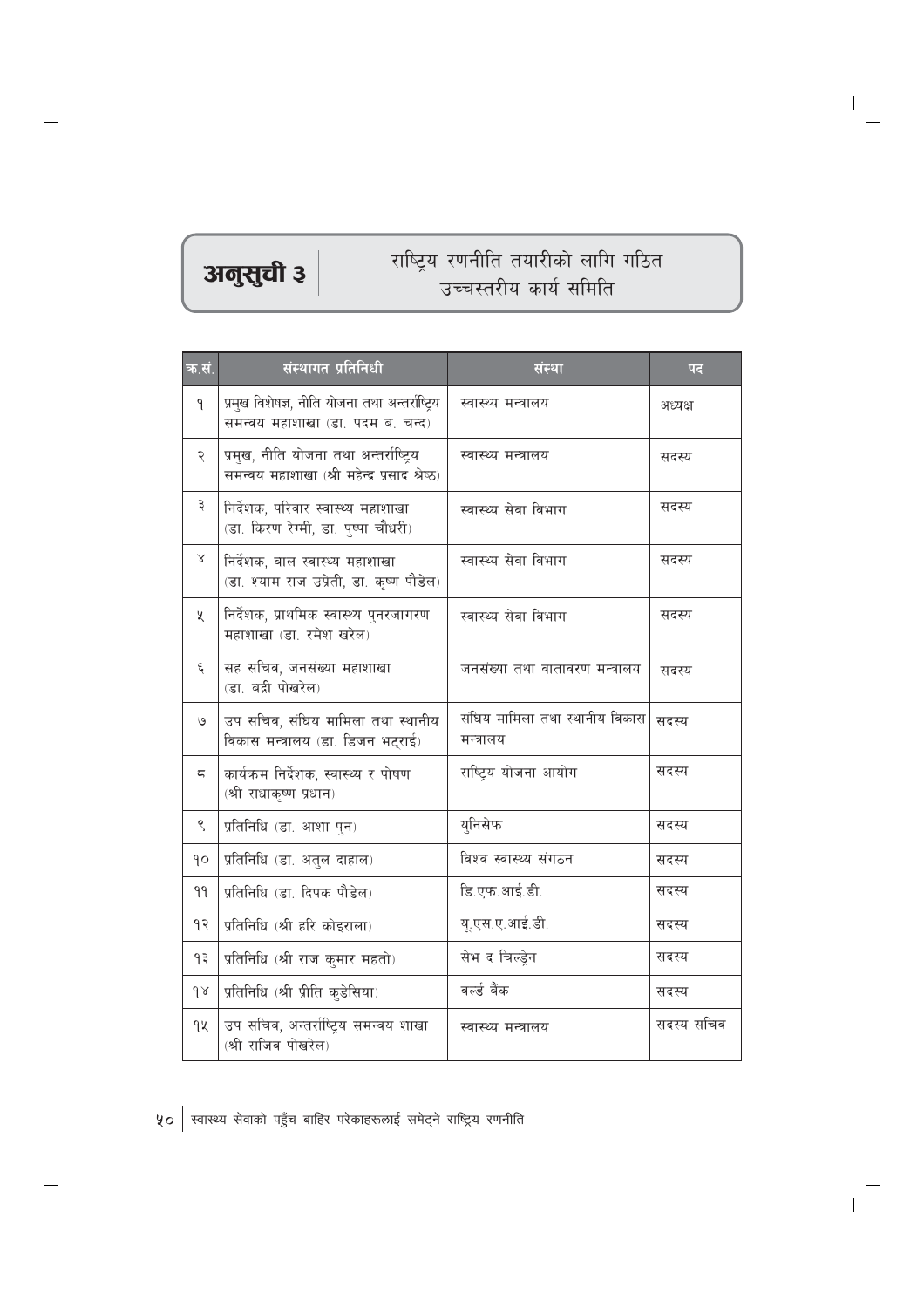# **अलुसुची 8 | सन्दर्भ सूची**

- 
- १. नेपालको संविधान २०७२, नेपाल सरकार: काठमाडौ, नेपाल २०१<mark>५</mark>
- २. नेपाल सरकार, राष्ट्रिय स्वास्थ्य नीति २०१४ (नेपाल). काठमाडौ, नेपाल: स्वास्थ्य तथा जनसङख्या मन्त्रालय २०१४
- ३. स्वास्थ्य तथा जनसङ्ख्या मन्त्रालय. नेपाल स्वास्थ्य क्षेत्र कार्यक्रम दोश्रो-कार्यान्वयन योजना (NHSP IP II) (२०१०-१<mark>५) काठमाडौ, नेपाल २</mark>०१०
- ४. स्वास्थ्य तथा जनसङ्ख्या मन्त्रालय. स्वास्थ्य क्षेत्र लैंगिक समानता तथा सामाजिक समावेशीकरण रणनीति, काठमाडौ, नेपाल २<mark>०</mark>०९
- ५. राष्ट्रिय योजना आयोग नेपाल मानव विकास प्रतिवेदन २०१४: भौगोलिकता बाहिर, मानव सामर्थ्यको प्रकटिकरण काठमाडौ, नेपाल: नेपाल राष्ट्रिय योजना आयोग, नेपाल सरकार, २०१४
- ६. स्वास्थ्य तथा जनसङ्ख्या मन्त्रालय (स्वा.तथा ज.म.) [नेपाल], न्यू एरा, ICF International Inc. नेपाल जनसांख्यिक स्वास्थ्य सर्भेक्षण, २०११. काठमाडौ, नेपाल: स्वास्थ्य तथा जनसङ्ख्या मन्त्रालय (स्वा.तथा ज.म.) [नेपाल], न्यू एरा र ICF International Inc., 2011
- ७. सुवेदी बी, प्रधान ए, बार्नेट एस्, पुरी एम्, चित्रकार एस्, पौडेल पी र टोली नेपाल मातृ मृत्यु तथा रुग्णता अध्ययन २००८⁄९: प्राथमिक निष्कर्षहरुको सारांस काठमाडौ, नेपाल: परिवार स्वास्थ्य महाशाखा, स्वास्थ्य सेवा विभाग, स्वास्थ्य मन्त्रालय, नेपाल सरकार २००९
- द. नेपाल स्वास्थ्य सेवा ऐन (१९९७)
- ९. निजामती सेवा ऐन, (१९९२)
- १०. रेग्मी के, उप्रेती एस्. आर, डार ल्याङ्ग एम्, सुवेदी एच्, प्रसाई डी पी, दाहाल के तथा टोली नेपालका दुर्गम क्षेत्रहरुमा मातृ, नवजात र बालबालिका स्वास्थ्य सेवामा पहुँच, एक अध्ययन काठमाडौ, नेपाल: ने.स्वा.क्षे.स. कार्यक्रम, २०१३
- ११. परिवार स्वास्थ्य महाशाखा आमा सुरक्षा कार्यक्रम कार्यान्वयन निर्देशिका (पहिलो संसोधन) काठमाडौ, नेपाल, २००९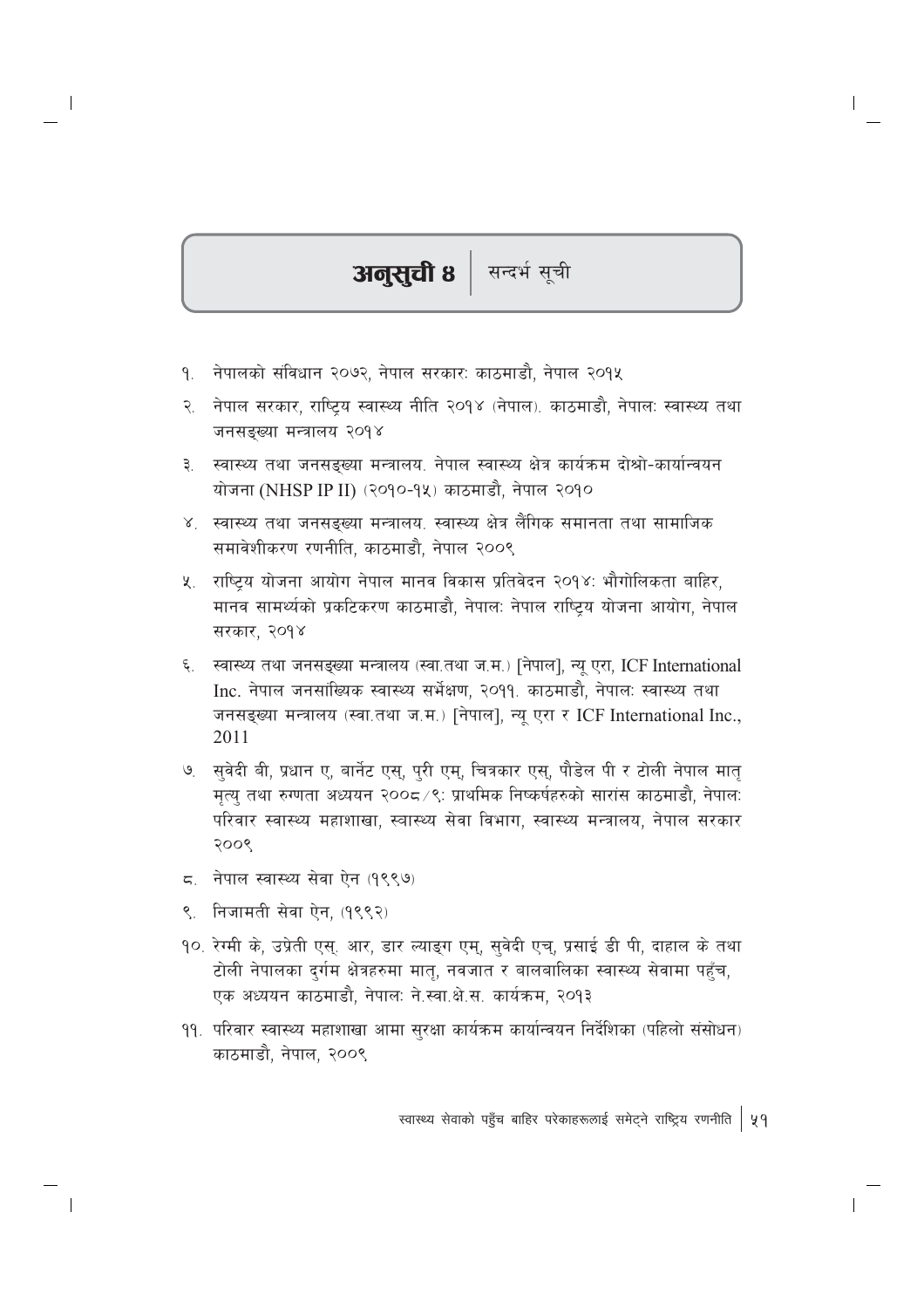१२. प्रसाई डी, प्रसाई एम्. सेभ द चिल्ड्रेन समक्ष प्रस्तुत नीति, रणनीति र कार्यक्रमका कदमहरुको समीक्षा र स्वास्थ्य र पोषण असमानता न्यूनिकरणका तथ्याङ्कहरुको प्रतिवेदन,  $9098$ 

 $\overline{\phantom{a}}$ 

 $\overline{\phantom{a}}$ 

- १३. पाण्डे जे.पी. नेपालमा मातृ तथा शिशु स्वास्थ्य जाती-जनजाति र क्षेत्रगत पहिचानका प्रभावः नेपाल जनसांख्यिक स्वास्थ्य सर्भेक्षण, २०११ को थप विश्लेषण २०१३
- १४. मोफेट एल्. हाम्रो पहुँचको विस्तार तथा सीमान्तकृत र पहुंच बनाउन मुस्किल समूहला<mark>ई</mark> संलग्न गर्ने तर्फका असल अभ्यासको प्रवर्द्धन, Ballymoney Community Resource Centre, २०१०
- १५. फ्ल्यानागन एस् एम्, ह्यानकक बी. 'पुग्न मुस्किल पर्ने सम्म पहुंच'- भि.सी.एस् (स्वंमसेवी र सामुदायिक क्षेत्र) बाट सिकिएका पाठ. गुणात्मक अध्ययन. बी एम् सी. स्वास्थ्य सेवा अध्ययन २<mark>०</mark>१०; १० (१):९२
- १६. बोनेभ्स्की बी, र्यान्डेल एम्, पाउल सी, च्यापम्यान् के, ट्वीम्यान् एल्, ब्य्रान्ट जे तथा टोली. पुग्न मुस्किल पर्ने सम्म पहुंचः सामाजिक रुपले पछि परेका समूहको स्वास्थ्य .<br>सुधार तथा मेडिकल अध्ययनका लागि निर्धारित रणनीतिहरुको व्यवस्थित समिक्षा. बी एम् सी मेडिकल अनुसन्धान विधि. २<mark>०</mark>१४;१४ (१):४२
- १७. राष्ट्रिय योजना आयोग, तीन वर्षे अन्तरिम योजना (२०६४ ∕६<mark>५-२०६६ ∕६७) काठमाडौ</mark>, नेपालः <mark>२</mark>००७
- १८. राष्ट्रिय योजना आयोग. त्रि-वर्षिय योजना (२०६७ ∕६८-२०७० ∕ ७१) काठमाडौ, नेपालः  $9090$
- १९. सोलर ओ, अर्वीन ए. स्वास्थ्यका सामाजिक कारक तत्व माथि चालिने कदमहरु सम्बन्धी अवधारणागत खाका (२००७)
- २०. तानाहासी टी. स्वास्थ्य सेवा उपभोग र यसको मूल्यांकन. विश्व स्वास्थ्य संगठनको बुलेटिन. <mark>१९७८;५६ (२): २९५-३</mark>०३
- २१. स्वास्थ्य तथा जनसङ्ख्या मन्त्रालय. नेपाल सुरक्षित मातृत्व र नवजात स्वास्थ्य दीर्घकालीन योजना (२००६-१७) काठमाडौ, नेपाल २००६
- २२. स्वास्थ्य तथा जनसङ्ख्या मन्त्रालय. स्वास्थ्य क्षेत्रमा लैंगिक समता तथा सामाजिक समावेशीकरणलाई मूल प्रवाहीकरण गर्ने कार्य सञ्चालन निर्देशिका. काठमाडौ, नेपाल  $9093$
- २३. नेपाल स्वास्थ्य क्षेत्र सहायता कार्यक्रम. एकल बिन्दु संकट व्यवस्थापन केन्द्र: लैंगिक हिंसा पिडितहरुको लागि नमूना अस्पताल सहायता. काठमाडौ, नेपाल. ने.स्वा.क्षे.स. कार्यक्रम, २०११
- **५२ |** स्वास्थ्य सेवाको पहुँच बाहिर परेकाहरूलाई समेट्ने राष्ट्रिय रणनीति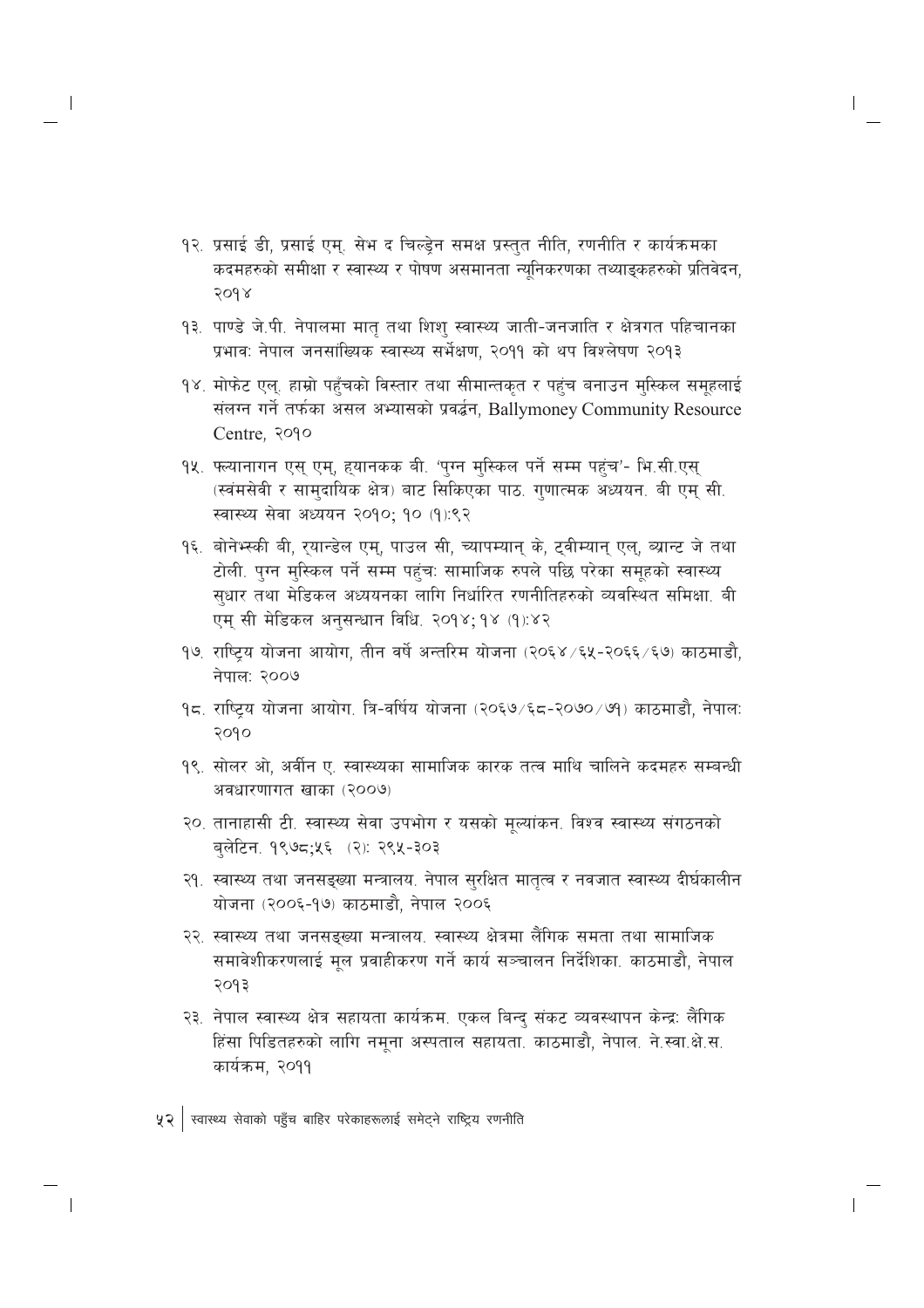२४. स्वास्थ्य तथा जनसङ्ख्या मन्त्रालय, स्वास्थ्य क्षेत्रको व्यावसायिक योजना २०१३/१४, काठमाडौ, नेपाल, २०१३

 $\overline{\phantom{a}}$ 

- २५. स्वास्थ्य तथा जनसङ्ख्या मन्त्रालय। लैंगिक समता तथा सामाजिक समावेशीकरणका लागि संस्थागत संरचना स्थापना र कार्य संचालन निर्देशिका. काठमाडौ, नेपाल २०१३
- २६. विकास संसाधन केन्द्र. नेपालको स्वास्थ्य क्षेत्रमा सूचना शिक्षा र संचार कार्यक्रमबारे निर्माणात्मक अध्ययन- राष्ट्रिय स्वास्थ्य शिक्षा, सूचना र संचार केन्द्रमा प्रस्तुत प्रतिवेदन, काठमाडौ, नेपाल: २०१२ ।
- २७. टोमस् डी, बेल एस्, दहाल के, ग्रेलियर आर, भग सी, प्रसाई एस् र समूह. समुदायका आवाजः स्वास्थ्य सेवामा पहुँच, सहभागितात्मक जनसांख्यिक द्रुत मुल्यांकन र अध्ययन (PEER) काठमाडौ, नेपाल: नेपाल स्वास्थ्य क्षेत्र सहायता कार्यक्रमको सहयोगमा स्वास्थ्य तथा जनसङ्ख्या मन्त्रालय, २०१३.
- २८. बेनेट एल्, दाहाल डी आर., गोविन्द सामी पी. नेपालमा जाति, जनजाति र क्षेत्रीय पहिचान: "ने.ज.स्वा.स. २००६ को थप विश्लेषण" Claverton, Maryland, USA: २००८
- २९. स्वास्थ्य मन्त्रालय, नेपाल स्वास्थ्य क्षेत्र कार्यक्रम कार्यान्वयन योजनाका लागि संकटग्रस्त समुदाय विकास योजना. स्वास्थ्य क्षेत्र सुधार एकाइ पी. डी. काठमाडौ, नेपाल: स्वास्थ्य मन्त्रालय; २००४
- ३०. स्वास्थ्य तथा जनसङ्ख्या मन्त्रालय [नेपाल] नेपाल सुरक्षित मातृत्व र नवजात स्वास्थ्य दीर्घकालिन योजना (२००६-१७) काठमाडौ, नेपाल २००६ । बालबालिका स्वास्थ्य महाशाखा र परिवार स्वास्थ्य महाशाखा स्वा.म, काठमाडौ, नेपाल: स्वास्थ्य तथा जनसङ्ख्या मन्त्रालय: २००६
- ३१. उपत्यका अध्ययन समूह. सुरक्षित मातृत्व र नवजात स्वास्थ्य सम्बन्धमा ज्ञान, अभिवृति र अभ्यासहरुको अन्तिम रेखा सर्वेक्षणः सुरक्षित मातृत्वका लागि समता र पँहचको कार्यक्रम, काठमाडौं: सुरक्षित मातृत्व कार्यक्रम (SSMP) र समता र पँहुच कार्यक्रमलाई सहायता (EAP), २००९
- ३२. स्वास्थ्य तथा जनसङ्ख्या मन्त्रालय. स्वास्थ्य क्षेत्रमा लै.स. तथा सा.स. लाई मूल प्रवाहीकरणः प्रगति समीक्षा र प्रकृया अभिलेखिकरण. काठमाडौ, नेपालः स्वा.तथा ज.म. र ने.स्वा.क्षे.स.काः २०१३
- ३३. स्वास्थ्य तथा जनसङ्ख्या मन्त्रालय. प्रगति समीक्षा, नमुना अस्पताल सामाजिक सेवा एकाइ. काठमाडौं, नेपाल; २०१३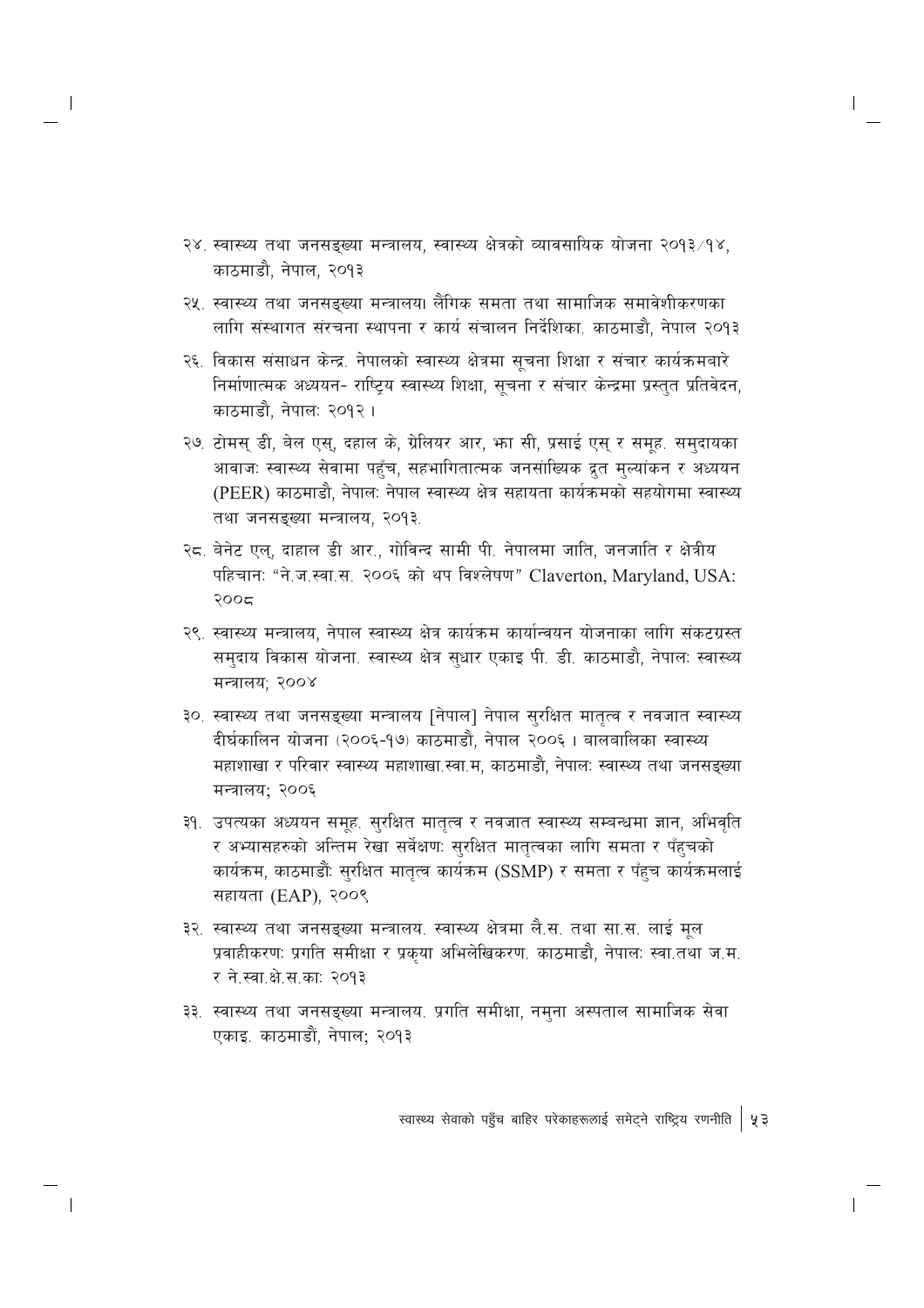३४. स्वास्थ्य तथा जनसङ्ख्या मन्त्रालय. स्वास्थ्य क्षेत्र सामाजिक परीक्षण कार्य सञ्चालन निर्देशिका. काठमाडौं, नेपाल, २<mark>०</mark>१२

 $\overline{\phantom{a}}$ 

 $\overline{\phantom{a}}$ 

- ३५. परिवार स्वास्थ्य महाशाखा.स्वास्थ्य आमा समूह सवलीकरण कार्यक्रमः अभिमुखीकरण निर्देशिका. काठमाडौं, नेपाल : स्वास्थ्य तथा जनसङ्ख्या मन्त्रालय (नेपाल): २<mark>०</mark>१२
- ३६. केन्द्रिय तथ्याङ्ग विभाग. नेपाल जीवनस्तर सर्भेक्षण. काठमाडौं, नेपालः राष्ट्रिय योजना आयोगको सचिवालय, २<mark>०</mark>११
- ३७. बोर्गी जे, एन्सोर टी, न्यौपाने बी डी, तिवारी एस्. नेपालमा प्रसवमा दक्ष जनशक्ति प्रयोगका आर्थिक परिणामहरु, ट्रोपिकल मेडिसीन र अन्तर्राष्ट्रिय स्वास्थ्य. २००६;*९*१  $(3): 225 - 39$
- ३८. सिल्भा लिन्डर एस्. स्वास्थ्यमा उपलब्धी परिमाणको विश्लेषण. काठमाडौं, नेपाल: नेपाल स्वास्थ्य क्षेत्र सहायता कार्यक्रम, <mark>२</mark>०१२
- ३९. गरिबी निवारण कोष (PAF) १७ ओक्टोबर २००७ सम्मको कार्यक्रम कार्यान्वयन अवस्था: http://www.pafnepal.org.np/uploads/document/file/a २००७१०१०४०७२०-२०१२०२२४०५५३१०.pdf
- ४० देवकोटा के एल्. नेपालमा स्थानीय निकायहरुको न्यूनतम अवस्था र कार्यसम्पादन कदमहरुको सङ्क्षिप्त साधारण सर्वेक्षण (MCPMs): स्थानीय सुशासन र सामुदायिक विकास कार्यक्रम (LGCDP). काठमाडौं, नेपालः (LGCDP), स्थानीय विकास मन्त्रालय, 2008
- ४१. स्वास्थ्य सेवा विभाग. वार्षिक प्रतिवेदन २००९ ⁄ २०१०. काठमाडौं, नेपाल: २०१०
- ४२. स्वास्थ्य तथा जनसङ्ख्या मन्त्रालय (नेपाल). राष्ट्रिय पोषण नीति तथा रणनीति. पोषण शाखा CHD, स्वास्थ्य मन्त्रालय । काठमाडौं, नेपालः स्वास्थ्य तथा जनसङ्ख्या मन्त्रालय,  $300R$
- ४३. राष्ट्रिय योजना आयोग. नेपालमा मातृ र बाल कुपोषणको न्यूनीकरणलाई द्रुत गर्ने बहुपक्षिय पोषण योजनाः २०१३-२०१७. राष्ट्रिय योजना आयोग. काठमाडौं, नेपालः नेपाल सरकार
- ४४. केन्द्रीय तथ्यांक विभाग. राष्ट्रिय जनसङ्ख्या र आवास तथ्यांक (राष्ट्रिय प्रतिवेदन) काठमाडौं, नेपालः राष्ट्रिय योजना आयोगको सचिवालय, २<mark>०</mark>१२
- ४५. हेरिस् डी, वेल्स् एच्, जोन्स् एच्, राणा टी, चित्रकार आर एल्. नेपालमा स्वास्थ्य क्षेत्रमा मानव संसाधनः दुर्गम क्षेत्रमा पहुँचको राजनीति.  $\rm{ODI,\,UK}$  २०१३: http://www.odi.org/sites/odi.org.uk/files/odi-assets/publicationsopinionfiles/ $\leq$  $\geq$  $\leq$  $\leq$ ,  $\leq$ *b* $\leq$ *f*.
- **५४ |** स्वास्थ्य सेवाको पहुँच बाहिर परेकाहरूलाई समेट्ने राष्ट्रिय रणनीति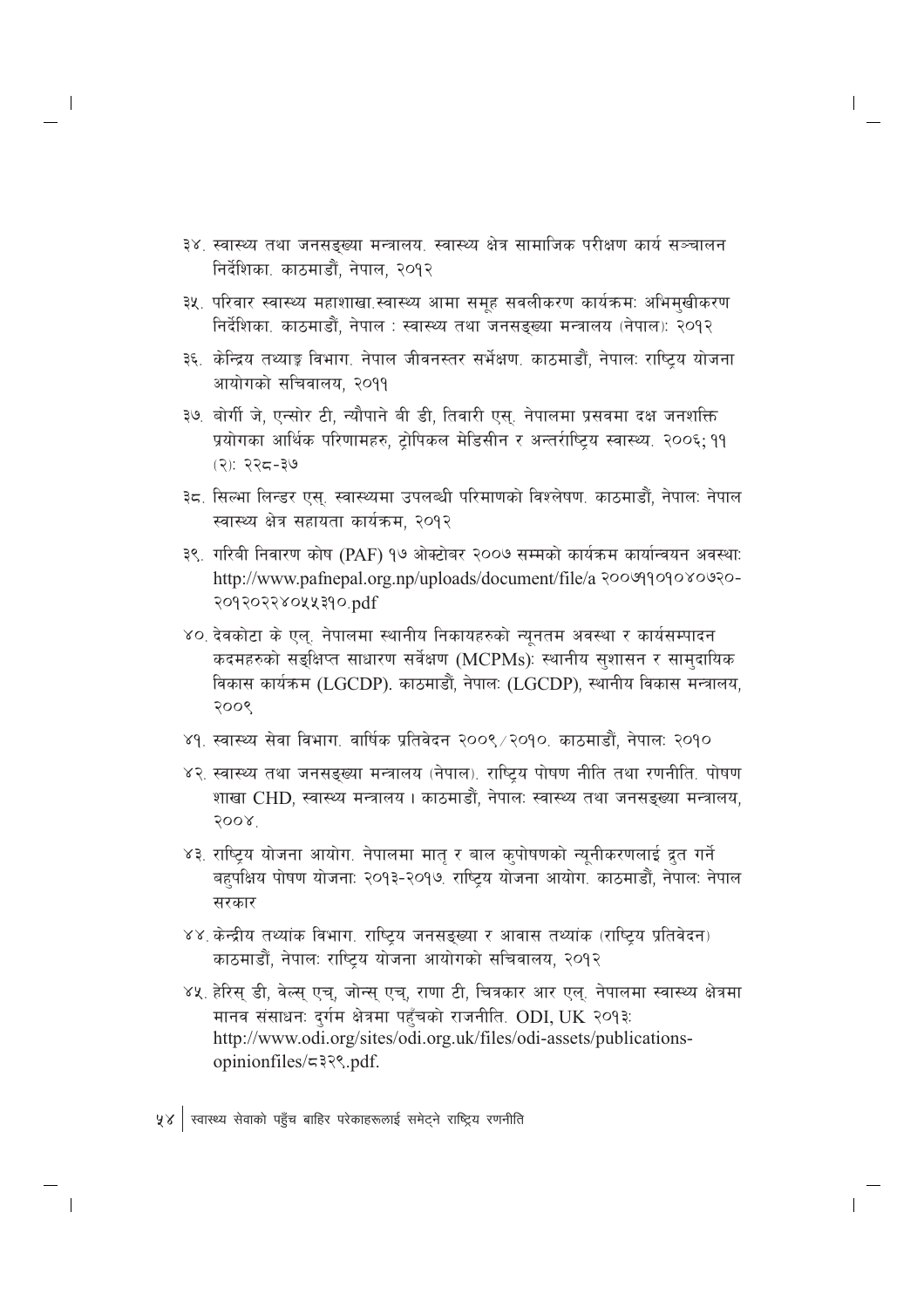४६. स्वास्थ्य तथा जनसङ्ख्या मन्त्रालय, नेपाल स्वास्थ्य क्षेत्र सहायता कार्यक्रम. स्वास्थ्य रणनीतिक योजनाको निम्ति मानव संसाधन २०११-२०१५. काठमाडौं, नेपाल २०१२

 $\overline{\phantom{a}}$ 

 $\overline{\phantom{a}}$ 

- ४७. मार्रार्टन्यू टी, सुवेदी एच. स्वास्थ्य क्षेत्रमा मानव संसाधन-स्वास्थ्य प्रणाली सबलीकरणका लागि क्षमता मुल्यांकन. NHSSP, २०१०
- ४८. बायर्न ए, होज ए, जिमेजोज सोतो ई, मोर्गन ए. Build and they will come? नेपालका पर्वतीय इलाकामा आपर्तिको पाटोदेखि बाहिर मागको पक्षका व्यवधानहरु तर्फको दृष्टि २०१२
- ४९. मेहता एस्, बराल एस् सी, चन्द पी बी, सिंह डी आर्, पौडेल पी एस् बी. नेपाल घरधुरी सर्वेक्षण २०१२. काठमाडौं, नेपाल: स्वास्थ्य तथा जनसङ्ख्या मन्त्रालय, नेपाल सरकार,  $2093$
- ५०. परिवार स्वास्थ्य महाशाखा. दर्गम क्षेत्रमा सुरक्षित मातृत्वका लागि निर्देशिका- सुरक्षित मातृत्व प्रतिफल सुधारका विकल्प. काठमाडौं, नेपाल २००९
- ५१. कर्णाली विकास आयोग. नेपाल सरकार: कर्णाली विकास आयोग, जम्ला २०१४ [cited २०१४ ओक्टोबर १६]; http://karnalidc.gov.np
- ५२. UNV, RADC. अनुभवबाट सिकाई: नेपालमा समुदाय परिचालन. काठमाडौं, नेपाल: संयुक्त राष्ट्र संघीय स्वयंसेवक र दुर्गम क्षेत्र विकास समिति, २००१.
- ५३. सरकारद्वारा ७२ नयाँ नगरपालिका घोषणा (सूची सहित) [database on the Internet]. Ekantipur. २०१४:http://www.ekantipur.com/२०१४/०५/०८/top-story/govt-
- ५४. विश्व स्वास्थ्य संगठन. सहरी विपन्नहरुको स्वास्थ्य बारे क्षेत्रीय परामर्श. न्यू दिल्ली: दक्षिण पर्व एसियाको क्षेत्रीय कार्यालय, २०१२
- ५५. आचार्य बी आर. सहरी विपन्नताः शंखमूल सुकम्बासी बस्तीको एक समाज शास्त्रीय अध्ययन; धौलागिरी समाजशास्त्र एवं मानव शास्त्र जोर्नल २०१०;४: १७९-९२
- ५६. स्वास्थ्य तथा जनसङ्ख्या मन्त्रालय र स्थानिय विकास मन्त्रालया नेपालका नगरपालिकाहरुमा प्राथमिक स्वास्थ्य सेवा प्रवाह प्रणाली सम्बन्धमा राष्टिय सहरी स्वास्थ्य नीति. रणनीति र कार्ययोजना. काठमाडौं, नेपाल २०१०
- ५७. स्वास्थ्य सेवा विभाग. वार्षिक प्रतिवेदन २०१२/१३. काठमाडौं, नेपाल: २०१३
- ५८. अपाङ्गता अन्तराष्ट्रिय नेपाल. नेपालमा अपाङ्ग व्यक्तिहरुको लागि समुदायमा आधारित पुनर्स्थापना, एक सर्वेक्षण, महिला, बालबालिका र समाज कल्याण मन्त्रालयको लागि सञ्चालित एक अध्ययन, काठमाडौं, नेपाल: २००७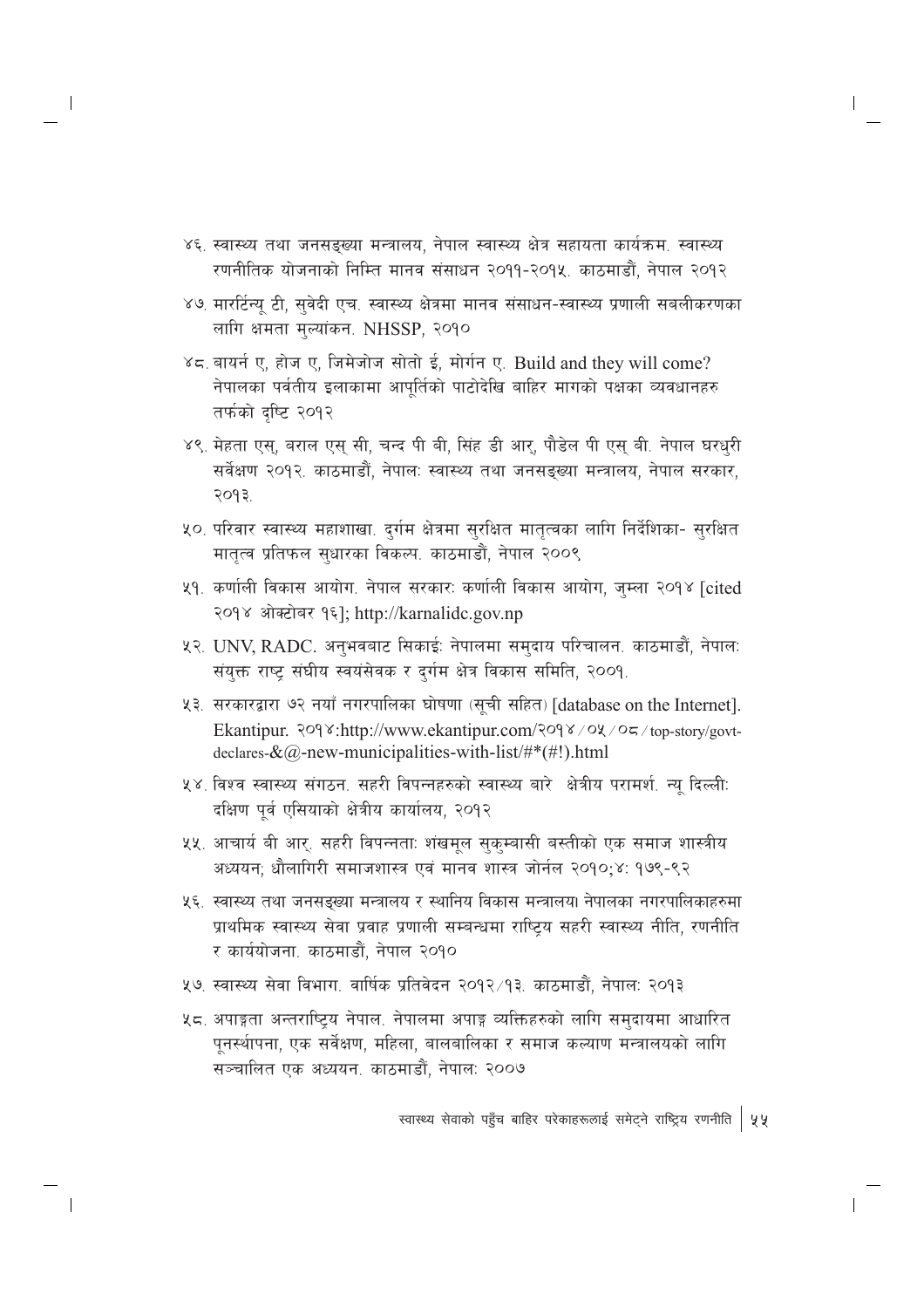५९. राष्ट्रिय योजना आयोग. १३ औं योजनाको अप्रोच पेपर. काठमाडौं, नेपाल: २०१२

 $\overline{\phantom{a}}$ 

 $\overline{\phantom{a}}$ 

- ६०. मोरीसन जे, बस्नेत एम, बढाथोकी बी, अधिकारी डी, तुम्बाहाम्फे के,. मानन्धर डी र टोली. ग्रामीण नेपालमा अपाङ्ग महिलाहरुको मातृत्व तथा नवजातहरुको स्वास्थ्य हेरचाह: गुणात्मक अध्ययन. सुडेनी सेवा. २०१४
- ६१. ढुङ्गाना बी एम्. नेपालमा अपाङ्ग महिलाहरुको जनजीवनः सहायता विहिन जोखिमता अपाङ्गता र समाज. २००६: २१(२): १३३-४६
- ६२. अर्थ मन्त्रालय. आ.व. २०१४/१५ को बजेट भाषण. काठमाडौं, नेपाल २०१४
- ६३. सिंह एस, पन्त एस बी, ढकाल एस, पोखरेल एस, मलानी एल सी. काठमाडौंमा यौन तथा लैगिक अल्पसंख्यकहरुको मानव अधिकार उल्लंघन, नेपाल: गुणात्मक अनुसन्धान. बी.एम.सी. अन्तर्राष्ट्रिय स्वास्थ्य तथा मानव अधिकार. २०१२;१२ (१): ७
- ६४. Control NCfAaS. राष्ट्रिय एच आई भि/एड्स रणनीति २०११-२०१६. NCASC: टेक, काठमाडौं, नेपाल सरकार, २०११
- ६५. Management DoP. Index of/noticefile. गृह मन्त्रालय, नेपाल सरकार: २०१४ [cited २०१४ जलाई]: http://www.dopm.gov.np/noticefile
- ६६. फाउन्डेसन NMH, नेपालमा मानसिक स्वास्थ्य, नेपालमा मानसिक स्वास्थ्य फाउन्डेसनस २०१४ [cited २०१४ जुलाई]: http://www.nepalmentalhealth.org/banner/2.html
- ६७. डोलन के. लार्ने एस. नेपालका कारागारहरुमा HIV एक समिक्षा. काठमाडौं विश्वविद्यालय मेडिकल जर्नल. २००९: ७ (४): ३५१-४.
- ६८. UNHCR. नेपालबाट पुर्नस्थापित हुने शरणार्थीको संख्या ६ अंकमा पुग्यो. UNHCR: संयक्त राष्ट्रसंघीय शरणार्थी नियोग; २०१४ [cited २०१४ July]; http://www.unhcr.org\517a77df9.html.
- ६९. ब्रेनन एम, बिलुखा ओ.बोसुम्यान्स एम, दहाल बी, आर भा, के.सी. नेपालमा शरणार्थीको स्वास्थ्यः नेपालका शरणार्थी शिविरहरुमा स्वास्थ्य र स्वास्थ्य कार्यक्रमहरुको UNHCR/WHO को संयुक्त मुल्यांकन. UNHCR मुल्यांकन र नीति विश्लेषण एकाई, २००५.
- ७०. इयुक ग्लोबल स्वास्थ्य संस्था. भुटानी शरणार्थीहरुमा लक्षित स्वास्थ्य मुद्दाहरुको सम्बोधन. इयक ग्लोबल स्वास्थ्य संस्था: २०१२ [cited २०१२ जुलाई: https://globalhealth.duke.edu/media/news/addressing-stigmatized-healthissue-among-bhutanese-refugees.
- ७१. राष्ट्रिय एड्स तथा यौन रोग नियन्त्रण केन्द्र. नेपाल HIV लगानी योजना २०१४-२०१६. Population MoHA नेपाल सरकार, UNAIDS; २०१३.
- ५६ स्वास्थ्य सेवाको पहुँच बाहिर परेकाहरूलाई समेट्ने राष्ट्रिय रणनीति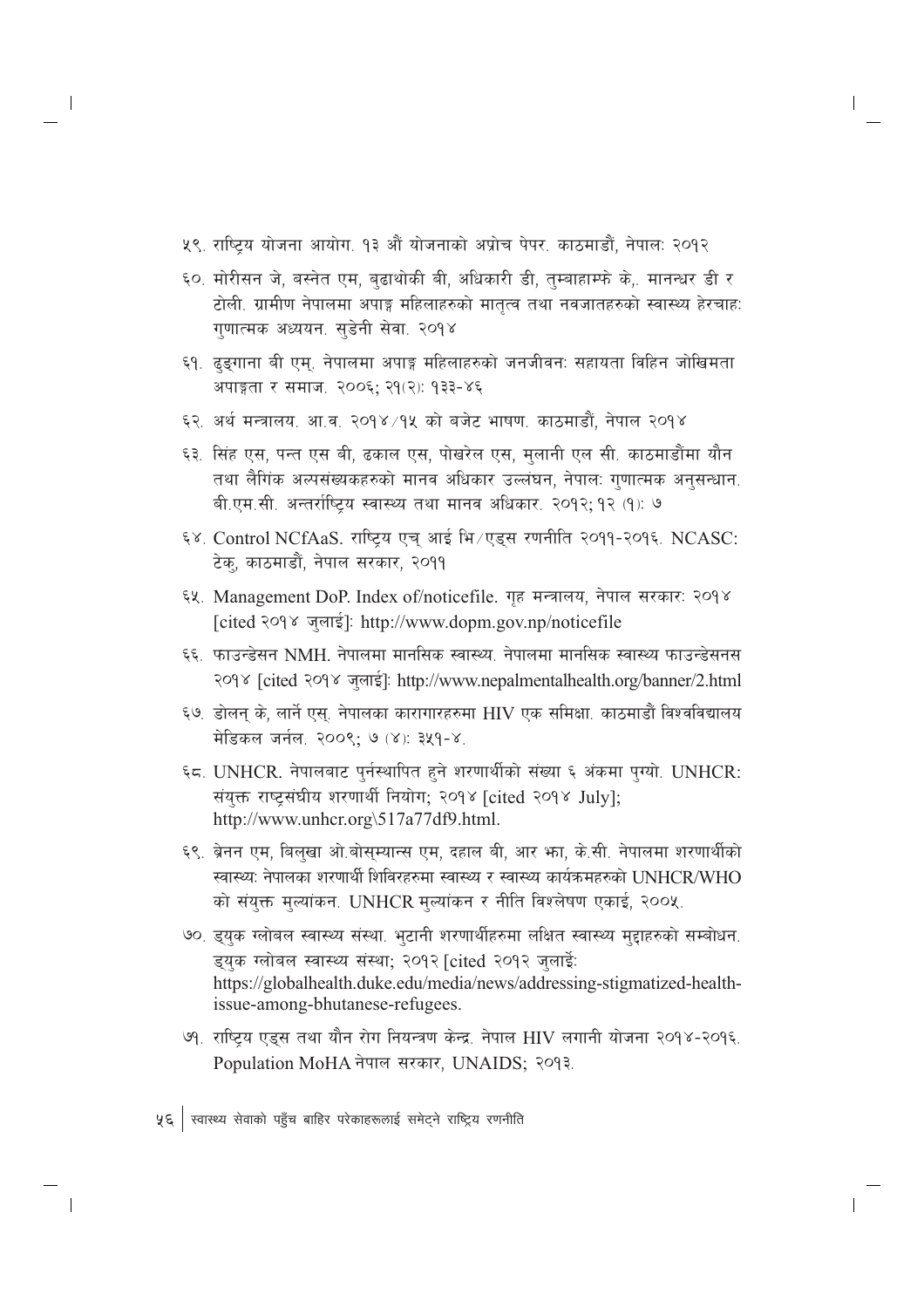७२. स्वास्थ्य सेवा विभाग. वार्षिक प्रतिवेदन २०१३/१४. काठमाडौं नेपाल, २०१४.

 $\overline{\phantom{a}}$ 

 $\overline{\phantom{a}}$ 

- ७३. ब्यारोस, ए जे डी, रोन्समन्स सी, एक्सेल्सन एच, लोइजा ई, बेर्टोल्डी ए डी, फ्यांका जी भी ए, ब्राईस जे, बोएर्मा टी, भिक्टोरिया सी.जी. २०१२ (Equity in maternal, newborn, and child health interventions in Countdown to 2015:  $2^{\gamma}$ देशहरुबाट उपलब्ध सर्वे तथ्यांकहरुको सिंहावलोकन समीक्षा. Lancet 2012:379:1225-33 Retrieved from http://www.ncbi.nlm.nih.gov/pmc/articles/PMC1360979
- ७४. स्वास्थ्य तथा जनसङ्ख्या मन्त्रालय, संघिय मामिला तथा स्थानीय विकास मन्त्रालय (२०१४). स्थानीय स्वास्थ्य सुशासन सुदृढीकरणका लागि सहभागितात्मक ढाँचाको कार्यान्वयन निर्देशिका (स्थानीय स्वास्थ्य सुशासन सुदृढीकरण): काठमाडौं,